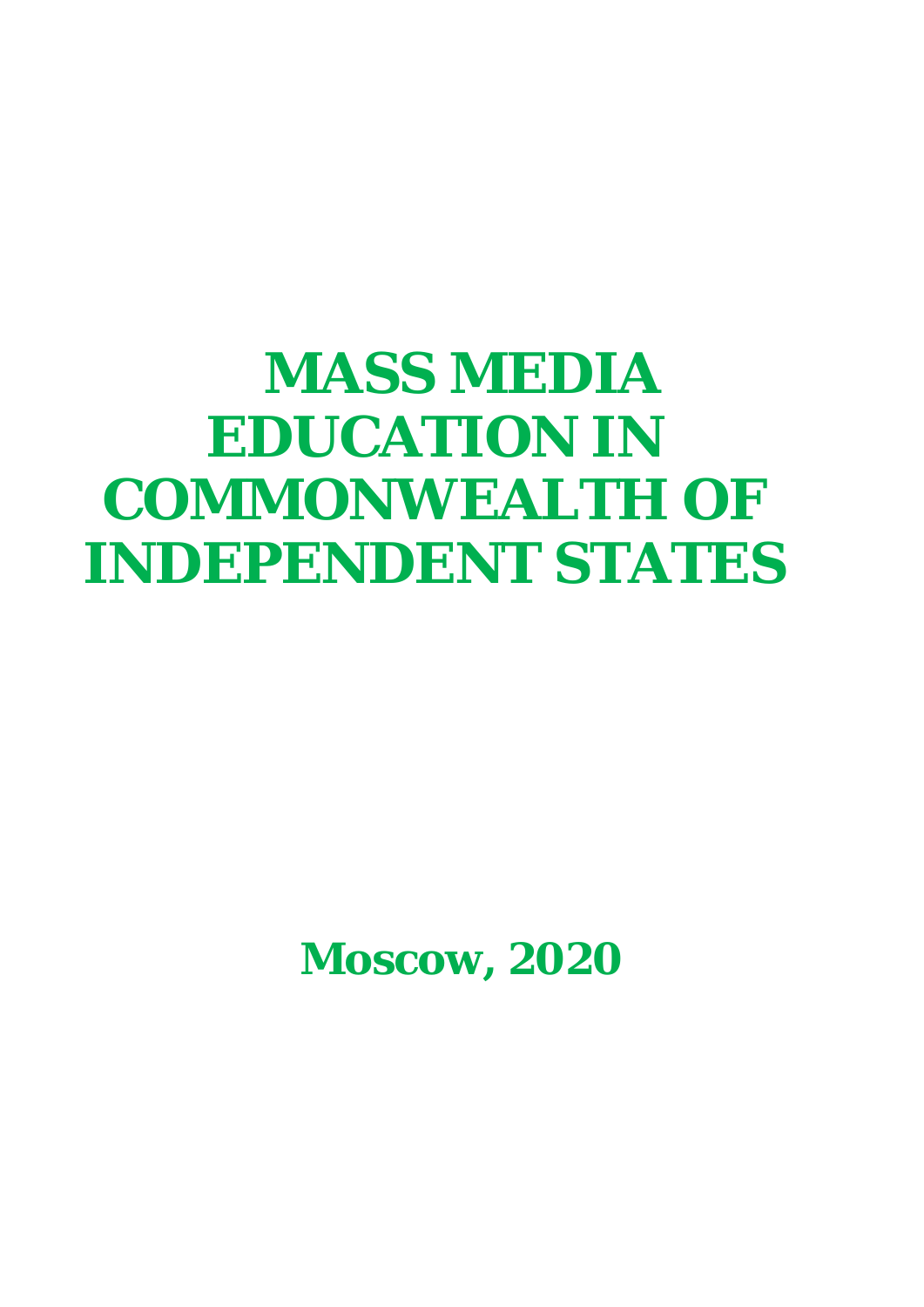Fedorov, A.V., Levitskaya, A.A., Chelysheva, I.V., Seliverstova L.N. Mass Media Education in Commonwealth of Independent States. Moscow: ICO Information for All, 2020, 105 p.

This monograph analyzed the topic of mass media education in Commonwealth of Independent States. \*

The authors address the goals, objectives and concepts of the project on mass media education in Commonwealth of Independent States (CIS). The purpose of the study: a comparative analysis of the development of media education in the CIS (1992-2020) at each stage (including theoretical concepts, goals and objectives, role, place, functions, organizational forms of media education in the mainstream education). Object of the study is media education in the countries of the CIS. The research's subject is basic stages of development, theoretical and methodological concept of media education in the CIS countries over the past 25 years. Research objectives are to formulate and justify a set of theoretical stances that make up the methodological basis of research into the history of mass media education in the CIS (1992-2020); to analyze theoretical sources and practical experience of the leading figures of media education in the CIS countries, to determine the essential features, qualities and properties of media education in the CIS countries, to investigate the structure, main stages of historical development, directions, theoretical concepts, goals and objectives, contents, media education technologies in the CIS; to carry out a comparative analysis and systematization of the material, to identify the main theoretical and methodological concepts of media education in the CIS countries, which may be a promising basis for further successful development.

For scholars, universities professors and students.

## *\** **The reported study was funded by RFBR according to the research project № 18-013-00022 "Mass Media Education in Commonwealth of Independent States – CIS (1992-2020)".**

Reviewers: Prof. Dr. Marina Tselykh, Prof. Dr. Aalexander Korochensky

© Fedorov A.V., Levitskaya A.A., Chelysheva, I.V., Seliverstova L.N., 2020.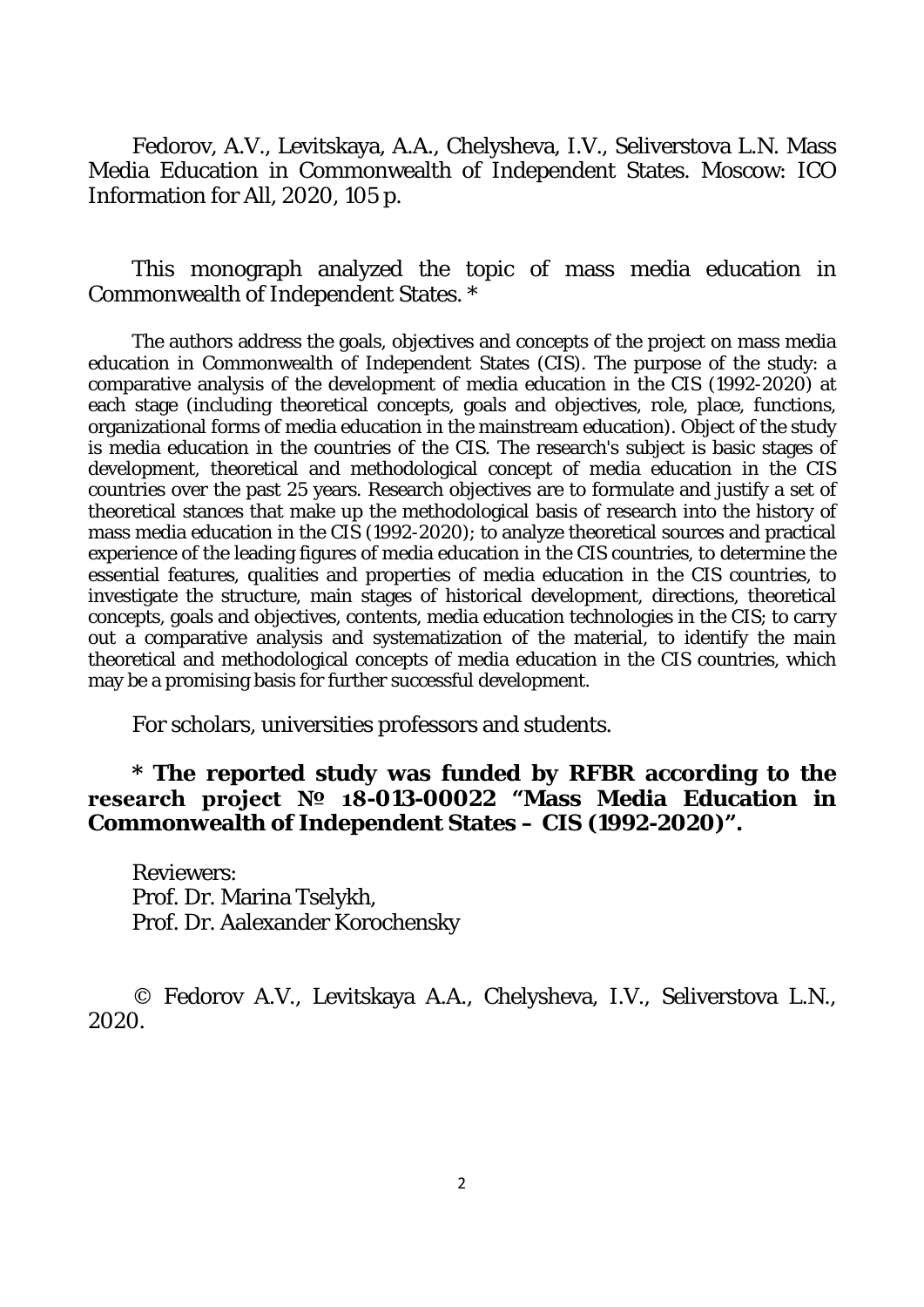## **Content**

| 1. | Aims and objectives, model of mass media education in CIS countries   | 9  |
|----|-----------------------------------------------------------------------|----|
| 2. | Development of mass media education in CIS countries in 1990s and the |    |
|    |                                                                       | 92 |
|    |                                                                       | 95 |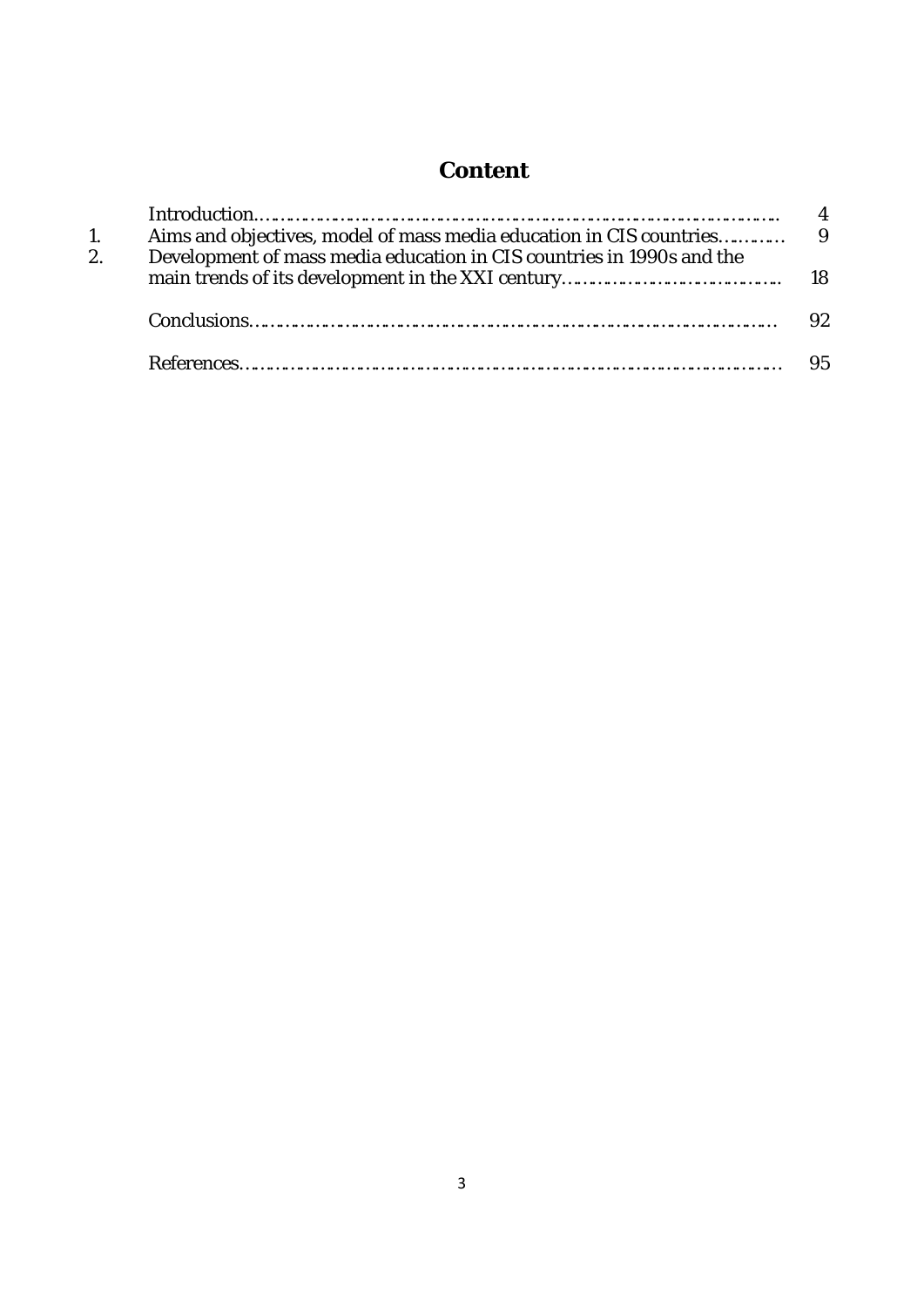### **Introduction**

*The goal of the study* is to undertake a comparative analysis of the development of media education in the Commonwealth of Independent States *–* CIS (1992-2020) at each stage (including theoretical concepts, goals and objectives, role, place, functions, organizational forms of media education in the mainstream education).

*The object of the study* is media education in the countries of the CIS.

*The research's subject* is basic stages of development, theoretical and methodological concept of media education in the CIS countries over the past 25 years.

*The research objectives* are the following:

• to formulate and justify a set of theoretical stances that make up the methodological basis of research into the history of mass media education in the CIS (1992-2020);

• to analyze theoretical sources and practical experience of the leading figures of media education in the CIS countries;

• to determine the essential features, qualities and properties of media education in the CIS countries, to investigate the structure, main stages of historical development, directions, theoretical concepts, goals and objectives, contents, media education technologies in the CIS; in particular, the research based on the basic theoretical concepts (aesthetic, protectionist, practical, ideological, critical thinking, cultural studies, sociocultural, ethics) will be examined. Models of mass media education, developed in CIS countries, for various target audiences, will be studied;

• to carry out a comparative analysis and systematization of the material, to identify the main theoretical and methodological concepts of media education in the CIS countries, which may be a promising basis for further successful development in the Russian contexts;

• to synthesize key media education models applied in CIS countries with the help of comparative analysis;

• to implement the research results into the education process of the university (for teacher training departments).

The novelty of our research arises from the following contradictions:

- the contradictions that have arisen in connection with the great experience accumulated in the last two decades by media educators in the CIS countries and the inadequate degree of generalization, analysis and application of this experience *–* both in foreign and Russian pedagogy (with the identification of the most grounded media education models for possible adaptation in Russia);

- the contradiction between views on mass media education as a program of "journalism for all" and "media activity" (Dzyaloshinsky, Pilgun, 2011, p. 353; Zhilavskaya, 2009; Ivanov, 2010, etc.) and media education as a means of developing the media competence of an individual (our research team, etc.). At the same time, these contradictions are inherent not only to the views of Russian scientists and media educators, but also to the views of their Ukrainian, Belarusian, Kazakh, Uzbek and other colleagues (Abdurakhmanov, Beknazarova, 2011; Beknazarova, 2011; Gabor, 2002; Galzyrina, Kolbysheva, 2009; Golubtsova, Meiramkhan, 2003; Grinevich, 2008; Ivanov et al, 2011; Kazakov, 2007; Kirillova, 2005; Kolbysheva, 2009; Korkonosenko, 2010; Korochensky, 2003; Melnik, 1996; Naidionova, 2007; Onkovich, 2007; 2011; Potyatinik, 2004; Razlogov, 2005; Sharikov, 1991; Vozchikov, 2007; Zhilavskaya, 2009; Zhilinskaya, 2008);

- the contradictions that have emerged between Ukrainian and Russian scientists and media educators over the past 3-4 years due to the fact that some Ukrainian media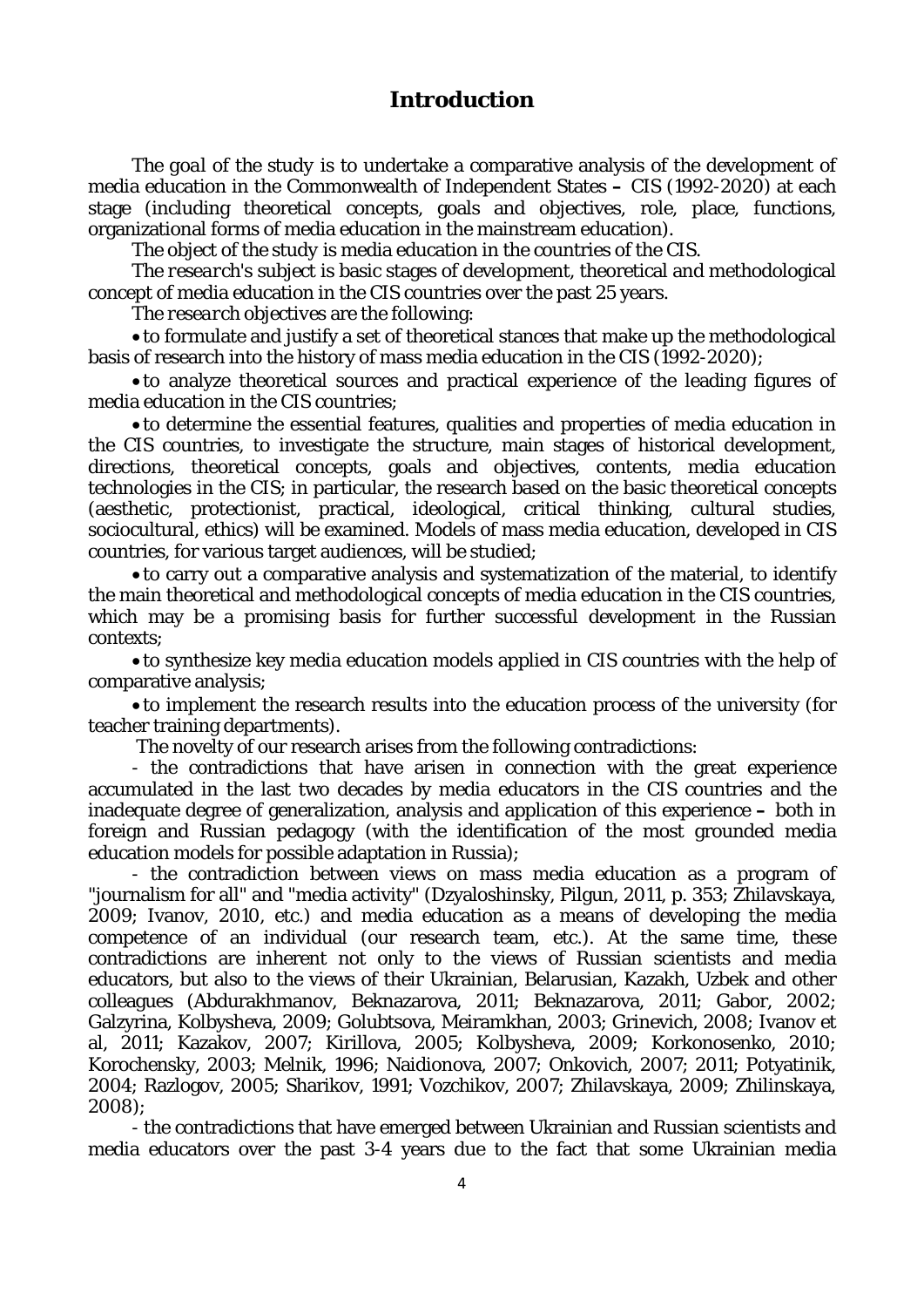educators began using media education as a propaganda weapon in political struggle against Russia and its educational influence (see, for example: Emets-Dobronosova, 2014).

We assume that in the basis of a comparative approach to the development of mass media education in the CIS countries, we will lay out a detailed analysis of the peculiarities of the interpretation of key theories of media education (aesthetic, sociocultural, critical thinking, semiotic, etc.). Thus,

- a comparative analysis and systematization of the main research in the field of mass media education in the CIS countries will be undertaken, presented by leading scientific schools and individual scientists in the context of sociocultural problems of the development of society, globalization, state and corporate position in relation to the development of media education;

- the most promising trends (including theoretical models, concepts) will be identified in the subject matter of the project;

- the ways of further development of such research, areas of improvement, corrections are indicated.

Comparative analysis and interpretation of academic literature, government decrees, ministerial instructions, pedagogical documentation, curriculum materials, periodicals, government documents, resolutions, conferences proceedings on the problems of mass media education in CIS countries, in our view, complies with the tasks of the project. It will enable us to systematize, generalize, explore the main stages, directions, goals and objectives, the content, methodological principles of media models education in various states.

The interest in Russian and international models of media education, in history of their emergence and development has dramatically risen recently. The need to study the history of media education derives from the fact that looking into the past allows one to see the origins of a particular phenomenon and further perspectives, to comprehend the present, to reveal the essence that lies at its basis.

Regrettably, media education in the CIS countries has not yet become the subject of a full-scale generalization analysis up to now. Therefore, the choice of the theme of our project: "Mass media education in CIS countries (1992-2020)" is dictated by its relevance, scarce elaboration by academic community, and scientific contradictions noted above.

Scientific novelty of the study:

- for the first time on the international scale, the process of historical development of mass media education in the CIS countries between 1992-2020 (Russia, Ukraine, Belarus, Kazakhstan, Uzbekistan, etc.) will be analyzed;

- the work of CIS educators in the field of mass media education, which had not previously been presented in the world science, will be analyzed;

- the analysis of theoretical concepts, models, technologies, organizational forms of media education characteristic for this period of mass media education's development in the CIS countries will be carried out;

- based on the comparative analysis, the key media education models used in the CIS countries will be synthesized (because the media education models are not everywhere explicitly, structurally present). By our assumption, the structural blocks of the basic media education models will include: the definition of the "media education" concept; conceptual theoretical basis of media education; goals, objectives, organizational forms, media education technologies; general contents of the media education curriculum; areas of use; possible outcomes of implementing the model;

- on the above basis, the ways of further development of such research, areas of improvement, correction, optimal ways of practical implementation of the best CIS practices in the field of mass media education will be outlined.

Academic controversies in media education tasks (comparison of approaches of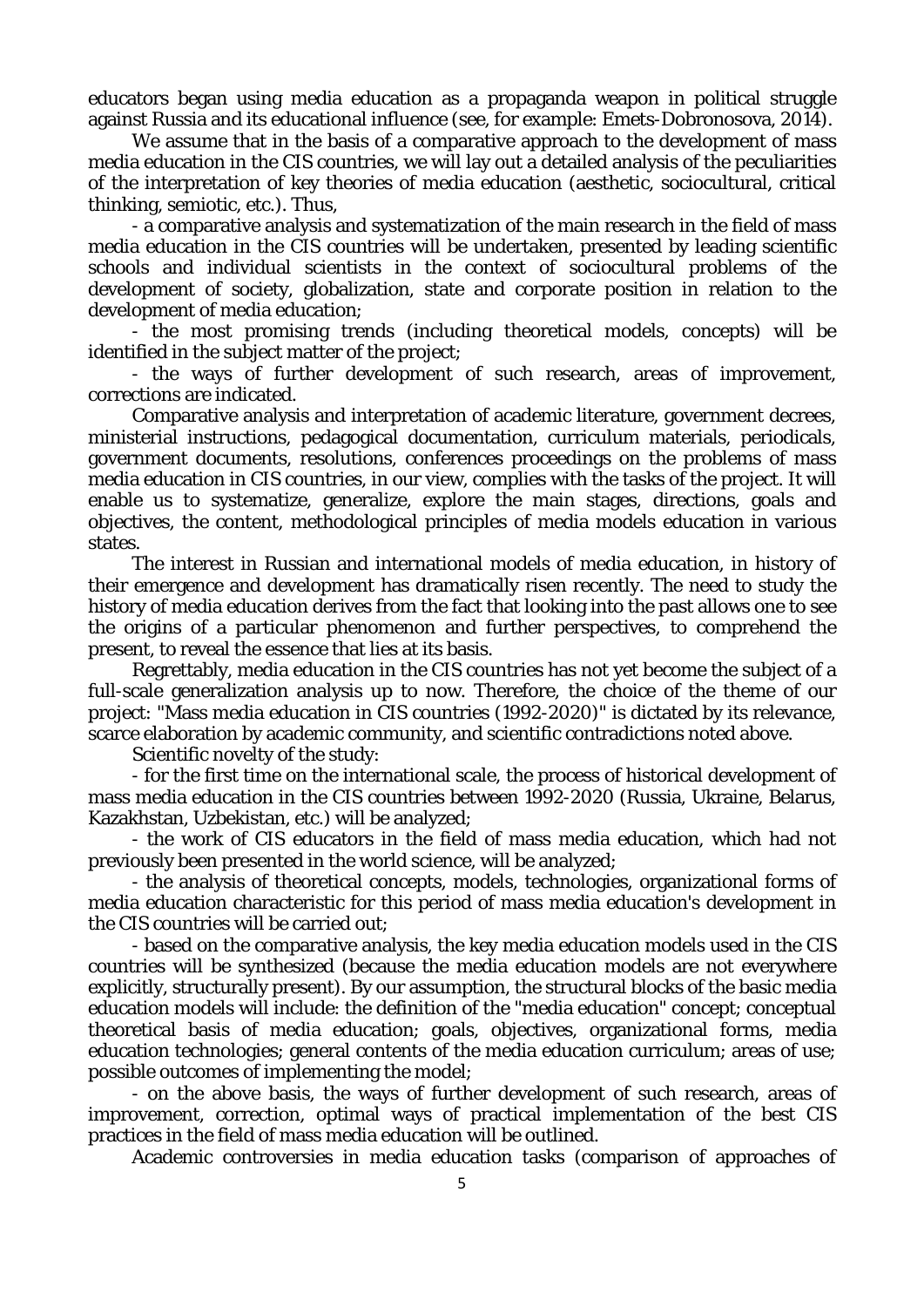Western media educators and media educators of the CIS countries) lead us to the formulation of the problematic issue of our research: is it possible to synthesize the dominant media education models on the basis of generalizing the accumulated experience of mass media education in the CIS countries (1992-2020) and analysis of their main tendencies, the most relevant for implementation in Russian universities and schools? We believe that the synthesis of key media education models in the CIS countries can become the basis for theoretical substantiation and development of conceptual models that are most relevant for implementation in Russian universities and schools.

We are sure that media education can not be successfully and effectively developed without systematization and generalization of its existing trends and processes in foreign countries, without a "dialogue of cultures". It is necessary to fill the gap in the domestic science in terms of studying and comparing the structure, main directions, trends of media education in the CIS countries. That is why the problem of the project declared by us seems to be relevant.

One of the most prominent media educators and media philosophers Len Masterman outlined seven reasons for arguing that media education should be given urgent priority as early as in 1985: 1. The high rate of media consumption and the saturation of the contemporary societies by the media. 2. The ideological importance of the media, and their influence as consciousness industries. 3. The growth in the management and manufacture of information, and its dissemination by the media. 4. The increasing penetration of media into our central democratic processes. 5. The increasing importance of visual communication and information in all areas. 6. The importance of educating students to meet the demands of the future. 7. The fast-growing national and international pressures to privatise information (Masterman, 1985: 2).

European Parliament resolution of 16 December 2008 on media literacy in a digital world (2008/2129(INI)) also points out the relevance of the issue. In particular, it asserts that "media education should be an element of formal education to which all children should have access and which should form part and parcel of the curriculum at every stage of schooling"; recommends that "compulsory media education modules be incorporated into teacher training for all school levels, so as to enable the subject to be taught intensively; calls on the relevant national authorities to familiarize teachers of all subjects and at every type of school with the use of audiovisual teaching aids and with the problems associated with media education" (European Parliament Resolution…, 2008).

The Moscow Declaration on Media and Information Literacy developed by UNESCO Information for ALL Programme (2012) emphasizes the necessity to include media and information literacy in the priority directions of the national policy in the sphere of education, culture, and media; urgency of structural and pedagogical reforms necessary for enhancement of media and information literacy (MIL); its integration in the curricula including systems of assessment at all levels of education, *inter alia*, lifelong and workplace learning and teacher training; encourage an intercultural dialogue and international cooperation while promoting MIL worldwide (The Moscow Declaration…, 2012).

These premises are reflected in the text of the Long-term Concept of Social and Economic Development of the Russian Federation for the period up to 2020, approved by the Government of the Russian Federation, where the Concept among the prioritized directions of information and telecommunication technologies, places the expansion of IT for the new forms and methods of instruction, including media education. This shows that the necessity and relevance of media education and its final goal *–* the media competence of the population is recognized at the highest state level, becomes a task not only for enthusiasts in this highly-demanded by information society field, but also on a national scale. We see an additional relevance and significance of our research in that our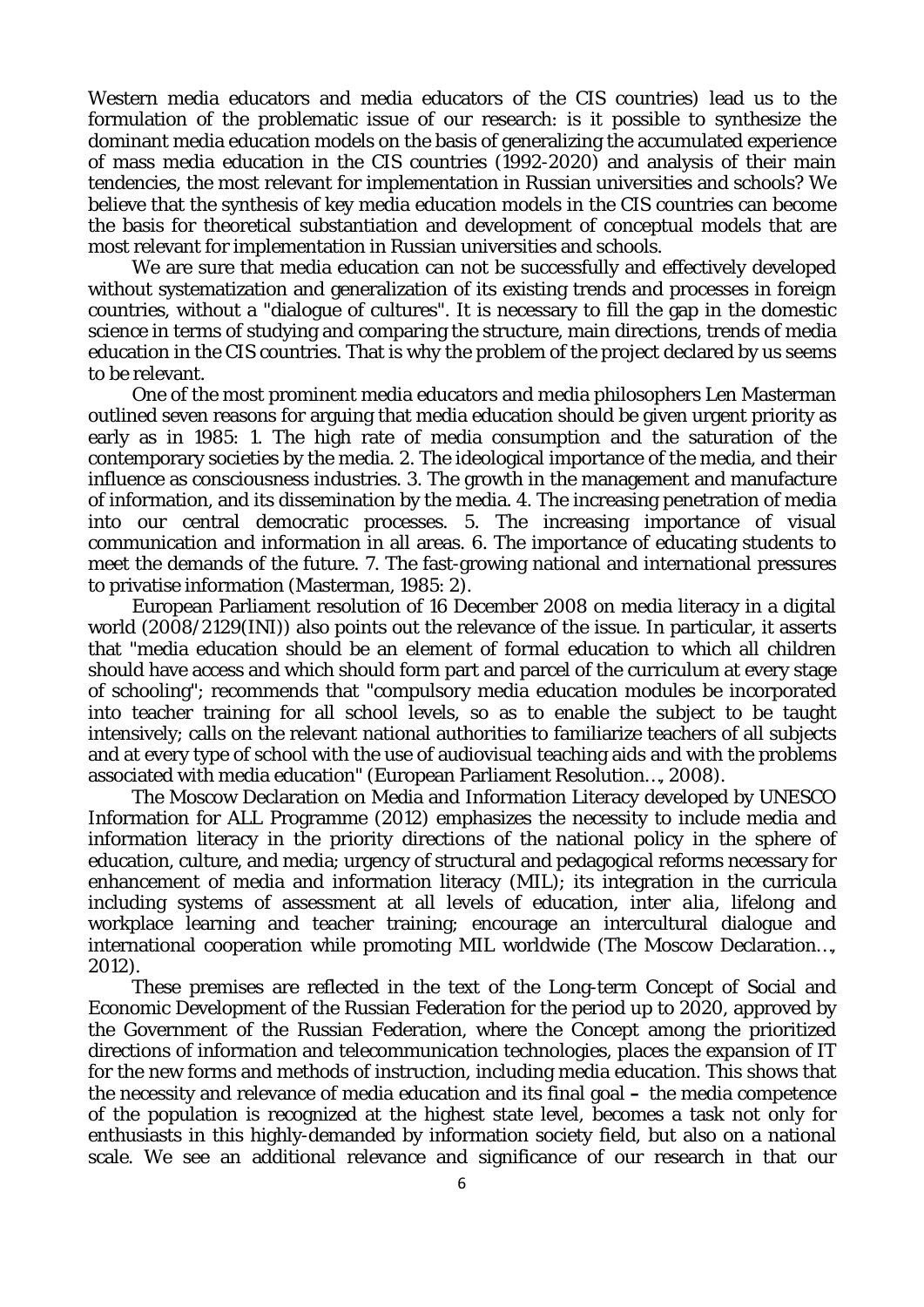university, having achieved official registration of a new university specialization *–* Media Education by the Board of Educational Methodological Association of the Ministry of Education and Science of the Russian Federation, was one of the pioneers of its introduction into the educational process. The media education classes are being taught in our university at the present time.

We believe that the role of the expected results in deepening the existing system of knowledge about the development of mass media education in the CIS countries that make up this subject area of science will be very important for the further development of mass media education in various countries of the world, including Russia, because the comparative approaches we propose, synthesized media education models, generalized technologies will significantly improve the media competence of a wide audience (first of all – schoolchildren and students).

Presumably, the major scientific significance of the expected results of the research will be that (on the basis of comparative analysis) the optimal model for the development of mass media education in the CIS countries will be synthesized.

The contribution of the planned scientific results to the solution of applied problems will consist in the fact that the enhanced objective-settings (relating to the development of mass media education in the CIS countries, taking into account the scientific contradictions revealed) will be presented. Moreover, original provisions characterizing new outcomes of the task solving (conclusions, recommendations for implementation in institutions of various types *–* in universities, schools, in supplementary education establishments) will be provided.

We see the importance of the proposed study on the topic of the development of mass media education in the CIS countries, both from the point of view of the existing trends' development, and of expanding the possibility of practical application of scientific results. Specific opportunities for the practical application of scientific results: the results of the project will be introduced into the educational process of the university (for the future teachers training). The supposed scope of the project's use is higher education institutions, Education, Social Sciences departments, above all; colleges and schools. The range of users comprises university teachers, post-graduate, graduate and undergraduate students, and secondary school teachers.

#### *Materials and methods*

Materials of our research are academic writings on media education, media literacy, and media competence published in a variety of countries, the CIS countries foremost, as well as Internet sites, and evidence of the practical application of media education in the CIS countries, accumulated from 1992 to the present day. Methodology is based on theoretical framework on the relationship, interdependence and integrity of the phenomena of reality, the unity of the historical and the logical in cognition, the theory of the dialogue of cultures by M. Bakhtin - V. Bibler (taking into account the theoretical concepts developed by such well-known sociologists and cultural studies researchers as M. Foucault, Y. Lotman, U. Eco, M. McLuhan, P. Sorokin, N. Luhmann, M. Weber, J. Gerbner, A. Mole, V. Yadov, and others). The research is based on a content approach (identifying the content of the process being studied, with due regard to the aggregate of its elements, interaction between them, their nature, access to facts, analysis and synthesis of theoretical conclusions, etc.) and a comparative approach.

The following methods are used: data collection (dissertations, extended abstracts of Ph.D. dissertations, monographs, articles, reports) related to the project's theme, analysis of academic literature, theoretical analysis and synthesis; generalization and classification; content analysis, modeling.

The working hypothesis is: a comparative approach to scientific research in the project's field (the results of which are reflected in dissertations, abstracts, monographs,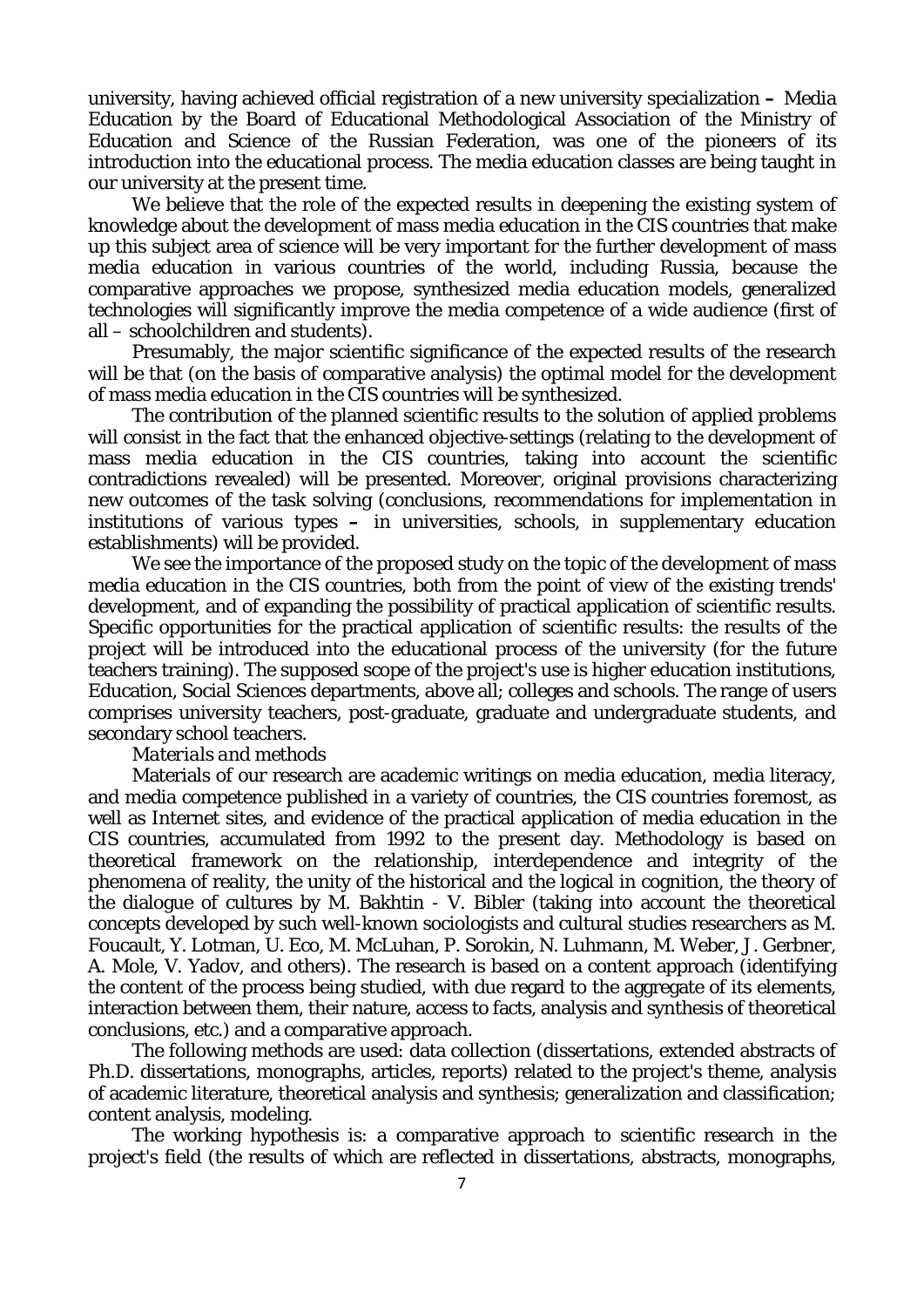scientific articles, reports, etc.) will allow for systematization and comparative theoretical concepts, goals and objectives, role, functions, technologies, organizational forms of media education in the general educational process); will help synthesize the most relevant media education models for the CIS countries. It is assumed that the structural blocks of these basic media education models will include: the definition of the concept "media education"; conceptual theoretical basis of media education; goals, objectives, organizational forms, media education technologies; multilevel tasks, their interrelationships, didactic means of substantive and organizational nature, practical technologies of pedagogical guidance / counseling, providing a diverse range of educational creative tasks, problem situations, etc., developing the media competence of the individual; main sections of the contents of the media education program; areas of application; possible results of the implementation of the model. On this basis, additional prospects for research and further practical action on the project will be outlined.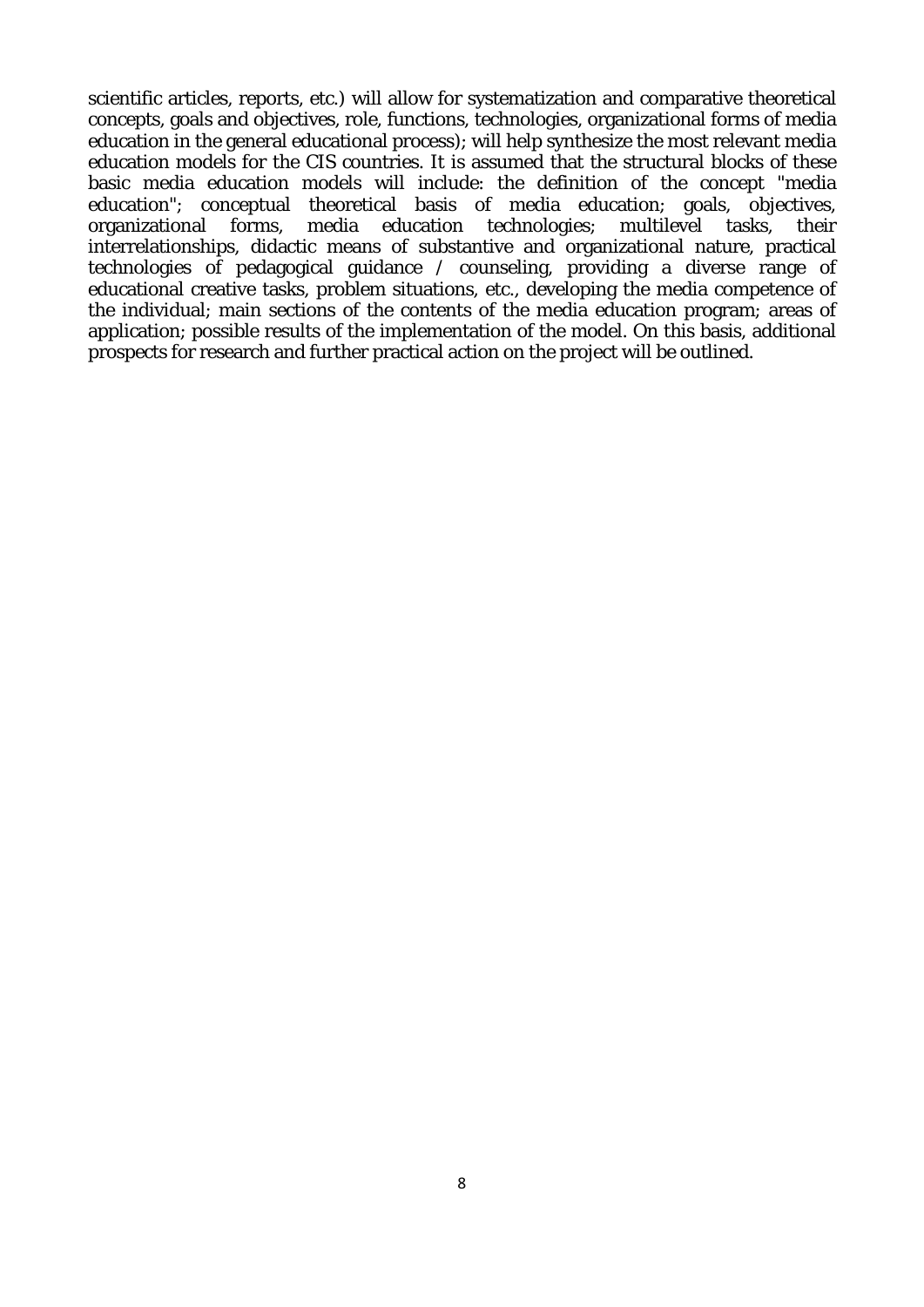### **1. Aims and objectives, model of mass media education in CIS countries**

Media have been playing increasingly important roles in people's daily life and in education. Therefore the significance of the intensive development of media literacy education is evident. "Big Russian Encyclopedia" defines media education as the process of a personality's development with the help of and on the material of media, aimed at the enhancement of media culture, creative, communicative skills, critical thinking, comprehensive perception, interpretation, analysis and evaluation of media texts; teaching and learning of various forms of self expression through media technologies; gaining media competence. The main directions of media education are media education for future professionals in mass media industry; for future teachers; for school and university students (which can be integrated with traditional subjects or autonomous); at supplementary educational establishments and leisure centers; distance media education for various groups; independent lifelong media education. The positive outcome of media education is a personality's media competence - the sum of one's motives, knowledge, abilities, skills, facilitating the choice, use, critical analysis, evaluation, creation and transfer of media texts in various forms, forms and genres, analysis of complex processes of media functioning in society (Media Education, 2012: 480).

UNESCO defines media education as the prioritized sphere of cultural and pedagogical developments in the XXI century. Its resolutions and recommendations have repeatedly emphasized the significance and support of mass media education (UNESCO conferences in Grünwald, 1982; Toulouse, 1990; Paris, 1997; Vienna, 1999; Seville, 2002, Paris, 2007; Moscow, 2012, etc.). It is stated in UNESCO Recommendations that "Media Education is part of the basic entitlement of every citizen, in every country in the world, to freedom of expression and the right to information and is instrumental in building and sustaining democracy. While recognizing the disparities in the nature and development of Media Education in different countries, the participants of the Seville Seminar, following closely the prior definitions developed by the Vienna Conference in 1999, recommend that Media Education should be introduced wherever possible within national curricula as well as in tertiary, non-formal and lifelong education" (UNESCO, 2002).

In 2008 and 2010, the Moscow State University hosted conferences and roundtables on media education, where resolutions were adopted, that pointed out some negative trends in the development of the media education process, both in Russia and in the CIS countries: "the accumulated experience and research results remain insufficiently disseminated and are underused, due to the fact that media education has not yet moved from the stage of the experiment to the stage of wide practical application. The opportunities for additional education are poorly used ... The interaction between existing centers and numerous experimental sites in the field of media education is inadequate, the potential of teachers and researchers of leading faculties is not fully utilized" (Resolution ..., 2008).

The main difficulties in the wider introduction of media education in the educational process of higher education institutions and schools of the CIS countries are, first of all, connected: with the apparent shortage of media educators given targeted training; with a certain inertia of the leadership of a number of higher educational institutions (in fact, within the framework of the disciplines of the regional component and the elective courses in higher education institutions, there are possibilities for introducing new subjects, but most universities' management is still reluctant to allocate hours for media education disciplines); with the traditional approaches of the ministerial structures, which focus on supporting training courses in IT and computer applications literacy with much less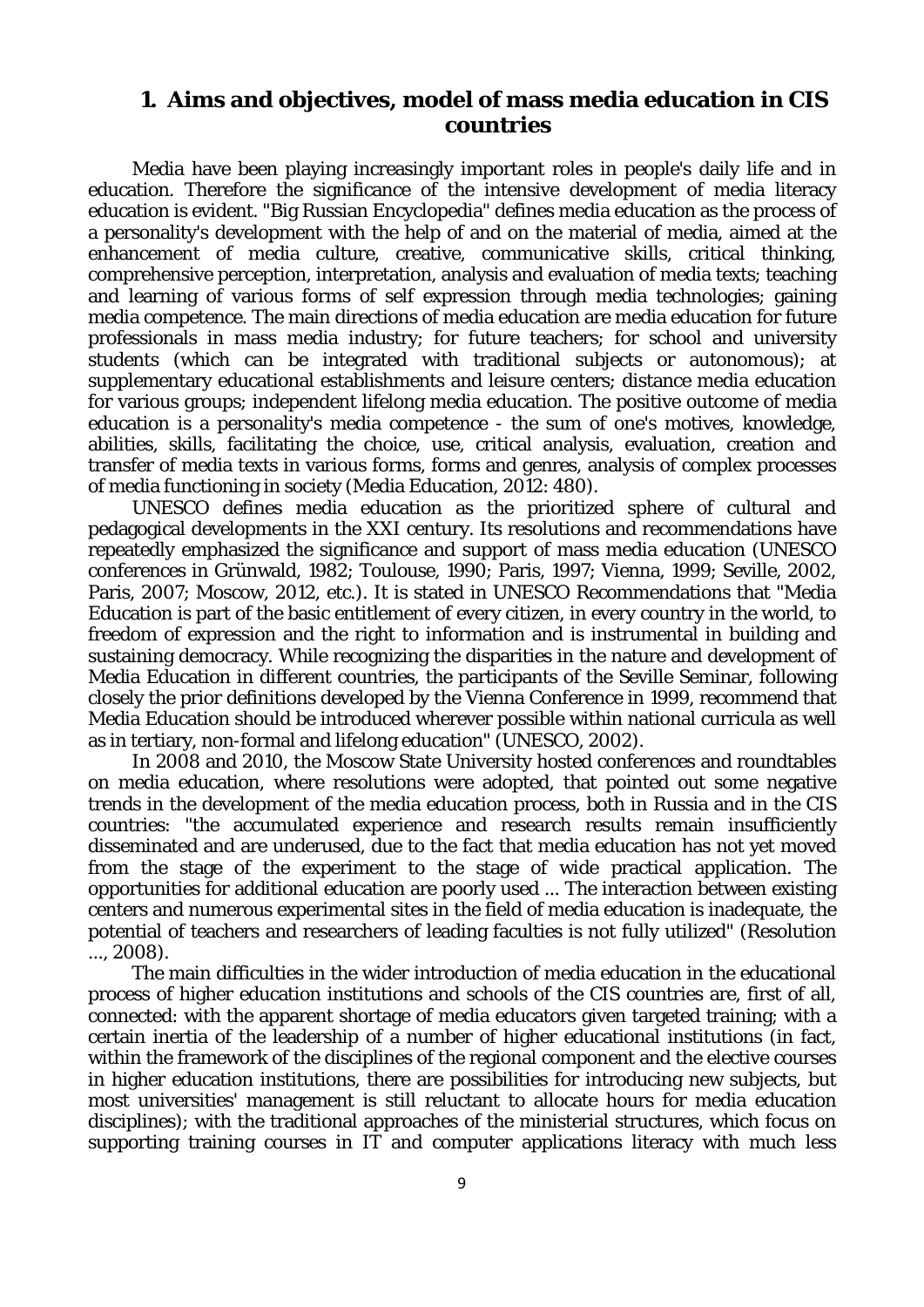attention to the current problems of media literacy / media competence.

In the view of the above, the urgent need for intensive analysis of the mediapedagogical experience of the CIS countries is very important. Having received the results of the analysis of this experience, the media educators of the CIS countries will be able to more effectively develop their theoretical ideas, methodological / technological approaches, experimental work in schools and universities, in out-of-school education establishments and leisure centers.

Note that, unlike the western approaches to the development of media education (protectionist, theological, critical thinking, semiotic, cultural studies, etc.) (Buckingham, 2003; Hobbs, 2011; Masterman, 1985; Potter, 2012; Siverblatt, Zlobin, 2004; Tyner, 2010, etc.), the pedagogy of the CIS countries up to the end of the 1990s was based on the aesthetic concept. However, in recent years new approaches to media education models have been developed by Russian scientists I. Fateeva (2007), I. Zhilavskaya (2009), Ukrainian scientists G. Onkovich (2013) and V. Ivanov (2013). There has been further development of the ideas advanced by Len Masterman (the theory of critical thinking in media education), David Buckingham (cultural theory of media education), A. Sharikov (sociocultural theory of media education). However, there has been no attempt to accomplish a well-grounded comparative analysis of models of mass media education in post-Soviet CIS countries (neither by international researchers, nor in the CIS countries).

The analysis of the history of the development of media education in the USSR and Russia in 1919-2002 had been made by our team with the support of the grant of the Russian Foundation for the Humanities No. 01-06-00027a in 2001-2003, and a comparative analysis of the development of media education in the leading Western countries (from the 1920s to the beginning of the 21st century ) had been carried out with the funding of the Russian Foundation for the Humanities No. 04-06-00038a in 2004- 2006. As a result of these two previous projects, a series of articles and two monographs on this subject were published. This, undoubtedly, will serve as a solid foundation for the implementation of the current study - "Mass media education in the CIS countries (1992- 2020)". Considering that media education is relatively young, about a hundred years old direction in pedagogy, and the CIS countries have developed as independent states only in the last quarter of a century, the chronological scope of our research will be limited to the period from the early 1990s to the present.

In the 1980s-1990s and the beginning of the 21st century, many books, articles, and studies devoted to the problems of education on the basis of various types of media were published in Russia (L. Bazhenova, O. Baranov, E. Bondarenko, E. Vartanova, A. Zhurin, L. Zaznobina, A. Korochensky, I. Levshina, G. Maximova, S. Penzin, E. Polat, G. Polichko, A. Spichkin, Y. Usov, I. Fateeva, A. Fedorov, A. Sharikov, N. Khilko, Y. Yastrebtseva, and others). The flow of media education researches has intensified, especially since the radical change in political and socio-economic life in Russia (since the early 1990s). However, works concerning the development of mass media education in the CIS countries are still relatively rare. On the one hand, foreign researchers (primarily L. Marsterman, C. Bazalgatte, A. Hart, D. Buckingham, J. Gonnet, B. Bachmayer, etc.) have investigated the problems associated with the history and theory of media education in Europe, however, always limiting their studies to West European experience, excluding the CIS countries.

On the other hand, the media educators- residents of the CIS countries (L. Akhmetova, S. Beknazarova, N. Gabor, T. Zhilinskaya, V. Ivanov, S. Kolbysheva, O. Nechay, Zh. Meiramkhan, G. Onkovich, B. Potyatinik, etc.) generally, have not reached the level of a comparative analysis of the development of media education in neighboring CIS countries (except for references to the development of media education in Russia).

For example, Ukraine, being part of the USSR, until 1992 was in line with the overall media educational theoretical concepts of the time. In the 1960s-1980s, the aesthetic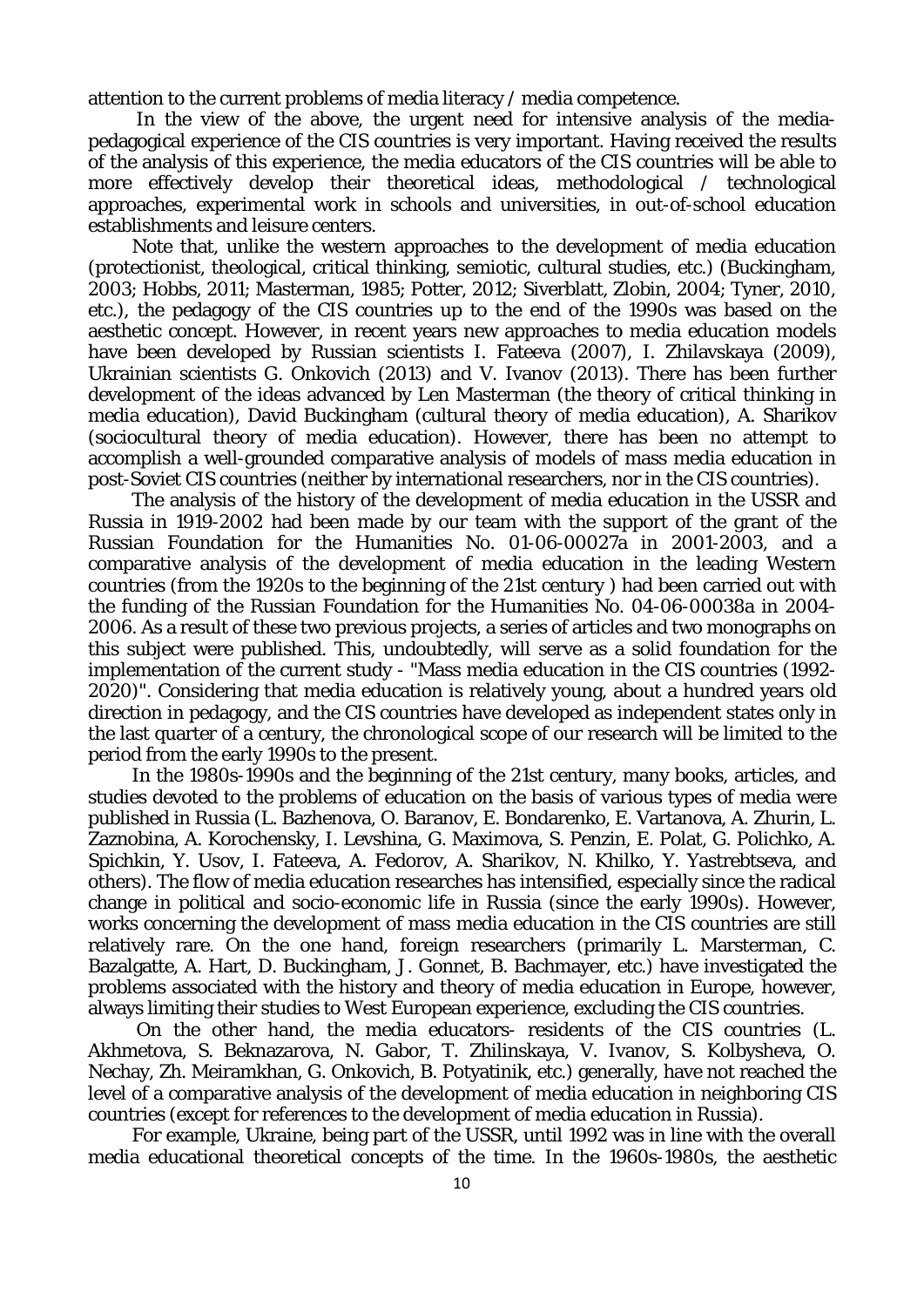theory of media education dominated here (Polikarpova, 1976, Silina, 1968, Chashko, 1979). In the first half of the 1990s, Ukraine was at a difficult stage in the formation of a new state status, including the educational context, which could not but affect the development of mass media education, which (against the background of numerous problems) was not recognized at the official level. Quite expectedly, in their theoretical approaches, Ukrainian media educators relied on foreign experience, primarily, Western and Russian. Hence, it is not surprising that the "Ukrainian Pedagogical Dictionary" (Goncharenko, 1997), published in this period, defining the concept "media education", in fact, reproduced the same definition from the "Russian Pedagogical Encyclopedia" (Media Education, 1993: 555).

Nevertheless, the 1990s brought to the forefront at least three Ukrainian theorists of communications and media education. G. Pocheptsov (Kiev) analyzed and developed media theories, including semiotic theories, theories of information influences, in his fundamental monographs, numerously published in Russia and Ukraine (Pocheptsov, 2001). Theoretical approaches to the development of media education on the material of the press were developed by the Kyivan citizen G. Onkovich (Onkovich, 2011), who had proposed the term "press didactics" and considered integrated media education in the context of language learning. Another theorist, the leader of the Lviv media education school, B. Potyatinik, asserted that "media education is a scientific and educational sphere of activity that aims to help the individual in the formation of psychological protection from manipulation or exploitation by the mass media and develop information culture" (Potyatinik, 2005, p.8), so in the 1990s the research team he headed concentrated on the protectionist theory of media education. In particular, as in G. Pocheptsov's works, it was about developing a theoretical model of protecting the individual from negative media influences.

In the first decade of the XXI century, along with the active researcher G. Pocheptsov, another Ukrainian theorist of media and a media educator, V. Ivanov became well-known, he published a series of monographs, teaching aids dedicated to the problems of mass communications, journalism and media education. His works analyze in detail historical and modern trends in the development of the media studies, including theoretical concepts, models, problems of the information society and globalization (Ivanov, 2010). At the beginning of the 21st century, the development of theoretical concepts of media education in Ukraine developed more intensively. This is reflected by the sharp increase in the number of dissertations in the field (Buzhikov, 2007; Dukhanina, 2011; Kazakov, 2007; Kurlischuk, 2008; Onkovich; 2004; Roslyak; 2004; Sakhnevich, 2012; Chemeris, 2008; Shubenko, 2010; other).

To date, in the media education process in Ukraine, several rival research groups can be distinguished: the development of the synthesis of media education and journalism (Academy of the Ukrainian Press: a team of researchers led by V. Ivanov); development of media ecology, protecting the audience from harmful media exposure (Institute of Media Ecology at the Lviv National University); development of media didactics (team of media educators and researchers under the guidance of G. Onkovich); development of the sociocultural model of media education (the collective of researchers headed by L. Naydenova); development of aesthetic perception and taste of schoolchildren and students (National Association of Film Educators and Media Pedagogy of Ukraine headed by O. Musienko). However, since 2014, the researches conducted by the team led by V. Ivanov became visibly politically charged, propaganda oriented, which gave media education development an ideological, at times anti-Russian coloring.

Among the works of Belarusian media educators it is possible to single out the works of M. Zhbankov, A. Karpilova, O. Nechay, I. Sukmanov. The leading theoretical concepts of Belarusian researchers in recent years have been the theory of critical thinking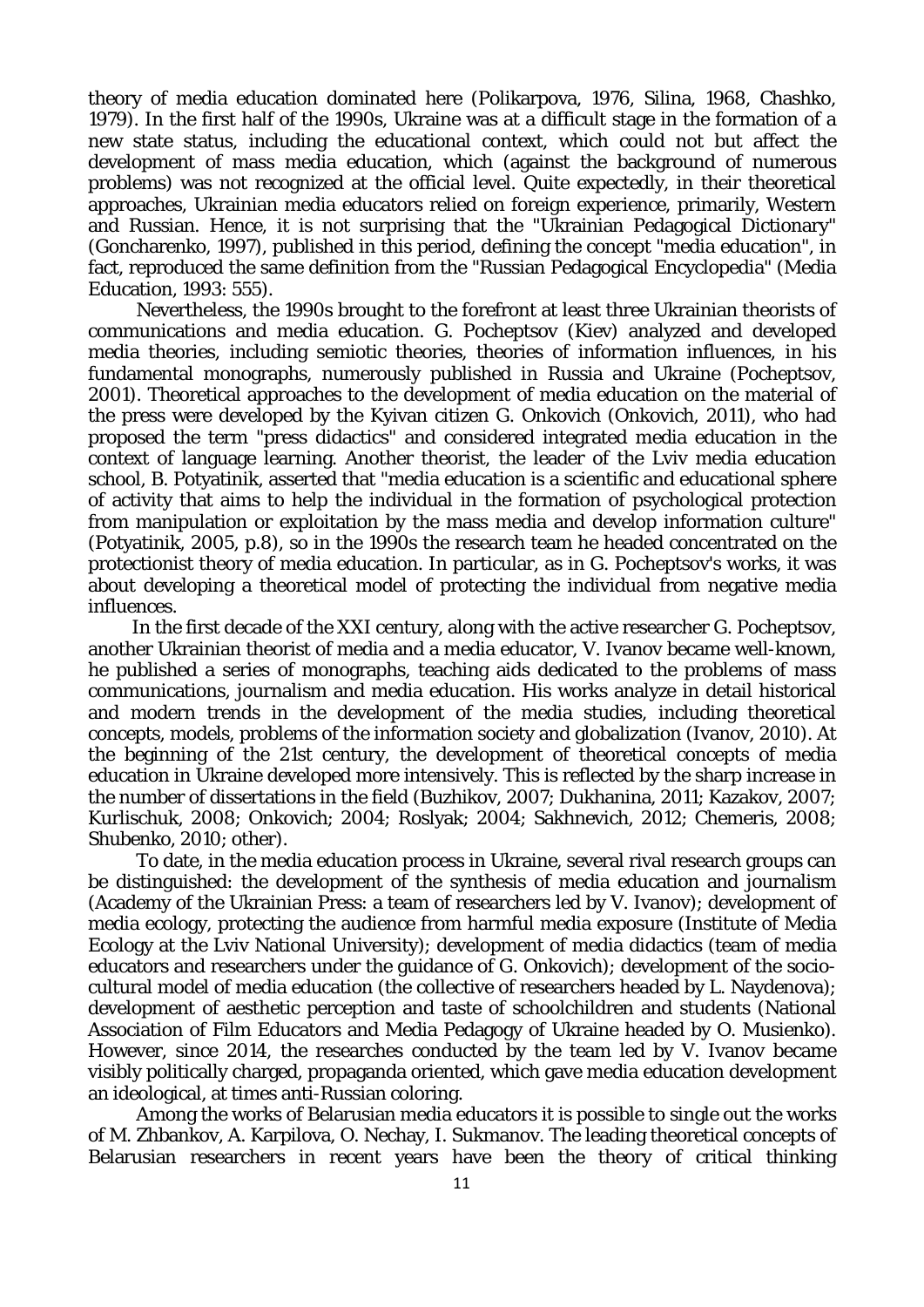development, cultural, aesthetic, practical, and socio-cultural theories of media education. Belarusian media educators highly rank the tasks of the development of the audience's critical thinking, aesthetic education of the younger generation by means and on the material of media culture, development of the socio-cultural field of media culture. These positions are quite close to the approaches of many Russian media pedagogues, who propose the synthesis of several theoretical media education concepts.

An important role in the media education process belongs to the development of critical thinking of the audience, the development of an understanding of the "possibilities of media effects and media manipulation" (Zhilinskaya, 2008). L. Glazyrina and S. Kolbysheva believe that "it is the person who should determine the direction, nature and content of the informatization process, act as the "consumer" of new information technologies and services. To do this, one needs to learn to think without losing in the technologies-dominated world one's intellectual, emotional, spiritual and moral tension" (Glazyrina, Kolbysheva, 2009: 216).

There are successful practices in the field of media education in Kazakhstan, too. For example, the research team under the leadership of L. Akhmetova won a research grant of the Ministry of Education and Science of the Republic of Kazakhstan on media education topics ("Developing Media Education Technologies for Building the Intellectual Potential of the Country") in 2012 and has been developing activities in this direction (Akhmetova, 2012).

The review of media education literature shows that in the CIS countries "preventive/inoculation" approach (i.e. learning to resist harmful media effects) and "aesthetic" (i.e. aimed at the development of aesthetic taste of the audience) approach is being currently replaced by "cultural studies" and "critical thinking" approaches. Mass media education is receiving increasing support from the ministries of education of the CIS countries (especially in Ukraine). In many ways, borrowing Russian experience, media education is developing in Belarus and Uzbekistan.

However, having analyzed a significant amount of academic publications, we find that, in general, a fundamental comparative analysis of historical stages and theoretical concepts of media education in the CIS countries is required. Moreover, there is a significant degree of disparity in research in the field of media education. Some researchers do not demonstrate a grasp of the major ideas and existing findings that pertain to the media education field.

At the present stage of our research, the following periods of the development of media education in the CIS countries can be singled out:

The first stage of the current phase of the mass media education development in the CIS countries (1992-1999): political reforms aimed at transferring from a socialist state system to a capitalist state system, inevitably associated with educational reforms and radical changes in media education approaches. We believe that at this stage there was an intensive reorientation of teachers from the dominant of the "aesthetic", "protective", "ideological", "practical" concepts of media education towards the Western European (L. Masterman, C. Bazalgette, and others) and North American (B. Duncan, J. Pangente, C. Worsnop, K. Tyner, etc.) critical thinking, cultural, semiotic and sociocultural theories. These changes were taking place along with the intensive development of new information and Internet technologies in the 1990s, with gradual entry into the information society, which also required significant adjustments to the process of mass media education - in schools and universities, other institutions.

On the one hand, the second stage of the current phase of the development of mass media education in the CIS countries (2000-2020) is connected with a new round of intensive development of media technologies (the Internet environment, digital audiovisual technology, interactive media, etc.), and on the other hand, with the new media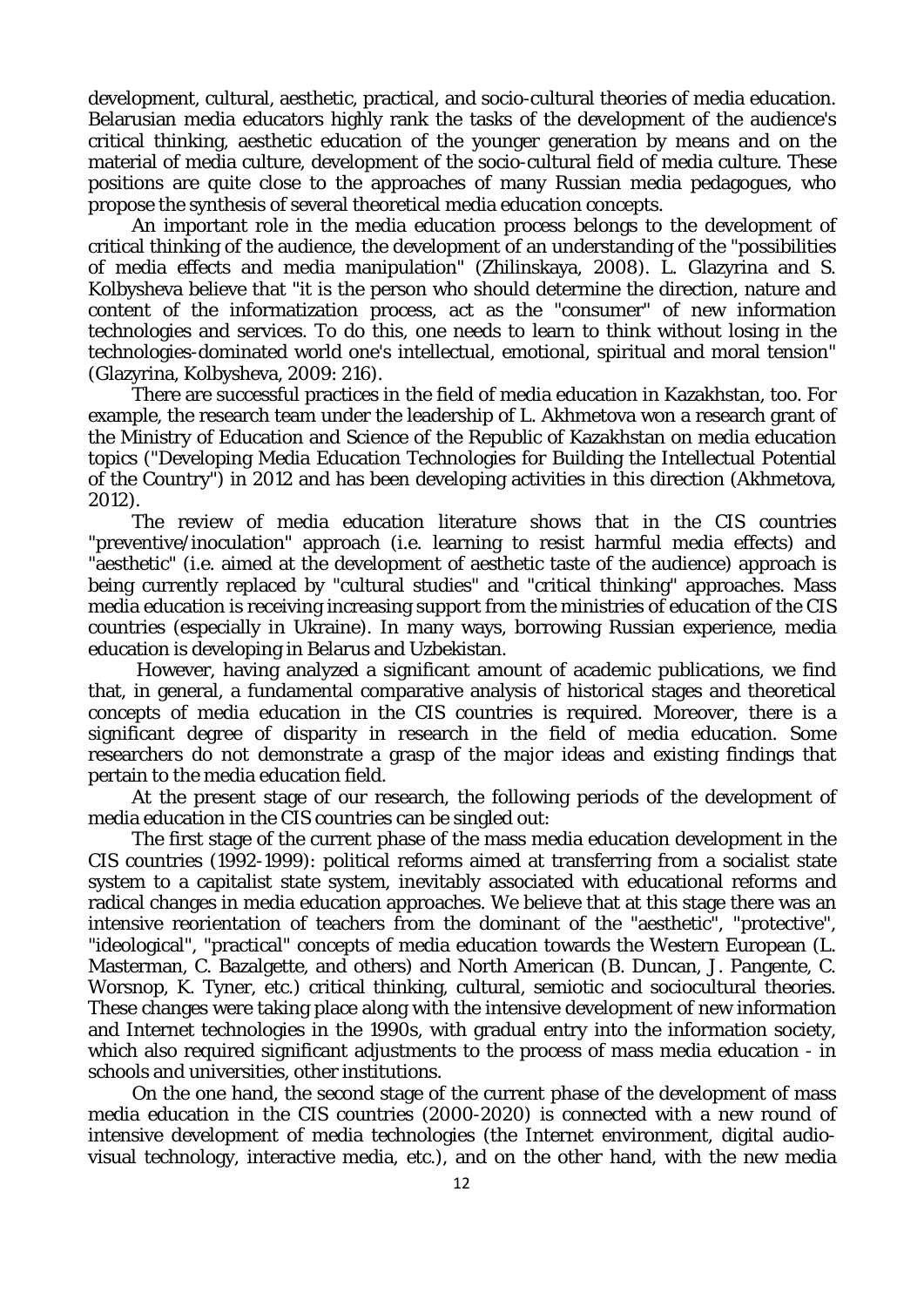education initiatives of UNESCO, the Council of Europe, the gradual start of mass introduction of media education in the educational process of schools (this is especially true for Ukraine, where since 2011 a large-scale national experiment of mass introduction of media education in dozens of secondary schools has been going on), and universities. Ukraine, which is the most vigorous in this direction, following the lead of Canada, Australia, Hungary and the Czech Republic, sets the goal of making media education an obligatory component of school education of the 21st century.

The challenges of introducing media education courses in the educational process of schools and universities of the CIS countries, include: the low level of targeted media literacy training of in-service and pre-service teachers, discrepancies between theoretical and practical approaches to media education, the politicized approaches to media education that have emerged in Ukraine since 2014.

The prospects for applying the experience of the CIS countries in mass media education may be seen in the introduction of compulsory training courses of media education into classical universities and pedagogical universities (and as a consequence in the broad introduction of media education in schools); in effective integrated media education based on the analytical thinking development, cultural and sociocultural approaches in mass media education.

As a result of our analysis of the development of mass media literacy education in the CIS countries (Fedorov, Levitskaya, 2018), we synthesized the media education model used in these countries (Fig. 1). Of course, in some of the CIS countries this model differs. For example, the model of mass media education used in Ukraine is now clearly tilted in the direction of propaganda and counter-propaganda (the search for and exposure of fake news, seasoned with a clear anti-Russian position (for example, Yemets-Dobronosova, 2014; Koropatnik, 2017, etc.). Some researchers highlight practical activities (they call it media activity) to create and disseminate media products for the development of civil communications (Działoszynski, Pilgun, 2011, etc.), others – ethical and aesthetic problems of media education (Baranov, 2002; Penzin, 2004), and others – the information component of media culture (Gendina, 2013; 2017, etc.).

Media education models developed in the CIS countries can be generally divided into the following main groups:

- models more focused on the analysis of the role and functions of media and media culture in society; on the analysis of media texts (with emphasis on aesthetic and ethical aspects: Baranov, 2002, Penzin, 2004, or the development of analytical thinking in general: Gendina, 2013; 2017; Korochensky, 2005, etc.);

- models focused on practical activities in the field of media culture (so-called media activity) (Beknazarova, 2011; Działoszynski, Pilgun, 2011; Zhurin, 2009; Muradyan, Manukyan, 2017, etc.);

- models focused on the ideas of a civil & democratic society (Działoszynski, Pilgun, 2011; Imankulov et al., 2018; Shturkhetsky, 2018, etc.), promoted in recent years by media agencies of the European Union countries in Kazakhstan, Kyrgyzstan, Azerbaijan, Uzbekistan and Moldova;

- Journalism models, designed mainly to prepare young audience for admission to the faculties of journalism (Jalilov, 2010; Korkonosenko, 2004; Vartanova, 2015; Zhilavskaya, 2008, etc.);

- Counter-propaganda models, focused on the search for fake media messages and propaganda / counter-propaganda (Bucataru, 2018; Koropatnik, 2017, etc.).

This is why there is a need to develop a balanced model of media literacy education that takes into account all types of activities on media material – from analytical to practical.

So, on the basis of the analyzed theoretical, methodical works and practical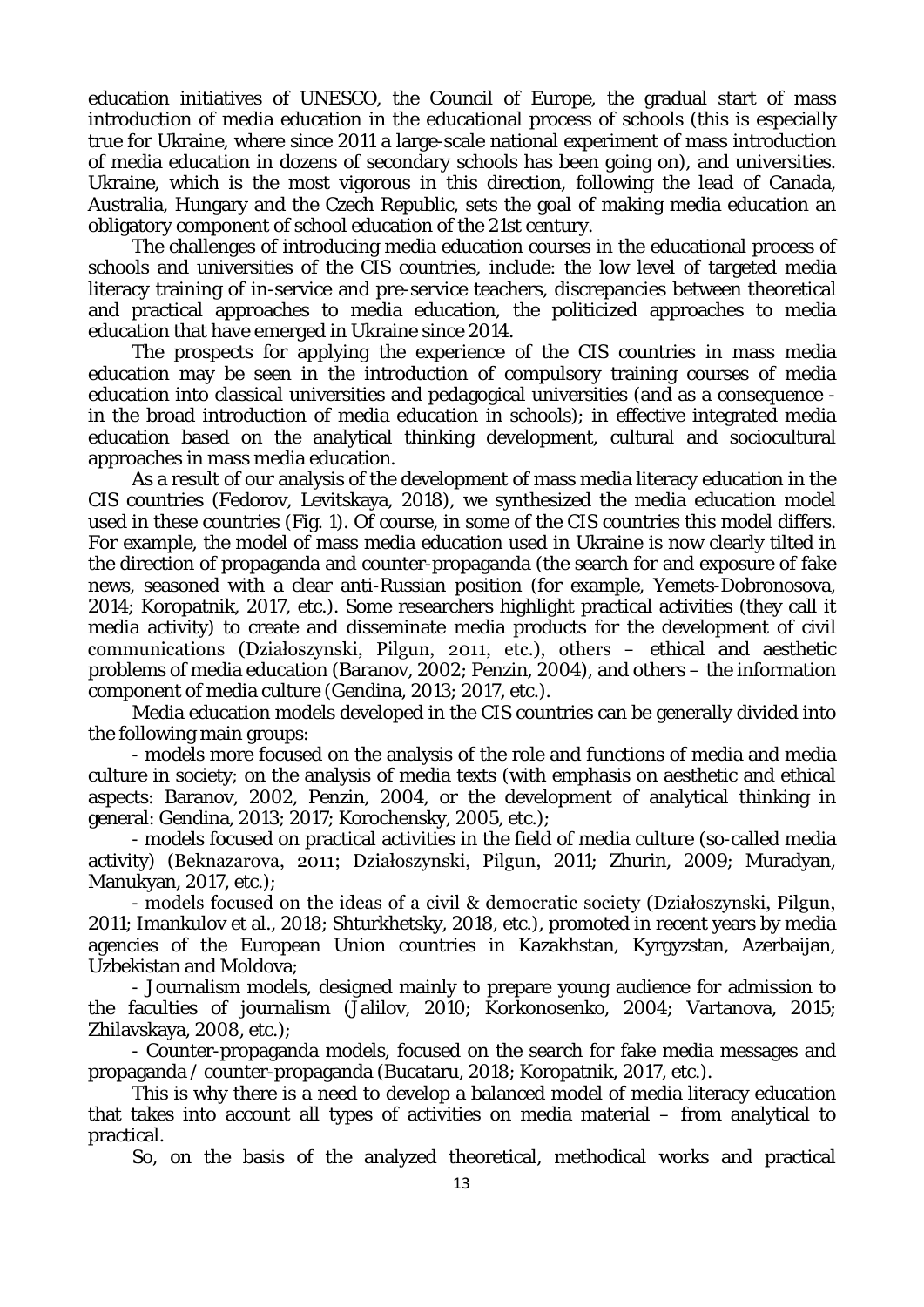experience (Akhmetova et al., 2013; Baranov, 2002; Beknazarova, 2011; Bondarenko, 2009; Fateeva, 2007; 2015; Fedorov, 2001; 2007; Gendina, 2013; 2017; Gudilina, 2007; Imankulov, etc., 2018; Ivanov et al., 2011; Izmailova, 2016; Jalilov, 2010; Kirillova, 2005; Korkonosenko, 2004; Korochensky, 2005; Kovbasa, 2013; Muradyan, Manukyan, 2017; Onkovich, 2007; 2009; Sharikov, 2012; Shturkhetsky, 2018; Venediktov, 2015; Zhizhina, 2009; Zhurin, 2009, etc.) we synthesized the media education model used in CIS countries as follows:

*Definitions of key concepts:* generally consistent with UNESCO's position that "An inclusive concept of media education has three main objectives: to give access to all kinds of media that are potential tools to understand society and to participate in democratic life; to develop skills for the critical analysis of messages, whether in news or entertainment, in order to strengthen the capacities of autonomous individuals and active users; to encourage production, creativity and interactivity in the different fields of media communication" (UNESCO, 2007).

*Conceptual framework:* synthesis of socio-cultural and practical theories of media education, often complemented by the theory of critical thinking development.

*Objectives:* To develop media literacy / competence of the audience (i.e. analytical, creative, communicative abilities in relation to media, skills of interpretation, analysis and evaluation of media texts, creation and dissemination of media texts in society).

*Objectives:* To develop the following skills among the audience:

- Practical activities (creation and dissemination of humanistically oriented media texts is carried out on the basis of mastering appropriate technologies);

- Analytical activity (on the basis of the obtained knowledge on the theory and history of media culture, the audience develops skills to analyze the role and functions of media in society, the analysis of media products, i.e. media texts of different types and genres);

*Areas of application and organizational forms*: development of media literacy / competence in educational institutions of different types and levels (integration into mandatory disciplines, specialized classes, elective courses, etc.), in cultural and leisure organizations, through distance learning, media agencies and self-education;

*Possible results of the implementation of this media education model*: a significant increase in the level of media literacy / competence of the mass audience.

*Media literacy / competence development methods for mass audiences:*

1) *by sources of knowledge*: verbal (lectures, talks, discussions about media and media culture, including the creation of problem situations); visual (demonstration of media texts, illustrations); practical (performance of various creative role-playing and game tasks of a practical nature on the media material) (Baranov, 2002; Fedorov, 2001; 2007; Ivanov, etc., 2011; Kovbasa, 2013; Muradyan, Manukyan, 2017; Onkovich, 2007; Shturkhetsky, 2018, Zhurin, 2009, etc.);

2) *by cognitive activities*: explanatory and illustrative (a teacher providing certain information about media culture and media education, perception and assimilation of this information by the audience); problematic (problem analysis of certain situations in the field of media culture and / or media texts to develop analytical thinking); research (organization of research activities of the audience related to media culture and media education) (Akhmetova et al, 2013; Baranov, 2002; Beknazarova, 2011; Bondarenko, 2009; Fateeva, 2007; 2015; Fedorov, 2001; 2007; Gendina, 2013; 2017; Gudilina, 2007; Imankulov et al, 2011; Izmailova, 2016; Jalilov, 2010; Kirillova, 2005; Korkonosenko, 2004; Korochensky, 2005; Kovbasa, 2013; Muradyan, Manukyan, 2017; Onkovich, 2007; 2009; Sharikov, 2012; Shturkhetsky, 2018; Venediktov, 2015; Zhizhina, 2009; Zhurin, 2009, etc.).

*The main sections of the content of media education programs* are based on the study of key concepts of media literacy education (media education, media competence,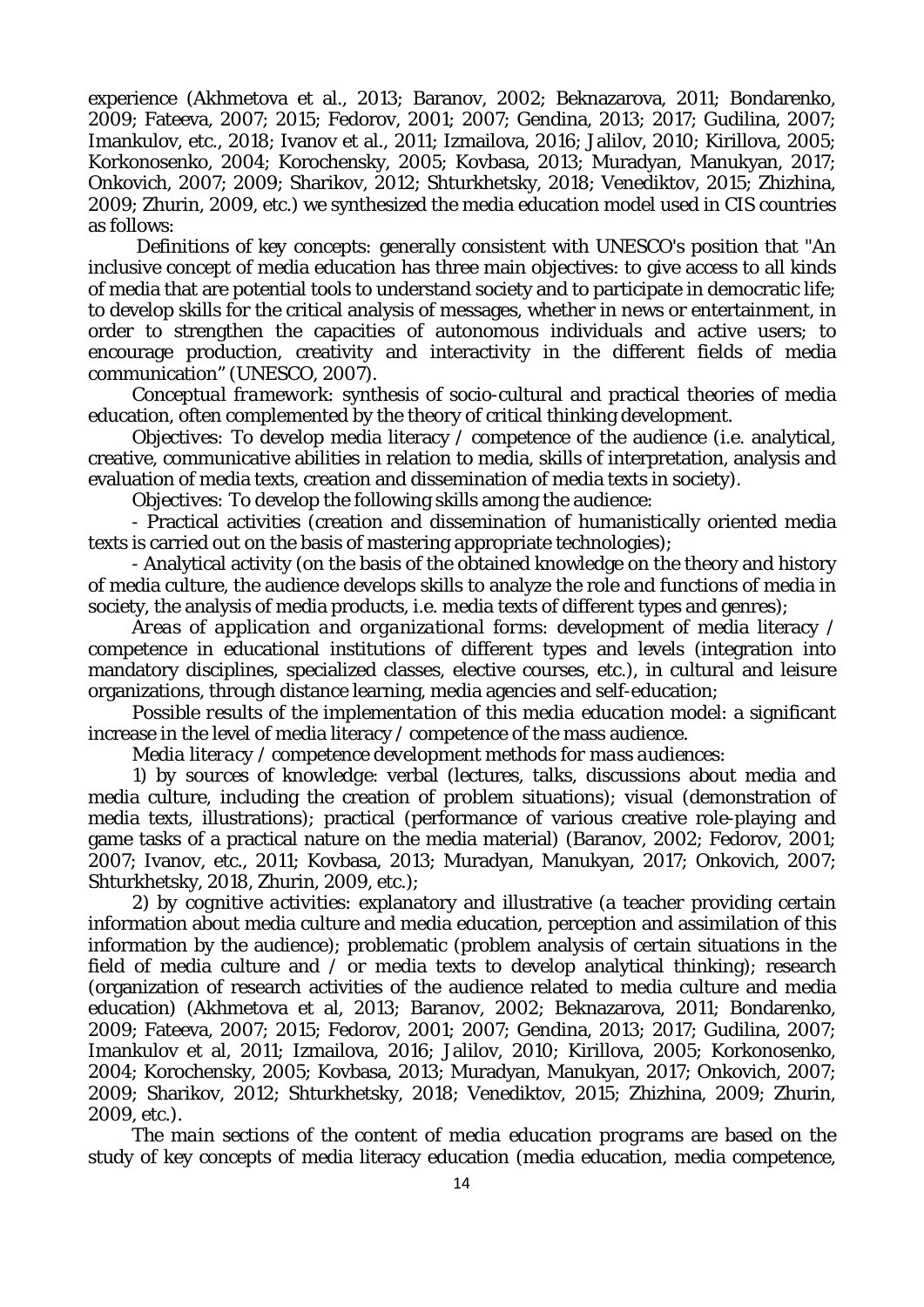media literacy, media category, media agency, media language, media technology, media representation, media audience, etc.):

- place and role of media culture and media education in the world; types, genres, language of media;

- main terms, theories, key concepts, directions, and models of media education (to a greater extent it concerns the level of higher education);

- the main historical stages of media education development in the world and in specific countries (more relevant to the level of university education);

- media practice technologies (including role-playing and playful activities).

- development of media literacy / competence ability to analyze the role and functioning of media culture (including media products, i.e. media texts) in society (hermeneutic, ideological, philosophical, iconographic, gender, ethical, aesthetic, semiotic, structural, content, stereotype analysis, cultural mythology analysis, character analysis, etc.) (see, for example, Akhmetova et al., 2013; Fedorov, 2007; Imankulov et al., 2018; Onkovich, 2007).

The media education model we have synthesized and applied in CIS countries includes the following structural blocks (Fig.1):

1) *Initial Diagnostics Unit*: diagnostics of media literacy / competence levels of a specific audience in relation to the media culture before the beginning of training;

2) *Content Unit:* historical and theoretical component (study of media culture history and theory) and practical component (practical activity on the basis of media culture material, i.e. development of creative skills of the audience to create and disseminate humanistically oriented media texts; analytical activity: development of skills of the audience to analyze the role and peculiarities of media culture functioning (including media products – media texts) in the society);

3) *Final Diagnostics Unit* (block of final diagnostics of media literacy / competence of the audience at the final stage of training).

At the same time, depending on the age peculiarities of a particular audience, some components of these blocks come to the fore in the media education model (e.g., studying the history and theory of media culture is more typical for the university level, practical and playful activities on the media material become dominant for young children, etc.).

For the full implementation of this model, of course, *indicators of media literacy / competence development of the audience* are needed. Of all the CIS countries, this aspect of media education is most consistently developed in Russia. In particular, as early as 2007, we proposed the following media literacy/media competency indicators for the audience

- *motivational* (motifs of contact with media and media texts: genre, thematic, emotional, epistemological, hedonistic, psychological, moral, intellectual, aesthetic, therapeutic, etc.)

- *contact* (frequency of communication / contact with media and media culture works – media texts);

- *information* (knowledge of terminology, theory and history of media culture, mass communication process, role and functions of media in society);

- evaluation activity (ability to analyze of the role and functions of media in society and media texts);

- *practical activity* (ability to create and disseminate own media texts);

- *creative* (the presence of creativity in various aspects of activity – perceptual, analytical, game, artistic, research, etc., related to media and media culture) (Fedorov, 2007).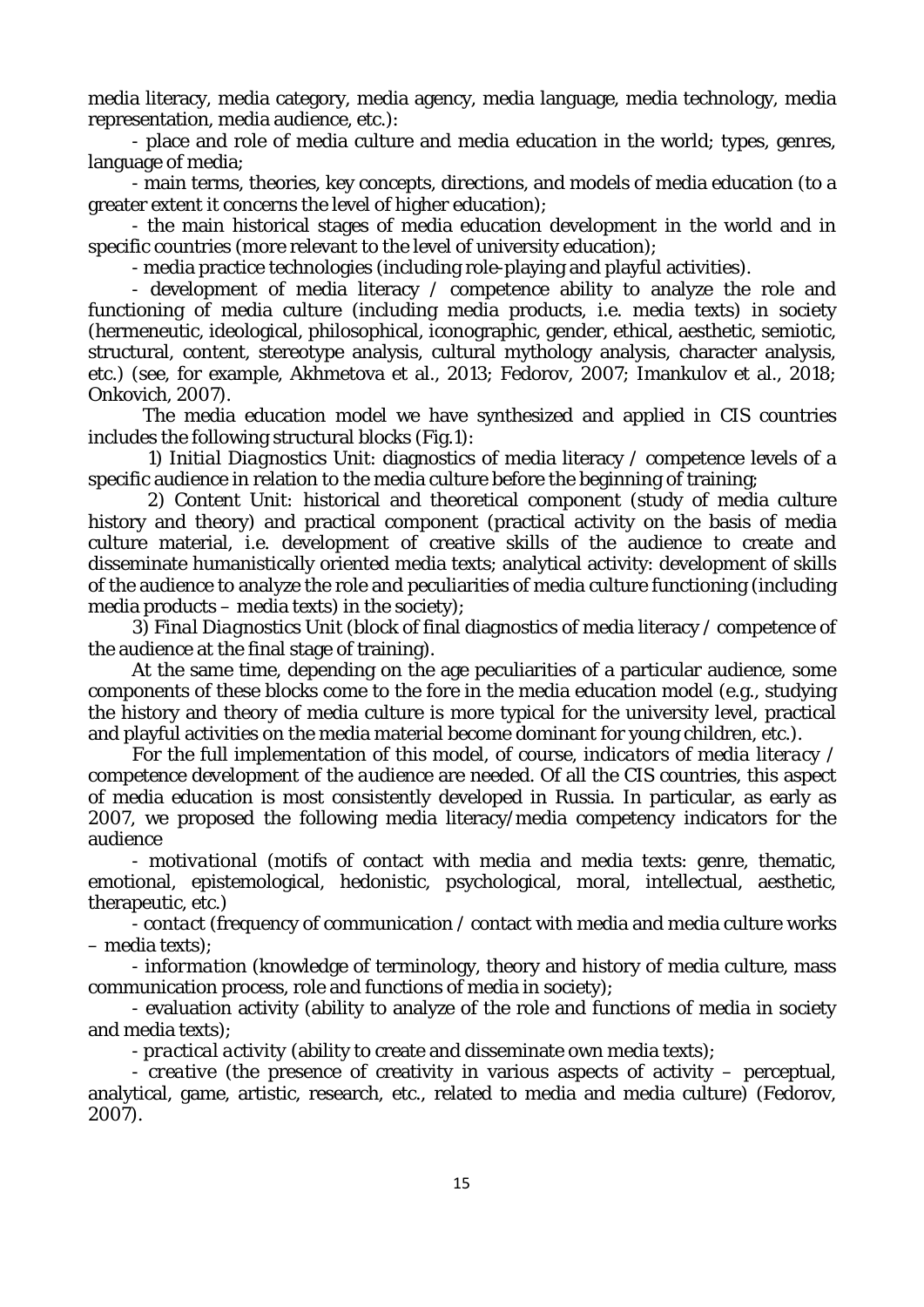## **Fig. 1.** Synthesized media education model, applied in the CIS countries.

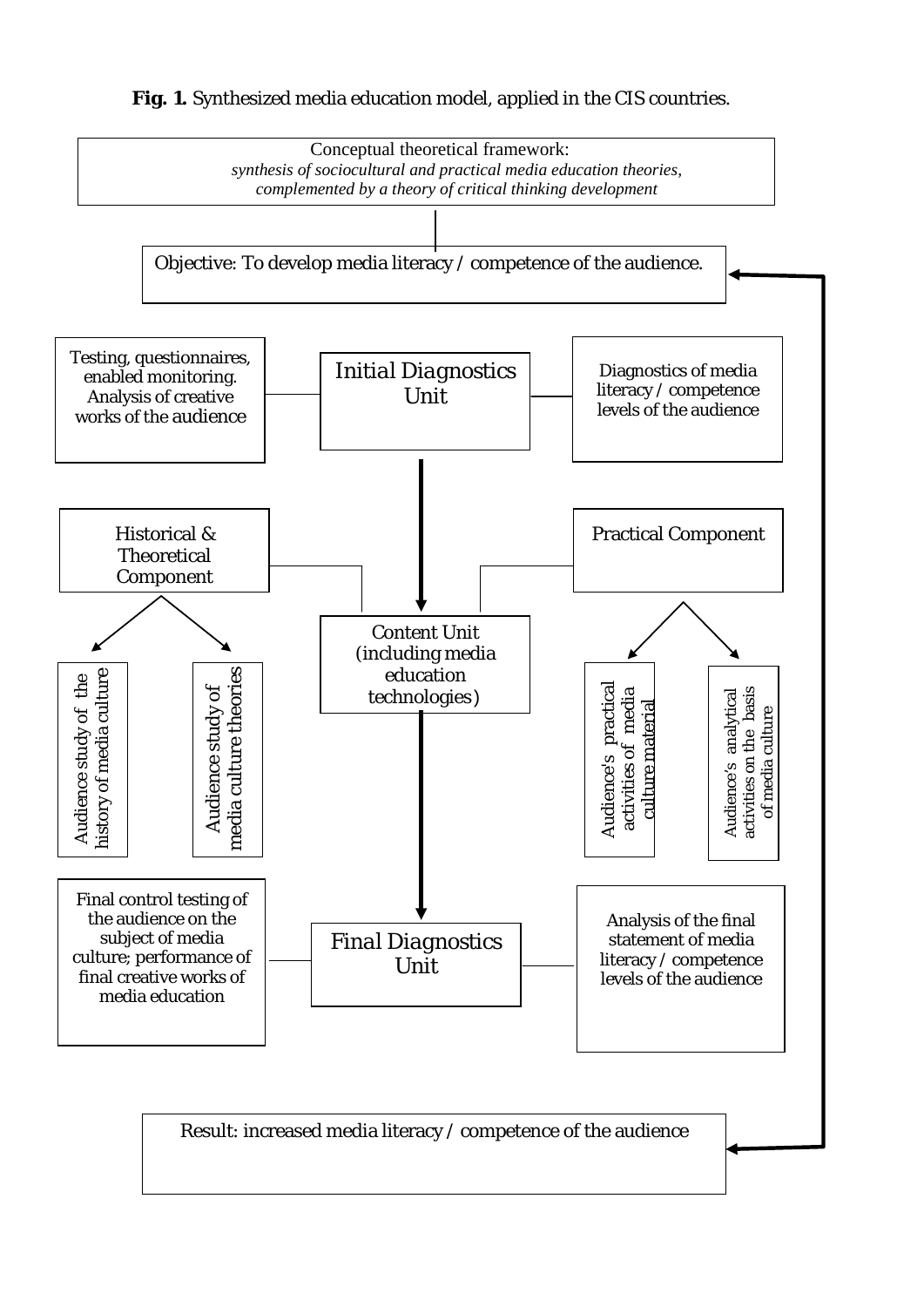Analysis of scientific monographs, articles and Internet resources allows us to conclude that there is no single concept of mass media education development in the CIS countries. Media educators in the CIS countries are generally oriented towards media literacy education as interpreted by UNESCO, however, in practice, there is often an imbalance when it comes to the development of competence in the field of information computer technologies, practical activities to create media texts or propaganda and counter-propaganda tasks.

Interest in media education at universities in the CIS countries is episodic: courses dedicated to the development of media literacy/ competence among students of non-media profiles are still very rare. Unlike many European Union countries, media education is still not integrated into school education. Vast opportunities of non-formal media education are not used everywhere.

That is why we have set ourselves the task of synthesizing a generalized model of mass media education based on the analysis of scientific monographs, articles, and Internet resources of the CIS countries, which can be used to develop media literacy / competence of the population. Media competence is in great demand all over the world today, so there is a whole range of tasks that should be solved at the state level and become the basis for the development of media education strategy in the CIS countries. When developing tools for implementing such a strategy, it may be useful to analyze the approaches, mechanisms, and experience of other European countries that are more successful in implementing policies in this area.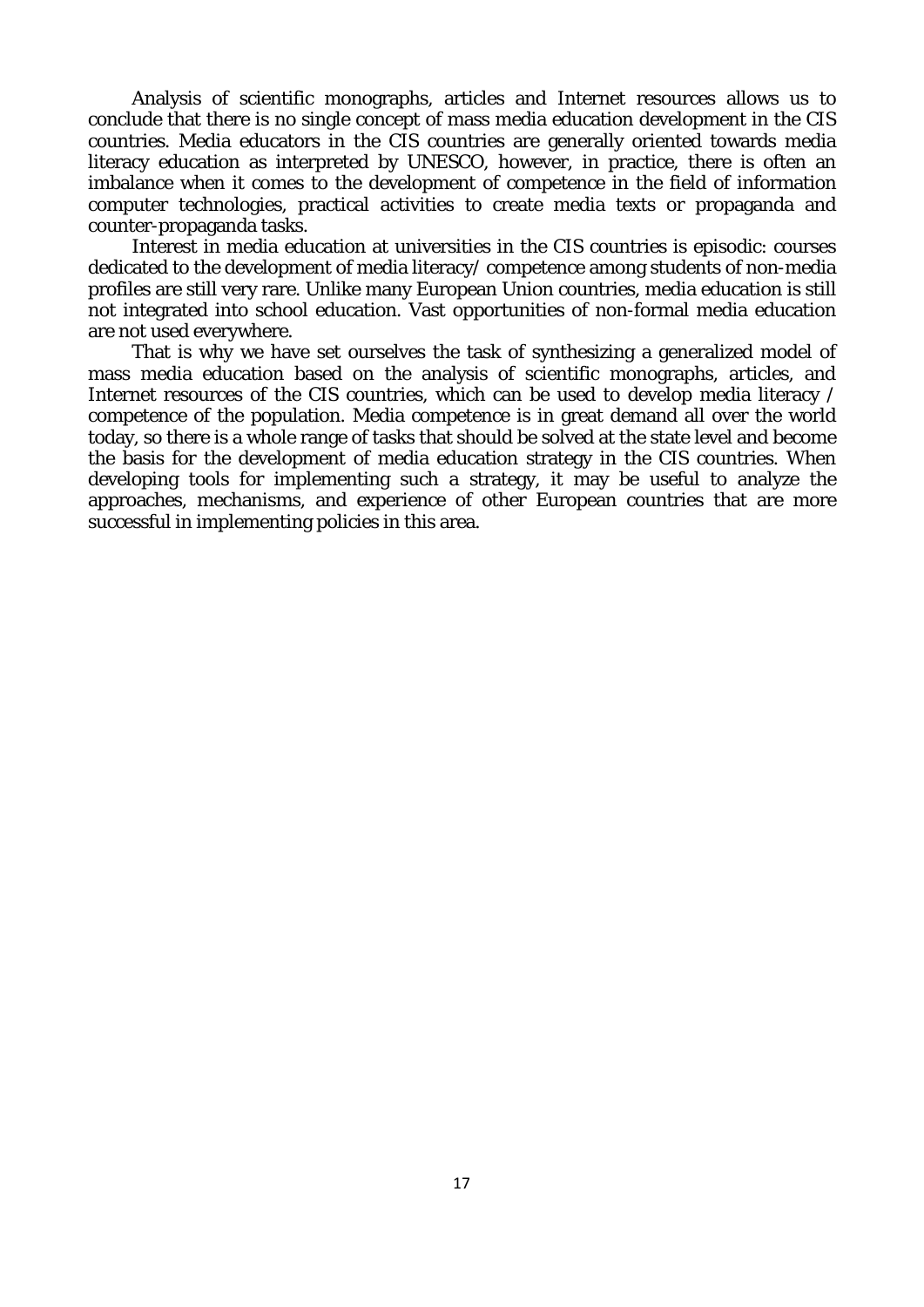### **2. Development of mass media education in CIS countries in 1990s and the main trends of its development in the XXI century**

Analysis of the development of mass media education in the CIS countries (Akhmetova, 2011; 2012; 2014; 2016; Baranov, 2002; Beknazarova, 2011; Bondarenko, 2009; Chelysheva, 2008; Fateeva, 2007; Gabor, 2002; Gendina, 2017; Gudilina, 2007; Gumenyuk, Potapova, 2015; Hilko, 2007; Ismayilova, 2016; Ivanov, Ivanova, 2013; Kirillova, 2012; Korkonosenko, 2004; Korochensky, 2005; Koropatnik, 2015; Kovbasco, 2013; Kulinsky, 2010; Mokroguz, 2013; Naydyonova, 2013; Nuraliev, 2010; Onkovich, 2009; Pocheptsov, 2015; Robak, 2002; Sakhnevich, 2010; Sharikov, 2012; Spichkin, 1999; Vartanova, Zasursky, 2003; Venidiktov, 2015; 2017; Vozchikov, 2007; Zaznobina, 1998; Zhizhina, 2009; Zhurin, 2009, etc.) shows that it is advancing unevenly.

Regarding the intensity and levels of development of media education, the CIS countries can be divided into three groups: 1) countries with a relatively high level of development of mass media education (theoretical researches, practical implementation): Russia and Ukraine; 2) countries with medium level of development of mass media education (Belarus, Kazakhstan, Armenia), 3) countries with low level of mass media education development (Azerbaijan, Kyrgyzstan, Moldova, Tajikistan, Turkmenistan, Uzbekistan). Being part of the CIS till August 18, 2009, Georgia also, in our opinion, belonged to the third group.

Our assessment of the current situation can be verified by the findings of researchers from the CIS countries. For example, K. Ismayilova notes that "*in Uzbekistan the state of media education today can be characterized as being in the stage of formation. There is no concept of a national model for the development of media education; there is no single system of media pedagogy. Media education projects are more evident in informal education (trainings of non-state educational institutions, advanced training courses, etc.). There are not enough specialists capable of effectively educating media literacy*" (Ismailova, 2016: 124). In the "Report on the results of the study of the level of media literacy in the Kyrgyz Republic" (a survey of the population over 16 in the Kyrgyz Republic was conducted from September 1 to November 30, 2017, 1200 urban and rural respondents from seven regions were interviewed) (Report…, 2018: 11) states that in Kyrgyzstan "the topic of media literacy is relevant and challenging. The existing activities to increase the level of media literacy as a skill and the development of media literacy as a science are both at a rudimentary stage" (Report..., 2018: 94). A similar situation is currently observed in Azerbaijan and Tajikistan (Tajidinov, Rustamov, Kosimov, Ibodova, 2010) and Turkmenistan...

In terms of practical implementation of mass media education in schools by the end of the second decade of the 21st century, the primacy undoubtedly belongs to Ukraine, where in 2010 the "Concept of introducing media education in Ukraine" was adopted (Concept ..., 2010), and in 2011 a large-scale experiment of integrating media education programs in dozens of Ukrainian schools. Nevertheless, since 2014, the process of media education development in Ukraine has acquired a specific character, as it will be discussed in more detail below.

Despite significant advances in research and publications in media education field (Baranov, 2002; Bondarenko, 2009; Chelysheva, 2008; Fateeva, 2007; Gendina, 2017; Gudilina, 2007; Hilko, 2007; Kirillova, 2012; Korkonosenko, 2004; Korochensky, 2005; Sharikov, 2012, Spichkin, 1999; Vartanova, Zasursky, 2003; Vozchikov, 2007; Zaznobina, 1998; Zhizhina, 2009; Zhurin, 2009, etc.), the practical implementation of mass media education in Russia is still of a sporadic nature and in many ways continues to depend on the efforts of enthusiasts.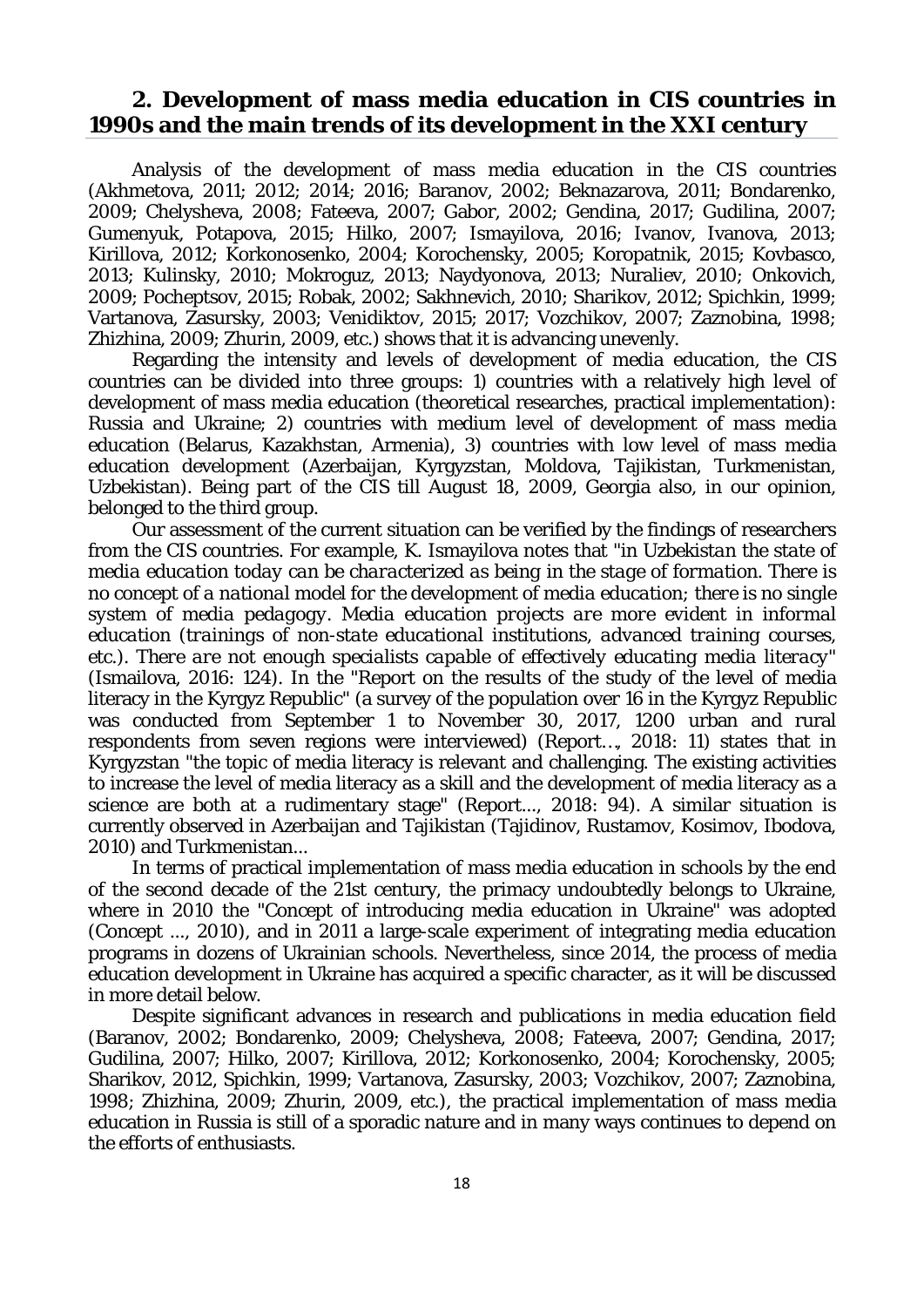Materials of our research are academic writings on media literacy education, and media competence published in a variety of countries, the CIS countries foremost, as well as Internet sites, and evidence of the practical application of media education in the CIS countries, accumulated from 1992 to the present day. Methodology is based on theoretical framework on the relationship, interdependence and integrity of the phenomena of reality, the unity of the historical and the logical in cognition, the theory of the dialogue of cultures by M. Bakhtin - V. Bibler (taking into account the theoretical concepts developed by such well-known researchers as Y. Lotman, U. Eco and others). The research is based on a content approach (identifying the content of the process being studied, with due regard to the aggregate of its elements, interaction between them, their nature, access to facts, analysis and synthesis of theoretical conclusions, etc.) and a comparative approach.

The following methods are used: data collection (dissertations, extended abstracts of Ph.D. dissertations, monographs, articles, reports) related to the project's theme, analysis of academic literature, theoretical analysis and synthesis; generalization and classification; content analysis.

#### *Countries with a relatively high level of mass media education development*

#### *Russia*

Since there is a special article devoted specifically to the state of media education in Russia (Fedorov, Levitskaya, 2018), in this article we only note that, unlike Ukraine, the relatively high Russian level of media and information literacy development is manifested mainly not at the level of practical implementation, but at the theoretical and methodological levels (Baranov, 2002; 2008; Bondarenko, 2009; Chelysheva, 2008; Fateeva, 2007; 2015; Fedorov et al., 2014; Fedorov, 2001; 2003; 2007; 2009; Fedorov, 2003; Fedorov, Chelysheva, 2002; Fedorov, Novikova, 2005; Fortunatov, 2009; Gendina, 2013; 2017; Gudilina, 2007; Hilko, 2007; Kirillova, 2005; 2012; Korkonosenko, 2004; Korochensky, 2003; 2005; Levitskaya et al., 2016; Polat, 2001; Sharikov, 2005; 2012; Silverblatt, Fedorov, Levitskaya, 2016; Soldatova et al., 2013; Spichkin, 1999; Tsymbalenko, Sharikov, Shcheglova, 2006; Vartanova, Zasursky, 2003; Vozchikov, 2007; Zadorin et al., 2017; Zaznobina, 1998; Zhizhina, 2009; Zhurin, 2009, etc.), although in recent years there has been a growing expansion into the practical field in this area.

After the collapse of the USSR, media education in Russia lost state support, which it received during the years of "perestroika". The Russian Cinematographers Union also stopped financing events that had taken place in the 1960s -1980s under the guidance of the Council for Film Education in School and University, headed by Professor of The All-Russian State Institute of Cinematography (VGIK), I.V. Weissfeld (1909-2003). Nevertheless, many significant events of the first half of the 1990s related to media education were financed by a private company headed by the then chairman of the board of the Russian Association for Film and Media Education, G.A. Polichko (1947-2013). In particular, it was the activity of the film studies Lyceum and Higher Film Education Courses in Moscow (1991-1996). Having given up the business in the second half of the 1990s, G.A. Polichko organized a series of film / media education festivals for schoolchildren in Russian regions.

Another leader of mass media education in Russia in the 1990s, but in the field of research and curriculum design at school, was Chair of the Screen Arts Laboratory of the Art Education Institute at the Russian Academy of Education, Prof. Dr. Y.N. Usov (1936- 2000).

A notable metropolitan center of media education activity was the laboratory of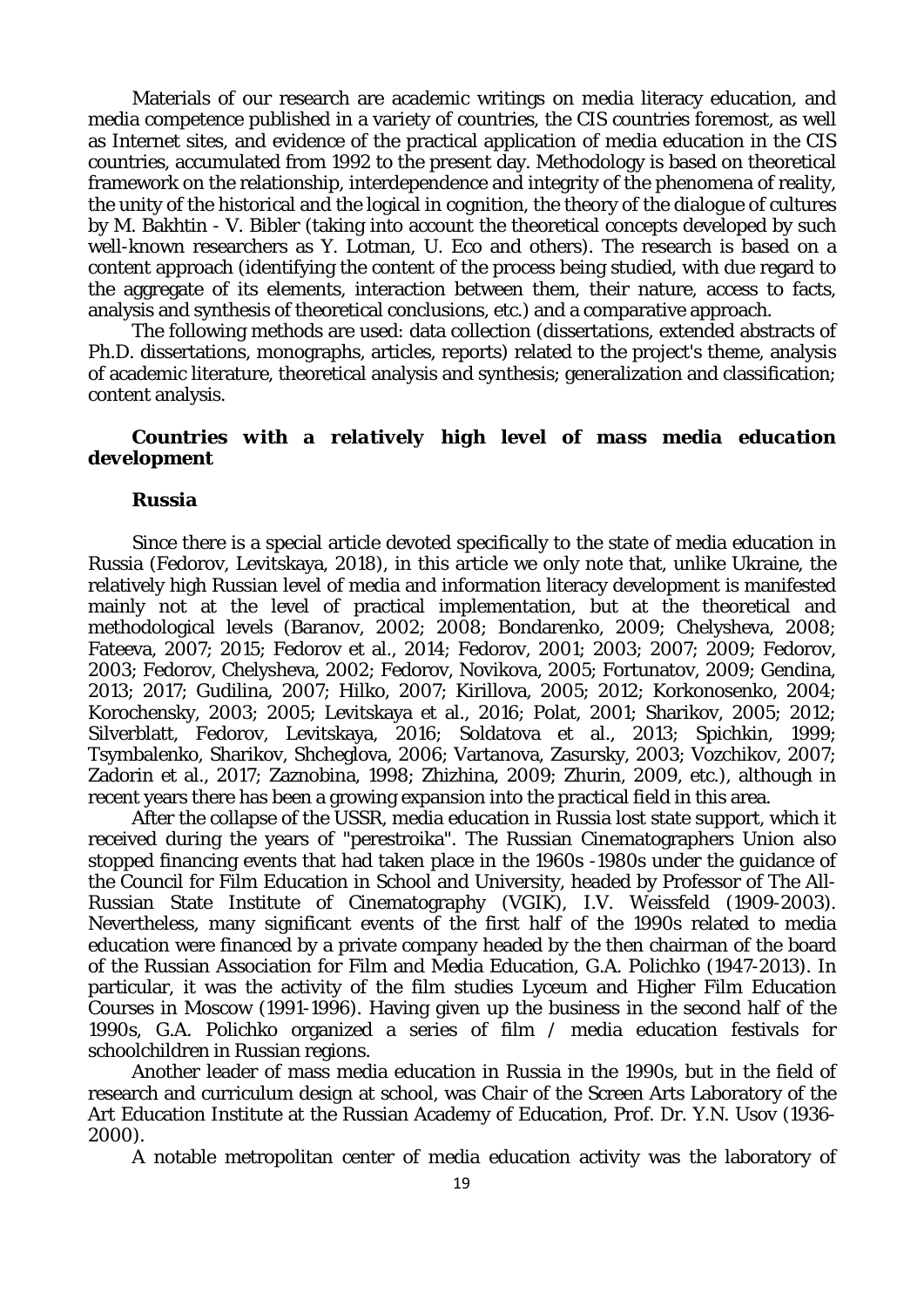technical means of education and media education of the Content and Methods of Education Institute of the Russian Academy of Education, which had existed until 2015 (in different post-Soviet years this laboratory was led by L.S. Zaznobina, A.A. Zhurin and E.A. Bondarenko).

On October 9, 2014, the Association of Media Education Specialists was established in Moscow under the leadership of I.V. Zhilavskaya, the head of the department Chair of citizens' media and information literacy and media education at Moscow State Pedagogical University. Unlike the Russian Association for Film and Media Education, membership in this organization has required fees since its foundation.

As for the regional centers of media education, in the post-Soviet space one can single out the research school "Media Education and Media Competence" at Anton Chekhov Taganrog Institute (where in 2002 the first in the Russian Federation a pedagogical specialization 03.13.30 "Media Education" was opened and then the Master's program "Media Psychology and Media Education"), media education centers in Tver Region (O.A. Baranov, V.V. Soldatov), Voronezh (S.N. Penzin), Perm (P.A. Pechenkin) and Yekaterinburg (N.B. Kirillova, A.R. Kantor). In particular, V.V. Soldatov has been organizing regular children and teen film festivals and conferences on cinema / media education since 2010.

Along with technical progress, the Russian Association for Film and Media Education in 2000 opened the first Russian websites on media education (http://mediaeducation.ucoz.ru - in Russian and English). In the same year, a similar site was created by the Laboratory of technical means of education and media education (www.mediaeducation.ru). In 2012, a new section - "Media Education" appeared on the Internet portal EvArtist (http://www.evartist.narod.ru/mdo/mo.htm). In the same year the site (http://www.stalpenzin.ru) dedicated to life, work, and heritage of one of the founders of media education in Russia - S.N. Penzin (11.11.1932 - 3.08.2011) was launched.

Over the past 25 years, dozens of research projects of Russian media educators have received support from Russian and foreign foundations (the Russian Science Foundation, the Federal Target Program in Education, the Russian Foundation for Humanities, the Russian Foundation for Basic Research, the Presidential Program "Support to Leading Research Schools in Russia", the Ministry of Education and Science of the Russian Federation, Fulbright, DAAD, etc.). For example, in 2008-2009, with the support of the Russian Foundation for Humanities (RGNF, grant No. 08-06-12103v), the project "Compiling and launching the electronic academic library *Media Education*" was carried out (the project supervisor - A.V. Fedorov, the address of the open full-text electronic library "Media Education" is http://mediaeducation.ucoz.ru/load/). In 2011-2012, with the financial support of the Russian Foundation for Humanities (project No. 11-06-12001v), an electronic academic encyclopedia "Media Education and Media Culture" was created (http://mediaeducation.ucoz.ru/news/ehlektronnaja\_nauchnaja\_ehnciklopedija\_mediao brazovanie\_i\_mediakultura/2014-01-12 -1).

Russian media educators presented their research findings and teaching practices at major international conferences on media education and information literacy (Paris, 1997, Sao Paulo, 1998, Toronto and Geneva, 2000, Thessaloniki, 2001, Strasbourg: Council of Europe, London, 2002; Baltimore, Montreal, 2003 Petersburg: UNESCO, 2005, Prague, Paris: UNESCO, Graz: Council of Europe, 2007, Madrid: United Nations Alliance of Civilizations, Moscow, 2010-2012, Doha, 2010, 2013, Istanbul, 2013, Bratislava, 2016-2017 and other).

Since 1992, over one hundred and fifty dissertations on media and film education have been defended in Russia, while the share of regional scientific research in media education has reached 70 %. Studies in the field of media education in 1992-2018 were published in over two hundred monographs and textbooks, and about two thousand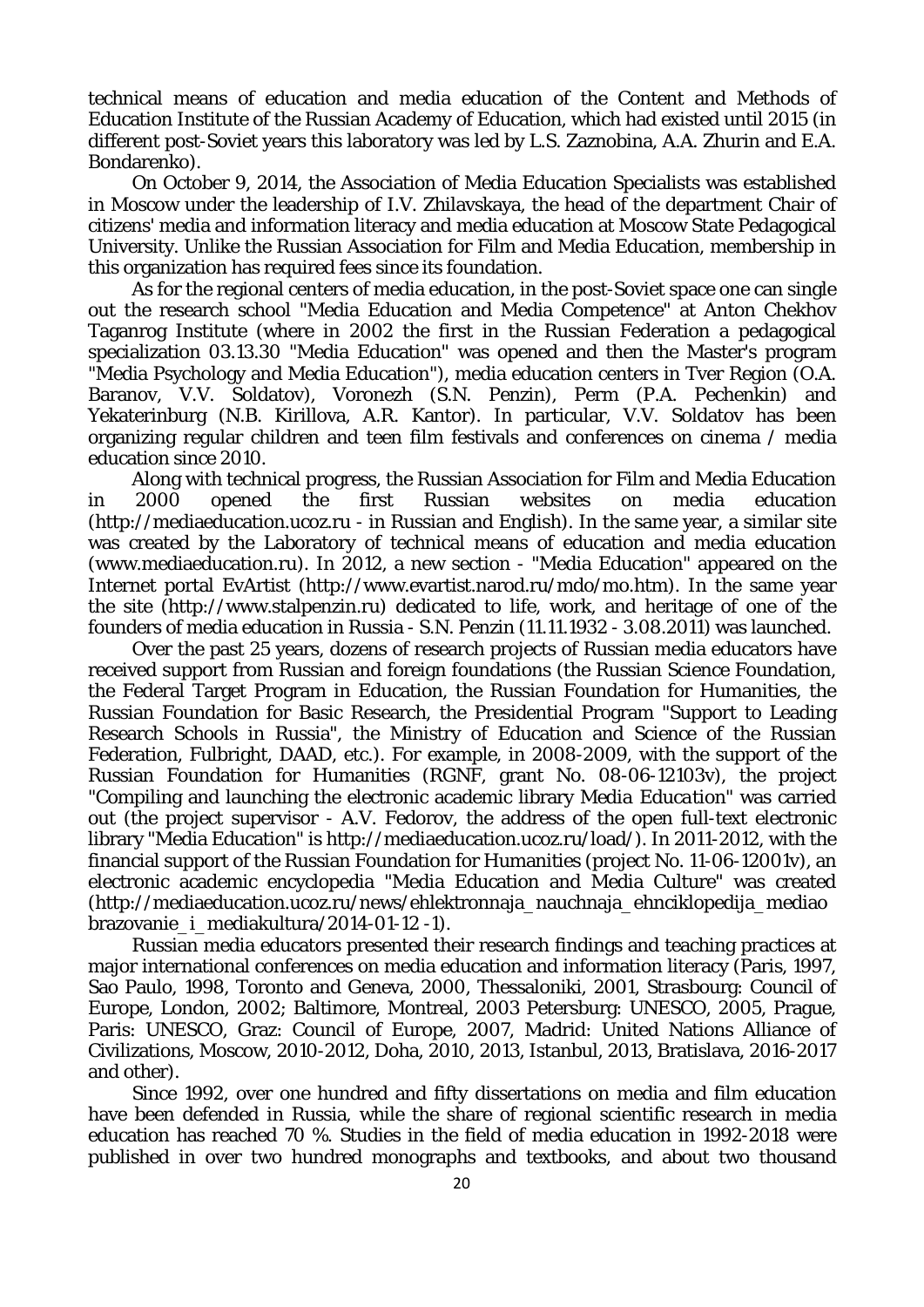articles (Russian Science Citation Index, elibrary.ru).

On October 20-22, 2004, in Chelyabinsk, with the participation of the UNESCO Moscow Office and IPO "Information for All", a meeting of the Interregional Round Table "Media Education: Problems and Prospects" was held, where the idea of establishing and launching the regular issue of the journal *Media Education* was introduced. The journal has been published since 2005 (http://www.mediagram.ru/mediaed/journal/).

On 15-16 January 2008, the World Forum of the Alliance of Civilizations was held in Madrid - http://www.madridaocforum.org/, which included the work of the section "Media Education and Media Literacy". On October 29, 2008, the Public Chamber of the Russian Federation held hearings "Information Society: Technological Process or Social Progress?", where presentations on the role of media education in the development of the modern information society by A. Fedorov and N. Kirillova were made.

On November 17, 2008, the Government of the Russian Federation approved the Concept of Long-Term Social and Economic Development of the Russian Federation for the period until 2020. Among the priority directions of the development of information and communication technologies in the Concept, the expansion of the use of information and telecommunication technologies for the development of new forms and methods of instruction, including media education, was singled out. This meant that the need for media education was really recognized at the state level.

In the same year, 2008, the portal "Information Literacy and Media Education" (http://www.mediagram.ru) was launched, which received the aegis of the UN Alliance of Civilizations and was highly appreciated by the manager of Media and Information Literacy and Education initiatives at the United Nations Alliance of Civilizations (UNAOC) Jordi Torrent. This work was also noted by the then Director of the Division, Freedom of Expression and Communication Development, UNESCO, V. Gai, who expressed the opinion, that Russian portal has become an important tool in the development of information and media literacy education.

On May 5, 2009, the problems of media education were discussed in the Moscow City Duma: Moscow secondary schools were recommended to introduce media education classes. On August 6, 2009, the Plenum of the Board of the Russian Union of Cinematographers was held in Moscow, where mass media education issues were also discussed.

In October 2009, Anton Chekhov Taganrog State Pedagogical Institute with the support of the Federal Target Program "Scientific and Pedagogical Human Resources for Innovative Russia 2009-2013" hosted the first in Russia one week, full-time professional development course for young teachers and researchers "Media Education and Media Competence". The main goal of this school was to introduce young researchers and educators to the best theory and practice in the field of media education.

At the end of 2009 a collective monograph was published in the United States: *Issues in Information and Media Literacy. Criticism, History and Policy. Learning*, two chapters of which were devoted to the history and current state of media education in Russia (http://net-workingworlds.weebly.com/media-literacy.html).

In the spring of 2010, the conference "Educational Technologies of the 21st Century. Information culture and media education" took place in Moscow. Media education aspect at this conference was further strengthened in 2011-2014 (in 2014, the initiator of these conferences Svetlana Gudilina organized the International Media Festival for schoolchildren, http://art.ioso.ru/mediafestival/2014/projects.htm ).

On April 15, 2010, Moscow State University hosted a meeting of the Council for the Quality of General Education in the Russian Federation under the Presidium of the General Council of the All-Russian Political Party "United Russia". The Council stressed the need to develop media education in schools and universities. Similar conclusions were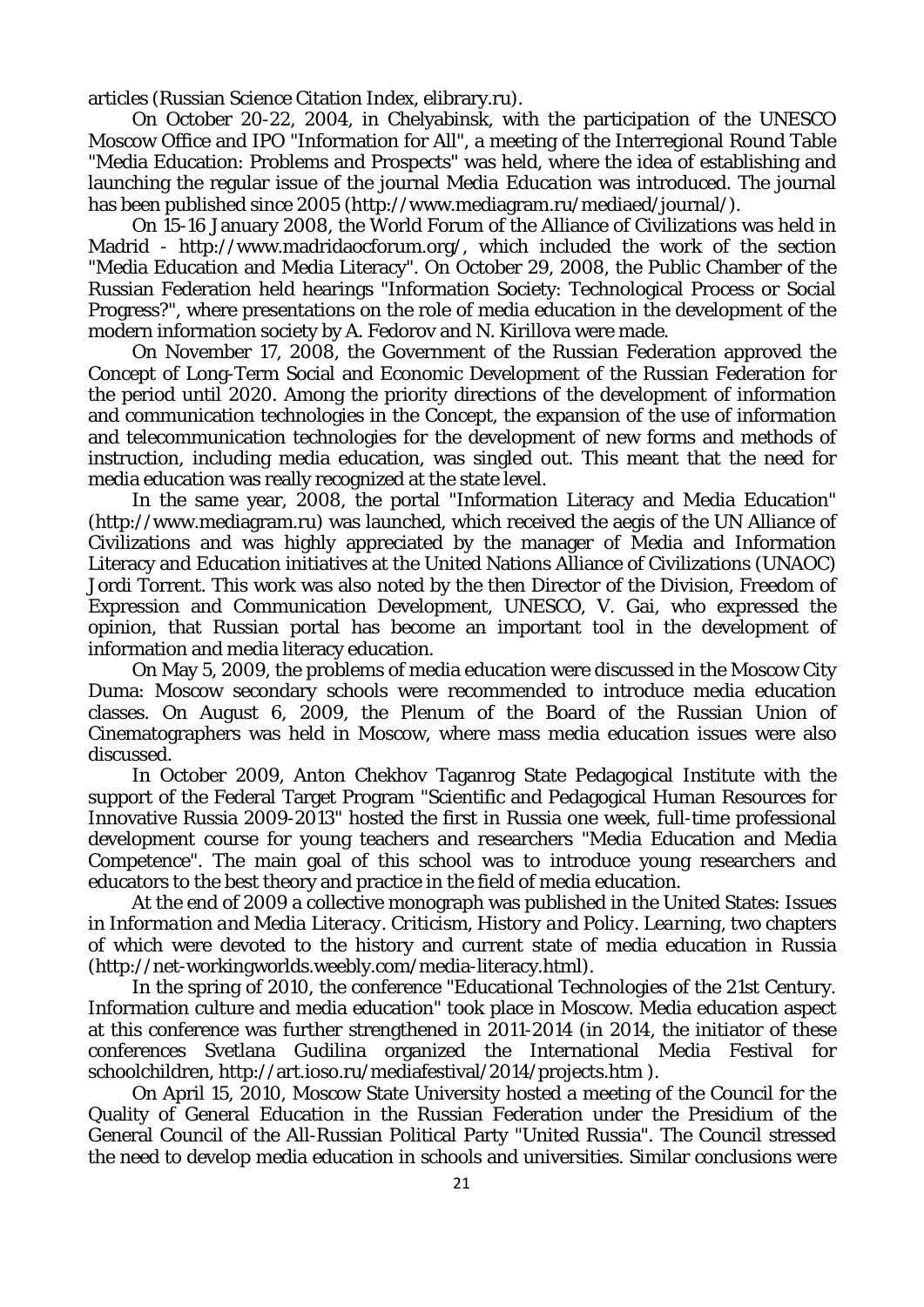drawn on the results of the conference "Current Trends in the Development of Russian Media Education," held June 1-2, 2010 at Moscow State University.

In the resolution of the next plenum of the Board of the Union of Cinematographers of Russia "On Film Education of the Population" (Moscow, April 16, 2012), it was stressed to urgently create a federal state system of film education of the population and promote the prompt implementation of a new educational program "100 best films of Russia and world classics" for school students.

In the same year 2012 Moscow State Humanities University opened a master's program "Media Education". Now this program continues at Moscow State Pedagogical University.

In September 2012, the International Conference "The Current State of Media Education in Russia in the Context of Global Trends" was successfully held in Taganrog. Russian achievements in the field of media education and information literacy were noted in the report of the World Summit on the Information Society of 2012 (Report ..., 2012).

In January 2013 Russian Ministry of Education and Science supported the idea of film education of schoolchildren (RIA Novosti, https: //minobarnauk.rf/presscentre/2986). This trend was reflected in the state program "Development of Education" for 2013-2020 (May 15, 2013 No. 792-r).

In 2014, Paris office of UNESCO published the overview on information literacy resources worldwide (Horton, 2014). The list of the authors of this publication includes members of the Russian Association for Film and Media Education: N.I. Gendina and A.V. Fedorov.

In 2015-2018, the Digital International Media Literacy eBook Project (DIMLE) was implemented, within its framework Russian researchers A. Fedorov and A. Levitskaya coauthored the Russian edition of the text book *Media Literacy: Keys to Interpreting Media Literacy* together with Art Silverblatt, professor of Media Communications and Journalism and the program facilitator for Media Literacy at Webster St. Louis, a world-renowned expert in media analysis (Silverblatt, Fedorov, Levitskaya, 2016).

On May 23, 2017 in the State Duma Committee for Education and Science held a parliamentary hearing on the topic: "Resources for the development of education and science: educational projects by cinema, television, media, and cultural organizations" (Experience ..., 2017), and November 1, 2017 Rostov-on-Don hosted the conference "Media literate teacher - a guide and guardian in the information world".

On April 3, 2018 Civic Chamber of the Russian Federation held the Round Table "Film Education and Media Pedagogy in Extra-Curricular Education for Children and Youth", at which A.V. Fedorov, E.A. Bondarenko, S.M. Gudilina and other media education experts participated.

While in the Soviet period the development of media education in Russia took place mainly within the framework of two leading concepts: aesthetic (oriented to bring up a "high" aesthetic taste mainly on the material of masterpieces of cinema art, in many cases there was also an ideological component) and practical (oriented to teaching practical skills of working with media technology and subsequent creation of media texts), since 1992 the situation has changed. Under the influence of Western media education theories (cultural studies, semiotics, critical thinking, etc.), various media education concepts began to spread in Russia.

Russian media educators, who studied the British experience in the field of media literacy education in the 1990s (Bazalgette, 1989; Bowker, 1991; Hart, 1991; Masterman, 1985, etc.), in particular, the main media education theories (development of critical thinking, protectionist, semiotic, cultural studies, etc.), tried to derive some kind of a universal concept. For example, I.A. Fateeva came to conclusion that only a practical approach (we define it as the theory of media activity) suggests a consistently competent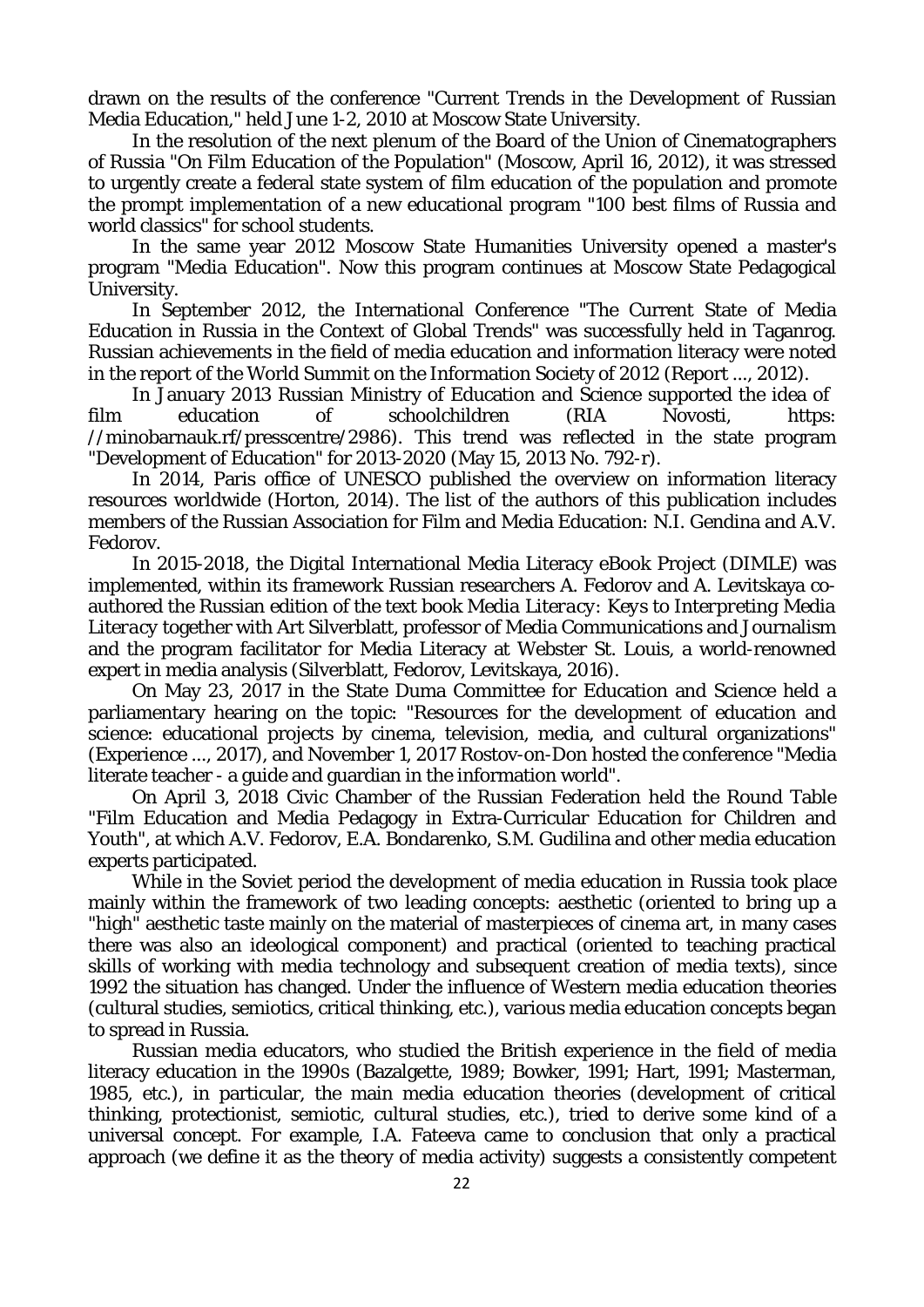approach to the organization of the learning process, aimed at the final result of the mutual activity of students and teachers, whereby for both types of media education - professional and mass. The applied nature of media education, its focus on such a sphere of a personality, as experience, requires adequate theoretical positions and appropriate pedagogical tools. Thus, she considers the practical approach to be the starting point of the theory of media pedagogy and the basis for the preference of a particular pedagogical technology (Fateeva, 2007: 26). In this case I.A. Fateeva understands the practical approach (media activity theory) not narrow, only aimed at teaching the audience to use media technology and be able to create and distribute media texts, but as a much wider field of activity, including analysis of media messages / texts (Fateeva, 2007; 2015).

True, such an interpretation goes beyond the traditional understanding of a practiceoriented media education process that does not include an analytic component. Likewise, we can say that media activity lies at the basis of other known media education theories (for example, sociocultural).

But if we agree with the fact that the theory of media activity (including practice and analytics) is synthetic, we will see that it fully correlates with the final result of media education - the media competence of the individual, that is, the whole of its motives, knowledge, and abilities, (indicators: motivational, contact, information, perceptual, interpretative / evaluative, practice-operational / activity, creative), contributing to the selection, use, critical analysis, evaluation, and communicating media texts in different types, forms and genres, the analysis of complex processes of media functioning in society (Fedorov, 2007: 54).

However, this interpretation of "media competence" is challenged by some media educators. So, having examined the above indicators of media competence, I.M. Dzyaloshinsky and I.V. Zhilavskaya made, in our opinion, an unproven conclusion, that "all the authors, analyzed by A.V. Fedorov, and he himself, speculating on the indicators of media competence, confine themselves exclusively to the media sphere. As if the ability to consume and produce media texts are needed solely to consume and produce media texts" (Dzyaloshinsky, 2008: 88; Zhilavskaya, 2009: 109).

In this case we are dealing with an absolutely incorrect interpretation of our research, since the above-mentioned indicators of media competence are directly related to various processes (political, economic, etc.) that occur not only in the media sphere but also in society. For example, motives of preferences and / or creation media texts by a person are inevitably connected with his/her moral, political, civic and other attitudes, with a sociocultural context. A similar situation with the evaluation indicator of media competence, as evaluating media texts, people are always relying on their initial moral, religious, political, civic and other positions. Moreover, without analyzing social problems, in our opinion, in general, one can evaluate neither the processes of media functioning nor specific media texts.

However, I.M. Dzyaloshinsky insists on secondariness of the development of media competence of an individual, asserting that the social significance of media education is not so much to increase media competence of an individual, as to form the setting for media activity, controlling the individual's actions aimed at finding (or producing) the information in media space (Dzyaloshinsky, 2008: 90-91). He lists 6 media activities' "main types": search, acquisition, consumption, communication, production, and distribution of mass information" (Dzyaloshinsky, 2008: 93; Dzyaloshinsky, Pilgun, 2011: 357-358).

We believe that these six types of a person's media activities, mentioned by I.M. Dzyaloshinsky, obviously lack such an important activity as the analysis of information / media texts, which reduces the media activity of a person to only the practical-utilitarian sphere, that is, to the significantly diminished version of Fateeva's "theory of media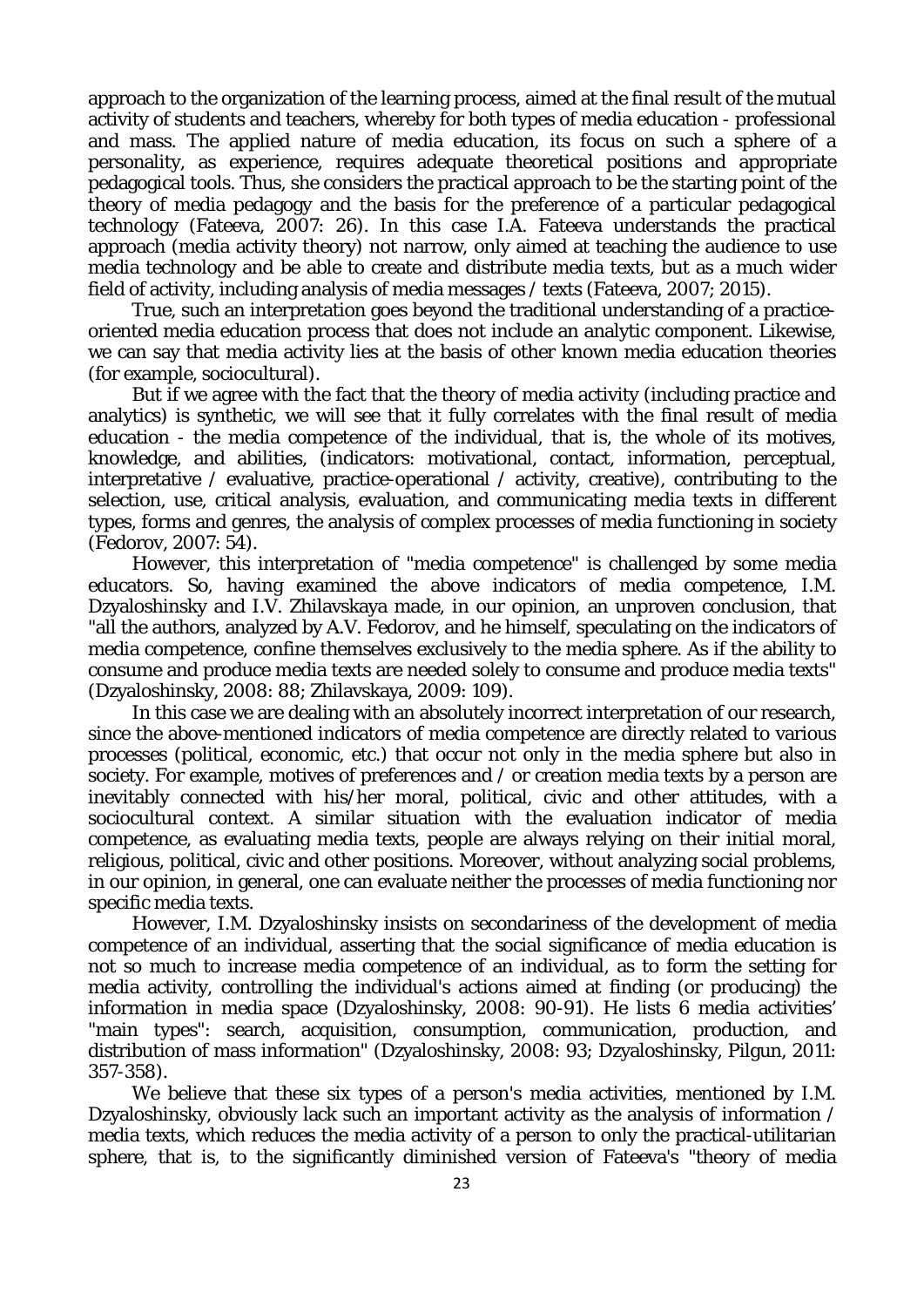activity" (Fateeva, 2007: 34).

Among the media activity types I.M. Dzyaloshinsky includes "consumption", "communication", "distribution of mass information", however, they have never been considered to be the key ones in mass media literacy education (Bazalgette, 1989; Buckingham, 2000; 2003; Gonnet, 2001; Hart, 1991; Kubey, 1997; Masterman, 1985; 1997; Silverblatt, 2001; Potter, 2016; Voznikov, 2007; Zhurin, 2009; Zaznobina, 1996; Kirillova, 2012; Korkonosenko, 2004; Korochensky, 2003; 2005; Fedorov, 2001; Silverblatt, Fedorov, Levitskaya, 2016; Fateeva, 2007; 2015; Sharikov, 1991, etc.).

Of course, "communication" and "distribution" are pivotal activities for media agencies, but as the leading experts in the field of media education rightly believe (Bazalgette, 1989; Buckingham, 2003; Gonnet, 2001; Hart, 1991; Kubey, 1997; Masterman, 1985; 1997; Silverblatt, 2001; Potter, 2016), they are secondary to the development of media competence of the mass audience. A "media active" individual who can create, receive and share text messages (often (deliberately) illiterate), photos, and videos in social networks, nonetheless might be unable to analyze even a relatively simple media text (and as a consequence - in no way can be considered as a media competent person). Numerous sociological surveys of young people is a vivid proof of this fact (Sobkin, Adamchuk, 2006; Soldatov, Nestik, Rasskazov, Zotova, 2013; Tsymbalenko, Makeev, 2015; Tsymbalenko, Sharikov, Shcheglova, 2006; Fedorov, 2007, etc.).

In our opinion, media activity (as interpreted by I.M. Dzyaloshinsky) is an important part of a broader concept - "media competence". Therefore, in this context, the statement that "the social meaning of media education is not so much an increase in the media competence of an individual as in the formation of an attitude toward media activity, ... the further development of media education is associated with the development of a civic approach that is aimed not just at improving the students' media competence, but at enhancing media activity of the population" raises some doubts (Dzyaloshinsky, Pilgun, 2011: 353, 365).

In fact, the aspiration to increase the level of citizens' media competence means (among other things) the need to increase the media activity level, and media competence organically includes media activity as an important indicator of the complex result of media education process.

We also find the following I. Dzyaloshinsky's assertion unsubstantiated: the "traditional pedagogical approach to media literacy education, which is limited to analyzing the link "individual - media text", cannot answer the main questions: What is the reason for the existence of such a configuration of the information and media space in modern Russia? Why do media produce such, and not other texts? What should an individual do to not only be protected from the "corrupting influence of the media, but also to seek information necessary to succeed?" (Dzyaloshinsky, 2008: 99).

In our opinion, this statement is far from the real state of affairs: pedagogical media literacy education technologies have never been limited to media texts, but have always contributed to the analytic process of differential relationships between media and society (Bazalgette, 1989; Buckingham, 2003; Fedorov, 2003; Gonnet, 2001; Hart, 1991; Kubey, 1997; Masterman, 1985; Potter, 2016; Silverblatt, 2001; Zaznobina, 1996; Fedorov, 2001; Fedorov, 2007; Sharikov, 1991, etc.).

Moreover, whilst I.M. Dzyaloshinsky is convinced that the "traditional" pedagogical "approach to media education" cannot answer the main questions, then how can one be sure that solely the theory of media activity can give the same answers to the same questions (difficult and complex)?

Probably, these and other questions connected with the process of media education and media activity may prompt answers of varying degrees of validity and depth, regardless of whether they are answered by journalists, sociologists, teachers, cultural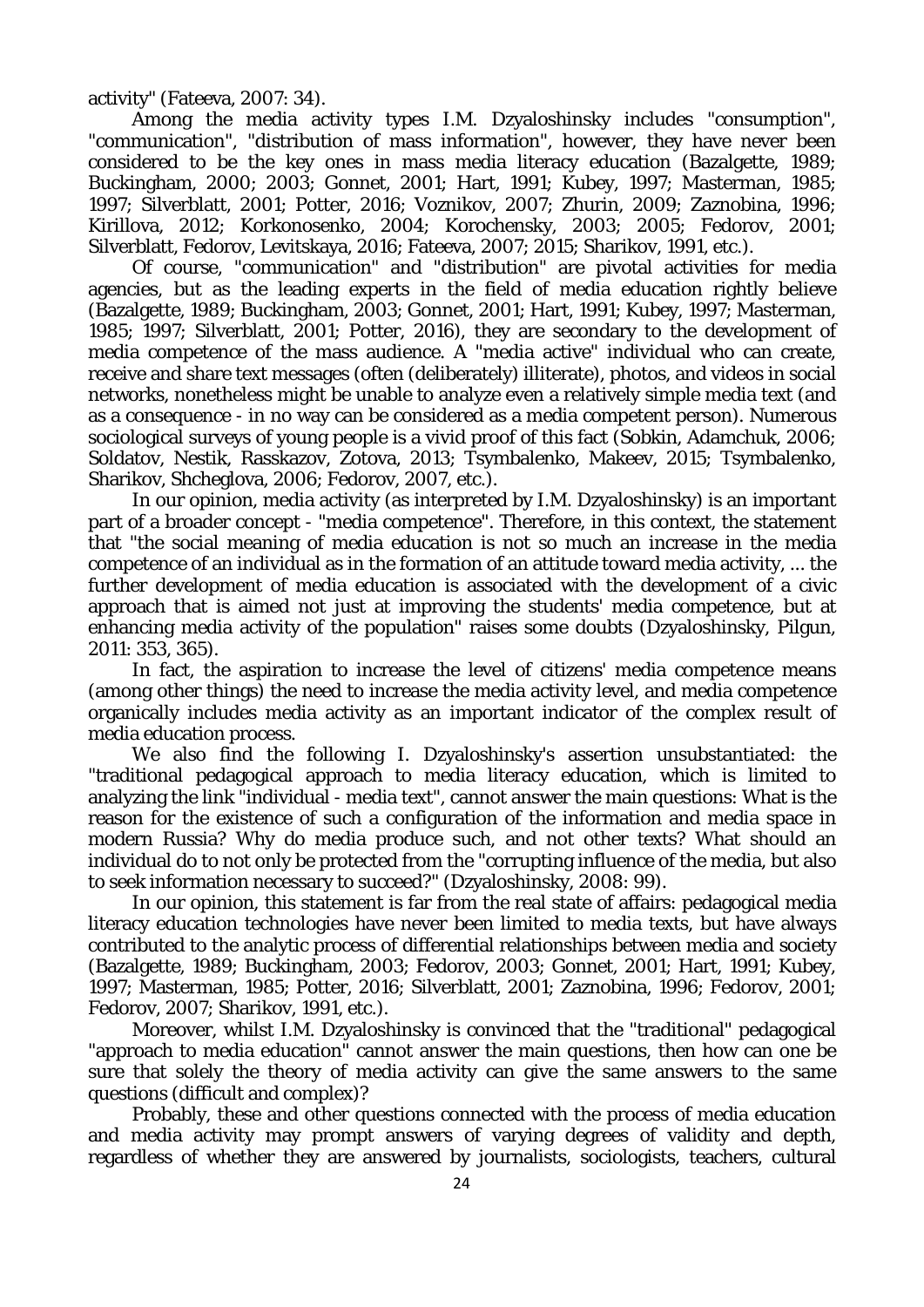studies researchers, political scientists or representatives of other groups and communities.

In our opinion, I. Dzyaloshinsky's point that the "pedagogical approach" is supposedly directed mainly at protecting from media influences and does not touch upon the topic of finding the information necessary to succeed in life (in fact, the "protectionist/inoculatory" approach is just one of the branches of media education that has long since retreated to the background, naturally giving way to social, cultural, and other approaches) (Bazalgette, 1989; Buckingham, 2003; Fedorov, 2003; Gonnet, 2001; Hart, 1991; Kubey, 1997; Masterman, 1985; Potter, 2016; Silverblatt, 2001; Fedorov, 2007; Sharikov, 1991, etc.).

I. Dzyaloshinsky also argues that the further development of media education is associated with the development of a civic approach that focuses not just on improving the media competence of students, but on increasing media activity of the population. "That, in turn, will stimulate the development of civil communications, ensuring the formation and development of civil society" (Dzyaloshinsky, 2008: 99). Similarly, I.V. Zhilavskaya insists that "media education is the activity in the field of media, the work of consciousness and subconsciousness, the analysis and correlation of self and society with global problems of the media-saturated environment. In fact, media education is a form of civic education. It allows young people to become responsible citizens, who understand how their country, hometown, and the rest of the world lives" (Zhilavskaya, 2009: 75).

Definitely, media education includes teaching and learning about democracy and civil responsibility (Buckingham, 2000; Gonnet, 2001: 24; UNESCO, 2001: 152; Korochensky, 2003; Fedorov, 2001; 2003; 2007: 370, etc.). At the same time, if from among the whole variety of media education tasks one puts forward primarily a "civic approach", then it is more logical to engage in civics or social studies, political education, because the tasks of media literacy education (Potter, 2016; Silverblatt, 2001, etc.) are much broader.

The erroneous approach of I. Dzyaloshinsky and I. Zhilavskaya, in our opinion, stems from the fact that both researchers "forget" that the multifaceted notion of media competence, although being based on the core ability of an individual to analyze the relationship between media and society and media texts of various kinds and genres, nonetheless seamlessly integrates media activity.

Consistently proceeding from the priority of "media activity", I.V. Zhilavskaya once again groundlessly claims that "the overwhelming majority of scientific articles and dissertations that somehow affect the issues of media education are related to the field of pedagogy and practically do not investigate the productive function of media education in relation to the phenomenon of media" (Zhilavskaya, 2009: 104-105). Most likely, I.V. Zhilavskaya's statement is due to her clearly insufficient knowledge of the history of media education development - both globally, and in Russia. After all, it was precisely the "productive function of media education" that the pedagogical models of Russian media educators were built on in many respects both in Soviet and post-Soviet times (Baranov, 1979; 2002; Zaznobina, 1998; Penzin, 1987; Spichkin, 1999; Usov, 1989; Sharikov, 1990; 1991, etc.).

However, disregarding this successful experience, I.V. Zhilavskaya (co-authored with D.A. Zubritskaya) writes that in the USSR "active practical work was carried out in schools, universities, film clubs by experts in film education Y.N. Usov, I.S. Levshin, Z.S. Smelkov, Y.M. Rabinovich, S.N. Penzin, O.A. Baranov, S.M. Ivanov, E.V. Gorbulin, E.N. Goryukhin" (Zhilavskaya, Zubritskaya, 2017: 50), turning Elvira Goriukhina (1932-2018), Inna Levshina (1932-2009), Zinaida Smelkova, Svetlana Ivanova and Yevdokia Gorbulina into male persons. This fact raises some serious doubts if I. Zhilavskaya and D.A. Zubritskaya have really studied the work of these prominent Russian media educators.

It should be noted that the above errors appear on the pages of the textbook for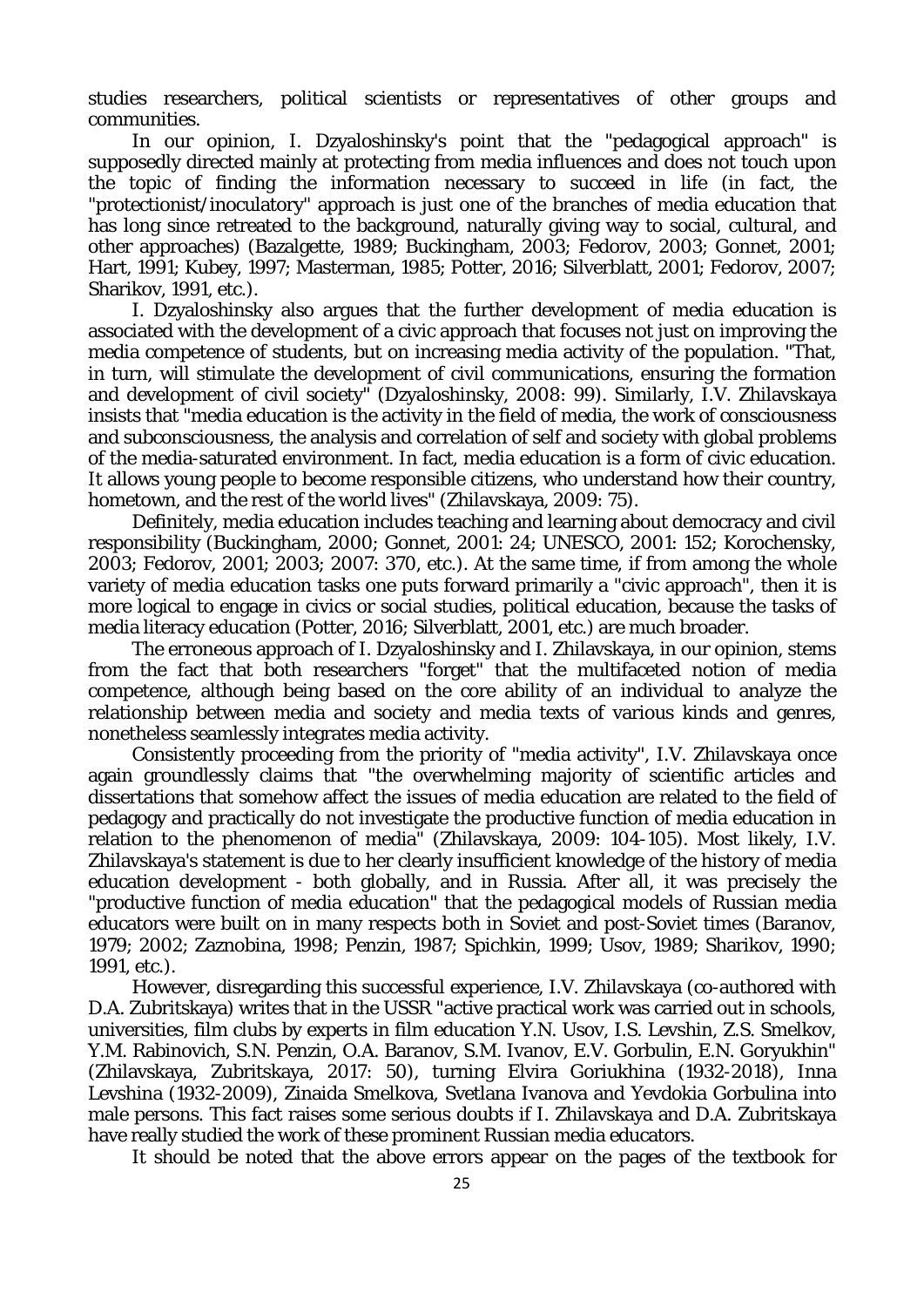universities "The History of the Development of Media Education" (Zhilavskaya, Zubritskaya, 2017), which briefly (unfortunately, not always accurate) render the contents of three our monographs on media literacy education (Fedorov, Chelysheva, 2002; Fedorov, Novikova, 2005; Fedorov et al., 2014).

Regrettably, insufficient investigation of the history of the development of Russian media education is characteristic of many representatives of the *journalists'* media education approach. For example, in the book "Media education in school: a collection of syllabi" (Media Education ..., 2010), published by a team of authors affiliated mainly at the Faculty of Journalism of Moscow State University, there is not a single reference to the works of such well-known Russian film/ media educators of the 1960s - 1990's as OA. Baranov, L.S. Zaznobina, S.N. Penzin, L.P. Pressman, Y.M. Rabinovich, Y.N. Usov, et al.

And even on the whole very useful monograph by A.A. Zhurin, devoted to integrated media education in secondary school, contains some avoidable inaccuracies. Thus, A.A. Zhurin asserts that "media education according to S.N. Penzin, the so-called Kurgan experience..." (Zhurin, 2009: 285), whereas the well-known media educator S.N. Penzin (1932-2011) worked in Voronezh and had nothing to do with the film / media education process in Kurgan. But unmentioned Y.M. Rabinovich (1918-1990) was actually the head of the film education movement in Kurgan (Rabinovich, 1991).

Let's go back to the so-called interactive (journalist) model of media education suggested by I.V. Zhilavskaya, "which should be distinguished from the pedagogical model. The basis for distinguishing these models is the spatial and role arrangement of participants in media education activities in the existing coordinate system" (Zhilavskaya, 2009: 106). Justifying this model, I.V. Zhilavskaya (Zhilavskaya, 2009: 177) relies on the concept of the *Russian module of media education* (Vartanova, Zasursky, 2003: 5-10), which lists the key aspects of media education (media agencies, media categories, media technologies, media language, media audience, and representation). Meanwhile, the "Russian module of media education" of 2003 is actually a translated from English concept developed in the UK in the 1990s (Bazalgette, 1991: 8; Bazalgette, 1995; Hart, 1991: 13; 1997: 202), that was introduced to Russian media educators personally by C. Bazalgette who presented her report at the Russian-British seminar on media education in Moscow (Bazalgette, 1995).

As one of the main advantages of the journalist model of media education developed by I.V. Zhilavskaya, the focus on a broad audience is positioned (Zhilavskaya, 2009). However, pedagogical media education models are aimed not only at schoolchildren and students, but as well at different groups of population, people of different ages and professions (Baranov, 2002; Zaznobina, 1998; Lazutkina, 2015; Kirillova, 2005; Penzin, 1987; Saveljeva, 2017; Spichkin, 1999; Usov, 1989; Fortunatov, 2009; Hilko, 2007; Sharikov, 1991; Chelysheva, 2008, etc.), therefore the journalist model of media education does not take precedence over the pedagogical one in this aspect.

Moreover, we believe that I.V. Zhilavskaya artificially shares communicative strategies aimed at "impact" (pedagogical models of media education) and "interaction" (journalistic model of media education) (Zhilavskaya, 2009: 107), because pedagogy (incl. media pedagogy) has long ago shifted from the traditional teacher-centered to the studentcentered paradigm. In "pedagogical media education", active learning strategies aimed at cooperation, interaction, creativity and critical thinking development, have been implemented for over several decades (Baranov, 1979; 2002; Bondarenko, 2009; Gudilina, 2007; Zhurin, 2009; Zaznobina, 1998; Penzin, 1987; Polat, 2001; Spichkin, 1999; Usov, 1989, etc.).

Zhilavskaya's comparison (Zhilavskaya, 2009: 107) of motivation levels in pedagogical and journalistic media education models also seems quite controversial. The assumption that the subjects of the journalistic media education model (i.e. journalists,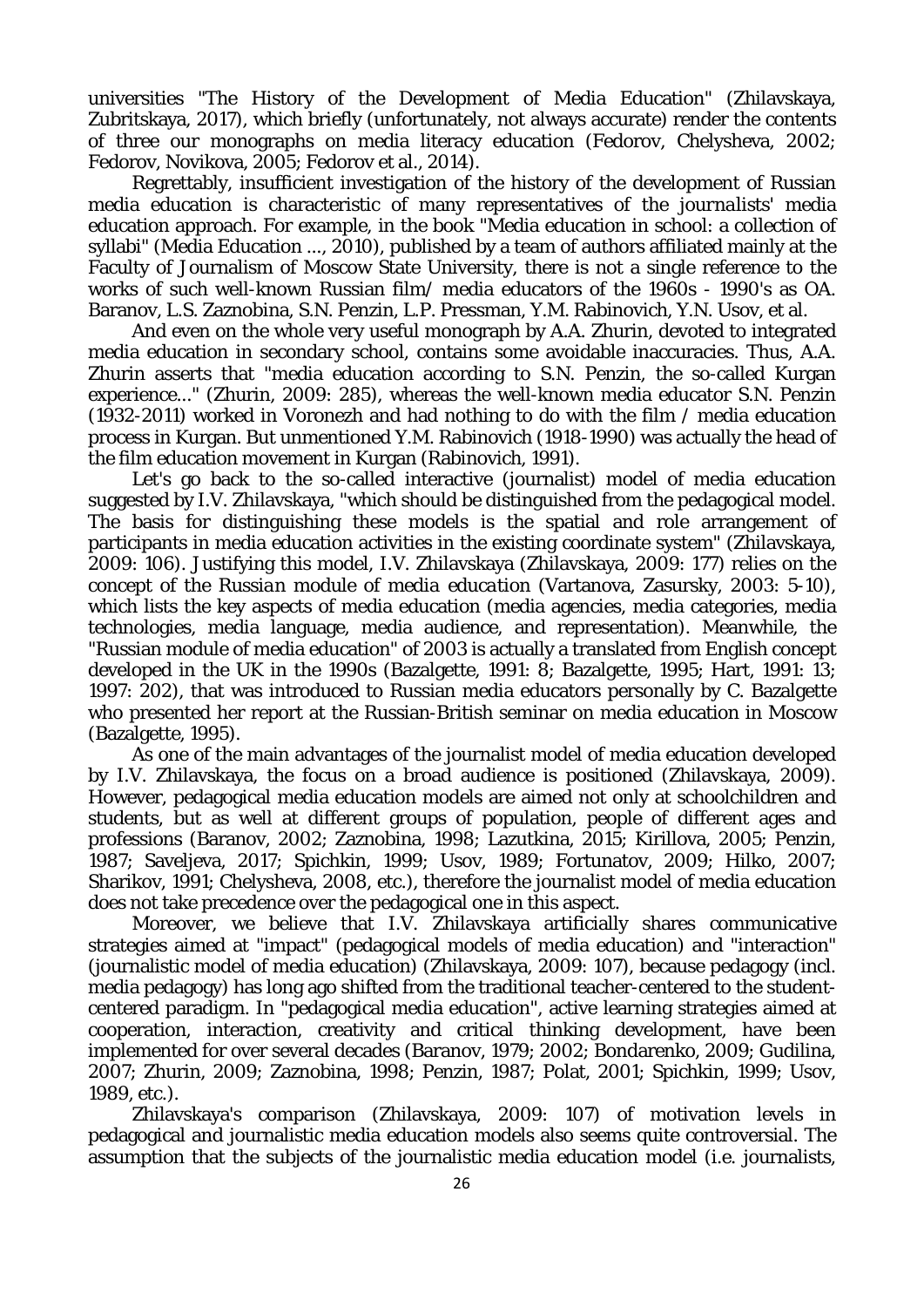directors, camera men, media managers, etc.) have (in contrast to teachers) a high level of *media education* motivation, is questionable, and, unfortunately, not confirmed by real actions / work of the vast majority of these representatives of the media community.

Following the western model, most Russian media structures are guided mainly by commercial and / or political goals, not by media education goals, when creating media texts (Sharikov, 2005: 100-105, 137-140). The "boomerang effect" seems to take place: "a poorly educated audience negates all efforts in the field of improving the quality of the functioning of the media and vocational training institutions. The reason for this is the phenomenon of "communicative aberration", a lack of the recipients' understanding of the messages intended for them, which forces professionals to lower their aesthetic, moral, intellectual level. This trend is most clearly manifested in the current commercialization of national media" (Fateeva, 2007: 35).

Certainly, in a wide range of modern media channels, there are such as "Russia-Culture" (a channel specifically broadcasting culture, history and arts-oriented shows) but overall, international media agencies (and Russian media are not exception), are very long way away from the genuine media education motivation and effectiveness.

I.V. Zhilavskaya asserts that the effectiveness of the journalistic media education model is manifested in "the formation of a communicative environment on the basis of mutually beneficial cooperation with the audience, the formation of media's positive image, attracting the audience, increasing their circulation, ratings, and profit" (Zhilavskaya, 2009: 107), which, allegedly, is much more effective than pedagogical models of media education aimed at creating a "society of media-competent citizens".

Let us divide the above claim in two parts. One can concede that "media agencies shape a communicative environment" and media's image, wishing to lure the audience in various ways, and thus to raise the ratings, box office and circulation (although, the humanistic tasks of media education do not have anything to do with this). But the assertion that this process is preferable to the aspiration of supporters of pedagogical models of media education to create a "society of media competent citizens" seems on more dubious ground.

Thus, the journalistic media education model suggested by I.V. Zhilavskaya, in our view, is rather far from reality and is utopian in nature. Idealism of the model is realized also by I.V. Zhilavskaya herself, she recognizes that "today not all media CEOs are ready to set themselves the task of increasing the level of the audience's media competence and to provide targeted input into media education activity. Moreover, many media pursue different goals: with minimized costs, they will get a quick and maximum profit. This is possible in the case of exploiting human weaknesses and basic needs. Media education not only does not contribute to this, it also hinders" (Zhilavskaya, 2009: 108).

It seems that such a situation in the global media will continue not only today, but tomorrow, and beyond, and this, alas, concerns the vast majority of media agencies in the world. We agree with A.P. Korochensky that "the practical implementation of the tasks of forming a rationally critical citizens' communication culture on the basis of the development of independent rational-critical thinking encounters a number of significant hindrances and difficulties. This cannot be explained only by the underdevelopment of the institutions of media education or by the incompleteness of conceptual elaboration of the goals, methods and content of activities in this field of pedagogy (although both of these phenomena actually take place). Large-scale "achievements" of the mass media in manipulating the consciousness and behavior of the audience for political and commercial purposes; progressive irrationality of the images of "media reality" formed by the means of mass communication; intellectual passivity and emotional infantilism of a significant part of citizens in the face of negative media influences - all this is being observed both in Russia, other countries where mass media education passes the stage of formation, and in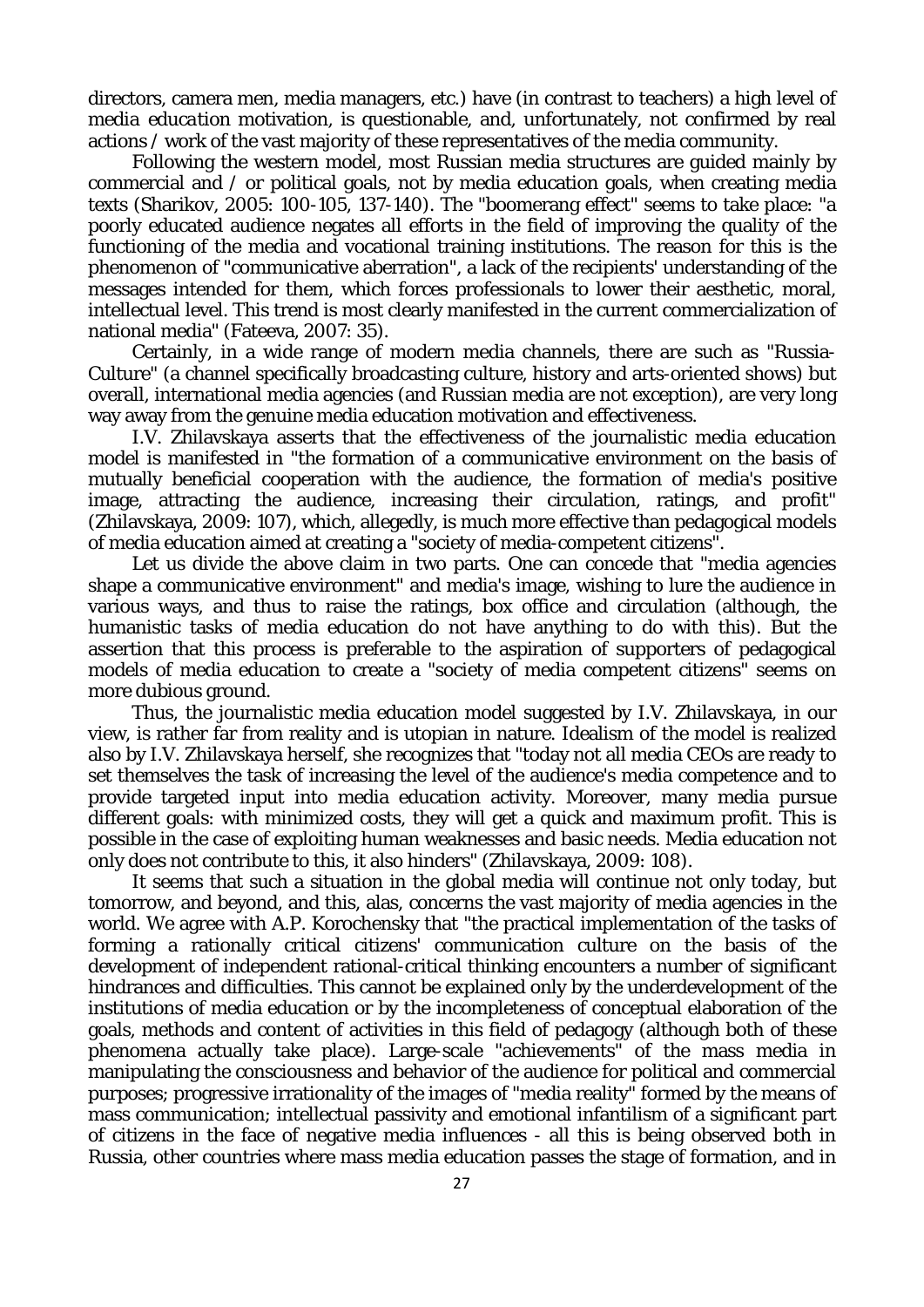the countries where it has already become an obligatory component of the educational process at various levels" (Korochensky, 2005: 37-38).

One way or another, the subject of media education and media culture attracts a growing number of researchers, not only because media culture is the dominant culture of the information society, where traditional and electronic media are recreating the sociocultural picture of the world through verbal, and visual images; culture-universe, having absorbed the functional diversity of mass, folk, elitist cultures and their modifications, ontologically rooted in human life; culture-meta-message about the worldview of mankind (Voznikov, 2007: 61-62). Continuing the discussion with his major policy article "On the Need for Reconceptualization of Media Education", A.V. Sharikov (Sharikov, 2012: 61-76) argues that it is not enough to consider only the processes of mass communication, ... because there are non-mass forms of media as well (Sharikov, 2012: 66- 68).

Hence, researchers appreciate the interdisciplinarity of media literacy education that uses a wide range of developments in pedagogy, psychology, sociology, philosophy, cultural studies, arts, linguistics, political science and other sciences. This accounts for the attempts to include media education and media culture in a generalized scientific context. After R. Debray (Debray, 1991) N.B. Kirillova (Kirillova, 2012: 6-7) began to promote medialogy as a synthetic science based on the foundations of media, cultural, social, philosophical, semiotic, political, pedagogical, psychological and other theories of the humanities.

Recently, media education has received support of representatives of the Christian church. Thus, nun Sofia, the president of the annual International Orthodox Sretinsky Film Festival "Meeting", conducts a large-scale film education activity, targeted primarily at young generation. Within the framework of this work, a teaching manual "Using the Potential of Spiritually and Morally Charged Films in Modern School" (Atrihalova, Ksenofontov, 2010) and a DVD collection for schoolchildren and young people was produced.

Media literacy education in the XXI century is generating great public interest throughout the world. For example, the European Parliament resolution of 16 December 2008 on media literacy in a digital world maintains that "media education should be an element of formal education to which all children should have access and which should form part and parcel of the curriculum at every stage of schooling; calls for media literacy to be made the ninth key competence in the European reference framework for lifelong learning set out in Recommendation 2006/962/EC; recommends that media education should, as far as possible, be geared to practical work and linked to economic, political, literary, social, artistic, and IT-related subjects, and suggests that the way forward lies in the creation of a specific subject – "Media Education" – and in an interdisciplinary approach combined with out-of-school projects; recommends that educational establishments encourage the development of media products (printed page, audio/video new media) in a manner involving both pupils and teachers, as a way of providing practical training in media literacy; calls on the Commission, when, as announced, it lays down the media literacy indicators, to take into account both the quality of school tuition and teacher training in this field;...maintains that media education is a matter of particular importance in special schools, given that, when people have disabilities, the media can often do a great deal to overcome obstacles to communication; recommends that compulsory media education modules be incorporated into teacher training for all school levels, so as to enable the subject to be taught intensively; calls on the relevant national authorities to familiarise teachers of all subjects and at every type of school with the use of audiovisual teaching aids and with the problems associated with media education" (European Parliament Resolution, 2008).

In recent years, UNESCO has begun to connect the tasks of developing media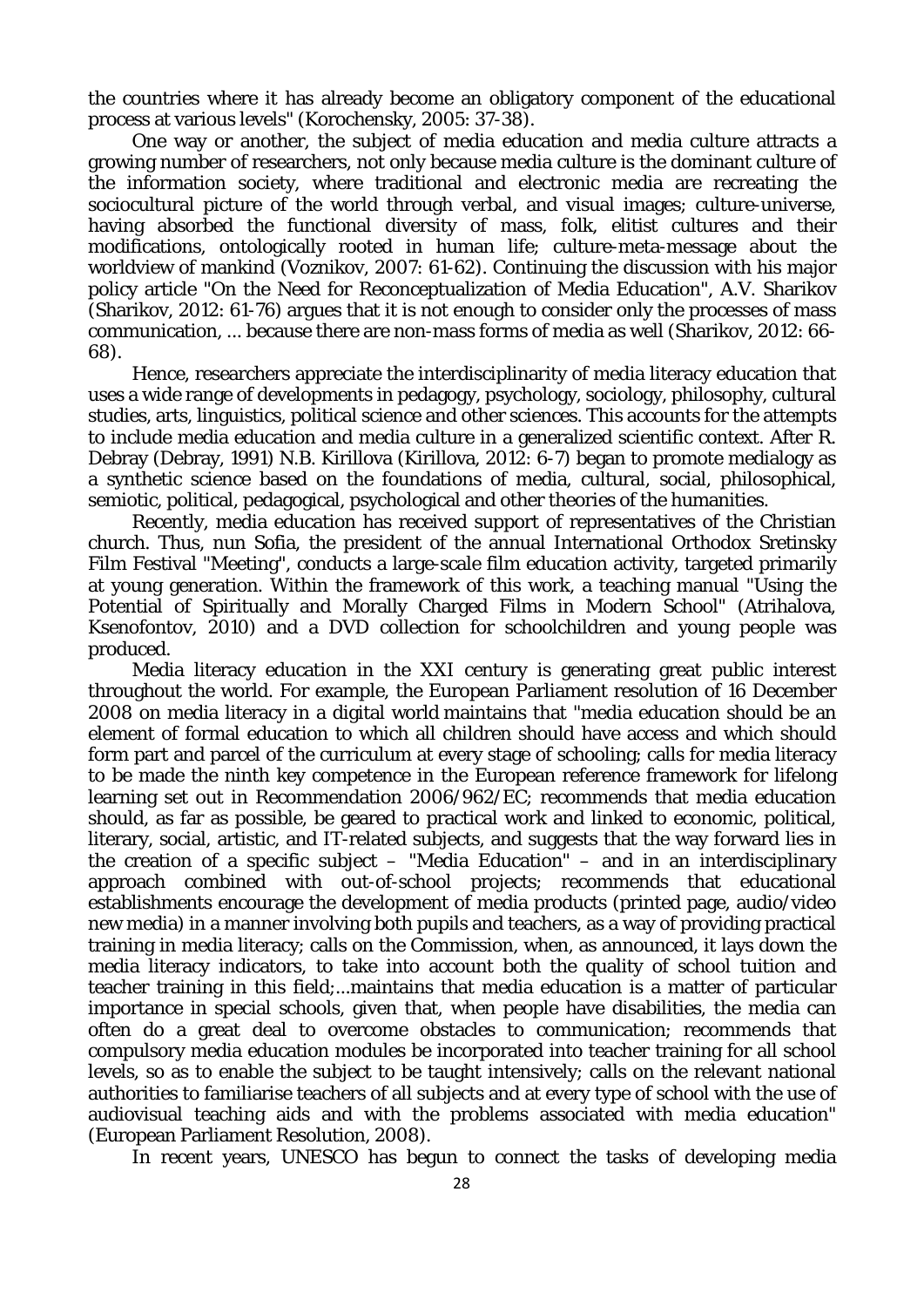competence with information literacy. The Moscow Declaration on Media and Information Literacy developed by UNESCO Information for ALL Programme (2012) emphasizes the necessity to include media and information literacy in the priority directions of the national policy in the sphere of education, culture, and media; urgency of structural and pedagogical reforms necessary for enhancement of media and information literacy (MIL); its integration in the curricula including systems of assessment at all levels of education, *inter alia*, lifelong and workplace learning and teacher training; encourage an intercultural dialogue and international cooperation while promoting MIL worldwide (The Moscow Declaration…, 2012).

The synthesis of media education and information literacy / culture has been investigated in dozens of articles by Russian researchers (Gendina, 2013; 2017, etc.).

The process of media education development in Russia has also become the subject of research by some foreign authors (Burke, 2008; Petzold, 2008: 17-18, 45; Yoon, 2009: 189-213). However due to the language barrier, unable to read authentic Russian-language sources, their research is limited by brief rendering of our research team's works published in English.

I.A. Fateeva (Fateeva, 2007: 144-145) reasonably identifies a number of problem areas for the development of mass media education in the Russian Federation:

- the underdevelopment of mass media education in formal media education institutions (secondary and professional), except for media departments at universities;

- weak media education programs for the adult population;

- lack of proper attention to the issue of teacher training in media education;

excessive isolation of different levels of education and different thematic educational programs that do not meet modern requirements of transparency and flexibility of education;

- weak partnership relations between education institutions, media business and other interested parties.

In our opinion, one can add some more difficulties in the development of mass media education, such as: the reluctance of the universities' administrations to take concrete steps to introduce media education courses (although there are ample opportunities in the spectrum of the disciplines of the regional component and elective courses approved by universities); traditional approaches of the structures of the Ministry of Education and Science of the Russian Federation, actively supporting training courses in IT and computer applications with much less attention to media literacy.

Meanwhile A.P. Korochensky raises a number of acute problem issues that go beyond the usual framework of organizational and capacity difficulties:

Whether the idea of forming a rational, critical media culture is an illusion that disguises the impossibility of realizing in this socioeconomic and cultural contexts the declared humanistic concepts of preparing citizens for life and activity in the information age?

Is it possible to advocate for a rational, critical communication culture in a social environment where there are powerful tendencies working specifically to reduce the level of critical awareness of recipients of media information? Under these circumstances, does the attempt of a local social design (what the project of educating media literate audience actually is) have a chance to succeed?

Furthermore, he points out that for individuals as well as for human communities at large, the instincts, unconscious impulses and emotions play a very significant role. And the effective use of modern mass media technologies aimed at influencing the collective unconscious, suppressing the rational reaction of people, is a vivid confirmation of this. In this regard, it is legitimate to ask whether the ideal of rational-critical communication culture is a phantom, a purely speculative goal, unattainable due to the immanent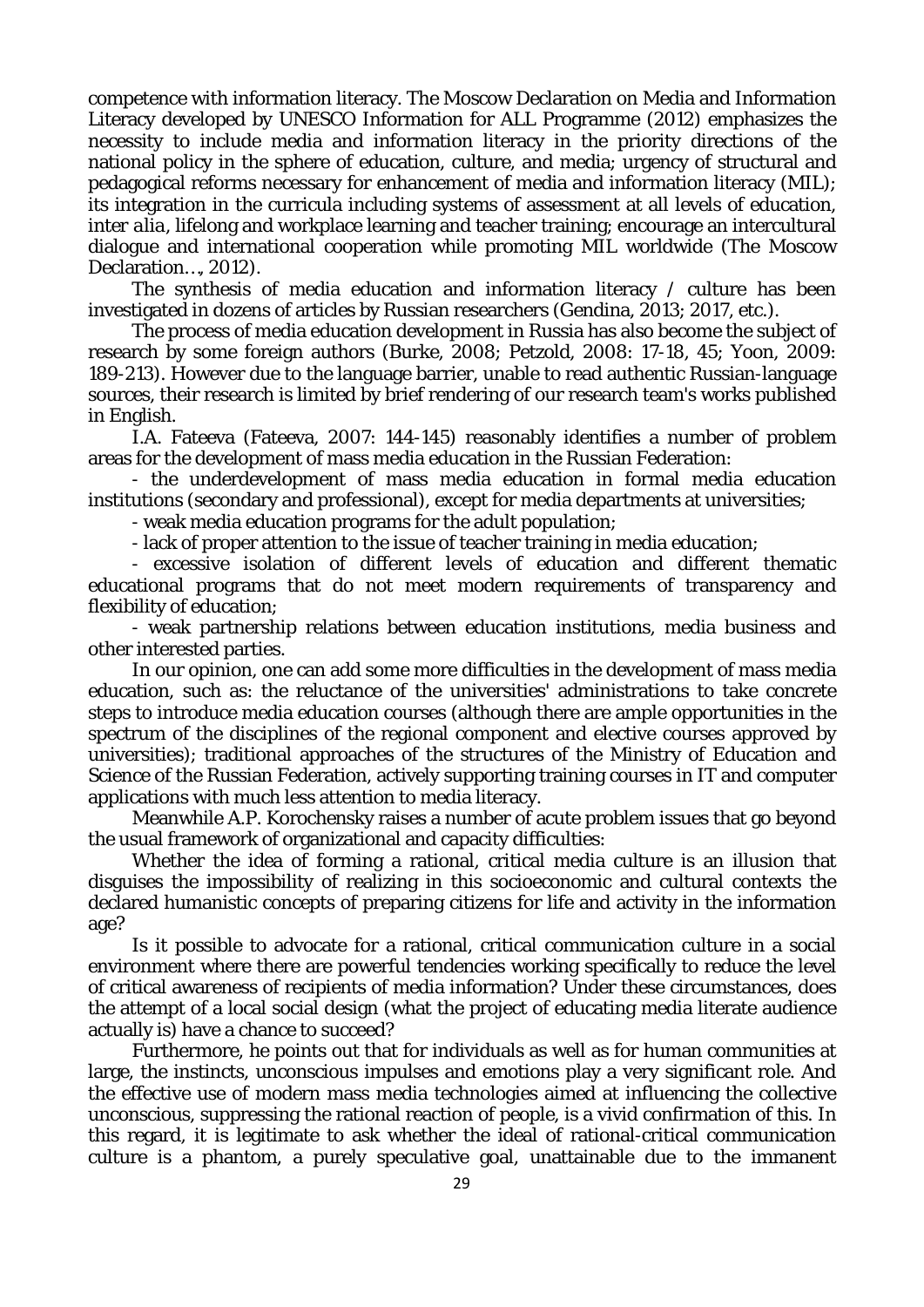characteristics of the human personality and human communities?

Finally, the researcher questions whether the critical autonomy of an individual in communicating with the media is the myth that conceals the failure of real emancipation and self-emancipation of citizens from manipulative media influences and other harmful effects of the media (Korochensky, 2005: 41-42).

The questions raised by professor A.P. Korochensky are really thorny. But if to accept the illusory of the very aim of media education, the implementation of which is hampered by the powerful forces of commercial media, human instincts, etc., one will probably have to recognize the futility of education in general. And with all of its, if not irreproachable development, human civilization has proved, that all its achievements are the result of education process, which has always faced a lot of difficulties.

Yes, the task of raising masses' media competence, no doubt, may seem utopian, however, we are convinced that we should strive for this.

The research group ZIRCON for a number of years conducted mass surveys of Russian population in order to reveal the levels of media and information literacy: All-Russian representative sample of at least 1600 respondents - in the studies in 2014-2015 (1602 respondents); regional, using representative samples in 10 regions of the Russian Federation with at least 500 respondents in each (total 5011 respondents) (Zadorin, Maltseva, Shubina, 2017: 126). As a result, it was revealed that in 2015 "a low level of media literacy is characteristic for 26 % of Russia's population" (Zadorin, Maltseva, Shubina, 2017: 128). However, the levels of media literacy / media competence vary widely by region, so, for example, in the Astrakhan region, a low level of media literacy is 44 % (Zadorin, Maltseva, Shubina, 2017, p. 134). At the same time, according to ZIRCON, about 40 % of the population lacks the ability to verify and critically evaluate information using alternative sources of information (Zadorin, Maltseva, Shubina, 2017: 128).

However, due to the fact that ZIRCON surveys are largely based on the results of individuals' self-assessment, the real state of affairs with media literacy / media competence in Russia is likely to be even more alarming. In any case, our local ascertaining studies of media competence in the student environment (Fedorov, 2007; Levitskaya, Fedorov, and others, 2016) show that with an in-depth analysis of the audience's knowledge and skills in the field of media culture, the percentage of low media competence is much higher, while the percentage of high media competence level is, alas, much lower than the results of ZIRCON's surveys.

#### *Ukraine*

For quite a long time (1992-2013), Ukraine was in a situation of the country, strongly influenced by the Russian media education experience, including the academic developments of our research school (Balyk, 2012: 171-177; Bondur, 2008: 33-36; Burim, 2012: 155-162; Chemeris, 2006: 104-108; Cherepovska, 2009: 15-26; Gurinenko, 2009: 181-184; Ivanov, Ivanova, 2013: 25-44; Ivanov, Shkoba, 2012: 41-52; Kazakov, 2007; 2009: 88-94; Kosyuk, 2005; Lozitska, 2009: 60-65; 2010: 60-66; Oleksyuk, Shubenko, 2009: 77-87; Onkovych, 2007: 357-363; 2008: 165-177; 2009: 252-255, 327-333; Sakhnevich, 2010: 239-242; Sheguta, 2013: 10-12; Trohanyak, 2007: 54-57; Voloshina, 2010: 510-517; Zakharchuk, 2010: 145-151 and others). One of the articles published in Kiev was specifically dedicated to the activities of our research school "Media Education and Media Competence" (Kovbasko, 2013: 210-218).

The media education experience of UNESCO, and Western countries, also actively rendered in Ukraine (Barishpolets, 2008: 162-170; Cheremis, 2012: 124-130; 2013: 215- 221; Dub, 2012: 4-5; Ivanov, Ivanova, 2013: 25-44; Ivanov, Voloshenyuk, Kulchynska, 2011; Moroz, 2011; Onkovych, 2010: 119-128; Robak, 2002: 70-92; Trohanyak, 2008: 55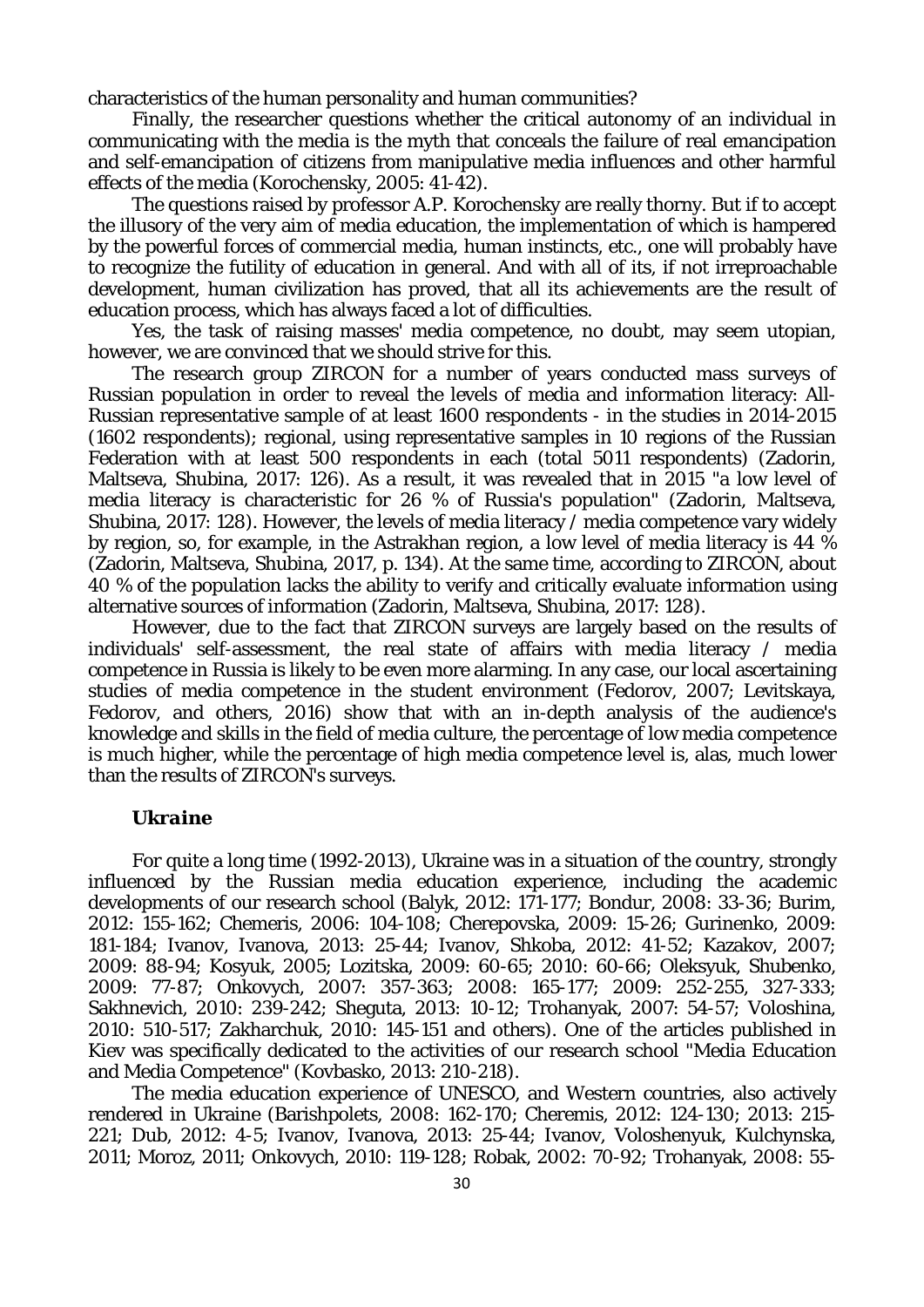62; Vasyanovich, 2007: 11-21, etc.).

Comparative studies were also attempted. For example, levels of media literacy of Polish and Ukrainian students were compared: 54 students from Wroclaw University and 42 students from Lviv National University participated in the experiment (Trohanyak 2009: 41). The findings showed that 71% of Lviv students do not know anything about media education, identifying it with distant education; they did not take any courses on media education at the university. Polish students, on the contrary, had the opportunity to attend the media education course, so 78% of the respondents in this group were able to correctly identify the tasks of media education (Trohanyak 2009: 45).

A similar analysis was made upon detecting the levels of media literacy of the youth in Slovakia and Ukraine in 2004-2008. The authors of the study used quantitative methods - questionnaires and written tests with subsequent meaningful analysis. The Slovak sample consisted of 674 respondents, of which 206 were university students, 188 were graduate students and 180 were students of other years of study. In Ukraine (in 2004), the sample was 2003 respondents aged 14 to 35. The related study with a slightly modified toolkit was conducted in 2007. The results of the research attested to the fact that Ukrainian youth lagged behind Slovak peers in terms of media literacy (Afanasyev, 2010: 45-47).

In connection with the experimental introduction of media education in Ukrainian schools, 93 teachers of primary, secondary and high schools were surveyed (the majority of the respondents were female - 78%) (Mokroguz 2013: 426).

Therewith, the interviewed Ukrainian teachers prioritized media education objectives as follows:

- protection against harmful media influence, for example, from the impact of violent scenes on the screen, from propaganda of "bad taste", from works of low artistic quality, etc. (74.5%);

- development of critical thinking of the individual in relation to media (62.8%);

- preparing people to live in a democratic society (61.6%);

- development of "good" aesthetic taste, evaluation of aesthetic qualities of media texts, appreciation of masterpieces of media culture (58.8%);

- development of the audience's ability to conduct the moral values, psychological analysis of various aspects of media, media culture (55.8%);

- teaching the audience practical skills to use media technology (38.1%);

- development of personal communication skills (37.3%);

- development of skills of self expression with the help of media, media texts creation (31.7%);

- development of the audience's ability to perform political, ideological analysis of various aspects of media, media culture (31.3%);

- development of the audience's ability to analyze media texts in a broad cultural and sociocultural context (28.5%);

- satisfaction of various audience's needs in the field of media (16.1%);

- development of the audience's ability to perceive, understand and analyze media language (audiovisual level, composition, stylistics, symbols, etc.), to "decode" media texts (11.9%);

- teaching the theory of media and media culture (9.8%);

- teaching the history of the media, the history of media culture (3.8%) (Mokroguz, 2013: 427-428).

Since this survey was conducted on the basis of the questionnaires developed by our research team (Fedorov, 2007), we can compare the results obtained in Ukraine with the similar results of the questionnaire survey of Russian educators (Fedorov, 2007: 170-180), where teachers from Russia ranged the most crucial objectives of media education as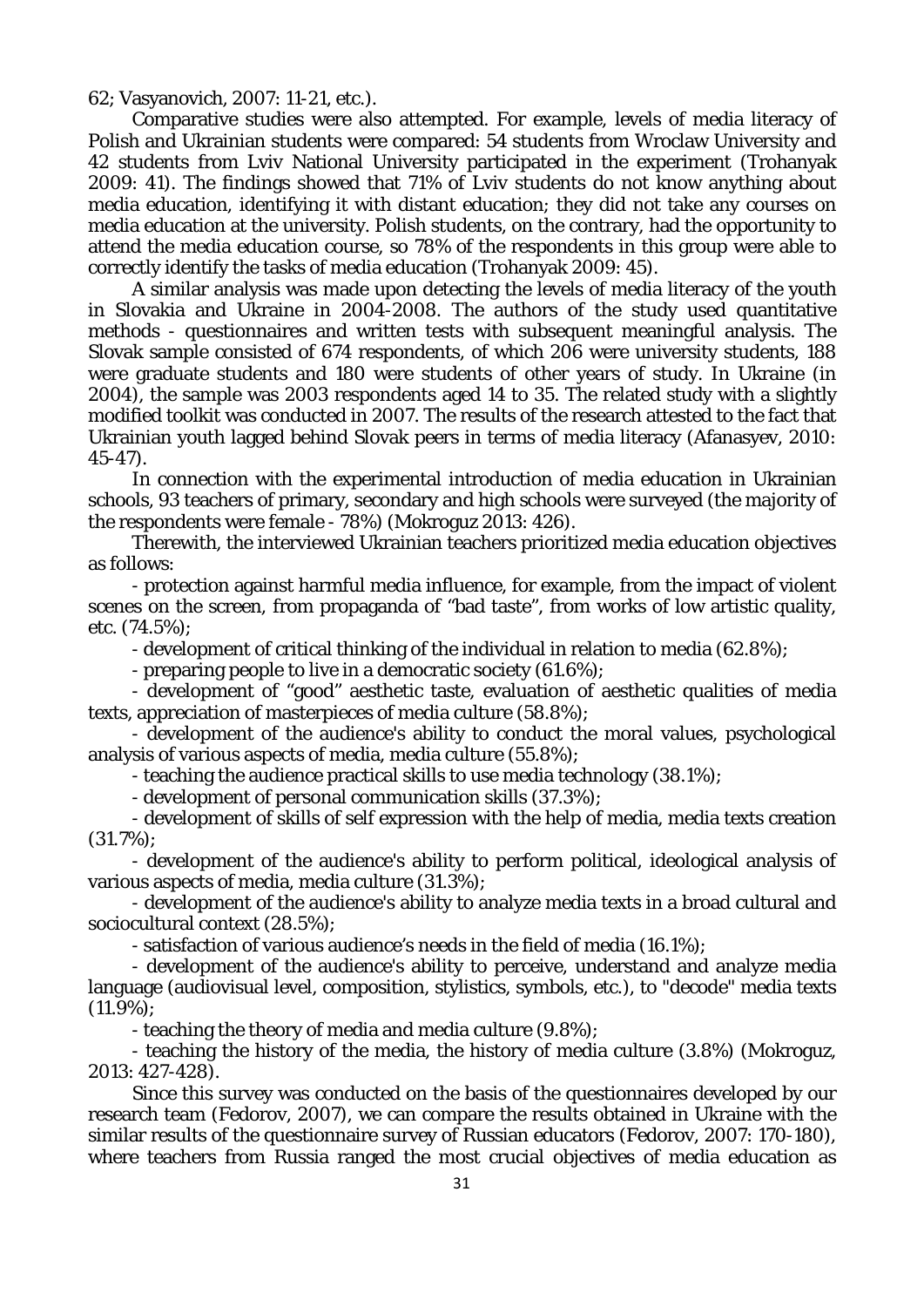follows:

- development of critical thinking (the main task is: development of critical thinking, autonomy of an individual in relation to media / media texts) - 63.2%;

- development of aesthetic perception, taste, abilities for competent evaluation of aesthetic quality of media texts, understanding; propaganda of masterpieces of media culture - 57.9%;

- development of the audience's ability to political, ideological analysis of various aspects of media / media culture - 50.9%;

- development of the audience's ability to analyze media texts in a broad cultural and sociocultural context - 43.8%;

- teaching the audience practical skills to use media technology - 43.8%;

- development of the audience's ability to perceive, understand and analyze media languages - 36.8%;

- protection of the audience from harmful media influence - 35.1%;

- equipping people to live in a democratic society with the help of media / media culture- 35.1%;

- satisfying the needs of the audience - 33.3% (Fedorov, 2007).

A comparative analysis of the opinions shows that while the Ukranian teachers prioritize protective tasks (74.5%), their Russian colleagues appreciate the development of students' critical thinking (63.2%), and meanwhile only 35% of them attach more importance to innoculatory approach. However Ukrainian teachers (as, in fact, Western European countries) appreciate the task of preparation people for participation in a democratic society (61.6%), whereas only one in three Russian educators share this priority.

But with respect to the need to develop a good aesthetic taste, assess the aesthetic qualities of media texts; understand media texts, masterpieces of media culture, the viewpoints of Ukrainian and Russian teachers are very close (58.8% and 57.8%).

It was revealed that the interviewed teachers believe that media education of schoolchildren should be compulsory (65% in Ukraine, 63% in Russia) as integrated in basic school disciplines (44.9% in Ukraine, 45.6% in Russia), as a separate subject (32.3% in Ukraine, 24.5% in Russia) or as the synthesis of autonomous and integrated lessons (20.2% in Ukraine, 50.8% in Russia). Approximately one third of teachers (28.8% in Ukraine, 34.8% in Russia) think that the media education of schoolchildren should be optional or extra-curricular. Only 3.6% of teachers - in Ukraine and 14% - in Russia resist the idea of schoolchildren's media education (Mokroguz, 2013: 430; Fedorov, 2007). As one can see, there are very similar trends.

It was found that only 3.2% of Ukrainian teachers used elements of media education in each lesson. More common were the following answers: at 1-2 lessons on the topic (24.2%), at 1-2 lessons per quarter (32.3%), at 1-2 lessons a semester (16.4%), at 1 -2 lessons a year (22.2%). Only 1.7% of teachers stated that they have never integrated media education in their lessons (Mokroguz 2013, p. 434). In Russia, 28.2% of teachers said that media education is used to a greater or lesser extent in the classroom, but the percentage of teachers not involved in media education was much higher - 25.6% (Fedorov, 2007).

Among the obstacles to using the elements of media education in the lessons, the teacher mentioned the following: little knowledge on the theory and methodology of media education (65.8% in Ukraine, 54.3% in Russia), time consuming lesson planning (42.5% in Ukraine), lack of own media skills (33.1% in Ukraine, 24.5% in Russia), lack of school officials' support and guidance (28.3% in Ukraine, 77.2% in Russia), absence of financial incentives (3,6% - in Ukraine, - 89,4% in Russia) (Mokroguz, 2013: 435; Fedorov, 2007). As we can see, with the relative similarity of some points, Russian teachers demonstrated more interest in opportunities of fundrising and more sensitive to authorities' impact.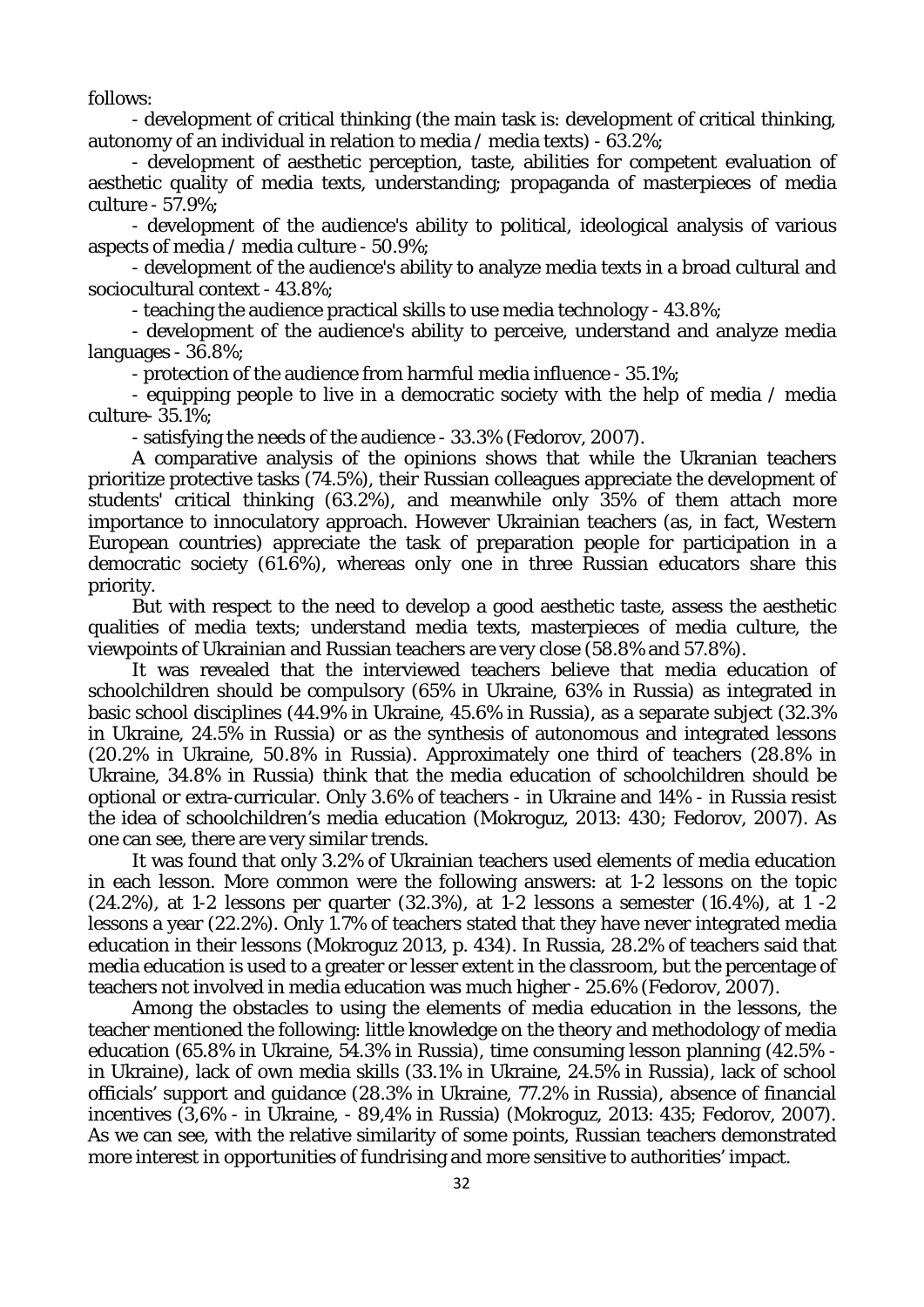Of course, during this period it is possible to distinguish some authentic scientific and methodological developments of Ukrainian colleagues: G.G. Pocheptsov and V.F. Ivanov published many works devoted to mass communications, media influences and information wars (Ivanov, 2009-2010; Pocheptsov, 1999; 2000; 2001; 2011, etc.). B. Potiatynik and N. Gabor tried to find their way in media education with an emphasis on media ecology (Potiatinik, 2004; Gabor, 2002), G.V. Onkovych developed the concept of media didacticts (Onkovych, 2009; Onkovych, 2013: 79-89; Onkovych et al., 2013). Thus, in Ukraine in recent decades there have developed several directions for interpreting the goals and objectives of media education. The most prominent are Kiev group, which we conventionally refer to as the group of "media didactics" (G. Onkovych, V. Ivanov, etc.), Lviv school of "media ecology" (B. Potiatinik, N. Gabor, etc.) and Mariupol school of "media criticism" (G. Pocheptsov and others). These three centers can be attributed to some degree to the "enlightening effect" of media education. In contrast to them, Kharkiv National University adopted an alternative media education model, in which the emphasis is on the aesthetic component of media and visual communications (Bakirov, Starodubtseva, 2013: 51).

Taking into account the Russian and Western experience, media pedagogues of Ukraine began to develop teaching manuals (especially vigorously upon the beginning of a large-scale experimental introduction of media education in Ukrainian schools) (Basics..., 2014; Cherepovska, 2010; Media culture..., 2009; Practical ..., 2013; Sakhnevich, 2010; Меdia education ..., 2012; 2014, etc.). More and more scientific-methodical conferences were organized to involve Ukrainian educators in the media education process (Collection of ..., 2013; 2015; 2017; Materials..., 2013; Medіа culture..., 2008, etc.).

However, since the spring of 2014, especially in connection with the formation of DNR (Donetsk People's Republic) and LNR (Lugansk People's Republic) military operations on their borders, mass media education in Ukraine has increasingly assumed an ideological color. The early signs of these changes were visible in the article by Y. Emets-Dobrnosova with the eloquent title "Media Education" according to the Kremlin's recipe" (Emets-Dobronosova, 2014). The author declared substantially unsupported claims that "*a vivid example of the multidimensionality of the Kremlin's technologies" was the "negative influence" of Russia on the development of media education in Ukraine: "Ukrainian scientists' embeddidness in the Russian context of the development of media education is impressive. They regularly and in sufficient scale speak not at international forums on media education, but at Russian conferences. Immediately after the start of the program on the development of media education in Ukraine, seminars and trainings were launched, with only one nuance - under the paternal leadership of Russian specialists. Even the history of media education worldwide most Ukrainian pioneer scientists in this field have studied with the mediation of Russian publications*" (Emets-Dobronosova, 2014).

It is unclear how the studies of Russian acknowledgement of international theory and practice of media education, and Russian experience in media education in itself, can do any harm to Ukranian researchers in the field.

It should be noted that the above criticism was promptly taken into account by Ukrainian media educators. For example, textbooks on media education, published in Kiev in 2017 (Authors' ..., 2017; Parents..., 2017; Media Literacy..., 2017), are mostly based on Western resources, they have almost no references to the Russian experience.

Moreover, as early as in 2015, in Ukraine, a number of articles were published which message was to change the media education concept in Ukraine, giving now the priority of ideological and information confrontation. So M. Koropatnik in the article "Peculiarities of media education in the conditions of the "hybrid war" of Russia against Ukraine" expresses indignation that media education in Ukraine "*continues to be based mainly on traditional*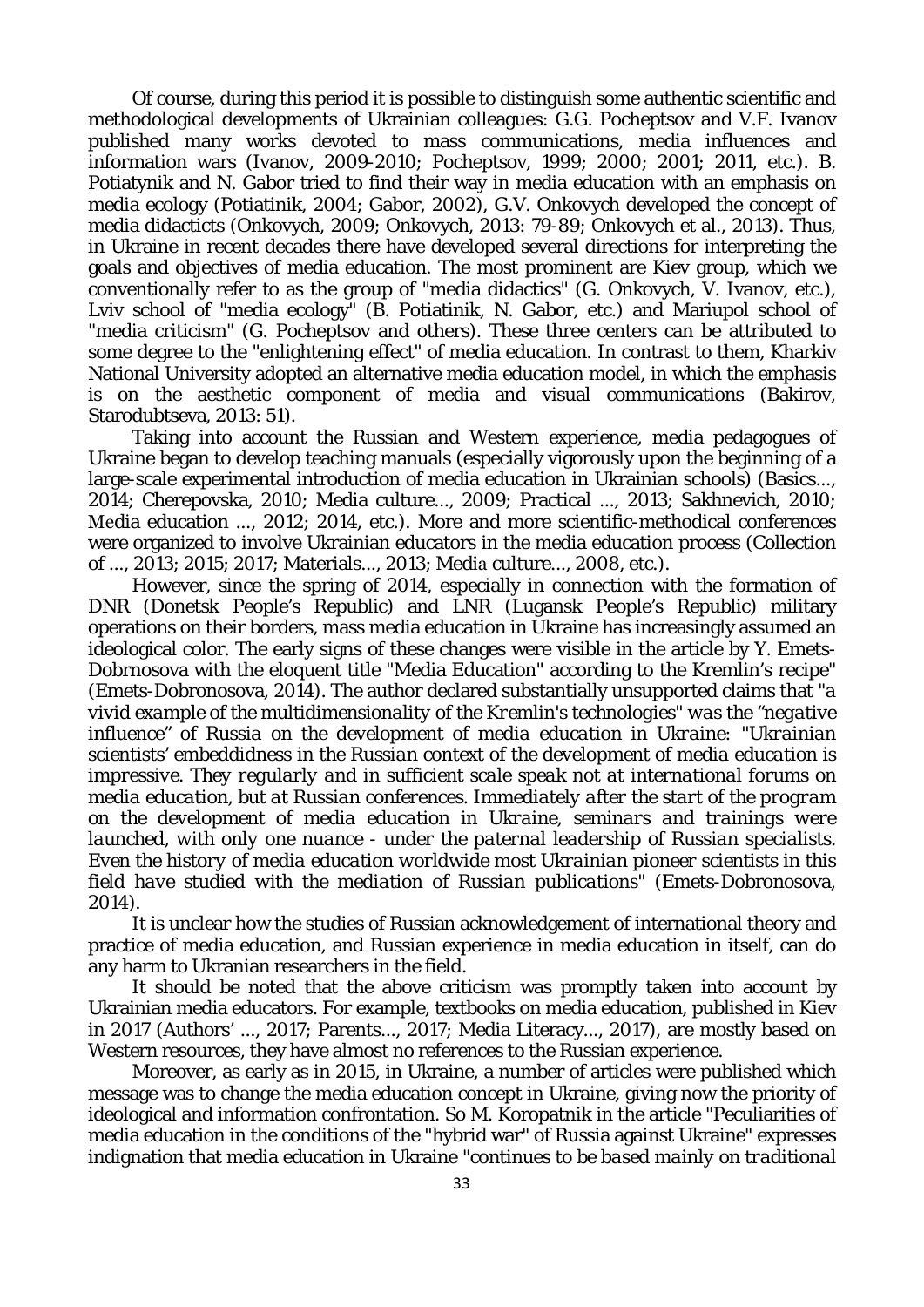*positivistic educational principles without taking into account the mass media's propaganda pressure on the consciousness of people of different age categories with a sufficiently powerful manipulative potential. But in response to the aggressive information environment, there is a need for a deeper analysis of the characteristics of information, disinformation and propaganda wars in order to consider them in the practice of media education, especially in terms of increasing its effectiveness in the process of socialization of the individual. ... There is the basis for this - the Ukrainian model of media education that integrates the best world experience: Canadian (development of critical thinking), French (civic education), American (priority of creativity vs. authoritarian approach in education), British (combination of protective model of "vaccination" and aesthetic development). The prerequisites for achieving one of the most important tasks of media education in the current conditions is to develop critical thinking, the ability to understand the hidden meaning of messages, and to resist the manipulation of the individual's consciousness by the media-create an ideological theory of media education and the theory of media education as a means of critical thinking development*" (Koropatnik, 2015: 18-21).

Similar ideas were developed by M. Koropatnik and in his article "Problems of forming media competence of the population in Ukraine regarding the events in the Crimea and Donbass in the context of Russia's information and propaganda aggression" (Koropatnik, 2015: 357-372), in which the author for some reason does not provide analysis why Ukraine, having become the victim of the "aggressor" in the opinion of the Kiev regime in 2014, has not only maintained diplomatic relations with Russia for four years, but does not withdraw from the CIS (although there are projects of the cessession), does not cut the "hostile" gas pipe passing through its territory; does not require the immediate return home of millions of Ukrainian labor migrants who work in Russia, etc. And if we go back from politics to the topic of media education, one can witness that in 2018, in spite of the position of Kiev's authorities; a lot of Ukrainian media educators continue to submit their articles to Russian academic journals.

Anti-Russian attitude also permeats the article by N. Cherepovska, categorically asserting that "*information aggression aimed at Ukraine from the hostile state is aimed at ceizing the consciousness of the society, exercising control over it and managing the*  public opinion of Ukrainians according to its imperial goals. The adequacy of the *perception of hostile propaganda and the corresponding resistance to media informational influences on the part of our citizens is a serious social and psychological problem. Its essence lies in the disparity of a large-scale, professionally prepared, purposeful hostile indoctrination as an attack on the identity of Ukrainians, on the one hand, and the lack of an effective tool that can provide the opportunity to provide psychological resistance to harmful information to the general public, on the other hand*" (Cherepovska, 2015: 60).

Thus, some Ukrainian media educators and ideologists decided that "war is a high time for media education" (Dorosh, 2014) and began to turn it into an instrument of anti-Russian propaganda.

And thus, media education manual for librarians in the spirit of standard propaganda of the Ukrainian pro-Western regime established in 2014, states that "*dramatic events in our country connected with the revolution of dignity, the death of the heavenly hundred,*  further armed aggression of Russia and the annexation of part of the territory of *Ukraine, firmly riveted millions of people to news reports, forced them to monitor information around the clock - almost live, in order to constantly be aware of, to make relevant conclusions and act. Many of our fellow citizens, perhaps for the first time in their lives, became so dependent on news. Therefore, as never before, the question of journalistic standards, responsible media and, at the same time, competent, literate*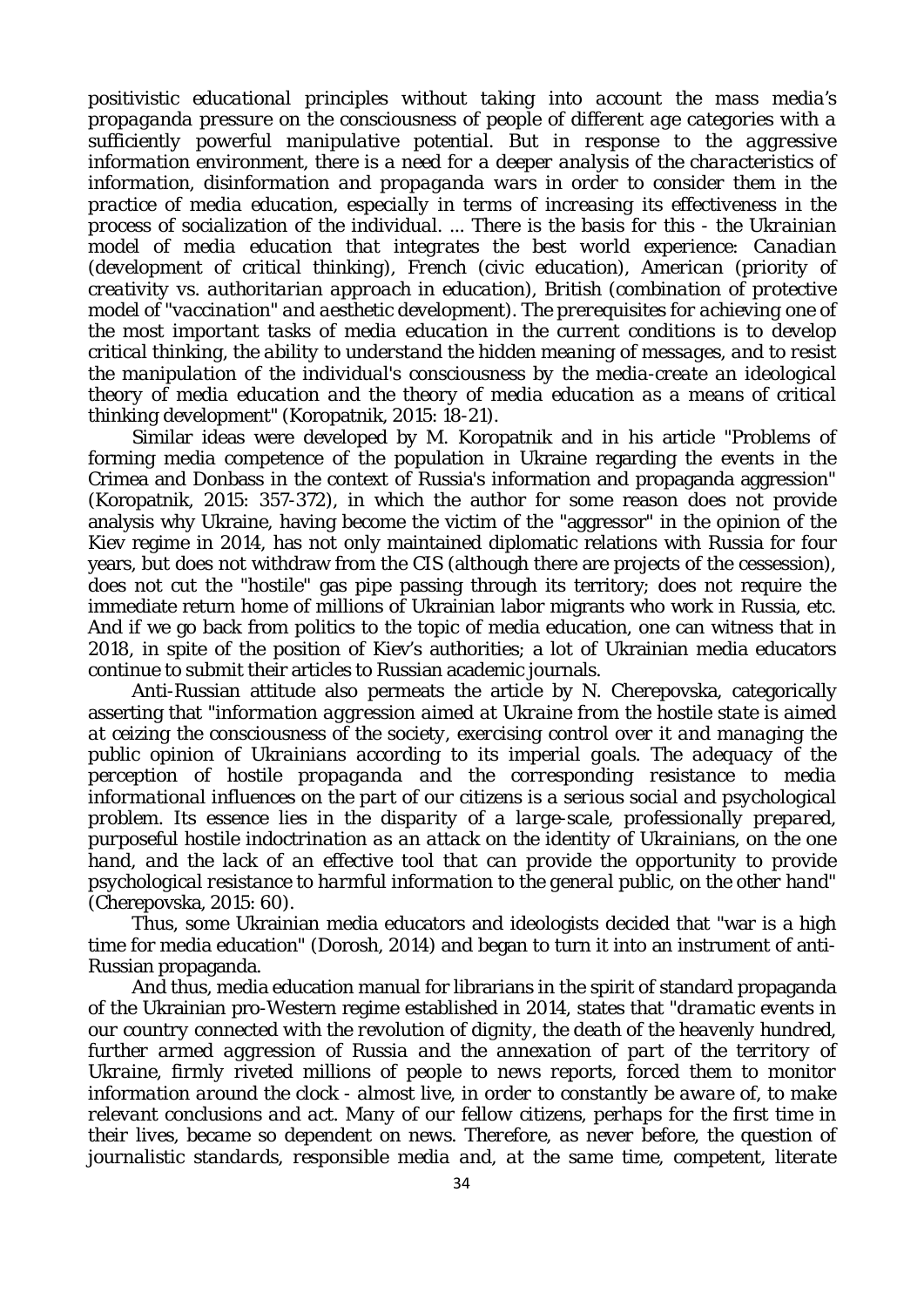*reflection of everything that we learn about from various media has emerged in Ukrainian society. Often their goal is not to inform, but on the contrary - to misinform, to broadcast false, so to speak, fake information, as, for example, in the notorious reports on the Russian Channel 1*" (Gumenyuk, Potapova, 2015). At the same time, the authors of the manual seem to seriously believe that false and unverified information only comes from Russia, whereas Western and Ukrainian leading media sources allegedly always the truth, the whole truth and nothing but the truth...

Another Ukrainian publication exhibits the similar approach: "Media literacy of citizens. The teaching manual for coaches" (Training ..., 2015).

Needless to say, Russian media are not perfect, however, at the present time almost every central television channel in Russia broadcasts live political and sociocultural discussions on a daily basis with the participants of American, German, Polish, other European countries and Ukrainian journalists and political scientists who openly express their anti-Russian views, sharply criticize Russian authorities, etc. Thus, there is much more freedom of speech on Russian television than in the Ukrainian one, where Russian journalists and political scientists of non-liberal orientation are not allowed to take part in television debates or political talk shows.

Another textbook for teachers published by the Academy of the Ukrainian Press - "Media literacy in Civics lessons" - has been largely compiled as counter-propaganda: teachers are taught to resist Russian media propaganda (Media Literacy..., 2016: 56-60). In particular, in this manual, in our opinion, it is cynically asserted that "*the theme of World War II is deliberately politicized today and is used with a manipulative goal to split Ukrainian society. This is dangerous, because often people, who use the Soviet concept of historical memory of the WWII, believe that the Ukrainian state is building the different history, where the heroes are those whom they have always considered enemies. The mythology of World War II is now actively used by Russian propaganda, attempting to discredit Ukraine, declaring a pro-European course and attempts to go beyond the Soviet and post-Soviet mentality and ideology*" (Media Literacy..., 2016: 133).

In fact, at the present time the Ukrainian regime is trying to create the different history, claiming heroes those who earlier (in the USSR) were considered enemies. Hence dozens of monuments to the "heroes" of the so-called Ukrainian Insurgent Army (UPA) nationalists, most of whom served the Hitler regime, especially in 1941-1942. Biography of one of the leaders of Ukrainian nationalists - R.I. Shukhevych (1907-1950) is a striking example: in 1941-1942, he, together with thousands of Ukrainian nationalists, served in the Nazi army (Lisenko, 2008: 27).

Of course, thousands of Russians served in Hitler's armies, and the commander of the so-called Russian Liberation Army (ROA), General A.A. Vlasov (1901-1946) was no better than R.I. Shukhevych and his associates. But in Russia, the Vlasov activities have been officially condemned, they have never been considered, are not considered, and, hopefully, they will never be considered heroes; whereas today in Ukraine 35 streets are named after Shukhevych, 11 monuments are erected (Shukhevych, Wikipedia). Dozens of monuments are installed in Ukraine in honor of many other Ukrainian nationalists who collaborated with the Nazis ... Can this be called the "pro-European course" of the Ukrainian government?

Even further, regarding lies and manipulations, in our view, goes a similar manual for teachers "Media Literacy and Critical Thinking in Social Studies", also developed and published by the Academy of the Ukrainian Press. Some of its units have clearly anti-Russian orientation (Media Literacy..., 2016: 106-109).

To address the issue in more detail, we'll look at the sample paragraph of this manual, where its authors assert that "*working with the images of Stepan Bandera, we saw in practice how the negative image of one of the symbols of the Ukrainian liberation*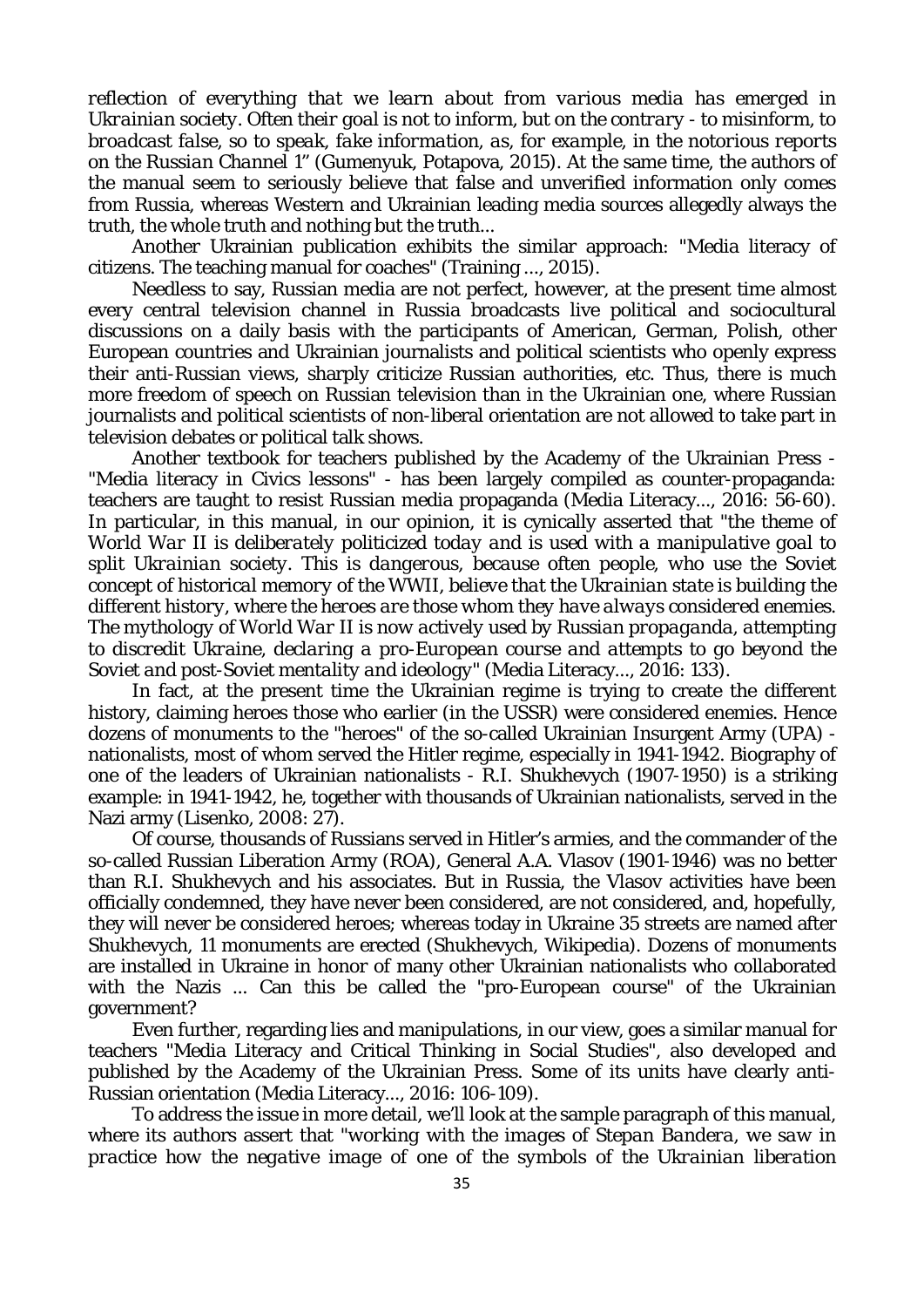*struggle is being formed and the corresponding myths are emerging. They can be decoded only through critical thinking and a comprehensive analysis of the authentic sources. ... Soviet, and then Russian propaganda from the second half of the 1940s has interpreted the personality of Stepan Bandera as a Nazis' (fascist's) accomplice. In accordance with this, since 1946, the supporters of the Ukrainian statehood began to be labeled by Soviet propaganda as fascists-Bandera*" (Media Literacy..., 2016: 13-14).

Following the guidance of the textbook's "Media Literacy and Critical Thinking in Social Science Lessons" authors (2016); using critical thinking, let's turn to the analysis of original primary sources. Supporters of S.A. Bandera (1909-1959) and the so-called *Act of the Proclamation of the Ukrainian State* (1941), usually as the main argument, appeal to the fact that after the signing and promulgation of this act on June 30, 1941, S.A. Bandera was arrested by the Nazis and sent to a concentration camp, he was released only in 1944, and therefore did not take part in military operations (Marchenko, 2018, etc.).

In fact, the Nazi leadership did not like the actions of S.A. Bandera's associates related to the proclamation of the so-called "independence" of Ukraine. But if one carefully reads the original text of the *Act of the Proclamation of the Ukrainian State* (1941), one can easily find that S.A. Bandera and his supporters did not in the least assume the true Ukrainian "independence", arguing that *"…3. The newly formed Ukrainian state will work closely with the National-Socialist Greater Germany, under the leadership of its leader Adolf Hitler which is forming a new order in Europe and the world and is helping the Ukrainian People to free itself from Moscovite occupation*" (Act ..., 1941: 1) (to be substantive, the full text of The Act of Proclamation of Ukrainian Statehood (1941) is attached in the annex). I wonder if the full text is provided by Ukrainian teachers to their students and whether they are ashamed to acknowledge the Ukrainian nationalists wanted to live according to Nazis laws, and, consequently, to accept and welcome all their actions (for example, Holocaust)?

The prominent Ukrainian theorist of media and information wars G.G. Pocheptsov pertinently identifies the following parameters of the intensity, and hence the artificiality of propaganda campaigns:

- "*a simultaneous sudden beginning and a similarly simultaneous completion of the entire campaign or its individual stages,*

*- the use of all genres, not just news, for example ... talk shows,*

*- a rigid selection of representatives of the single viewpoint of view on screen,*

*- involvement of all sorts of communicative "allies" (in other countries, in different strata of society),*

*- preparation of strategic communication projects in the form of documentary and feature films, as well as a series of books on this subject,*

*- linking schools, which are the tool of the Ministry of Education, which, as is known, in modern societies performs the functions of the Ministry of Propaganda,*

*- the use of the descriptive language, which was previously banned,*

*- a sharp overstatement of the emotional tone of such messages*" (Pocheptsov, 2015).

All the above is accurate, but it should be deplored that some Ukrainian media educators (Gumenyuk, Potapova, 2015; Media Literacy..., 2016, etc.) understand this kind of mechanisms, unfortunately, is a very biased way, applying it solely to Russian propaganda, excluding Ukrainian and Western one.

It should be noted that to his credit, G.G. Pocheptsov precisely sees the omnitude of media propaganda laws, because "*intensive changes in the physical space require the same intensive changes in the information space (for example, the volume of communications on this subject is dramatically increasing both in public and in nonpublic spheres) and virtual space (for example, "fraternal peoples" from Soviet rhetoric belong to the virtual level, because they describe sacred values). Ukraine in return also*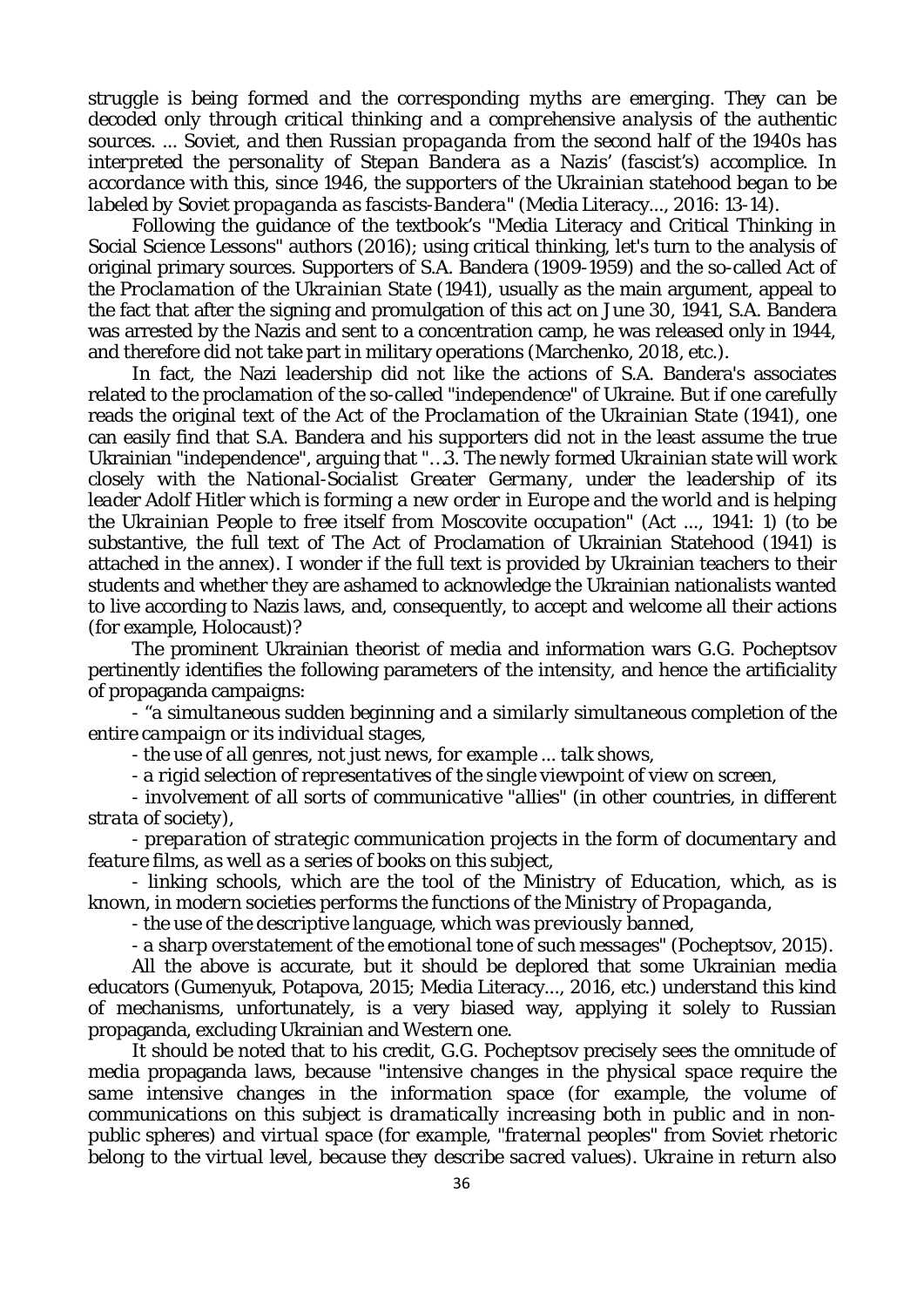*uses a virtual reference to the "imperial ambitions of Russia" ... the opposite sides see, as a rule, absolutely different realities, reasonable for each side involved*" (Pocheptsov, 2015).

Moving on to the modern practices of introducing media education in Ukraine, in recent years, it has been implemented in ten Ukrainian regions. In doing so, 84% of the 90 interviewed teachers, currently teaching media literacy, were trained in formal media education courses, 16% were self taught. In secondary schools the introduction of media education takes place in various forms, as a result of which various aspects are enhanced and developed - from the psychological (including the development of critical thinking) to the practical (the creation of media products). Ukrainian teachers see the future of media education in including it in school curricula and in the development of integrated learning (*Implementation.*.., 2015: 6-7; Concept ..., 2010; Naydyonova, 2013: 63-79).

With the onset of an active confrontation between Ukraine and Russia, the development of media education in Ukraine generated serious interest among American (and European) politicians. In this regard, it is very significant that when the 6th International Scientific and Methodological Conference on April 20th and 21st in Kyiv**,**  organized by Internews and the Academy of the Ukrainian Press, was held, it was opened by M. Yovanovitch**,** USA's Ambassador Extraordinary and Plenipotentiary to Ukraine (Dorosh, 2018). It is clear that in the context of sanctions directed against the Russian Federation, American politicians are very interested in seeing media education in Ukraine develop with a propaganda bias, with a tangible flavor of anti-Russian orientation.

### *Countries with an average level of mass media education development*

## *Moldova*

Moldova joined the process of mass media education relatively recently and, without its own financial resources for the development of media education, immediately found itself under strong influence of Western projects in this field (Lang, 2015; English for Media Literacy Project in Moldova, 2017; International recognition for Moldovan librarians as Media Literacy Trainers, 2018, etc.). In April 2014, the Independent Journalism Center (IJC), in partnership with Radio Free Europe launched the project "Media Literacy for Young Moldovan People" (Suryapin, 2016). The project "Promoting media literacy among Moldovan citizens" was implemented by the IJC between March 2013 and April 2014 with the financial support of the United States Embassy in Moldova.

The main thrust of the development of mass media education in Moldova, as many Western politicians want to see it, is best explained by V. Bucataru in the following recommendations: "*Publicly address topics such as critical media consumption, fake news, propaganda and disinformation through examples that relate to daily life and take into account professional, religious, ethnic, and linguistic background; … Set up institutional partnerships that engage with the strategic communication centers of the EU and NATO, and thus interact in platforms that address information war on a multinational levell*" (Bucataru, 2018: 5-6).

One has to admit – it's an unexpected twist in media education recommendations for the development of democracy - to establish a partnership with NATO. Clearly, Moldovan media education is directed towards the ideological platform. Moreover, there is a clear instruction, who/what it is necessary to "media educate", the population against: "*Not a member of EU or NATO but still at their frontier, Moldova remains ever vulnerable to foreign influence. Russia will continue to target the country and attempt to deepen societal divisions by, among other means, undermining institutional trust. For Russia, this approach highlights both frustration over its lost sphere of influence and intentions*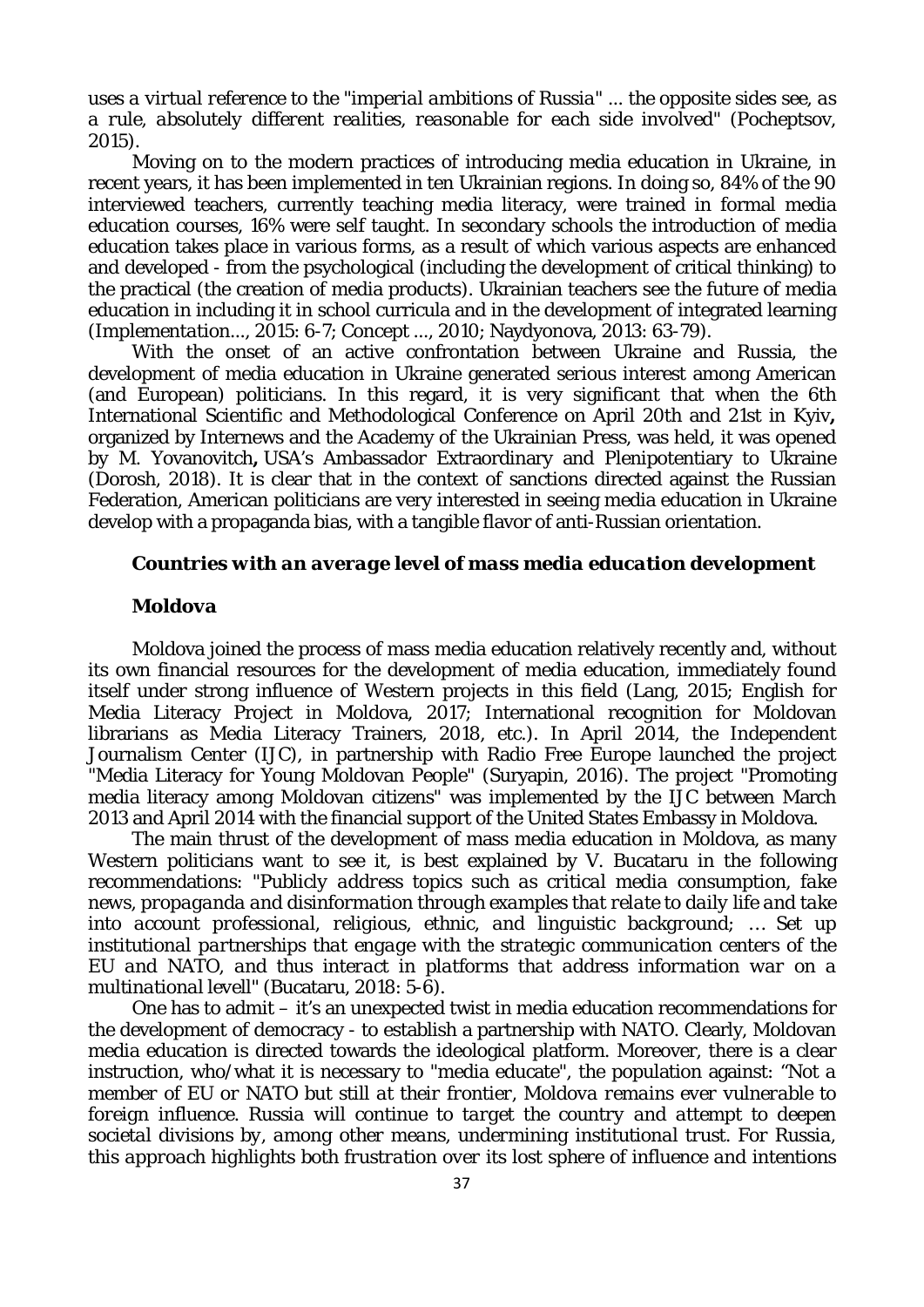*to be seen as a strong actor in the regional and international arena. … Russian TV channels in Moldova have become a means of delivery for fake narratives and propaganda, a highly controlled and centralized "golden pipeline.*" (Bucataru, 2018).

### *Armenia*

A lot of academic publications on media education are being currently published in Armenia (Kazdanyan, Chilingaryan, 2016; Muradyan, Manukyan, 2017, etc.). The main media education resource of Armenia is the Media Education Center (www.mediaeducation.am); its organizers develop various teaching materials and conduct events (including conferences) that promote the development of media competence of the population. Media programs of the Yerevan educational complex "Mkhitar Sebastatsi" are moving in the same direction.

The activity of the Media Initiatives Center (www.mediainitiatives.am), which develops media literacy in Armenia, should also be noted. The Media Initiative Center develops lesson plans, recommendations and educational games for schools, and works closely with the Ministry of Education to integrate media literacy into the school curriculum (in particular, the Ministry of Education of Armenia approved the Media Literacy Teacher's Manual prepared by this center). The Media Initiative Center also collaborates with libraries and museums, using an integrated approach to implement the UNESCO-promoted concept of media and information literacy (MIG) (Grizzle, 2017). The project of the "Media Initiatives Center", entitled "Educating the public about media literacy," is of interest. Within the framework of this project, about twenty videos about the role and functions of media in modern society were produced (Suryapin, 2016). In 2017, the Armenian Media Initiatives Center together with the Media Support Center (Kyrgyzstan) received the Media and Information Literacy (MIL) Award from the Global Alliance for Partnership on Media and Information Literacy (GAPMIL).

However, recently the development of media education in Armenia is sometimes associated with an anti-Russian attitude. For example, G. Vardanyan is convinced that "*the pro-Russian position is the result of intensive and effective Russian propaganda. Russian media in Armenia, in particular TV channels, are broadcast in free access. ... What can be done to counter propaganda in general and Russian propaganda in particular? One of the recipes is media literacy. Starting from school one needs to teach children critical thinking and correct media consumption. This will reduce the chances of the propaganda's impact. Fact checking is part of media literacy. And if you repeatedly imagine how a Russian propaganda machine is lying, it will help people to distinguish between the truth, a half-truth and lies*" (Vardanyan, 2017).

### *Belarus*

The development of media education in Belarus in the 1990s - the beginning of the XXI century in many ways resembled similar processes in Ukraine. For a long time the media-educational articles of descriptive nature prevailed in Belarus, as a rule, they briefly retell the content of the research of foreign scientists, and Russian researchers on media education (Bogdanova, Petrova, 2017; Dubrovskaya, 2013: 91-95; Kovbasa, 2013: 39-40; Kurachenko, 2012: 60-62; Pugach, 2011: 38-39; Sharko, 2012: 137-145; Spirina, 2013: 28; Zhilinskaya, 2008).

However, in the Republic of Belarus "*in recent years there has been a significant increase in interest in media education - both in the academic community and in the pedagogical environment. ... The most active theoretical development of problems of media education is carried out in Belarus State University, Grodno State University,*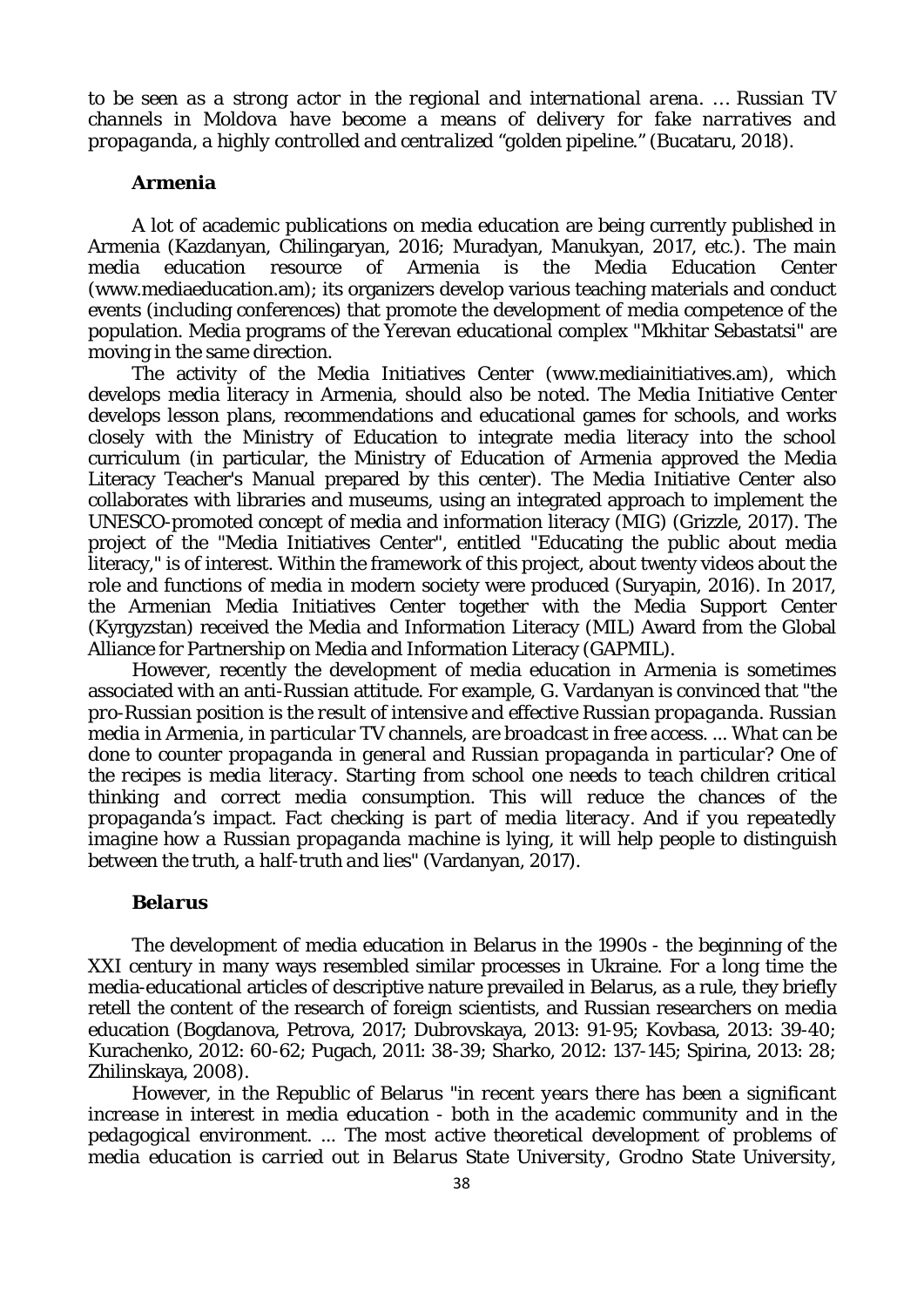*Mogilev Institute of the Ministry of Internal Affairs, and some other universities of the country. In the school curricula, as a separate academic subject, media education is not included, its implementation in the system of secondary and higher education in Belarus is carried out through the introduction of media components in the academic disciplines*" (Venidiktov, 2015: 192-193). One can agree that "in connection with the theoretical and methodological underdevelopment of issues of media education in Belarus, research in this area is relevant" (Kovbasa, 2013: 40).

In 2016, the first textbook for educators was published in Belarus, "Media Education in a Modern School: Developing Media Literacy of Students" (Media Education..., 2016), which contains units related to the role of media in the modern world, types, genres and language of media, analysis of media texts, media manipulation, the development of critical thinking, the tasks of media education, media competence, media education, integrated into various school disciplines, extra-curricular activities of children and youth, in the work of film clubs, etc.

The authors are convinced that this textbook "*has a number of peculiarities that, without exaggeration, make it a unique publication: it is innovative in form and content, since manuals for teachers on the problem of media education of students in our country have not been published; the texts are structured in such a way that, in addition to highlighting the relevant aspects of the topic of media education, readers are invited to complete the tasks themselves, answer questions and, thus, experience media literacy development or suggest these assignments to their students; the book contains many examples, ready-made scenarios for classes*" (Media Education..., 2016: 10). True, it's a little embarrassing that sometimes the Internet links offered to readers of this manual lead ... to the anti-Russian site StopFake: Struggle against fake information about events in Ukraine (Media Education..., 2016: 240). I would not want to think that Belarus media educators will take up the ideological trend of Ukrainian media pedagogy of recent years, but the trend in itself is rather alarming ...

It should be noted that in the same year in Belarus, a review of this training manual was published, stating that "*all the chapters included in its structure have a single basis: an orientation toward the formation of liberal thinking, the essence of which is the orientation towards a single individual autonomy of a student and anthropocentrism (a person is the measure of everything). It is no coincidence that the goal and product of media education in the peer-reviewed publication is an independent subject capable of resisting the temptations of the media world at the expense of a personal resource and creatively using its potential for cultural, social and personal development. This concept can become the basis for the development of the national concept of media education, which is argued as necessary by one of the authors (article by Alla Lozitskaya)*" (Polonnikov, 2016: 46).

It is to be hoped that the national concept of media education in Belarus will be balanced and comprehensive, since there are good reasons stated in recent articles of Belarus media educators (Bogdanova, Petrova, 2017; Dubrovskaya, 2013: 91-95; Gubarevich, 2017: 19-32; Kurachenko, 2012: 60-62; Venidiktov, 2015: 190-196; Zhilinskaya, 2008).

## *Kazakhstan*

Back in 2010, "*the only school of journalism in Kazakhstan was in Kazakh National University (KazNU) named after al-Farabi, the largest university in the country. It is this faculty that develops state curriculum standards, that is, it actually forms the standards of media education. Other universities that train journalists have only departments and chairs*"(Jalilov, 2010: 111). It has been repeatedly noted that there is a need in Kazakhstan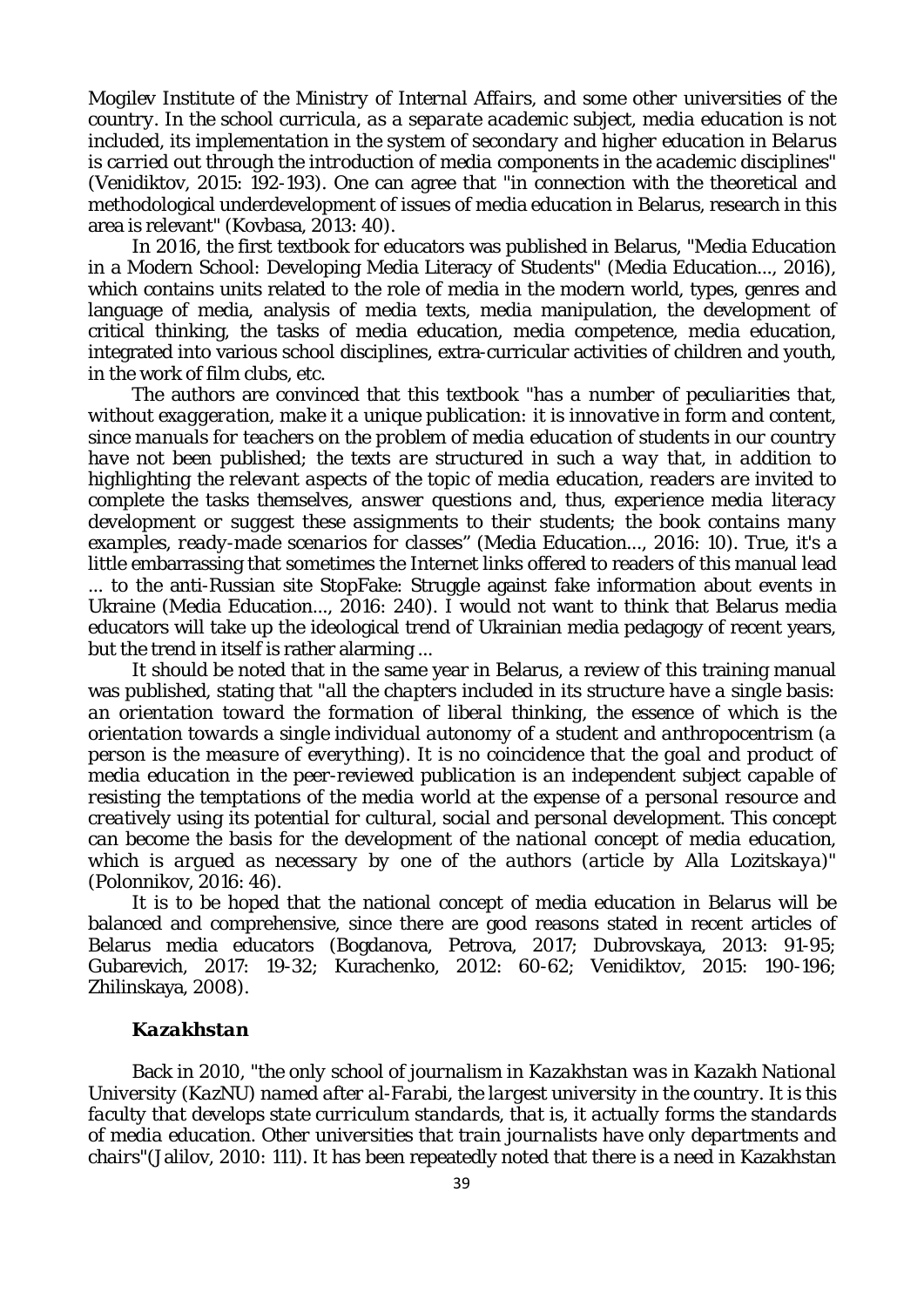for organizing media education trainings and seminars for teachers, since most of them "have never worked in the media and prepare their lectures based on textbooks and books published in the Soviet Union" (Kulinsky, 2010: 159).

As in Belarus, the process of mass media education in Kazakhstan began with the adaptation of Russian experience, but then, thanks to the efforts of the research group headed by L.S. Akhmetova, quickly became equipped with an analysis of foreign media education theories (Akhmetova, Verevkin, Lifanova, 2017). In 2014, L.S. Akhmetova noted that "*the issues of media education in Kazakhstan today are rather debatable among researchers, bloggers, participants of social networks, and general publich advanced in the field of new technologies. Everyone understands that this is necessary. However, not enough attention is paid to such issues yet*"(Akhmetova, 2014: 37). Over the past four years, the situation has changed for the better - media education literature is being published more and more often (Akhmetova, 2011; 2012; 2013; 2014; 2016; Akhmetova, Verevkin, Lifanova, 2015; 2017; Akhmetova, Verevkin, Lifanova, Shorokhov, 2013; Akhmetova, Shorokhov, Niyazgulova, 2015).

L.S. Akhmetova's team published collective monographs "Media Education in Kazakhstan" (2013), "Media Education and Media Literacy: Theory, Methodology, Practice" (2015). Having received a grant from the Ministry of Education and Science of Kazakhstan on the theme "Development of media and information literacy of the youth in the context of ensuring national security and the implementation of the State Program" Informational Kazakhstan - 2020 ", they produced another significant work - "Media and Information Literacy: Conceptual and Methodological Foundations" (2017), which took into account the current UNESCO recommendations on the synthesis of information and media competence of the individual.

And although media education has not entered Kazakhstan schools on a massive scale yet, it can be hoped that in the coming years Kazakhstan will be able successfully implement media education programs at different levels.

# *Countries with a low level of mass media education*

## *Uzbekistan, Kyrgyzstan and Turkmenistan*

Media education in *Uzbekistan* for a long time was in the phase of protracted formation (Abdurakhmanov, Beknazarova, 2011: 20-24; Beknazarova, 2011; Ismailova, 2016: 121-126). The textbook "Uzbekistan on the path to the development of media education" (Mamatova, Sulaimanova, 2015) serves a vivid example, because, contrary to its title, it contains almost no information about what is actually going on in the field in Uzbekistan. However, the training manual contains a brief adapted rendering of UNESCO's recommendations on the development of media and information literacy, and it is a progressive step.

Moreover, "*in 2015-2017 on the initiative of the UNESCO Office in Uzbekistan and the National Library of Uzbekistan named after A. Navoi, the project "Development of information culture and media literacy of specialists of information and library institutions of Uzbekistan in the period of deepening reforms in the information and library sphere" was realized. The goal of the project is to train specialists of information and library institutions of Uzbekistan in the promotion of the ideas of UNESCO and IFLA on media and information literacy through the training course "Fundamentals of the Information Culture of a School Student", as well as to adapt these training materials in order to facilitate their perception by schoolchildren in Uzbekistan*" (Gendina, 2017: 37).

As a result, the authors of the project prepared a number of useful recommendations on the development of media and information literacy in Uzbekistan: first, "*to compare the*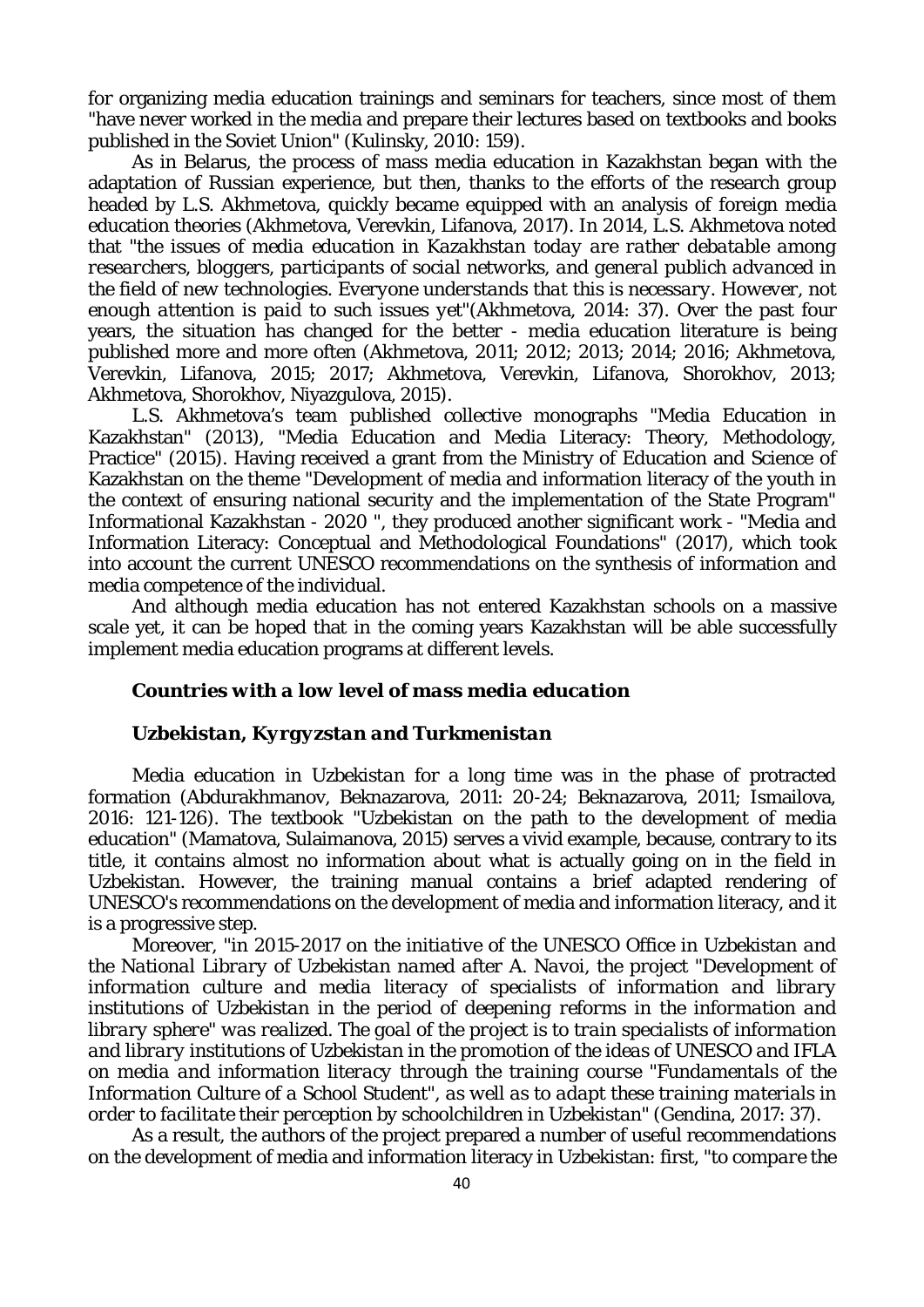*UNESCO curriculum with the existing national curricula on information and / or media literacy, to determine the contents of the missing information and / or media components. Then add the missing component (media or information), thereby ensuring a balance between media and information competencies. Further, it is necessary to analyze the definitions borrowed from the UNESCO curriculum in accordance with the terms and concepts accepted in the country and, if necessary, to supplement the composition of the glossary. In addition, the information and media resources recommended in the UNESCO curriculum should be selected and replaced with appropriate national information and media resources, and then a list of literature in the national language (s) should be compiled. After that, it is required to analyze the educational text with the help of ethnomarkers and replace the identified precedent phenomena by analogues corresponding to the realities of the country (geographical, literary, folklore and historical objects, political associations and organizations, laws, etc.*)" (Gendina, 2017: 41).

Active processes that promote the development of mass media education have begun in recent years in *Kyrgyzstan*, where "the existing activities to improve the level of media literacy as a skill and the development of media literacy as a science are in a rudimentary stage" (Report..., 2018: 94). These conclusions were drawn based on the results of a study assessing the levels of media literacy of the population (over 16 years) in the Kyrgyz Republic. It was held in September - November, 2017, 1200 urban and rural respondents from seven regions were interviewed (Report ..., 2018: 11).

The main lever for the development of media education in Kyrgyzstan is the nonprofit Foundation "Media Support Center", established in 2002. The first project to develop media and information literacy in Kyrgyzstan was launched by the Foundation in 2012 in partnership with IREX Europe and the Deutsche Welle Academy. Through the efforts of the Media Support Center Foundation in Kyrgyzstan, 25 schools have already piloted the media literacy lessons developed by the Foundation in cooperation with the Kyrgyz Ministry of Education and Science and the Kyrgyz Academy of Education. In Kyrgyzstan such an experiment is being conducted for the first time. The project has already covered about three hundred children in Bishkek and its suburbs. ... The first thing that the teachers teach the course is not to take any information for granted. Regardless of where it publicized - everything needs to be checked by other sources. Those who have taken the course say that they watch daily news reports with a different attitude now" (Begalieva, 2017).

Most recently, in 2018, Kyrgyzstan published the first textbook for teachers on media and information literacy (Imankulov et al., 2018), which, seems to provide significant help in developing the media competence of both the teachers and their students.

Unfortunately, the development of media education in *Azerbaijan, Tajikistan* and *Turkmenistan* still lags far behind *Kyrgyzstan* and *Uzbekistan*.

In general, modern development of media literacy in Kazakhstan, Kyrgyzstan, Tajikistan, Turkmenistan and Uzbekistan is supervised by Western organizations IREX Europe and Albany Associates. In 2018, with the support of the British Embassy in Kazakhstan and the British Embassy in Kyrgyzstan, in the framework of IREX Europe, a series of teaching aids in Russian was published (which remains the language of crossethnical communication of the CIS countries). Note that "Media literacy: a practical textbook for higher education institutions on media and information literacy" (Sturkhezky, 2018) and "Media literacy. A practical manual for librarians" (Kozitska, 2018), unlike many of the Ukrainian analogues of recent years, are sustained in a politically neutral manner. The first of them (pp. 97-101 and 133-135) cites the research of our scientific school, and contains links to the Internet resource "Information Literacy and Media Education for All" (www.mediagram.ru) also created with participation of Taganrog media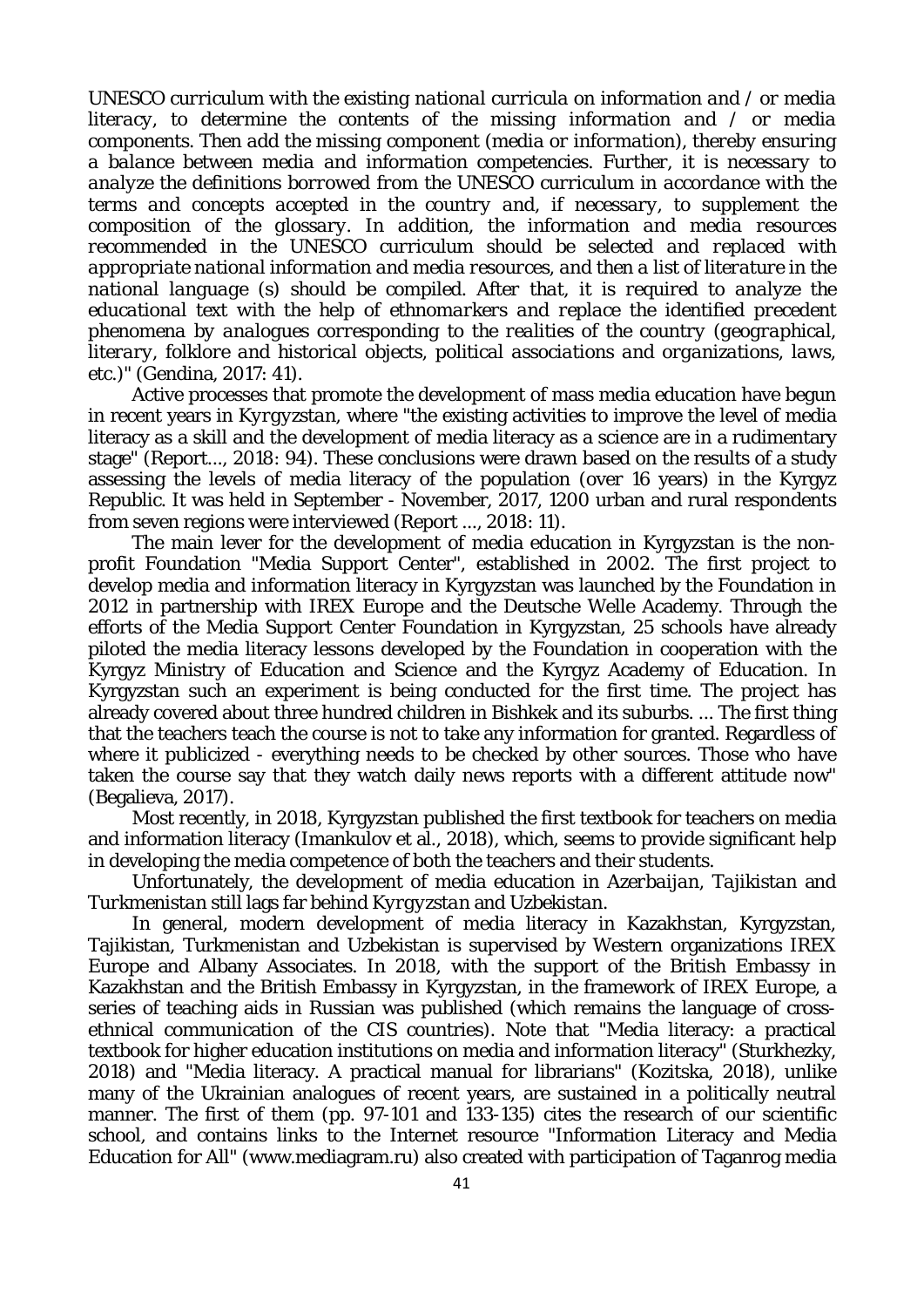education research team (Russia).

Unfortunately, the publication "Propaganda, deepening the abyss in mutual understanding. Monitoring of the media of the Eastern Partnership countries and Russia" lacks the balanced representation of views (Propaganda ..., 2016). Media monitoring of the six countries of the Eastern Partnership and Russia was held from June 6 to July 3, 2016 within the framework of the project "Joint Efforts and Professional Knowledge to Counter the Propaganda", supported by the Czech Ministry of Foreign Affairs and the Secretariat of the Eastern Partnership Civil Society Forum and implemented by the Yerevan Press Club in partnership with Internews Ukraine, MEMO 98 (Slovakia), Independent Journalism Center (Moldova), the Charter of Journalistic Ethics of Georgia, the Belarusian Association of Journalists and the Azerbaijani expert group" (Propaganda ..., 2016, p. 4). Meanwhile, "this study was focused on monitoring and detecting the potential impact of, so to speak, "migrating" propaganda messages (stereotypes, narratives), often falling into the information space, including media of the Eastern Partnership countries, specifically of Russian federal channels or under the influence of their content" (Propaganda ..., 2016: 4).

Thus, the authors of the study seem to have "forgotten" that propaganda is not a oneway street, and if we are to investigate the mechanisms of propaganda, then we should consider examples of propaganda produced by different countries, rather than consider that propaganda exists only in Russia, and in other countries (for example, the United States, Britain, Germany, France) everything is so democratic that propaganda and "migrating ideological stereotypes" are out of the question.

In this context, it is very significant that in 2018 the US authorities, disturbed by the "excessive influence of Russian media on public opinion" in the countries of Central Asia, "allocated \$ 15 million to support independent journalists and raise the level of media literacy in this region" (US ..., 2018).

The origins of media literacy education in the CIS countries date back to the traditions of the Soviet school. Once a single educational space united by the common idea of educating the younger generation in the spirit of communist ideology has received new vectors in the post–Soviet period that are closely connected with the identity of each sovereign state of the former Soviet Union. Media literacy education approaches in Central Asia, the former Soviet republics of the USSR – Uzbekistan, Kyrgyzstan and Turkmenistan – were no exception. Their development after the collapse of the Soviet Union can be conventionally divided into two periods.

The first stage (1992–1999) is connected with the period of transformation of all state and socio–cultural spheres of society, significant changes in education and culture.

The second stage (2000–2019) of media literacy education development is the modern stage of the post–Soviet space closely connected with globalization processes, general world tendencies: the advent of the digital era, the transition to medialized communication, etc. Computerization, the rapid development of the Internet, and social media, the emergence of new risks and challenges that have arisen in society in connection with the need to ensure the media security of the younger generation, entailed significant transformational changes in all areas of modern society.

At present, media literacy education around the world is becoming more and more widespread, as all spheres of communication, education, and creative implementation of modern society are inextricably linked to the media. Nowadays, people of various ages, professions, and social strata are actively involved in this process. In this regard, the development of media competence with the help of media literacy education is one of the most urgent tasks in the world.

The problems of media literacy education development in Uzbekistan, Kyrgyzstan and Turkmenistan are being studied by many modern researchers (Abdurakhmanov and Beknazarova, 2011; Ablazov, 2013; Allagurov, 2016; Imankulov et al., 2018; Izmailova,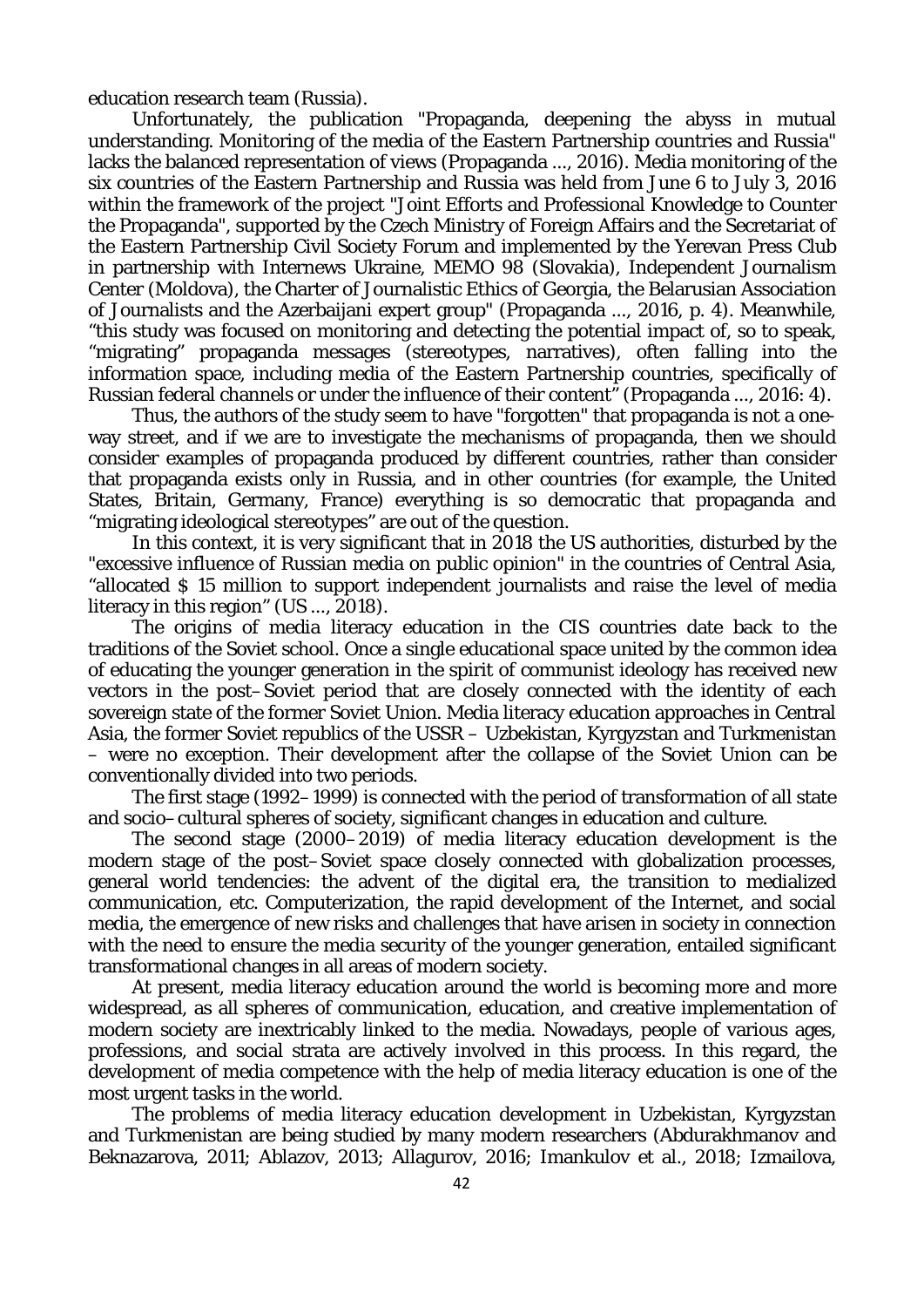2016; Kozitska, 2018; Rustamova, 2013; Shturkhetskiy, 2018 and others).

Considering the modern media literacy education in Central Asia as an independent direction in education, providing the process of socialization of the individual, E.E. Ablazov emphasizes that its prospects are directly related to the process of social modernization, the problems of formation of the foundations of civil society and media culture of the XXI century (Ablazov, 2013). Therefore, it is no coincidence that one of the trends in the development of media education in the CIS countries is the actualization of the development of mass forms and methods of media education activities of the population of different age and social groups (Chelysheva, 2018).

Presenting the history of media literacy education in the Soviet Uzbekistan, K.P. Abdurakhmanov and S.S. Beknazarova (Abdurakhmanov and Beknazarova, 2010; 2011) address the problems of practical media education and the use of media in the educational process. In addition, the works of these researchers consider the process of development of an integrated media education approach in the study of a number of academic disciplines that were born in the wake of the creation of educational films and have been further developed at the present stage, proving the effectiveness of integration of media literacy education not only in achieving the learning objectives of the material, but also in the development of information and communication competence.

S.S. Beknazarova (Beknazarova, 2011) is devoted to the analysis of the introduction of media education elements into the educational process. The subject of the author's research is the analysis of the possibilities of integrated media education component in the structure of the modern lesson. Among the main factors contributing to the inclusion of elements of media literacy education in the educational process of S.S. Beknazarova are the following: activation of cognitive interests of the audience to the topic under study; optimization of students' performance at different stages of studying a particular subject (Beknazarova, 2011).

In particular, when studying physics with students, the integrated curriculum includes analysis of media education approaches in the pedagogical context and considers the best domestic and foreign media literacy education practices. The main emphasis is placed on the development of analytical skills of the audience to work with media information.

In the structure of an integrated media education lesson, special attention is paid to the organization of independent work of students in the context of the implementation of a personality–based approach: for media education to be successful, i.e. to fulfill its purpose and prepare new generations for life in a mediatized society, it must be, first and foremost, accessible. And this applies equally to professional and non–professional types (Beknazarova, 2011).

The main objectives of media education in Uzbekistan, according to K. Izmailova, are aimed at educating the population, and mainly young people, in working with information, interacting with the media, forming a critical perception of media products and on the basis of this improvement of the media culture of the audience as a whole (Izmailova, 2016). K. Izmailova believes that the following aspects can be considered as positive trends in media education:

– gradual awareness of its importance by the public of the country and the adoption of media literacy education as a topical area of education;

– interaction between state structures and public organizations in an effort to raise the status of media literacy education in the country;

– apealing to the best international practices of the leading countries in media literacy education;

– expanding the range of forms and approaches to media education activities, taking into account regional and national peculiarities;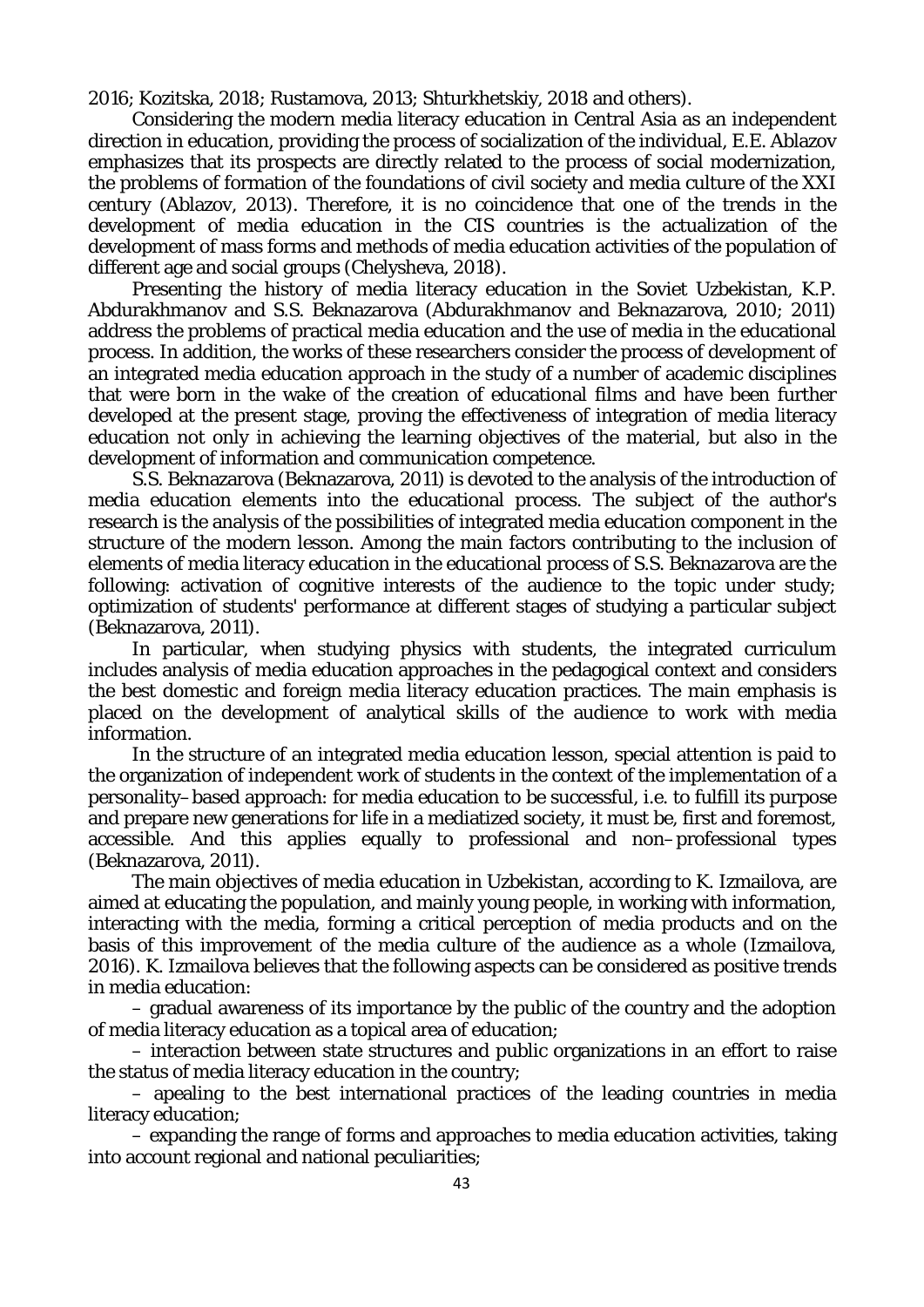– growth of the movement of initiators and enthusiasts of mass and professional media literacy education (Ismailova, 2016).

E.E. Ablazov notes similar trends in media literacy education in developing countries, including Central Asian countries. Modernization processes related to the education system and modernization of the socio–cultural environment cannot be considered outside the modern information space. Accordingly, among the main challenges facing media literacy education in these countries, the author singles out the problems associated with the expansion of the media field of modern society, increasing the level of media security of the younger generation. According to E.E. Ablazov, the following aspects can be singled out among them: computerization of mass libraries, museums and archives; creation of public databases and data banks in the field of humanities and social sciences; creation of a wide network of cultural and information centres in the regions of the country; creation and development of the national sector on the Internet; ensuring information security for individuals, society and the state (Ablazov, 2013).

In recent decades, with UNESCO's support, several major media literacy education projects have been implemented in Central Asian countries. Their results are reflected in textbooks, dissertations and scientific articles. For example, if we talk about media literacy education in Uzbekistan, one of the key ones is the textbook *Uzbekistan on the Way of Media Education Development* (*Uzbekistan…,* 2015), where media and information literacy is viewed as a tool of democracy, including all media resources (media, libraries, archives, etc.).

One of the key factors in media and information literacy is the methods for assessing media information. This handbook includes several training modules on the essence of concepts; youth–media interactions; value conceptions of media; analysis of basic approaches to media interpretation; and the role of media and information literacy in communication cooperation. All modules include theoretical sessions, training workshops on media education topics on press, television, radio, Internet, etc.

A number of higher education institutions in Uzbekistan have launched media literacy education web resources. For example, since 2011, the Tashkent University of Information Technologies has initiated the Media Education Portal project [\(http://mediaedu.uz\)](http://mediaedu.uz/). K. Abdurakhmanov was the head of this project, and S. Beknazarova was the developer. The creation of this portal, according to its creators, is closely connected with the need for students to study educational courses or modules, using elements of media education as an effective means of developing a creative, independent and critically thinking personality in the face of an intensive increase in information flow (Beknazarova, 2011). The importance of this portal for mass media education is that the materials presented are aimed not only at training media professionals (journalists), but also at developing media literacy among the general public.

The development of media literacy education in the Asian CIS countries in the post– Soviet period was focused primarily on the development of new information flows, the spread of which around the world has led to the development of media technologies. Media literacy education process has been particularly active in Kyrgyzstan over the past two decades. For example, in early 2012, the first major research project aimed at studying the media literacy of the younger generation was implemented there. The Media Literacy project (http://newreporter.org/2012/05/07/konkurs–na–uchastie–v–media–literacy– cource–v–bishkekskom–lofte/#sthash.6pscociP.dpuf) was educational in nature and included a series of classes aimed at mastering the basics of media literacy among schoolchildren and students.

The media and school movement is currently being actively developed in Kyrgyzstan. Professional cameramen, directors, and journalists are trained in filmmaking, photography, and reporting in Kyrgyzstan's media schools, which have a practical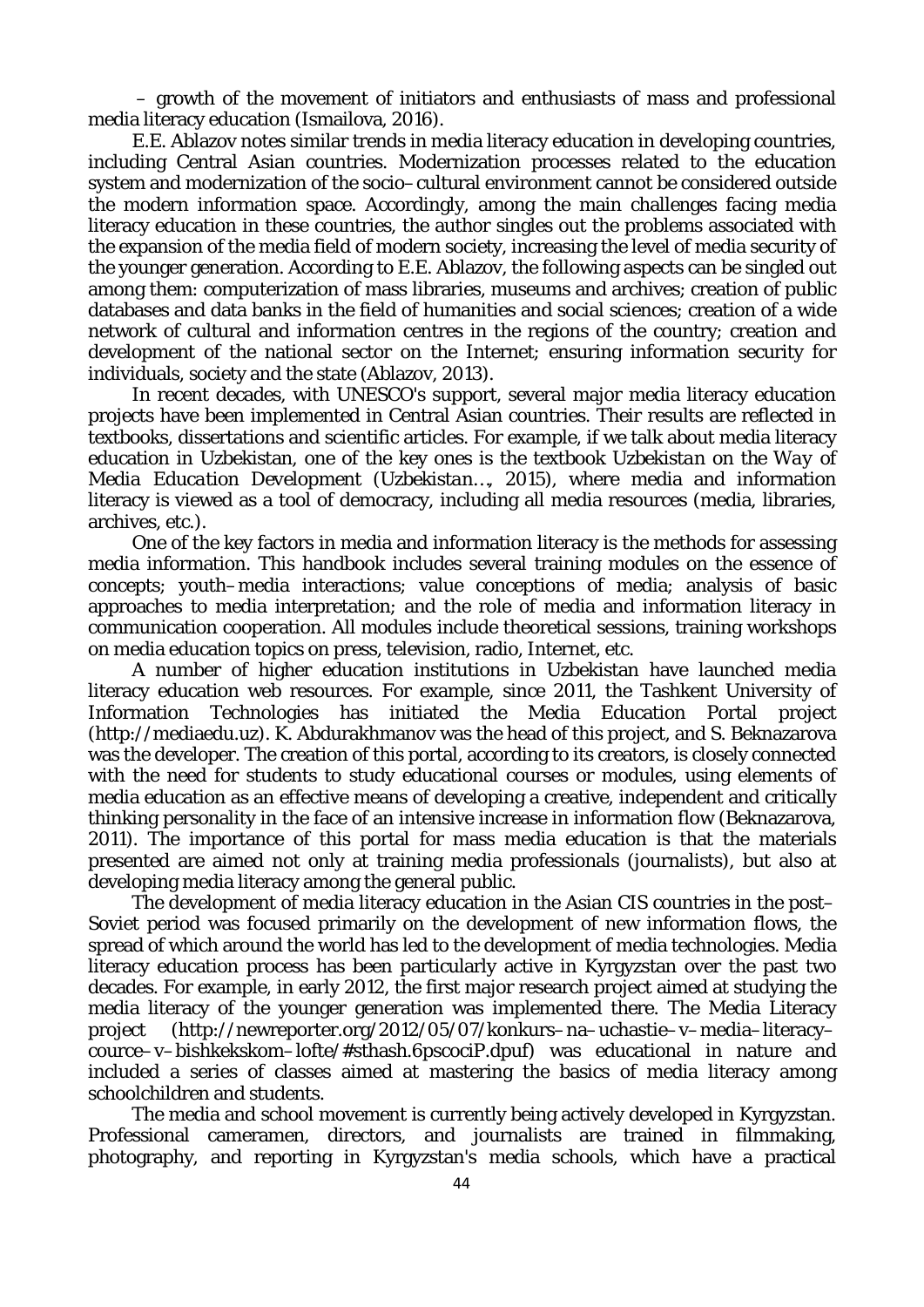educational character. For example, in April 2019, the Kloop media school (https://kloop.kg/blog/2019/03/26/nauchis–snimat–i–montirovat–video–nabor–na– kurs–mediashkoly–kloopa/) started its work, the subject of which is dedicated to videotaping of thematic videos. Theoretical classes at the school are accompanied by mandatory practice: video tests and recording of small video fragments, the best of which are published on the online resources of Kyrgyz media editors.

In addition, by participating in the work of this media school, students can get acquainted with modern video recording technologies, video genres, audiovisual series design, the basics of modern editing computer programs, etc. By participating in the classes, the audience has the opportunity to expand their knowledge in the field of professional media sphere, as the classes include familiarity with the professions of cameramen, journalists, including the legal framework of this activity, the features of the choice of topics and conducting interviews, reports, etc. After mastering the theoretical course, the students start shooting their own videos under the guidance of experienced cameramen, directors and video editors.

Another practice–oriented media school in Kyrgyzstan, which is open to both amateur photographers and newcomers, is dedicated to the study of photography. The Media School "Photography Workshop"

(https://kloop.kg/blog/2019/03/18/masterskaya–fotografii–uchim–vystraivat–

kompozitsiyu–i–delat–horoshie–snimki/) is built on the same principle as the school of cameramen. There is also a practice of combining theoretical classes devoted to the basics of professional photography with a practical block of tasks and exercises, including the creation of a series of photographs on specific topics.

The best graduates of media schools of video footage, photography, basics of journalism, courses for reporters, etc. have the opportunity to undergo an internship in the editorial offices of the Kyrgyz media after the classes.

At the same time, despite the development of practice–oriented forms of media literacy education, the development of media competence, the formation of an academic base for mass media education, the inclusion of media education in the educational programs of educational institutions at all levels, and the holding of scientific forums and conferences on media education remain an open question in Kyrgyzstan's media education. This is evidenced by the results of a survey to assess the level of media literacy in Kyrgyzstan. The implementation of this media education project, this time a sociological one, was organized by the Public Foundation Media Policy Institute in 2017. This survey included qualitative and quantitative data on such indicators as evaluation, analysis, access, creation and dissemination of media content.

The results of the survey were reflected in the recommendations addressed to state authorities, civil society, donor agencies and representative offices of international organizations, mass media. The recommendations note that despite the integration into the modern information society, the population of Kyrgyzstan have not been prepared for the changing realities, especially with regard to the availability of competencies that allow them to be effective and information responsible citizens. In particular, it is a set of knowledge, attitudes and skills that allow access to information and knowledge, to analyze, assess, use, create and disseminate them with maximum productivity in accordance with legal and ethical standards and respect for human rights (Report, 2018: 94). In other words, the modern mass media education of Kyrgyzstan is focused on critical thinking and assessment of media information, i.e. development of media competence.

The development of media literacy in Turkmenistan has very similar positions to Kyrgyzstan in terms of the priority of practice–oriented development of media resources (Yildiz, 2010). In Turkmenistan, the problem of media development (in particular, cinema, television and radio) is being developed at the Turkmen State Institute of Culture. In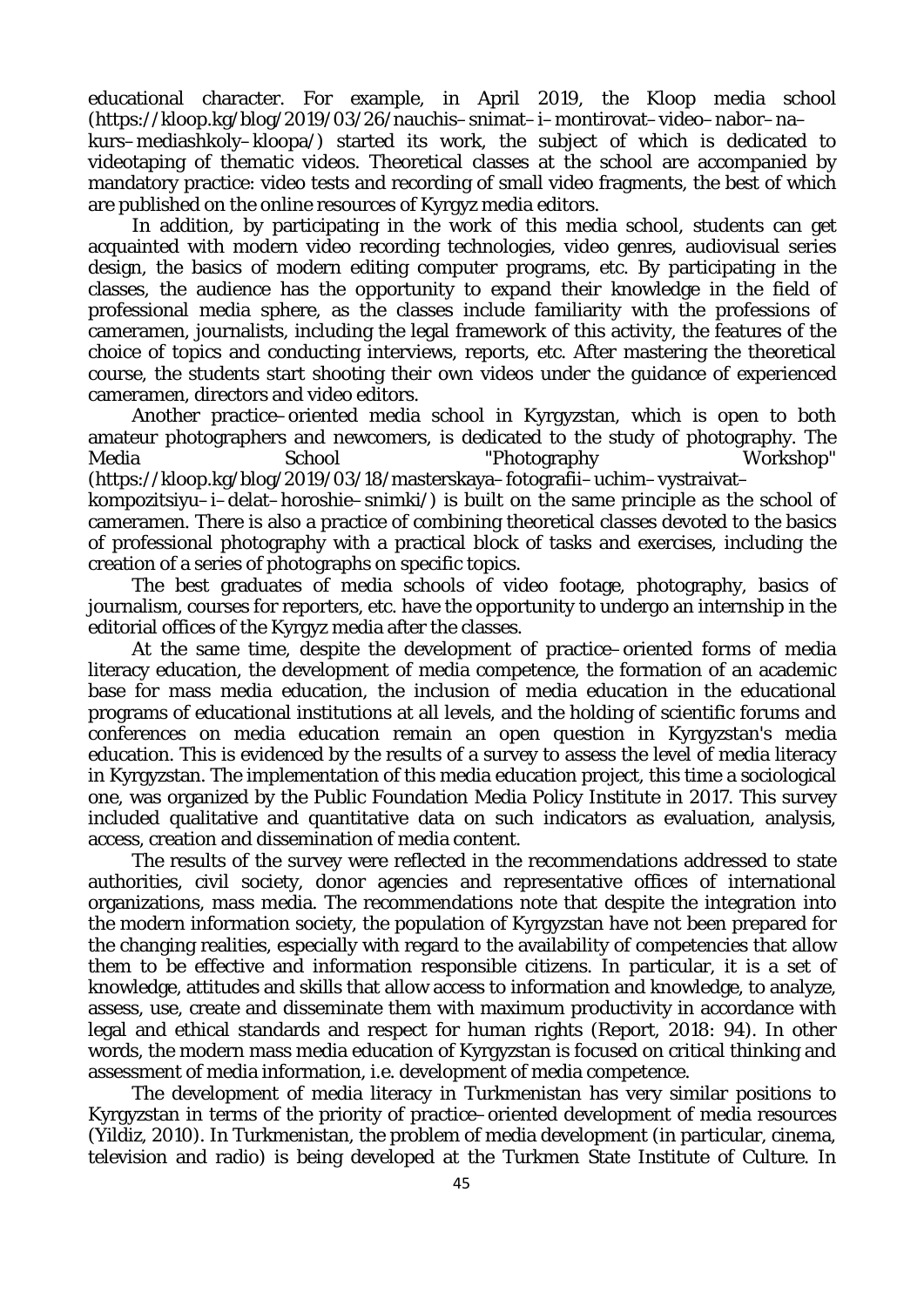recent years, Turkmenistan has hosted several thematic exhibitions and scientific conferences dedicated to the latest achievements in science, technology and innovative technologies. However, the development of media literacy education in Turkmenistan is less intensive than in other Asian CIS countries.

An analysis of recent academic literature on the development of media literacy education in Central Asian countries (Uzbekistan, Kyrgyzstan and Turkmenistan) shows that media education is becoming more and more popular, as almost all age and social categories of the population of the former Soviet republics are involved in interaction with the media. A special target group of interaction with the media is the younger generation. As in other countries, media literacy education in Uzbekistan, Kyrgyzstan and Turkmenistan is acquiring an interdisciplinary character, including cultural, pedagogical and technological approaches.

Analysis of the scientific literature shows that the priority theoretical platform for the development of media literacy education in Uzbekistan for almost two decades has been the development of critical autonomy and creative development of the media space. Kyrgyzstan has the strongest position in terms of practical accents in mastering media literacy.

The consolidation of efforts to develop media literacy is facilitated by the exchange of experience and study of best practices in Russian and European media literacy education. In recent years, Central Asian countries (Uzbekistan, Kyrgyzstan, and Turkmenistan) have maintained close ties in the field of media education with the Media Development Fund (Moscow), UNESCO, MediaNet (Almaty), and IREX Europe organizations, and have actively cooperated with the Association of Librarians in the field of media literacy development.

On the basis of these studies, the following aspects have been identified as the main reasons for teaching media literacy to the general public in Uzbekistan, Kyrgyzstan and Turkmenistan, in particular the development of media education for the younger generation:

– the media define the political and cultural life of modern society;

– the media form values and models of behaviour;

– the media have a significant impact on modern society, including the formation of types of perception and understanding of information;

– media development requires not only passive but also active participation of the audience (Kozinska, 2018).

In recent years, with UNESCO's support, several large–scale media literacy projects have been implemented (Kozinska, 2018; Shturhetsky, 2018, etc.), including surveys and the development of methodological tools. These projects address the theory, methodology and practical use of media resources in the educational activities of the younger generation.

For example, the recent IREX Europe project in Kazakhstan, Kyrgyzstan, Tajikistan, Turkmenistan and Uzbekistan, launched in 2017, aims to increase the capacity of people in these countries to recognize false reports and misinformation, to make informed decisions and to promote understanding of the role and responsibility of the media in a democratic society (Sturkhetskiy, 2018: 3).

A number of training manuals have been published on the basis of the project materials. These manuals are presented in a modular form, which allows for partial use of the materials presented or for their variation depending on the readiness of the audience and the specific objectives of each session.

In the process of studying media education classes, the audience is offered several modules on media literacy: 1) basic concepts, 2) information security, 3) information and propaganda, 4) quality control, 5) news factory, 6) content creation (Sturhetskiy, 2018).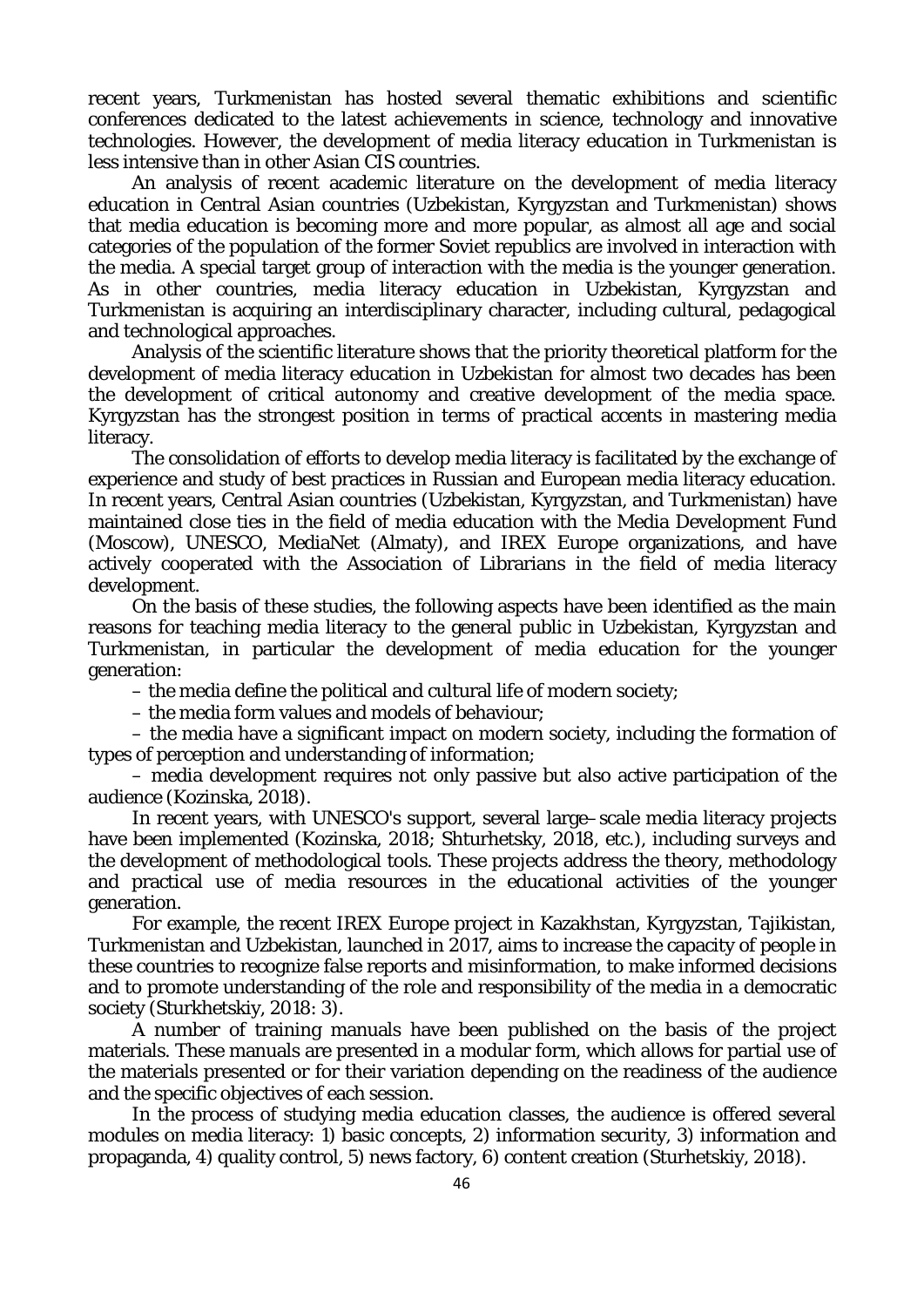Theoretical material on media literacy education development is presented in the series of lectures and discussion workshops/trainings. The manuals also contain practical exercises on the topics under study. In addition to studying the basic concepts of media literacy education issues, the audience is offered sections on information wars in the media, problems of media hygiene, the study of media consumption, including the study of the propaganda function of the media and the study of the basics of critical thinking, etc. The Workshop section presents a variety of practical exercises and assignments for developing media competence. The technology of these classes, such as exercises for creating media texts, perception of media texts, critical analysis of media texts, and study of media texts, is based on the books and articles of A.V. Fedorov (Fedorov, 2001).

The manuals also contain thematic plans for integrated and specialized courses: "Media and Information Literacy (MIL)" (108 hours); courses for students: "Media Expertise", "Media Consumption", "Media Production" (each of which is designed for 72 hours); a three–day training program; a distance learning program for a wide audience "Media Education through Media Creation" (72 hours), etc.

These manuals are especially important for working with media texts and recognition of fake news, problems of classification indicators of modern media audience, formation of media content and assessment of the quality of media products with an emphasis on the practical development of media resources, including the creation of media texts on a given topic, presentations for lessons and thematic classes, etc. As the analysis has shown, these topics are reflected in almost all media literacy programs.

At the present stage, media literacy segments are being intensively developed for Central Asian countries and for librarians. In particular, training courses on media literacy are being implemented in Kyrgyzstan for library stockholders, the aim of which is to develop media competence. These courses include several main sections: familiarity with the functions of the media; assessment of the impact of media information; the possibility of using the media in the professional activities of librarians; definition of their citizenship in relation to media texts of various types and genres; understanding, analysis and interpretation of texts in the media, etc. (Kozinska, 2018).

The situation of involving libraries in the process of mastering the media sphere is also characteristic of other Central Asian countries, which may indicate the inclusion of these countries in a single socio–cultural field of mass media education, as the practice of working with libraries to master media literacy is now actively developing around the world, including in Europe and the CIS.

Leading universities in Central Asia, such as the Tashkent University of Information Technologies, the Andijan State University and others, are involved in media literacy projects. The leaders in this area are Uzbekistan, where a large number of media literacy education projects have been implemented in recent years, including those based on the work of Uzbek researchers.

The development of media education in general and higher education institutions in Uzbekistan, Kyrgyzstan and Turkmenistan is closely linked to ensuring the information security of the younger generation and the ability to work with media information and analyse and interpret it from the point of view of civic position, critical, aesthetic, creative and other approaches. Thus, in the process of forming media literacy, students acquire the skills of effective and safe use of media, as well as an adequate, professional vision of the state of affairs in a particular area of public life, the formation of an independent civic position, and assistance in the formation of civil society (Mamatova, 2015).

One of the pressing problems remains the task of information security for the younger generation in the media space. With these goals in mind, recommendations are being developed for teachers and the parents' community in Central Asia to reduce the risk of children and young people turning to undesirable media content. Analysis of these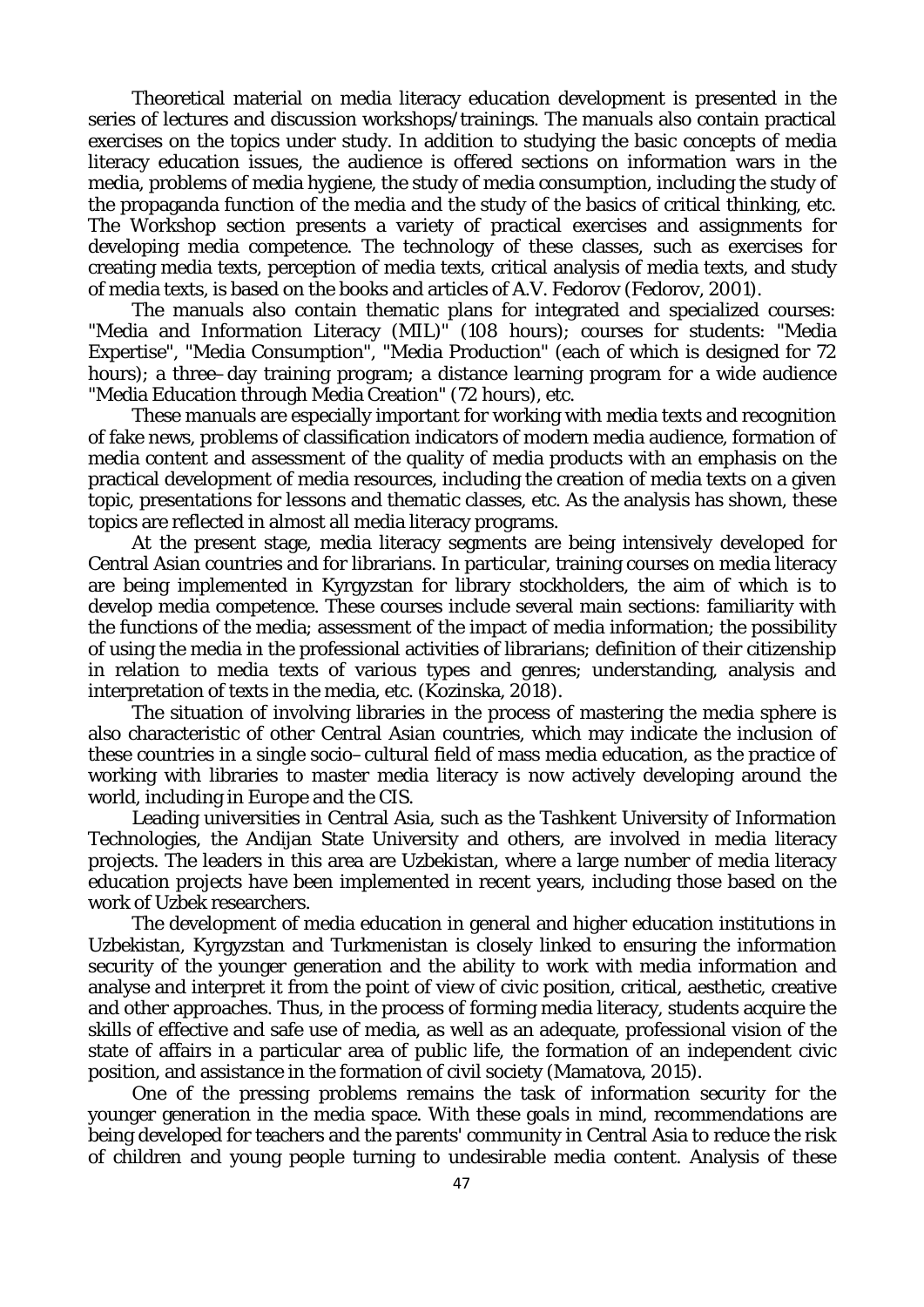recommendations allows us to highlight several key points, among which we can highlight the following:

– monitoring of the younger generation's access to social media;

– selection of media resources for the younger generation according to the following criteria: safety, attractiveness and usefulness for learning and development;

– use of reliable websites targeted at children's audiences.

A project entitled "Promoting stability and peace in Central Asia through increased media literacy, effective reporting and regional cooperation", aimed at developing critical thinking and countering extremism, is currently being implemented by Internews, an NGO supported by the European Union. The project is being implemented for a year and a half in Kazakhstan, Kyrgyzstan, Tajikistan, Uzbekistan and Turkmenistan. The project involves university, college and school teachers, media trainers and media literacy experts from Central Asian countries. As a result, projects are being developed and implemented to support and disseminate best practices that promote media literacy, digital literacy, and critical thinking, targeting journalism students, schoolchildren, civic activists, and media workers (Second..., 2018). In our view, these methodological events are of great importance for the exchange of experience in the field of media literacy education in Central Asian countries and can contribute to the consolidation of the efforts of states in the process of developing media and information literacy among the general public.

Thus, the study of the development of media literacy education in Uzbekistan, Kyrgyzstan and Turkmenistan in the post–Soviet period, allows us to identify two main stages of development of this process. For the first stage, the chronological framework of which can be defined from 1992 to 1999, the most typical tendencies were the processes related to the restructuring of the state structure of the sovereign republics of Central Asia, the formation and strengthening of innovation processes in the economy, politics, culture and education. Simultaneously with these processes, in this period, in accordance with global trends, information technologies began their development.

The next stage in the development of media literacy education in the CIS countries (2000–2019), accompanied by globalization processes and rapid information shifts, can be considered as a period of digital society development, and the emergence of new social media. As a result of this process, the emergence of global threats related to the development and interaction with the media: dangerous media content, excessive immersion in the virtual world, etc. At the same time, at the present stage, it is already becoming clear that not every single country is faced with the problem of interacting with the media. Media literacy education is becoming universal, and its relevance is becoming indisputable.

As a result of this research, the main theoretical platforms for media literacy education in the countries under consideration in Central Asia can be identified. Among them, practical, critical, and socio–cultural approaches have become most widespread. The practical approach related to the use of media to support the educational process is most characteristic of Kyrgyzstan. The utilitarian nature of media education is related to the practical use of media technologies, although in recent years there has been a significant shift towards a critical media literacy education paradigm.

One of the actively developing theoretical platforms for media education is the development of critical understanding of media information and the development of independent analytical thinking in working with information resources. It is becoming obvious that it is extremely important for the younger generation to learn to assess the quality and reliability of information, to be selective in its consumption, to select the necessary information, systematizing it in certain areas of science, to fit it into the knowledge provided by an educational institution, and to be critical of any information. All of the above will be the key to the formation of a modern educated personality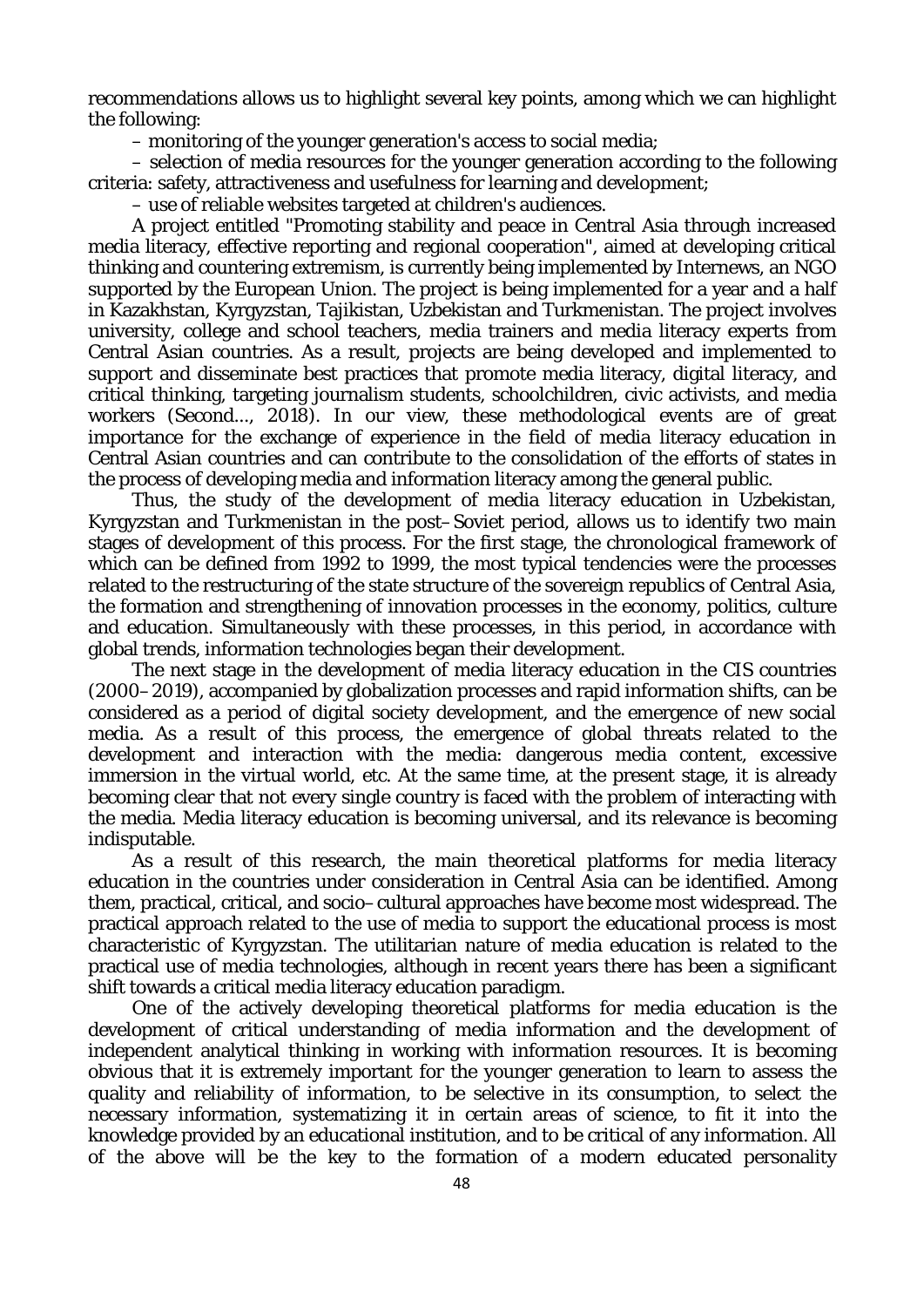(Beknazarova, 2011).

Modern media literacy education in the Asian CIS countries is becoming more and more in line with global trends: it puts the task of analytical thinking in the process of mastering media information, including its independent evaluation and selectivity in relation to information flows at the forefront. Particular importance in the modern media literacy education of Uzbekistan, Kyrgyzstan and Turkmenistan is attached to the issues of the security of the younger generation related to the media, such as the abundance of inaccurate information, the spread of media dependence, access to sites containing violence, etc.

E.E. Ablazov singles out the systematization of information and the identification of metaproject links in the information flow as priority tasks facing modern media literacy education in Central Asian countries. These tasks predetermine the pedagogical vectors for the development of the media education process: each teacher is faced with the task of not protecting the students from massive flows of various information, but teaching them how to use them, choosing the useful and reasonable. Ultimately, this helps to reveal the talents of each person (Ablazov, 2013).

In general, we can conclude that the goal of mass media education in Uzbekistan, Kyrgyzstan and Turkmenistan (Fedorov, Levitskaya, 2018; 2019) is to develop and increase the level of media literacy/media competence of the population (i.e., the culture of communication with the media, creative and communicative abilities, analytical thinking, skills of creation, dissemination, interpretation, analysis and evaluation of the role and functions of media in society, media texts of different types and genres).

# *Georgia (was a member of the CIS until August 2008)*

Having gained independence in 1991, Georgia strongly pursued a pro-Western direction in terms of foreign and national policy, including policies and practices of the European Union countries in the field of education. Today it builds its educational system in accordance with the Bologna doctrines, recommendations of the European Parliament and the Council of Europe and the principle of lifelong learning. In accordance with this approach, the development of media competence at all educational levels is of particular relevance.

Media education worldwide is connected with the development of information technologies and, above all, the global Internet. It is the ubiquitous distribution, universal accessibility and absolute freedom in posting any information in the Internet space that is making specialists - teachers, journalists, church representatives, etc. reflect on the development of knowledge and skills that contribute to the selection, use, critical analysis, assessment, creation and distribution of media texts, analysis of media functioning processes in society (Fedorov, 2010: 24), i.e. the media literacy. The purpose of this paper is to analyze the peculiarities of the development of media education in Georgia from 1992 to the present.

The development trends of media education in the countries of the former republics of the Soviet Union have been of research interest for many researchers (Fedorov, 2014: 14; Chelysheva, 2013). Some issues of media education in Georgia - formal, informal, within the national curriculum, supplementary, self-education throughout a person's life, have been covered in the 2010s (Chelysheva, 2013; Santeladze, 2012; Natelauri, 2018 and others).

In 2006, professor A.Fedorov conducted an expert survey among Russian and foreign educators on media education development trends in 9 countries. One of the respondents was a Georgian teacher, director of the College of Media, Advertising and Television Arts, and a documentary film director Zurab Oshkhneli, who pointed out the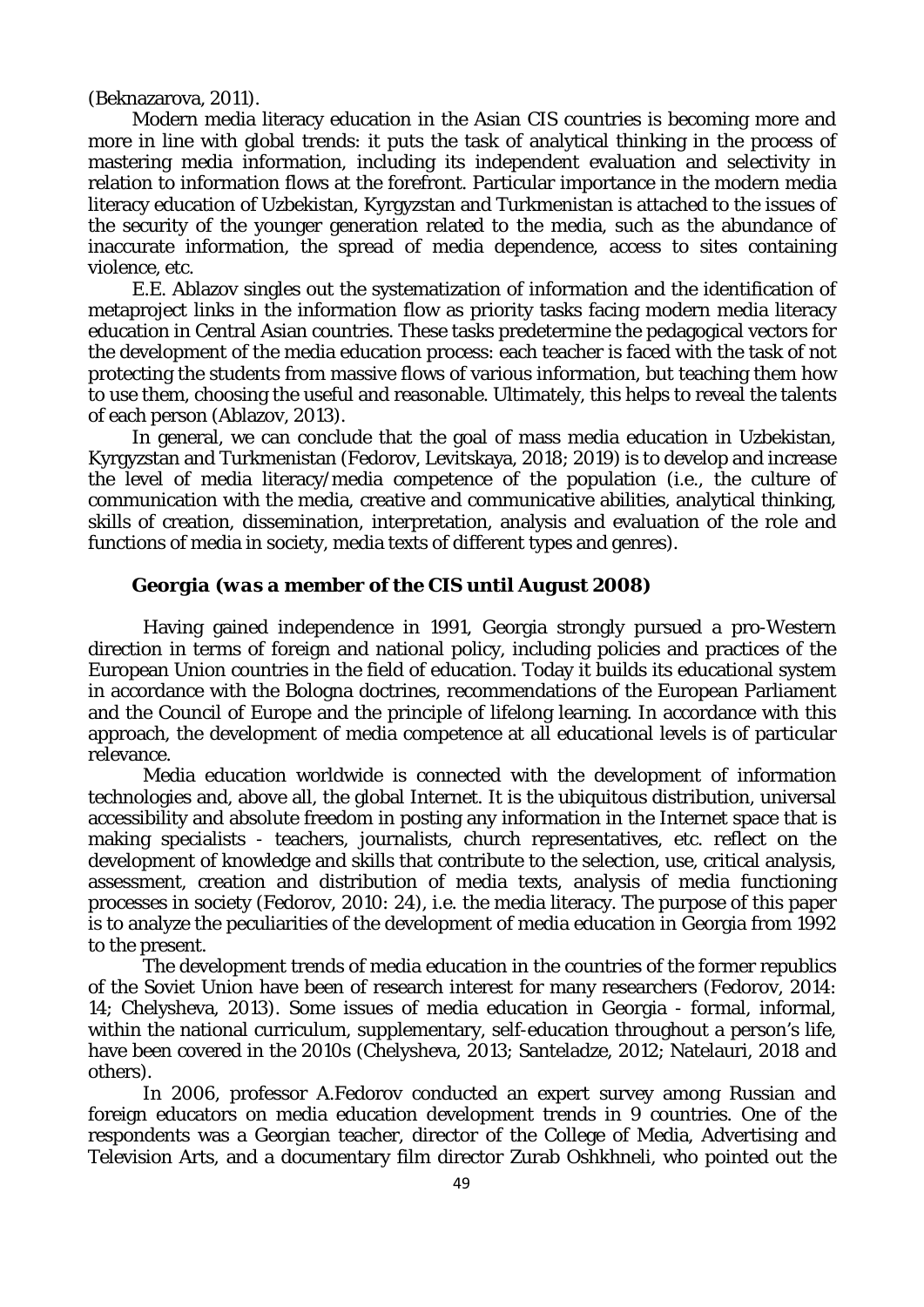absence of any achievements in media education in Georgia "because of the lack of a concept as such". Oshkhneli complained about the lack of literature on media education, in the Georgian language in particular. The few books available in English or Russian cannot satisfy the needs of either students or teachers, since the students do not learn Russian any more, and teachers have not mastered English yet (Fedorov, 2007).

Apparently, the issues of media education, aimed at the development of media literacy of the Georgian citizens, were not relevant up till the beginning of the 21st century because it is difficult to talk about media literacy in the absence of media diversity. In European countries, the problems of critical thinking, the ability to make sense of the huge flow of information from different sources make it necessary to prepare the population for interaction with the media. In Georgia, the level of development of the media sphere in large cities and rural areas is drastically diverse. In the latter, the number of TV channels is limited to one to three, only Tbilisi news are broadcast, the number of newsagents' is minimal, for example, there are only four in Akhaltsikhe, there is one weekly newspaper for the whole Samtskhe-Javakheti district, there is no local radio station but there are some providers of the Internet (Mchedlidze, 2010).

In spite of the fact that there was no formal concept of "media education" in the discourse of Georgian teachers, media education activities did take place. As early as in 1989, the Youth Television was created on the state channel, later renamed the Media Education Center of the Ministry of Education and Science in accordance with the Israeli model, then taken as a model. Soon, due to financial difficulties, the Center was abolished and renamed as the College of Media, Advertising and Television Arts, which, nevertheless, did not solve the funding problem. The 1990s turned out to be a difficult period for Georgia as a whole, including the education system. The result of the economic crisis in which the country descended into, was the decline in the quality of the education. As N. Natelauri notes, schools had problems with elementary teaching aids, textbooks, etc., the payment to teachers went down, as a result they simply quit their jobs, schools closed down, which resulted in less students overall, but at the same time, more students in each class (Natelauri, Saghirishvili, 2018).

Fundamental changes in the education system occurred in 2005, when Georgia joined the European Bologna Process and signed the Lisbon Convention, which necessitated bringing the entire education system in the country into line with European standards of education. The European education system, according to the "Resolution on media education and new technologies" of 1989, suggests that media education should start as early as possible and continue throughout school years as a compulsory subject for study (Council of Europe, 1989).

The 2002 UNESCO recommendations emphasize that "Media Education is part of the basic entitlement of every citizen, in every country in the world, to freedom of expression and the right to information and is instrumental in building and sustaining democracy. ..., it should be introduced wherever possible within national curricula as well as in tertiary, non-formal and lifelong education" (Recommendations…, 2002).

In this regard, Z.Oshkhneli recognized the development of media education in Georgia as an inevitable natural process: "We are joining the Bologna and Copenhagen agreement. Therefore, if Europe needs the media education system, it will be necessary for all countries that are going to integrate their education system into the European one. First, we need to accumulate information about European media education, practice, programs, including educational television broadcasting and its effectiveness". The author also considers it important to introduce mandatory integrated or specialized media education courses in the curricula of secondary schools (Fedorov, 2007).

The need for the development and implementation of integrated and special media education courses in the programs of Georgian secondary schools was also pointed out by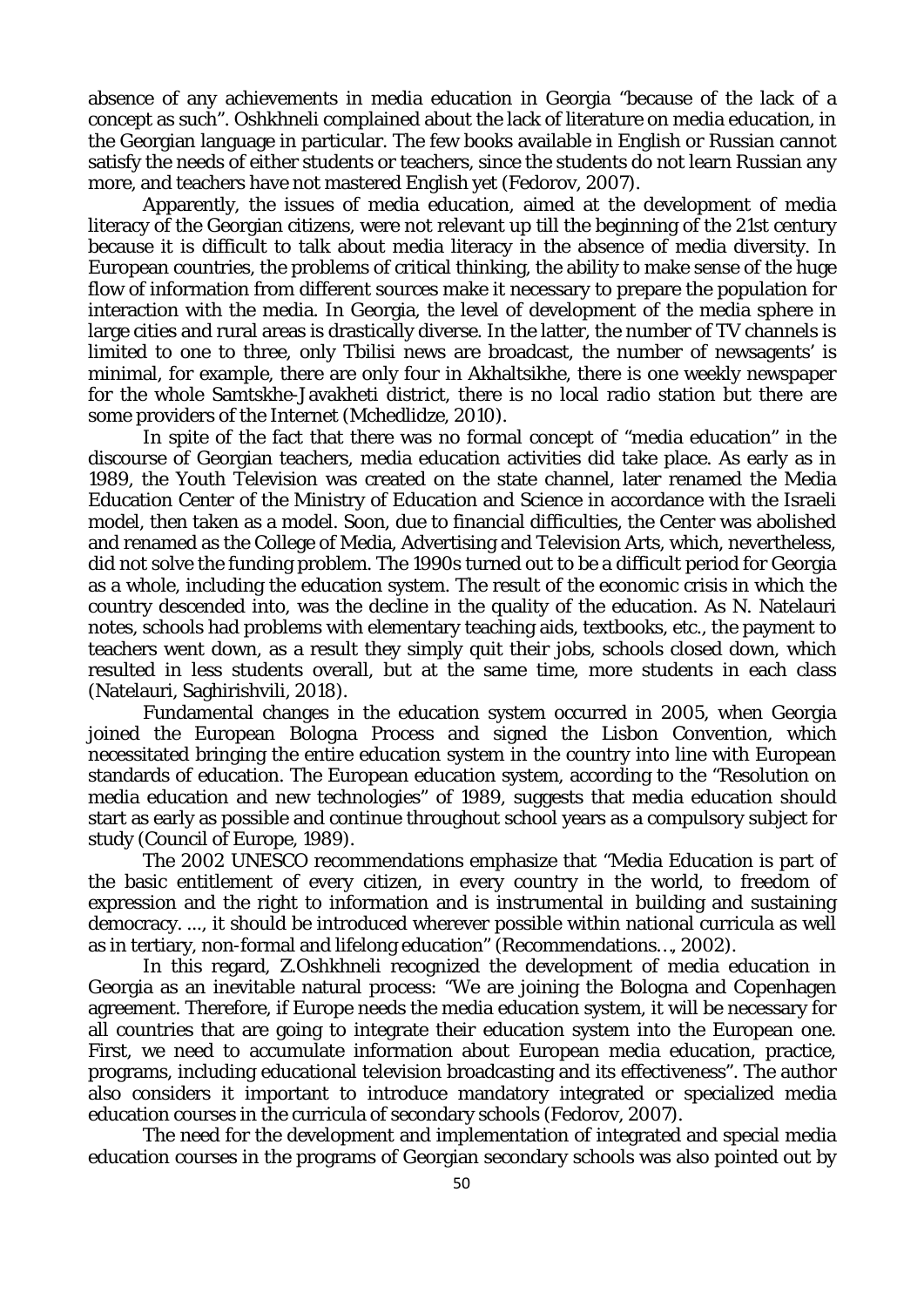I.V. Chelysheva in 2014, who singled out a practical approach as the leading theoretical platform for media education. The researcher also noted an active interest in the practical use of media technologies in the educational process of schools and universities, Georgia's participation in large-scale projects on the introduction of media technologies in education, the main purpose of which is the development and use of media in various spheres of life including educational process. I.Chelysheva draws attention to the active participation of Georgia in various international educational projects of the European Community (Horizon 2020, Cooperation in Science and Technology (COST) actions, Joint Research Center), which opens up significant prospects for Georgian media education (Fedorov, 2014). Z.Oshkhneli also hopes for a positive impact of foreign experience on the Georgian government (Fedorov, 2007).

Among other issues of media education in Georgia, experts highlight the problems associated with the development of the information society, the organization of media centers, the development of methodological and technological platforms for media education models, and the further development of media educational tools (Chelysheva, 2017).

Despite the importance of media education, its place in the education system of Georgia has so far remained uncertain and in most cases is almost exclusively supported by the international community of sponsors. Today there have been significant changes in this issue, which determines the significance of theoretical studies of various aspects of media education and media competence in the post-Soviet space.

Despite the fact that the educational systems of the EU countries and former Soviet republics differ significantly, the common European space of higher education, ensured by the ideas and mechanisms of the Bologna process, has become a definite guideline and perspective for the development of education systems for post-Soviet countries, including Georgia. The need to reform the higher education system has led to fundamental changes at all levels of the educational system: preschool, general secondary (primary 1-6 grades, middle 7-9 grades and secondary 10-12 grades), secondary vocational, higher and the postgraduate level.

According to the data provided by GlavExpertcenter, published on the website of the National Information Center, the Ministry of Education and Science of Georgia developed the so-called Restructuring Program introduced by the Education Act of June 27, 1997 (Zakon Gruzii ob Obrazovanii, 1997). The Program emphasizes improving the quality and effectiveness of primary and general secondary education, strengthening institutional capacity and mobilizing public and private resources. The implementation of this program and the strengthening of the education system began in 2001. The priority areas include the professional development of teachers and the development of educational standards.

As one of the main strategic documents on school education, the "National goals of general education" should be mentioned, approved by the Decree of the Government of Georgia of October 18, 2004 No. 84. On the basis of this document, educational standards or so-called National Curricula (hereinafter referred to as NC) were developed for different levels of education (Natelauri, Saghirishvili, 2018).

Over the past 10 years, the substantive aspect of NC in terms of media literacy, as one of the key competencies in the schoolchildren training program, has undergone significant changes. Whereas the first-generation NC 2006-2009 (National Curricula, 2019) there was no reference to media literacy at all, in the modern NC, media literacy ranks with digital literacy among the top target competencies within the framework of the general educational program.

Society of the 21 century is unthinkable in isolation from information technology, and in this connection, Georgia, as some other post-Soviet countries, is developing media education on the basis of digital technological education. NC for secondary schools 2008-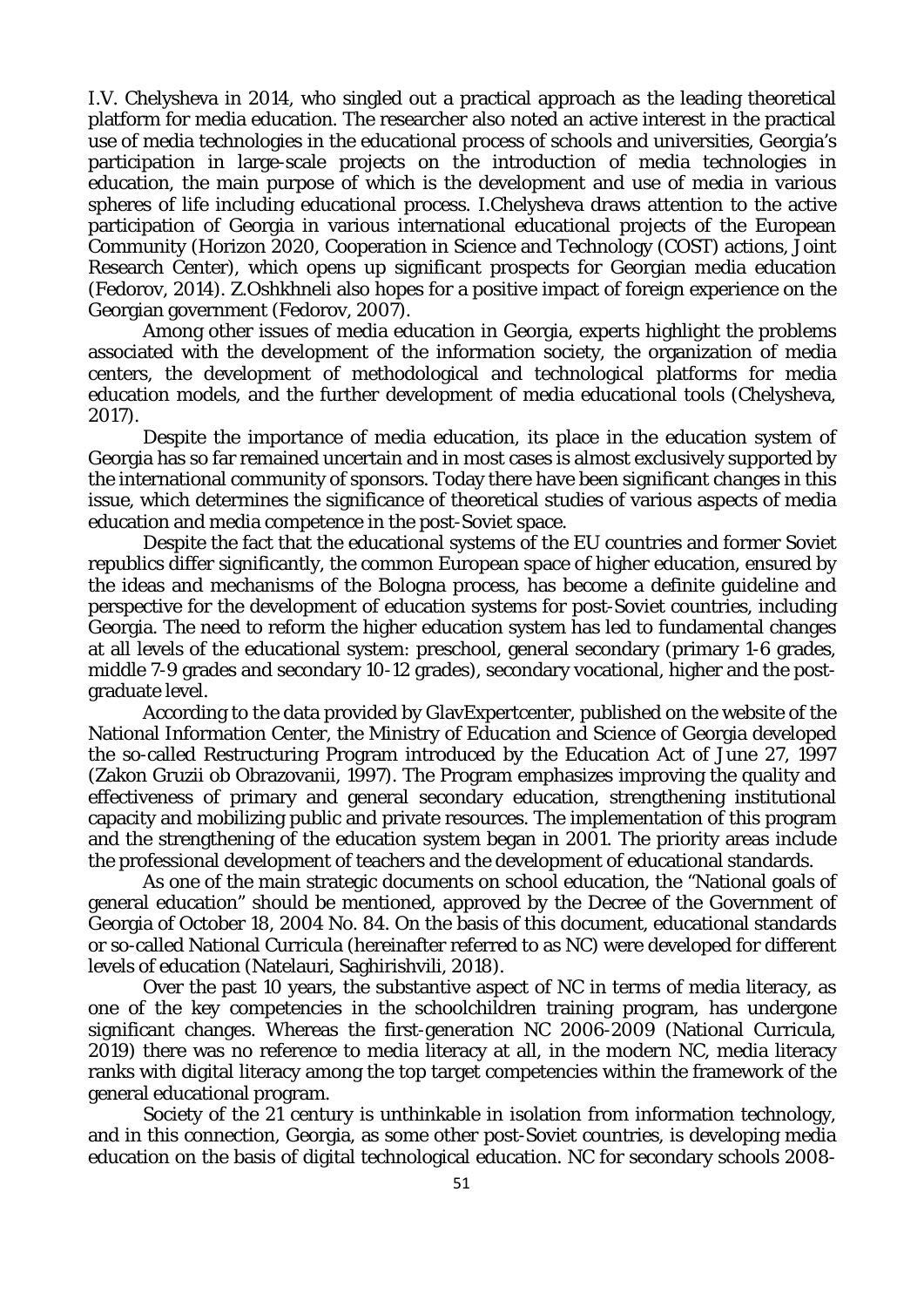2009 provided for the integration of information and communication technologies (hereinafter referred to as ICT) in all academic disciplines in order to develop students of the following skills:

- use ICT tools, information and software in compliance with ethics and existing legislation;

- show a positive attitude towards ICT tools as an important tool for cooperation, deepening one's knowledge, realization of one's interests and aspirations, fruitful work;

- use ICT in publishing and other creative activities, for publishing various messages, posts to communicate with peers, teachers, and for sharing the information with the wider community;

- use ICT tools to obtain information from various sources, its further evaluation and analysis, as well as information storage, data processing and analysis, and sharing with other users.

The goal of an integrated ICT course in NC 2008-2009 was to educate "a person who can independently find information, manage it, evaluate, analyze and, relying on it, make decisions independently... in order to realize their responsibility to the interests and traditions and the values of their country; create values yourself and contribute to the development of society" (National Curriculum, 2019). It can be correlated with the goal of modern media education, aimed at the development of creative, communication skills, critical thinking, perception, interpretation, analysis and evaluation of media texts, teaching various forms of expression with the help of media technology (Fedorov, 2001: 38).

In the 2011-2016 NUP media literacy competencies are emerging along with digital information competencies. ICT stands out as a separate mandatory subject within the subject group of technologies. According to Article 43 of Order No. 36 / N. dated March 11, 2011 "On approval of the National Curriculum 2011-2016", the goal of this group of disciplines is to help students increase the level of media and digital competence; mastering specific technologies in various fields and developing the skills necessary to apply these technologies both in integrated training with another subject and through autonomous training (Order of the Ministry…, 2011). In this context, the formation of media competence comes down to elementary computer literacy. The Article 48 of the same document deals with the nine so-called cross-disciplinary priority competences, the development of which is defined as critical for self-realization and integration in the modern world. The second place is taken by "media erudition" - the ability, on the one hand, to perceive, interpret, apply and create multimedia texts of different types and forms, and on the other hand, the ability to orient in the media space, select and critically evaluate the information received contributes to the development of critical thinking. The development of priority competences is provided along with specific ones within the framework of various subjects. Meanwhile the NC 2011-2016 emphasizes the importance of media in the modern world as the most powerful cultural weapon that encompasses all spheres of human life (National Curriculum, 2019).

Continuing the process of reforming the education system, in May 2018, the Ministry of Education and Science of Georgia presented a new National Curriculum 2018- 2024, which provides for the introduction of NC at the elementary level in the 2018-2019 academic year, and in the 2019-2020 academic year - at the middle level of school education. Among the target competencies within the educational program, digital literacy and media literacy are identified. The latter is regarded as a combination of knowledge and skills necessary for media analysis, methods of their production, as well as critically evaluating their impact on the recipient of information. This knowledge and skills will provide the ability to create media products of all genres and forms in the media space (National Curricula, 2019).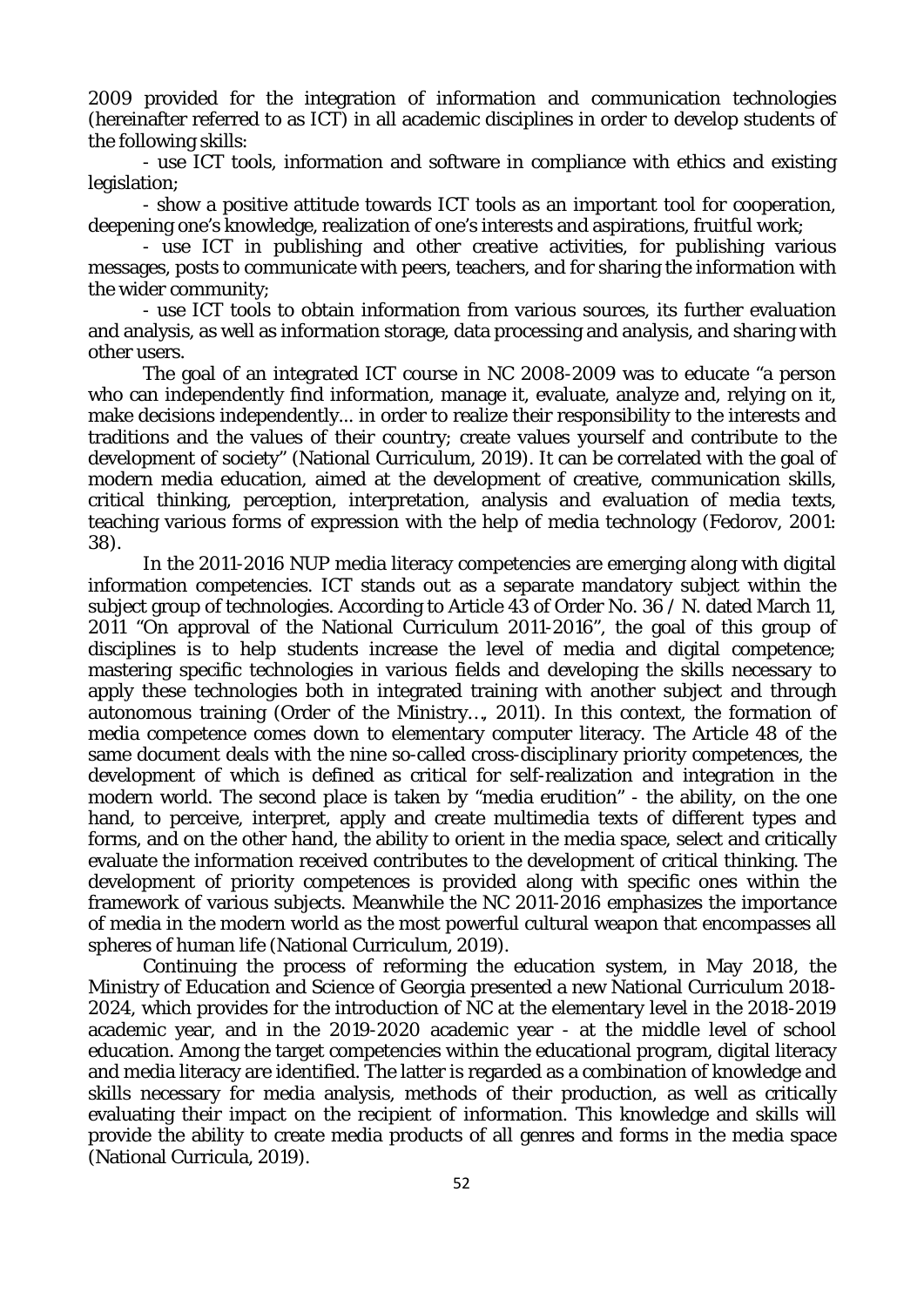Along with media literacy, the new NC involves the development of digital literacy knowledge of social, ethical and safety standards in the use of information technology. According to the plan, by the end of Grade 2, students should know that the texts they have created - verbal texts, drawings, music pieces, photo and video materials - are their intellectual property. By the end of grade 4, students should learn to respect texts created by other people and use them with the permission of the author, for example, their classmate, and publish their own texts in a protected media environment. At the final stage of primary general education, by the end of grade 6, students should realize that when using any materials, it is necessary to refer to their author and to avoid plagiarism.

It should be noted that Article 76 of the NC 2018-24 in the ICT standard specifies free educational electronic resources recommended for use in teaching and learning. Among them, there is *Scratch* (Scratch, 2019), an educational non-commercial project of the *Lifelong Kindergarten* research group aimed at educating children, providing resources for learning and self-expression using information technologies in 150 countries around the world in 40 languages . With *Scratch*, you can create your own interactive stories, games, and animations, and then share your creations with other people in the online community. To date, the project has about 36 million registered users.

Since 2013, another international project, *Code* (Code, 2019) has been successfully developing, recommended for Georgian schoolchildren and teachers. In collaboration with the ministries of education of many countries, with international organizations such as the Organization for Economic Cooperation and Development, the United Nations Educational, Scientific and Cultural Organization, the project's developers and partners are trying to make IT the part and parcel of the international educational discourse so that schoolchildren could be taught to do intellectually complex things communicated to them in an entertaining way.

The purposeful search for teaching methods in the context of globalization and technical progress of the modern level is fully justified. However, moral education should be an integral part of the learning process. In his interview to *Sputnik Georgia* magazine, Paata Amonashvili, an outstanding Georgian teacher, doctor of psychological sciences, a writer and developer of school programs, rightly notes that any technique is a tool for achieving certain goals, and any tool requires some skills to use it. The introduction of additional technologies in schools is, of course, the right direction, it cannot be otherwise. But it would make me happy if students were taught how to properly manage these tools. For they also have the power to destroy a person, a soul. It is necessary not only to equip children with technology, but also to empower them how to use this technology in a humanist, constructive way (Amonashvili, 2019).

In 2019, according to the current Minister of Education of Georgia, Mikhail Batiashvili, the *Model of New School* was tested in 50 schools - an educational environment that will give every student the opportunity to realize their personal potential and provide the knowledge and skills needed in the 21st century. "The new education reform is aimed at ensuring the development of integrated thinking among schoolchildren. It is important not only to provide students with knowledge, but also to develop their analytical and critical thinking. The development of creative abilities is just as important" (Minobrazovaniya Gruzii…, 2019). At the first stage computer classes have been updated in these schools, equipped with Internet and Wi-Fi. Further on it is planned to introduce electronic educational resources with the support of Microsoft and Tallinn University (Estonia) and thereby ensure that children from an early age can get involved in the field of programming and technology.

Thus, since 2019, in schools participating in the pilot project, primary school students have begun to learn IT using the Finnish textbook *Hello, Ruby*, translated into Georgian. In addition to the textbook, a board game and a special online application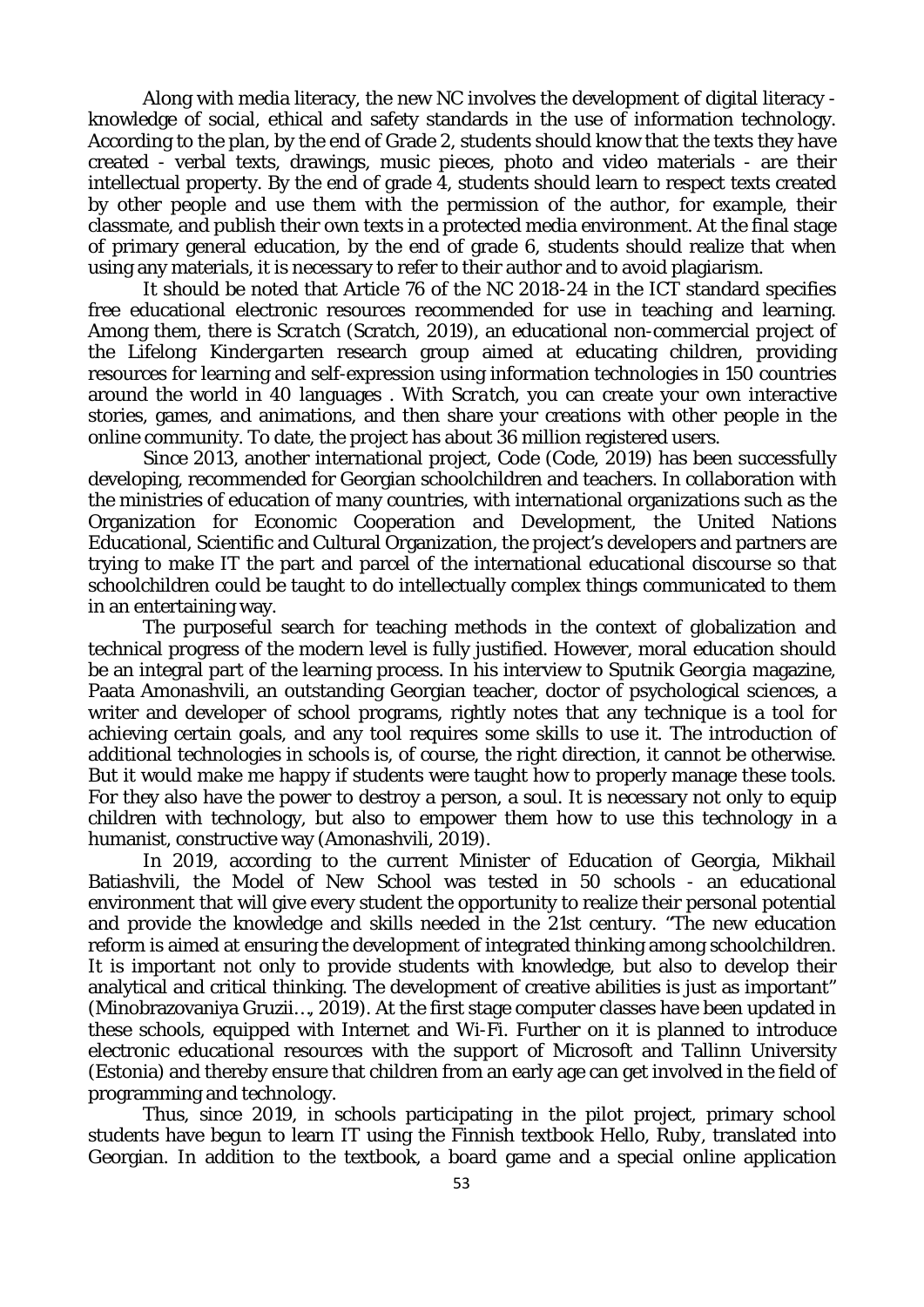designed to inform students about threats in the media space and the rules for safe use of the Internet will be created.

*Hello, Ruby* is just one of five planned for the 2019-2020 school year media education projects. At the end of 2018 in Georgia, the Department of Media Literacy headed by H. Ivanishvili was established. The Department's priority task is to develop a national online platform on media education. With the support of the British expert Martina Chapman, a media literacy strategy has been developed, aimed at developing skills such as "the basics of computer science; evaluation and analysis of the information received (online content); recognition of false information (misinformation, propaganda, harmful information); critical assessment of the source of information and determination of the possible motivation of the author; effective and safe participation in activities based on electronic resources" (Kakoj budet…, 2019).

By 2023, 2 thousand schools in the country should be transferred to the new model of school education. The obvious fact is that any reform involves appropriate financial funding. In 2019, it is planned to allocate a significant part of the country's budget (about 10% of GDP) to education: 750.5 million lari (more than \$281 million) for school and preschool education, 167 million lari (more than \$62.5 million) for higher education (Kakoi budet…, 2019). By comparison, in 2017, the budget of the Ministry of Education and Science of Georgia amounted to 3.1% of GDP (Georgien, Daten & Analysen, 2017). Significant financial support is also provided by foreign partners. Thus, in the framework of the US *Millennium Challenge Account* program (http://www.mcageorgia.ge), in 2014 alone, 140 million dollars were invested in the Georgian education system, of which 76.5 million in schools, 16 million in secondary vocational education and 30 million in higher education programs, namely, cooperation programs between American and Georgian universities, including three Tiflis (Tbilisi) state universities (Georgien, Daten & Analysen, 2017).

The reform process in Georgia has also involved preschool education. The reform is aimed at personal development of preschoolers, the introduction of new curricula, retraining of teachers and the creation of electronic resources for parents. The main purpose of early and preschool education has become the preparation for school.

In response to challenges in the field of higher education in the General Strategy for Education and Science for 2017-2024, three strategic objectives are identified: modernization and quality of higher education, lifelong learning and universal access to quality education (Unified ..., 2017: 32). It seems to be impossible to ensure the quality of higher education in modern conditions outside of media literacy education. Speaking of professional media education, American experts state that "media educators in Georgia lack resources, in-depth knowledge of emerging multimedia platforms, the latest tools, and subject-matter expertise to provide quality training in journalism. This lack of capability and skills, coupled with scarce resources mainly in the field of new technologies, impede the creation and utilization of comprehensive, cross-disciplinary, and relevant curricula based on fundamental journalistic competencies" (Georgian Media Education Program, 2019). In this regard, on the website of the US Embassy in Georgia in July 2018, the program "Strengthening journalism education in Georgia" (Media educational program, 2019) was announced. \$250,000 has been allocated for the implementation of this program to support the professional development of Georgian media educators in state and non-state universities.

Despite the fact that Georgia lacks the latest technologies, traditional ones are being implemented, namely, future journalists are actively involved in professional activities from their student hood. So, on the basis of the Georgian Institute of Public Affairs (GIPA), the radio station employs graduate students of the university.

In addition to traditional media, new digital media are rapidly developing in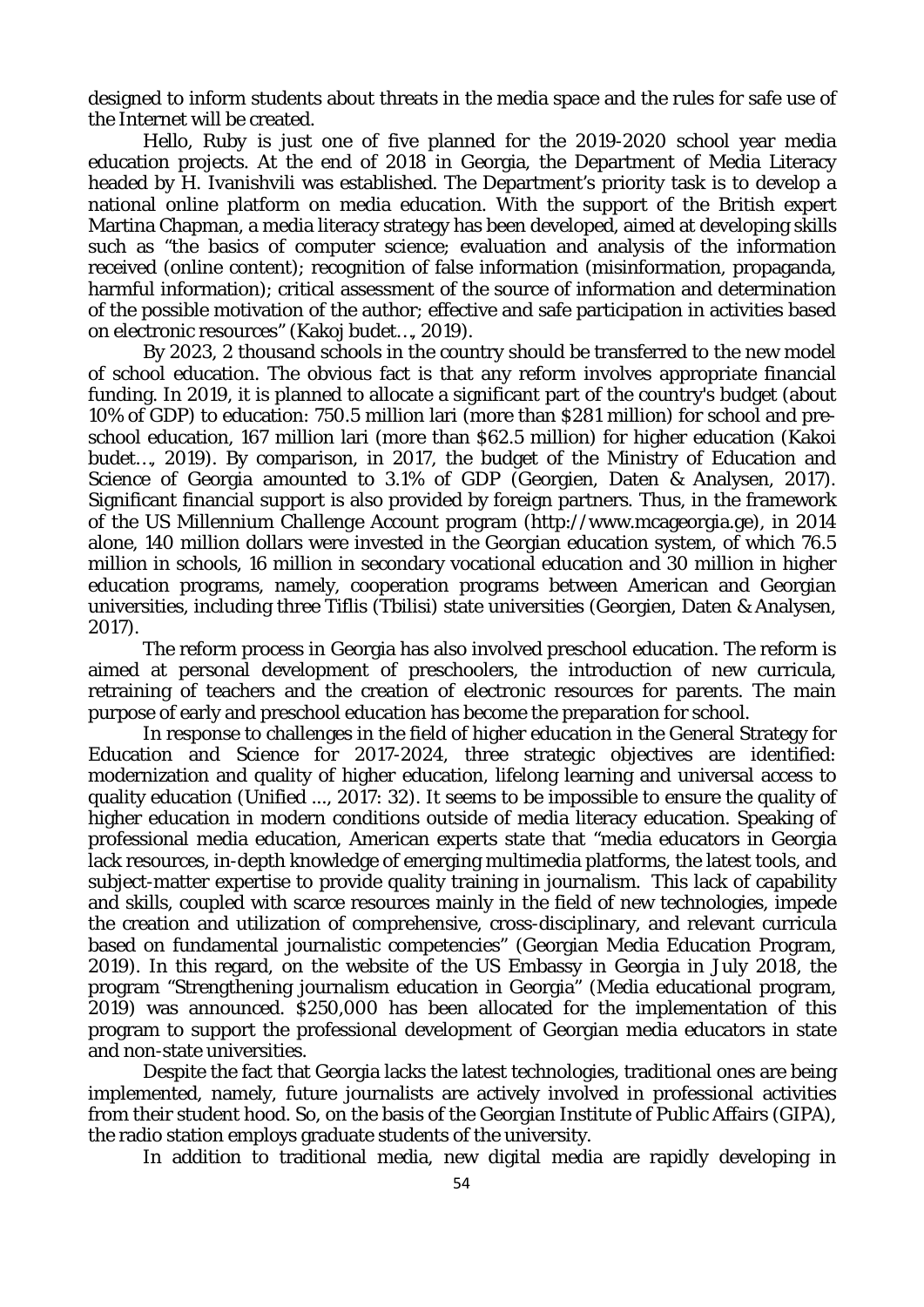Georgia today. This process is directly related to providing access to the global network in the country. Today, there are more than 755 thousand Internet subscribers and about 160 Internet providers in Georgia.

Since 2013, the International Research & Exchanges Board (IREX) has helped Georgian professional journalists and youth, interested in mass media, to explore new media technologies based on the capabilities of the global network as part of the *G-Media* program, funded by the USAID - US Agency for International Development. According to the head of one of the directions of the *G-Media* IREX program, Dachi Grdzelishvili, you do not need an expensive computer and a sophisticated software to work on the Internet, the main thing is the ability to use the appropriate tool. In the framework of the New Media Initiative (INM) program, employees of 13 regional media were trained to work with the latest Internet technologies. IREX also financed the educational courses of journalism for schoolchildren, which, on the one hand, allowed the regional media to act in a new capacity - as a media education organization, and on the other hand, the students were able to get an idea of the real work of the media (Keshelashvili, 2013).

Last year, the Georgian National Communications Commission (GNCC) launched the Media Literacy project. To begin with, in May 2018, an American media expert, professor at the University of Long Island, Mitch Semel, held a two-day workshop for journalists. On the eve of this event, the chairman of the National Commission, Kakha Bekauri announced the creation of Media Academy in Georgia to increase media literacy in the country. The commission plans to develop media literacy in four directions: 1. A 3-6-month course for media managers, producers and journalists. The goal of the course is to assist media representatives to increase the knowledge and qualification of multimedia content. 2. The development of media criticism that will help journalists and producers in their work and to function as a guide for consumers to choose which media products to use. 3. Raising awareness of consumers in order to help them distinguish real and fake news and good and poor quality products. 4. Creation of Media Lab, which will support and fund start-ups in digital media. Start-uppers who develop interesting projects in the direction of digital media will be given a chance to receive funding from Media lab (Morrison, 2010).

It should be noted the close cooperation in the field of media education of the National Cinema Center of Georgia with the Ministries of Education and Justice. Since 2013, the project "Cinema at School" has been implemented with the purpose of enlightenment through films and the development of creative abilities of schoolchildren, in which 211 schools, including rural ones, schools in borderline and remote regions of Georgia, have demonstrated films for children with further discussion and analysis with experts' participation. In 2015, in addition to schools, the Crime Prevention Center joined the project. Film expert Nino Mkheidze ran film screenings for troubled teenagers (Project…, 2015). On the website of another project of the Georgian National Film Center "Cinema at School" reports on its work from 2014 to 2018 are published (Project…, 2015). The goal of the project was to teach young people to analyze audiovisual texts. The project involved hundreds of Georgian schools (altogether about 4,5 thousand film screenings were attended by over 46 thousand students), students not only watched and discussed films, got acquainted with famous cinematographers, but also filmed short videos, drew posters, took photographs, etc. The project also promoted the creation of school film clubs.

Some regional initiatives also produce interesting projects. The Discussion Club Gori funded by the municipal authorities, set up the two day festival of documentary films "Art for Human Rights". As the title suggests, topics ranged from human rights and political regimes to racism, migration, etc. After each film, the discussion of specific social problems in Georgia with guest speakers, experts and public activists, school students, took place (Aptsiauri, 2013).

Georgian media education activists encourage schoolchildren not only to discuss films, but to produce them as well. At the art school in Nikozi, children create animated films. In this frontier village, on the initiative of Metropolitan of Nikozsk and Tskhinvali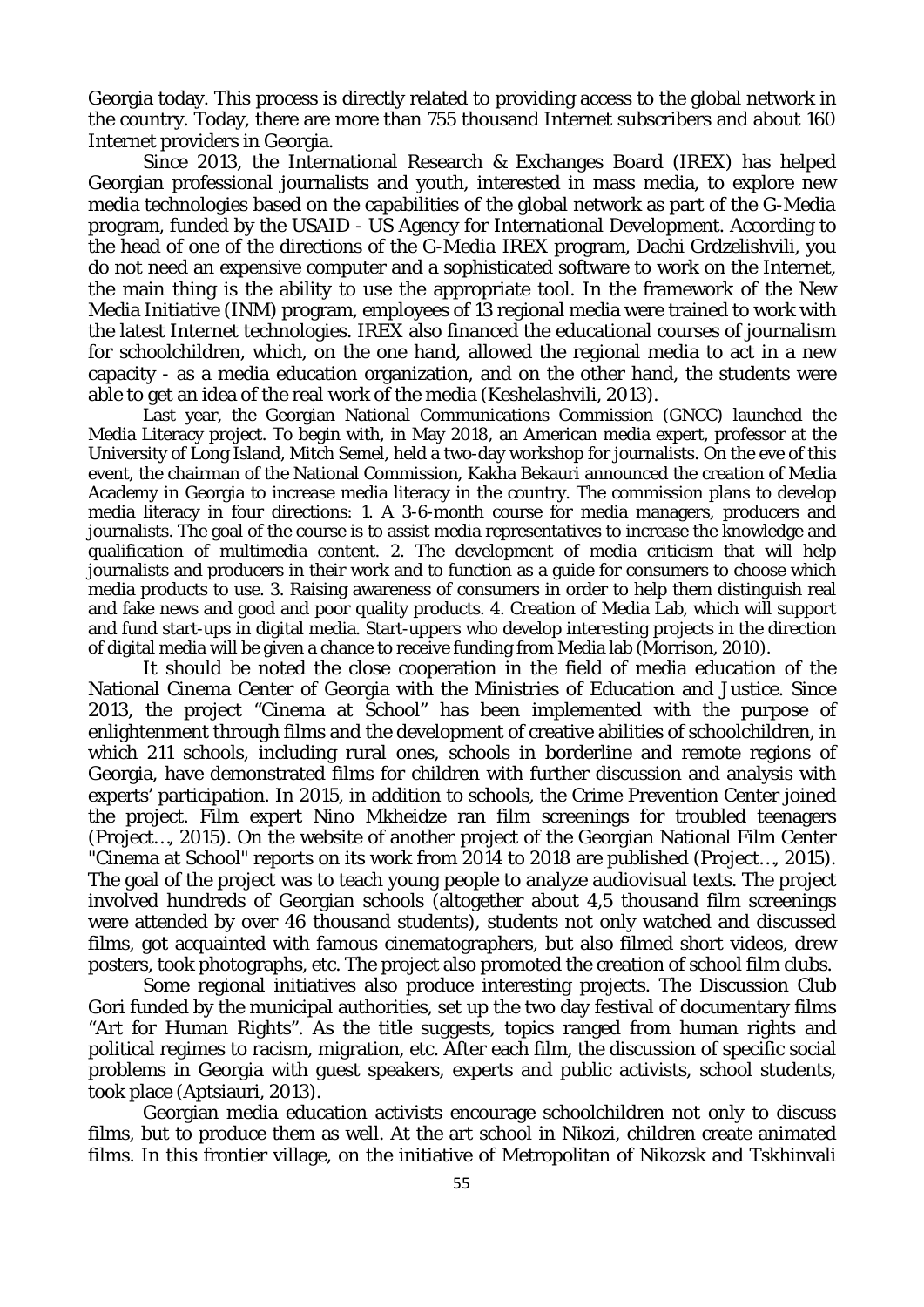Isaiah, an annual festival of animated films is held. During the period of his secular life, Metropolitan Isaiah studied animation at the University of Theater and Cinema named after Shota Rustaveli (Svanidze, 2014).

As part of the ongoing educational reform, it is planned to create new and develop existing electronic educational resources. For example, upon the initiative of the Ministry of Education, Science, Culture and Sport of Georgia and with the support of LEPL - Educational Management Information System, a web portal EL (EF Portal, 2018) was created, which provides educational and cognitive resources created and provided by its partners aimed at simplifying the teaching process, fundamental study of the issues, development of creative thinking, raising motivation. The portal contains such educational and edutainment resources as e-books, video and photo materials, etc. In addition to receiving information, users can participate in discussion, ask questions, leave comments, and suggest new topics for discussion. The Caucasus Network for Children (CNC), founded in 2013 by the Education Support Program of the Open Society Foundations initiated the "Introduction in Media literacy" and "Media literacy for teachers" courses. "Introduction in Media Literacy" is an open, free access course intended for high school pupils, students, and everyone interested, aimed at learning the theories of media literacy, how the media affects human opinion, attitudes and behaviour. According to their data, more than 90 people have accomplished this course. The distance learning blended course of "Media Literacy" is intended for teachers and equips them with methodical material and use practice (The Caucasus Network, 2018).

The educational foundation portal *Educare Georgia* (Educare Georgia, 2018) as the main goal defines the activities to ensure the availability of world-class education through the Internet and modern technologies for everyone. The project is aimed at creating electronic educational resources, translating them into Georgian and popularizing in Georgia, teaching schoolchildren, students and teachers to use modern technologies, expanding access to the Internet. The authors of the project are convinced that it is education that is the main means of reducing poverty and developing the country; that everyone can get a quality education regardless of gender, age, nationality, place of residence, financial and physical capabilities, and make all possible efforts to acquaint Georgian students and teachers with international resources and online platforms that allow them to listen to lectures by specialists from leading universities in the world.

On the way to its goals, *Educare Georgia* initiates various projects. For example, under the leadership of Georgy Dzhibladze, the social platform Charte.ge (Charte.ge, 2018) has been operating since August 2017, where anyone can donate some money to pay for the Internet connection in rural areas or buy a computer for students who cannot afford it. According to the authors of this project, in Georgia today there are about 78 thousand children in need of such support. The project started in the Tsilkan settlement and Tserovani and today has about 470 participants.

One of the most popular trends in media education in Georgia is teaching to identify fake news. For example, Georgian, Moldovan and Ukrainian students participated in media literacy camps, as part of the Strengthening Independent Media project in 2016. While declaring their mission as "to increase citizens' access to reliable information about local, regional, and international issues of public importance", in fact, the thread that runs though this course is "defense" against "Russian propaganda", - "all 3 countries are affected by propaganda and fake news, especially from the Russian government," Angela Sirbu, Project Director of the Strengthening Independent Media in Georgia, Moldova and Ukraine project says (Gugunishvili, 2018). "We expected students to learn how to recognize quality media content as well as manipulative and fake news, and how to react if the press misinforms the public". The project director's words are very symptomatic for current political situation when Russian media are being labeled as "biased", and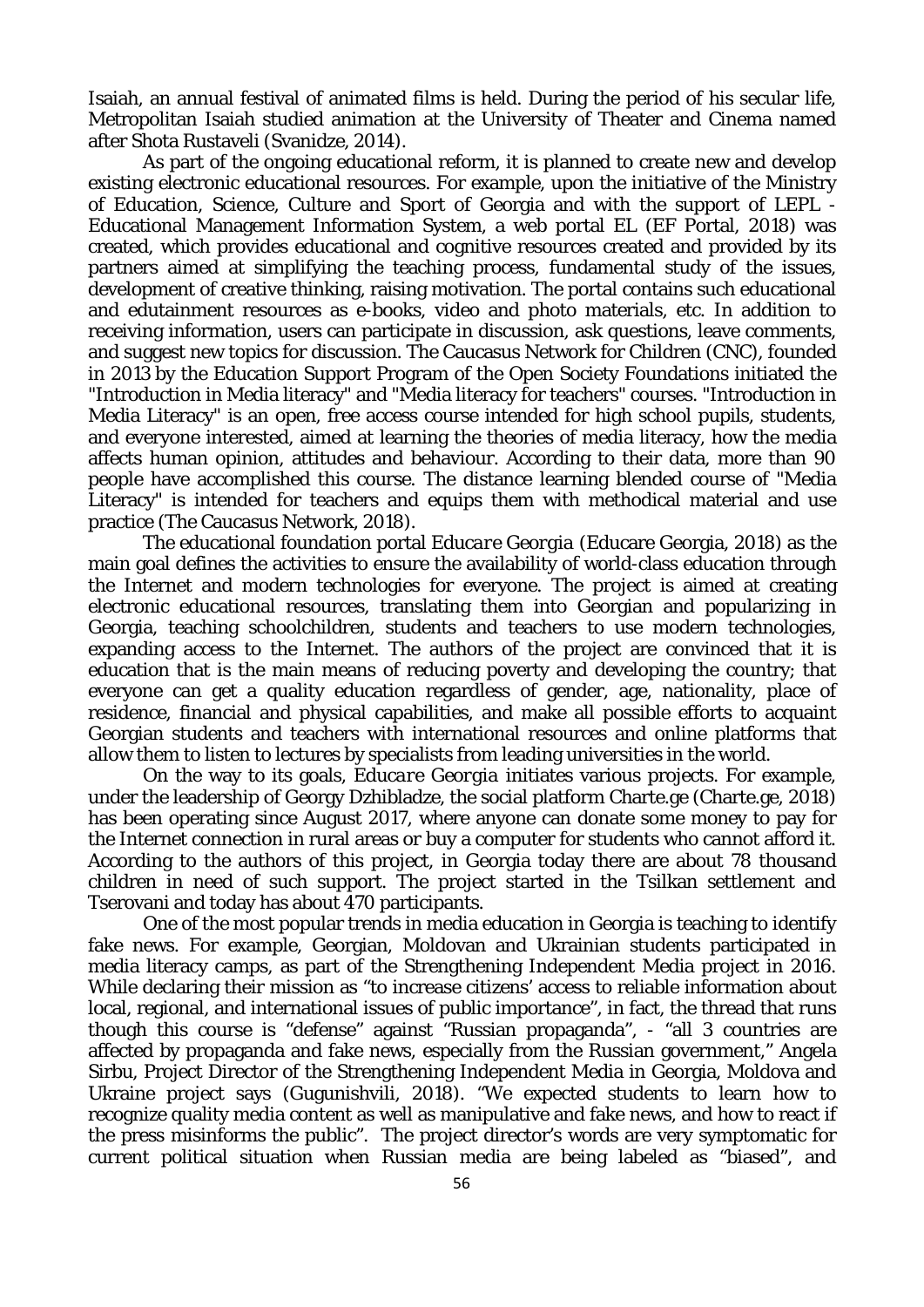"manipulative", while labeling is, in fact, one of the media manipulation techniques, and according to Cultivation media theory (Gerbner, 1998), repetition of the same message, does lead to imposing certain attitudes and beliefs in the audience's minds. Thus, cultivating just one issue of media literacy (such as critical evaluation of information) using just one case study ("Russian soft power", "Kremlin propaganda") the authors of such courses deliberately limit media competence development of their students, using the manipulative technique of mainstreaming the audience's thinking into one direction, and misguiding them to believe that media propaganda is only inherent to Russian media. The organizers of the camp proudly declare that by the end of the course "students were better able to identify the functions of different web tools and how to use them; demonstrated a better knowledge of how Russia uses the information space; and proved that they learned some practical information on internet security" (Gugunishvili, 2018). The legitimate question arises, why Russia becomes the one and only target of their research? Why are other countries' media not analyzed? Does it mean all of them are unbiased and do not produce politically engaged media messages? Significantly, media education theory reminds us that one of the most important questions when analyzing a message is "What is omitted from the message? Why? How does this selection affect the message's impact?" The above selection is obviously biased against a single country's media.

As a result of the analysis of the development and main perspective directions of media education in Georgia (1992–2019), the following conclusions can be drawn.

Georgia seeks to adapt the country's education system to the global community and to fully integrate into the European educational space. At the state level in Georgia today we can witness the awareness of the stipulation of providing media education as an integral constituent of quality education at all levels.

However, it is not enough to realize the need for the media education skills among the population, it is necessary to create conditions for this. According to the General Strategy for Education and Science for 2017-2024, there is a significant difference and lag between the various socio-economic strata within the country, as well as between urban and rural, Georgian and non-Georgian schools. Most teachers use information technologies only for simple communication and conduct lessons in traditional way, which only confirms the unsatisfactory level of competence in the field of media education and ICT (United Strategy…,2017).

The process of the development of media education in Georgia as a whole proceeds according to the same scenario as in other countries - former republics of the Soviet Union. At the first stage, the need for IT-technologies is formed, which becomes an integral part of all spheres of social activity. Then comes the understanding that the introduction of technology alone is not enough, it is necessary to prepare the population for its use. Thus, the need for technologically competent users is shaped. Then, naturally, a need for obtaining the next level of competence - media competence arises, which is formed in the process of media education. It can be argued that at the moment in Georgia, with the support of the state and the international community of sponsors, media education is developing in all major directions, as distinguished by A. Fedorov (Fedorov, 2014).

1) media education of future professionals - journalists, cinematographers, editors, producers, etc., for example, the 2018 *Strengthening Journalism Education in Georgia* program, the G-Media 2013 International Research and Exchanges Program (IREX), GIPA radio on the basis of the Georgian Institute of Public Development;

2) media education of future teachers in universities, pedagogical institutes, in the process of advanced training of teachers of universities and schools in media culture courses - mandatory advanced training programs for teachers of all levels of education according to the General Education Strategy 2017-2024, National Curricula, etc.;

3) media education as part of the secondary and higher education, which, in turn,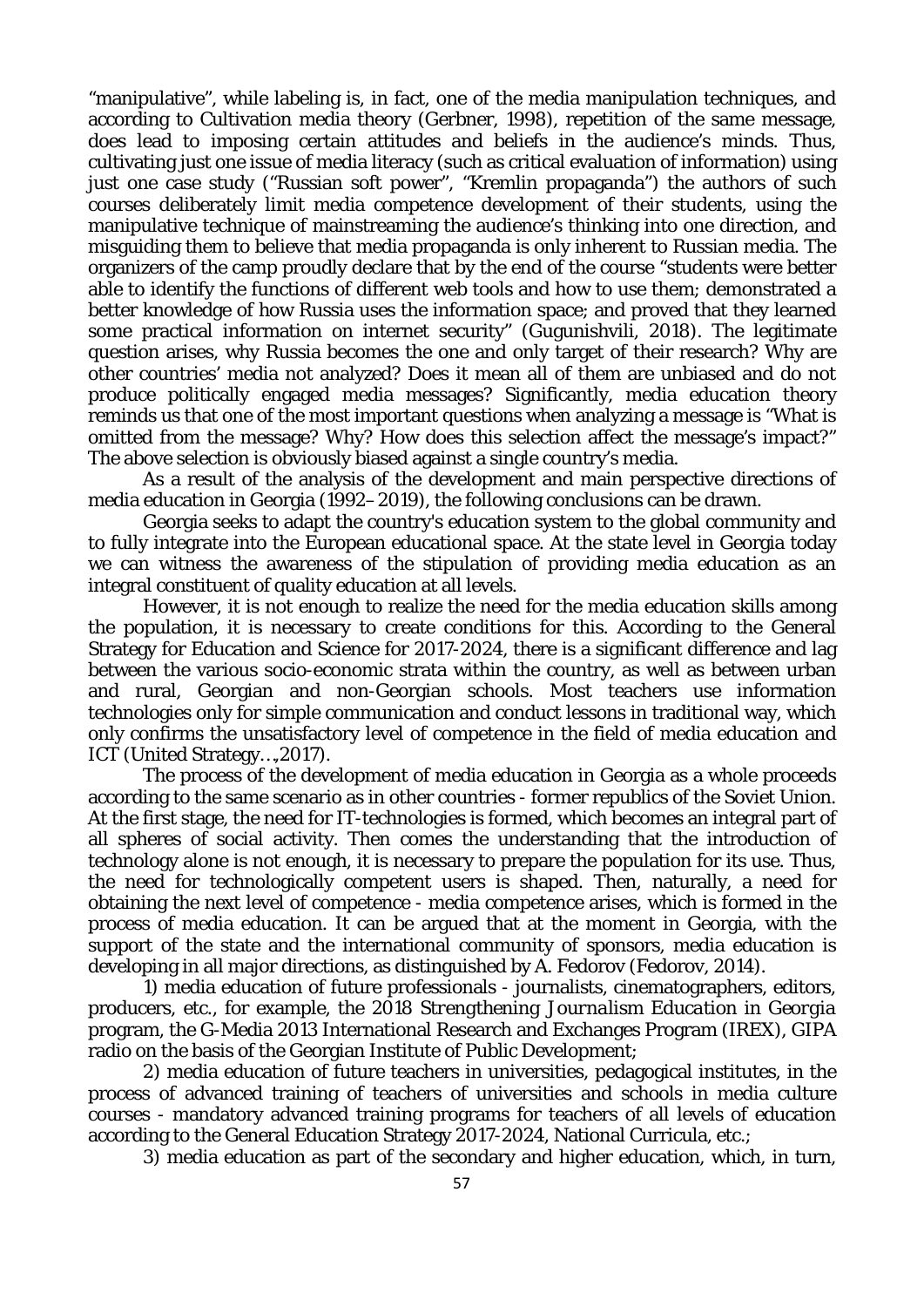can be integrated with traditional disciplines or autonomous (special, elective, club, etc.) - ICT, integrated across the disciplines in the NC 2008, and the standard of mandatory selfdiscipline ICT in the NC 2011 and 2018, the project of the National Cinema Center of Georgia *Cinema at School* 2014-2018;

4) media education in institutions of additional education and leisure centers (community and youth centers, art clubs, drama and music centers, etc. - Festival of animated films in Nikozi 2014;

5) distant media education of schoolchildren, students and adults through television, radio, mass online courses - projects of the Georgian public television and radio broadcasting (GPB); the Georgian National Communications Commission (GNCC) Media Literacy 2018;

6) independent / continuous media education (lifelong learning) - projects of the Educational Foundation *Georgia Education*, the festival of documentary films *Art for Human Rights* in Gori, 2013.

More and more structures are becoming interested in raising the level of media literacy of all segments of the population of Georgia. Notably, the most significant projects are initiated and funded by foreign agents, such as the U.S.Embassy (Media Literacy project, Georgian Media Partnership program, Emerging Filmmakers Training, English Language Training for Media in Georgia, Media Educational program, etc. (U.S.Embassy in Georgia, 2018), Open Society Foundation (The Caucasus Network for Children), Stiftung für Internationale Rechtliche Zusammenarbeit e.V.Ubierring (Media Societies - Georgia 2018), Embassy of the Netherlands in Tbilisi (Program Promoting Media Literacy and Critical Thinking in Schools (The Media Development…, 2018), Deutsche Welle Akademie (Myth Detector Lab for Media Literacy), The German Marshall Fund of the United States (Kremlin Influence Index, 2017). Against this background, we just have to hope that new Georgian media educators are aware that educational initiatives funded by foreign foundations act as a "soft power" tool. The role of authentic media education resources and curricular should be strengthened as an effective tool for ensuring effective lifelong education of citizens and sustainable development of the independent democratic State of Georgia.

# *Dissertation Researches on Media Literacy Education in Commonwealth of Independent States (CIS)*

From 1960 to 2019, about six hundred theses on media literacy education were defended in the USSR and in the CIS countries, of which about five hundred theses were defended in the XXI century. Meanwhile, the dynamics of the research defense on media literacy education is as follows: from 1960 to 1969 – 15; from 1970 to 1979 – 22; from 1980 to 1991 – 37; from 1992 to 1999 – 38; from 2000 to 2009 – 151, from 2010 to 2019 – 324. Therefore, with the exception of some stagnation (explainable by the general decline in the number of scientific research in the CIS countries in all sciences) in the 1990s, it is possible to trace a consistent increase in the number of dissertations of media education topics (moreover, in the second decade of the XXI there were twice as many as in the first).

The CIS countries are significantly lagging behind Russia in the number of dissertations on media literacy education, where 364 dissertations were defended in the post–Soviet era. In Ukraine, from 1992 to 2019, 128 dissertation researches were carried out. In the rest of the CIS countries (except the Russian Federation and Ukraine) together, their number is much lower: 21.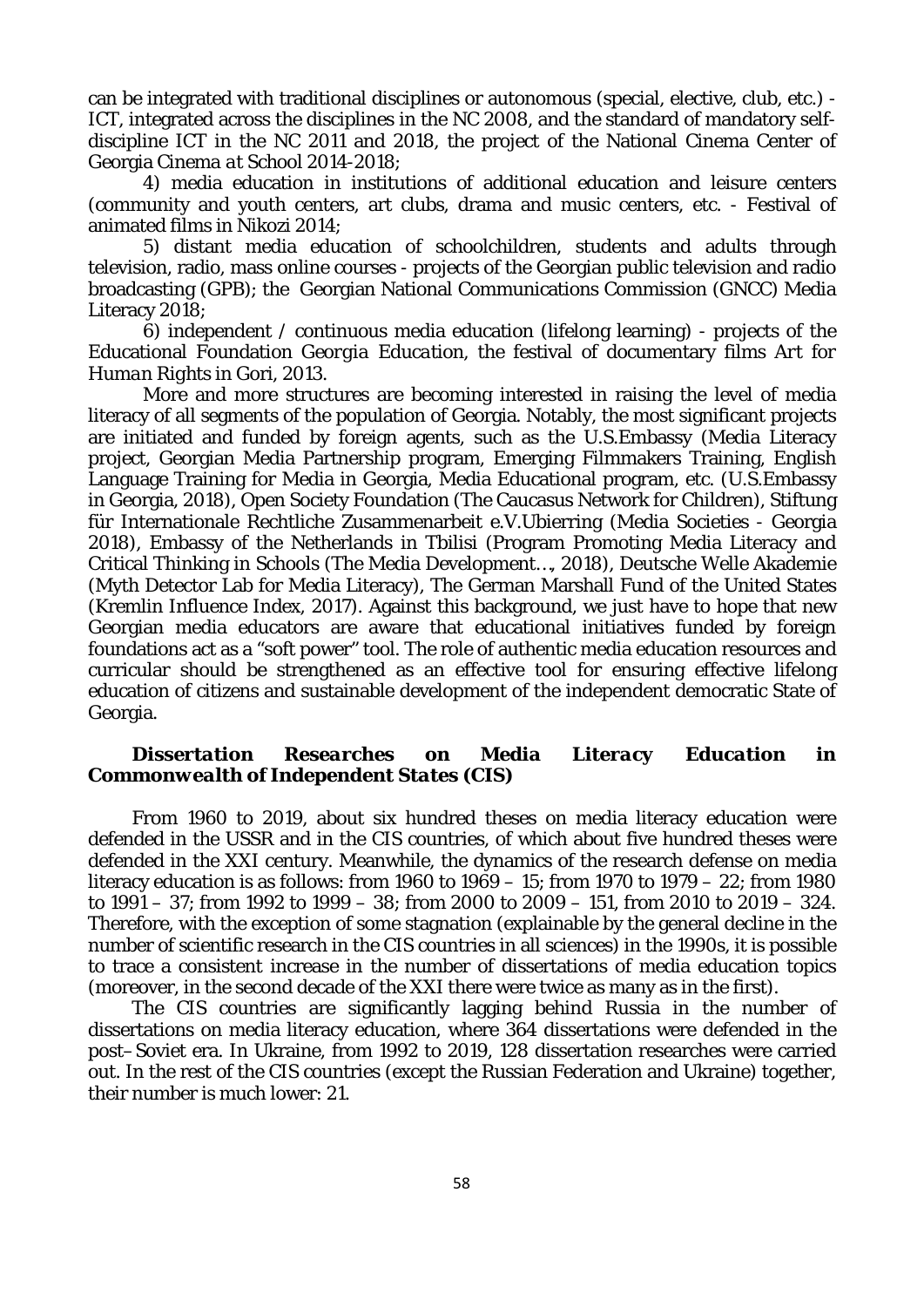| <b>Countries</b>           |          | Number of Ph.D. dissertations on media literacy education<br>$1980 -$<br>$1992 -$<br>$2000 -$ |          |               |      |        |     |  |  |  |  |
|----------------------------|----------|-----------------------------------------------------------------------------------------------|----------|---------------|------|--------|-----|--|--|--|--|
|                            | $1960 -$ | $1970 -$                                                                                      | $2010 -$ | <b>B</b> cero |      |        |     |  |  |  |  |
|                            | 1969     | 1979                                                                                          | 1991     | 1999          | 2009 | 2019   |     |  |  |  |  |
| The USSR                   | 15       | 22                                                                                            | 37       | *             |      | $\ast$ | 74  |  |  |  |  |
| <b>Russia</b>              | $\ast$   | $\ast$                                                                                        | $\ast$   | 27            | 91   | 246    | 364 |  |  |  |  |
| Ukraine                    | $\ast$   | $\ast$                                                                                        | $\ast$   | 10            | 57   | 61     | 128 |  |  |  |  |
| <b>Other CIS countries</b> | $\ast$   | $\ast$                                                                                        | $\ast$   |               |      | 17     | 21  |  |  |  |  |
| Total:                     | 15       | 22                                                                                            | 37       | 38            | 151  | 324    | 587 |  |  |  |  |

**Table 1.** The number of dissertations on media literacy education defended in the USSR and CIS in 1960–2019

In 2009, we examined the content of dissertation research on media literacy education topics carried out in Russia, and eventually we made a forecast for their further intensive growth (Fedorov, 2009: 56). The data in Table 1 irrefutably indicate the forecast's correctness: from 2010 to 2019, in the Russian Federation alone, there were defended 2.7 times more dissertations on the topic of media education than from 2000 to 2009. Our assumptions that, after 2009, social studies and cultural studies theories will prevail in the media literacy education research field (Fedorov, 2009: 55) have also been affirmed: there were forty theses in 2010–2019, while 2010–2019 – 127, that is, three times more (see data in Table 2).

However, T.B. Isakova argues that her "content analysis of dissertation abstracts shows that the hypothesis (put forward by us in an article in  $2009 - A.F$ .) that the number of dissertation research on media education will grow steadily – has not been confirmed. The share of research in the scientific specialty *10.01.10. Journalism* devoted to the problems of media education is less than 1 %. The hypothesis that dominant approaches to media education will be social and cultural studies theories and the corresponding tasks has not been confirmed either. Nor have we identified a convergence of research topics in the field of media education, media criticism and journalism, which had been suggested by A.V. Fedorov. Only one study is devoted to media criticism" (Isakova, 2019: 113–117).

As we see, the research approach implemented by T.B. Isakova contains a significant methodological mistake: in our 2009 article we explored the entire pool of Russian dissertation research on the subject of media education (the largest group traditionally belonging to dissertations on Education/Pedagogy), while T.B. Isakova is trying to refute our conclusions only on the basis of the content analysis of the theses on journalism, thus overlooking the fact that the dissertations of the media education defended in these years could be (and were) attributed to Pedagogy/Education and Philology, also Art Studies, Sociology, Philosophy and other sciences.

In addition, in the 2009 article, we did not predict a sharp increase in the number of dissertations synthesizing media pedagogy, media criticism and journalism. We only assumed that "the tendency of rapprochement of research topics in the field of media pedagogy, media criticism and journalism" will be continued (Fedorov, 2009: 55). Our content analysis of 246 Russian dissertations of media literacy education topics of 2010– 2019 shows that this is exactly what happened: the number of dissertations synthesizing media pedagogical, media critical and journalistic approaches accounted for 4.5 % of the total number of studies.

Unfortunately, a superficial approach to studying the development of media literacy education in the USSR and the CIS countries in recent years is not uncommon. For example, consistently proceeding from the priority of "media activity", I.V. Zhilavskaya, in our opinion, precariously asserts that "the overwhelming majority of scientific articles and dissertations that somehow affect issues of media education are in the field of pedagogy and practically do not explore the productive function of media education in relation to the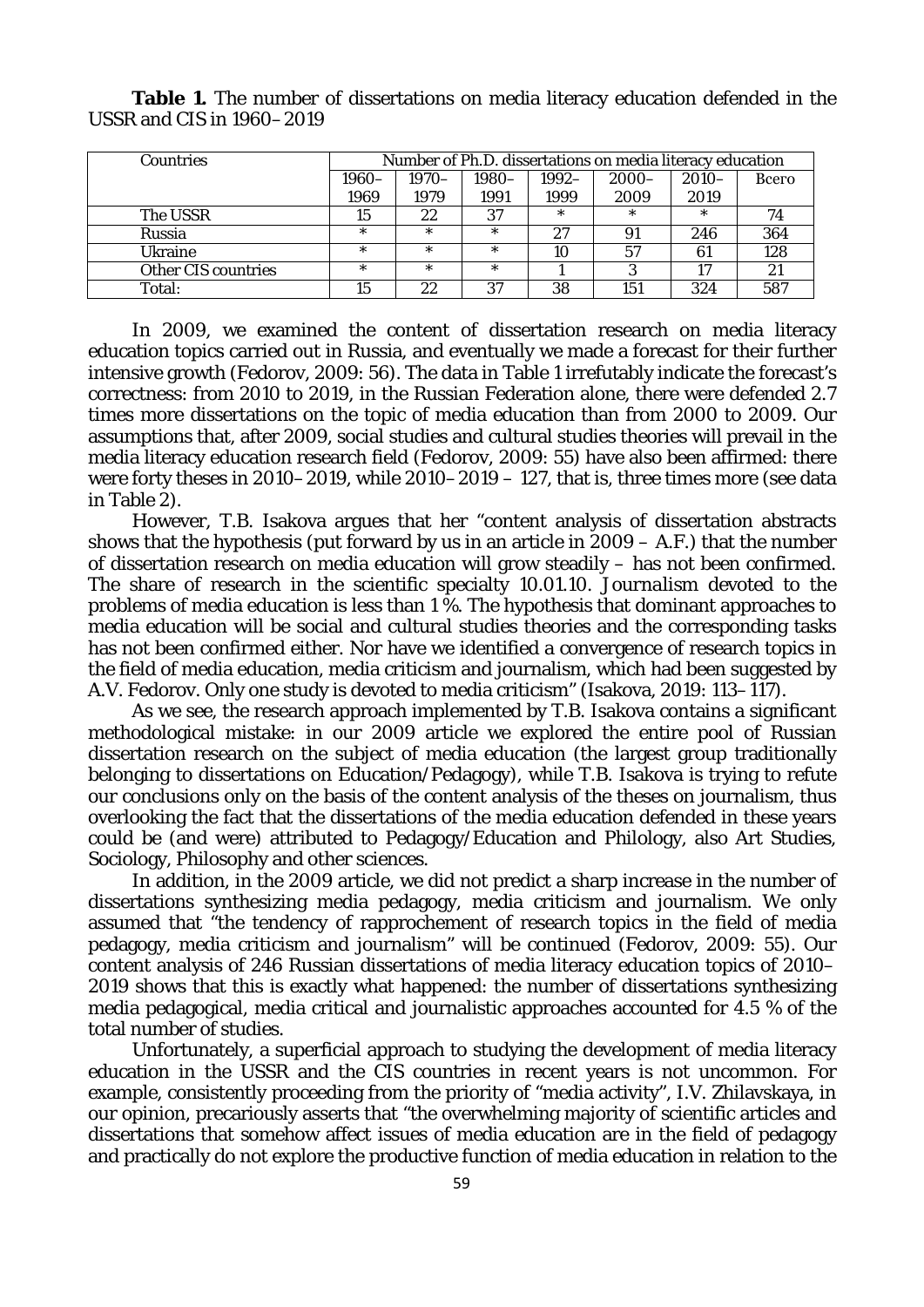media phenomenon" (Zhilavskaya, 2009: 104–105). Most likely, this statement is connected with a clearly insufficient awareness of the history of media literacy education development both in the USSR, Russia, and worldwide. After all, it was the "productive function of media education" that provided the foundation for pedagogical models in both Soviet and post–Soviet times (see, for example: Bozhkov, 1983; Genkin, 1985; Khilko, 1999; Petrova, 1995; Shkolnik, 1999; Simakov, 2008; Zatuchny, 1993, etc.).

However, apparently lacking time to study this fruitful experience, I.V. Zhilavskaya (co–authored with D.A. Zubritskaya) writes that in the USSR "active practical work in schools, universities, and film clubs, was carried out by film educators Y.N. Usov, I.S. Levshin, Z.S. Smelkov, Y.M. Rabinovich, S.N. Penzin, O.A. Baranov, S.M. Ivanov, E.V. Gorbulin, E.N. Goryukhin" (Zhilavskaya, Zubritskaya, 2017: 50), thus turning Elvira Goryukhina (1932–2018), Inna Levshina (1932–2009), Zinaida Smelkova, Svetlana Ivanova and Evdokia Gorbulina into male researchers. The question arises if I.V. Zhilavskaya and D.A. Zubritskaya have actually studied their work.

The above awkward mistakes occur on the 85–pages–long teaching manual for university students "History of Media Education Development" (Zhilavskaya, Zubritskaya, 2017), which actually is the rendering of three monographs, published by our research team (Fedorov, Chelysheva, 2002; Fedorov, Novikova, 2005; Fedorov et al., 2014).

Sadly, publications on media literacy education that are being published in Russia in recent years, do contain cases of conscious plagiarism. Thus, the textbook for universities "Media Education and Informative–Communicative technologies in Higher Education" (Kulikova, Narzissova, 2018) was checked by a Plagiarism Detection Software and showed an upsetting result: 49.5 % of the text is "borrowed". Most of this illegally borrowed half of the text is taken from our works, published long before this "textbook". Meanwhile, plagiarizing our texts, S.V. Kulikova and S.Y. Narzissova carefully preserved all references to the works of foreign and Russian media educators that had been used in these texts. To its credit, Moscow Publishing House of International Independent Environmental and Political University promptly responded to our criticism of the book by S.V. Kulikova and S.Y. Narzissova, sent an official letter of apology declaring that the above mentioned authors will no longer be allowed to publish works in their publishing house.

On the other hand, it is gratifying that the Russian media educational research and practical experience has been in demand as the practical training aid for media literacy developed by IREX Europe project in Kazakhstan, Kyrgyzstan, Tajikistan, Turkmenistan and Uzbekistan for media and information literacy (Shturkhetsky, 2018: 99-101; 133-135), which ethically correct refers to our research of previous years. This tutorial was included in the pool of publications recommended for use in the CIS countries and posted on the online media and information literacy platform in the CIS countries MediaSabak (Online ..., 2019), including, among other things, links to our team's articles in the journal *Media Education*.

Our research group's contribution to media education development also receives acclaim in the monograph "Conceptual Relationship of Information Literacy and Media Literacy in Knowledge Societies" (2013), published by UNESCO (Gendina, 2013: 102–128). But in general, it should be noted that there is very few research analyzing the development of media education in the CIS countries, is published in Western European countries.

## *Theoretical models and theories of media literacy education*

In relation to research in the field of media literacy education, we proposed the following conventional classification system for theoretical models of media literacy education:

– socio–cultural, cultural models (social, cultural development of a creative person in terms of perception, imagination, visual memory, interpretation, analysis, critical thinking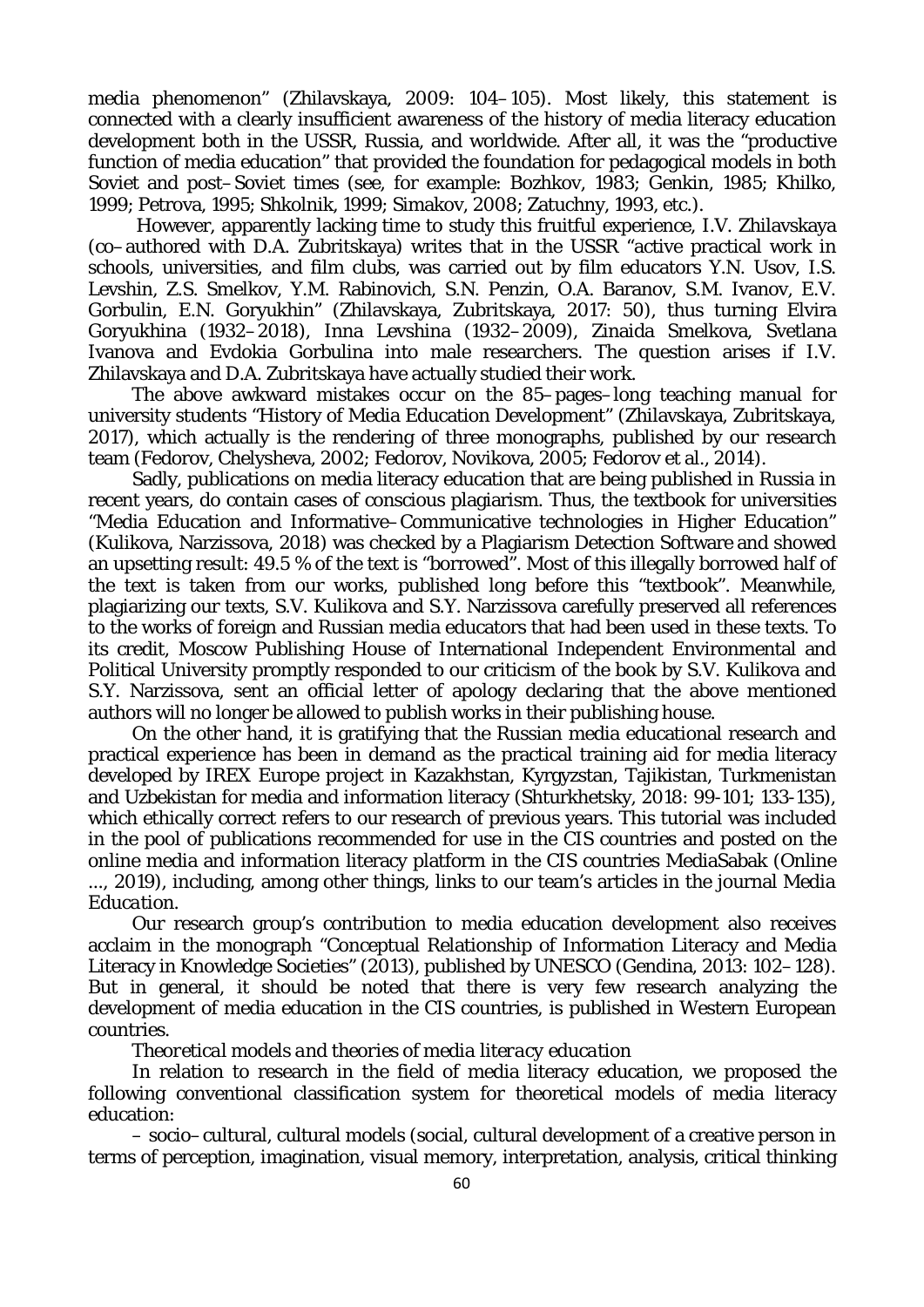in relation to the media texts of any types and genres, etc.);

– practical–utilitarian models (practical study and use of media equipment as technical means of teaching and / or creating media texts of various types and genres);

– educational and ethical models (consideration of moral, ethical, psychological, ideological, religious, philosophical problems on the media material);

– aesthetic models (focused primarily on the development of artistic taste and analysis of the best examples of media culture).

Certainly, the proposed classification of media literacy education models (Tables 2, 3) is rather conditional, since the studies often observe diffusion processes of combining models of several types.

The content analysis of dissertations on the subject of media literacy education, defended in the USSR, Russia and the CIS countries from 1960 to 2019, shows that until the beginning of the XXI century there was a parity between practical–utilitarian and aesthetic models used in dissertation research on media literacy education. But in the 21st century, aesthetic models in accordance with worldwide trends (but with a delay of about twenty years) began to lose their positions, while social and cultural studies models began to dominate, marginalizing even such popular practices as hands–on/practical ones.

A surge of interest in social and cultural studies approaches to media literacy education (they account for about 44 % of the total number of studies on media education in 2000–2019), which happened in the CIS countries only in the 21st century, can be associated with intensive international exchange of scientific ideas, significant growth of the share of interdisciplinary research related to a broad social and cultural contexts.

An analysis of media education dissertations (1960–2019) from the point of view of media literacy education theories used in them shows that they generally fit into the previously identified (Fedorov, 2001, 2009) dominant theoretical media literacy education models (with dominanting social, cultural, practical, and aesthetic theories). Reliance on the ideological and semiotic theories of media literacy education and the theory of the development of critical thinking has manifested itself in the dissertation research of the USSR and the CIS countries to a minimum degree, although these theories have been used in many dissertations as auxiliary.

We believe that a low percentage of dissertations of the theory of the development of critical thinking is due to the fact that the development of analytical thinking in relation to media culture in the Soviet period was not encouraged by the ruling regime, as well as the use of semiotic approaches.

In our opinion, a small number of dissertations on media literacy education, relying on ideological theory, can be explained by the fact that most of the Soviet media educators in 1960–1991 sought to distance their research from the ideological component, and based, primarily on practical and aesthetic theory of media education. Intensive disruption of socialist life format in the 1990s also diminished the role of the ideological theory in media literacy education research in the CIS countries.

The quite popular among practitioners, protective / innoculatory theory of media literacy education was used in only 37 works defended in post–Soviet Russia and in 19 of the rest of the CIS countries, thus reflecting the global trend: for over 50 years the researchers worldwide (Buckingham , 2013: 5–18; Fedorov, 2003; Hobbs, 2010, etc.) have asserted that it is useless to defend against media; on the contrary, media should be analyzed in a broad sociocultural context.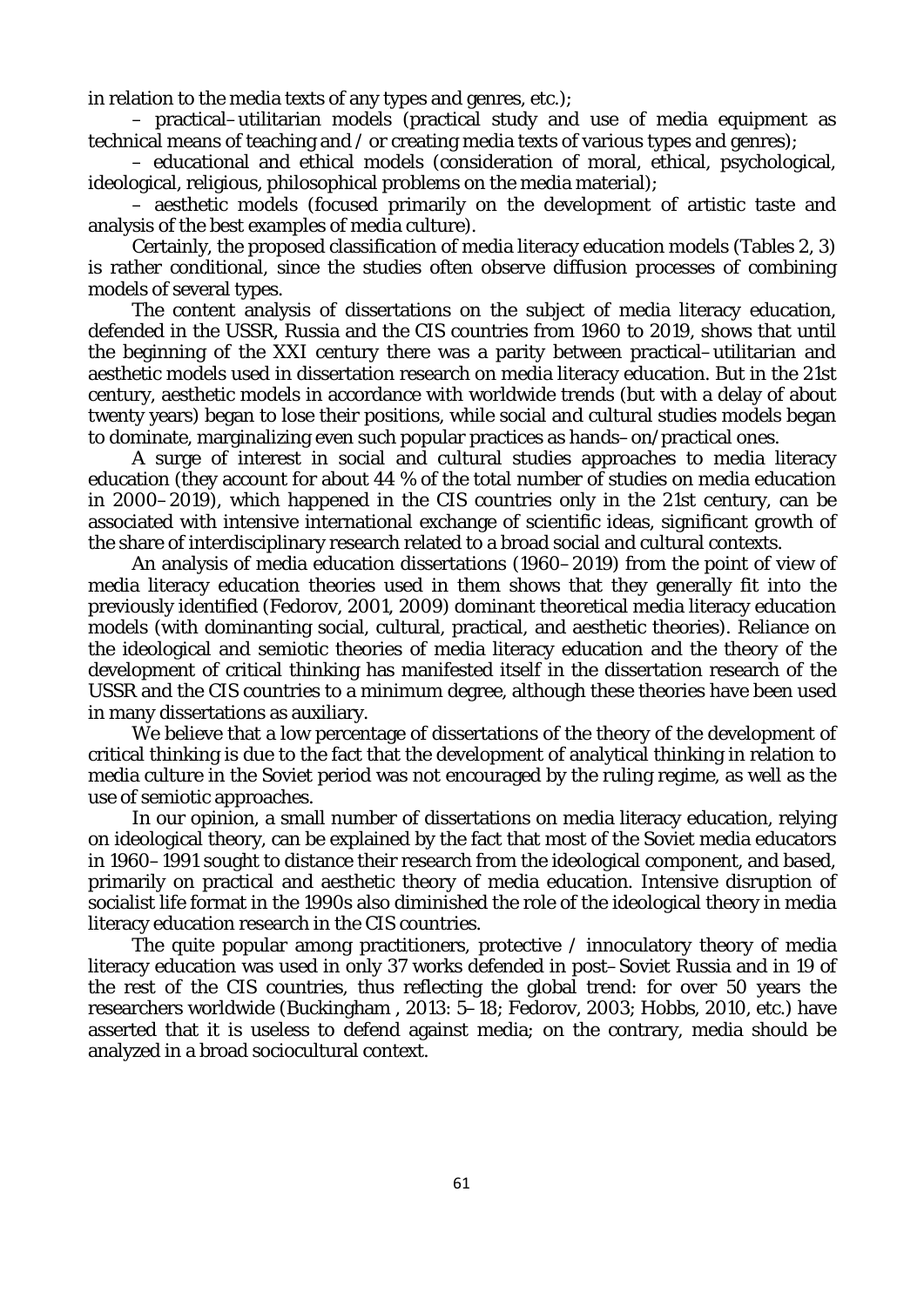**Table 2.** Theoretical models and theories used in Soviet and Russian Ph.D. dissertation research on media literacy education topics 1960–2019

| Dominant media literacy                                                              | Number of Ph.D. dissertations on media literacy education |                  |                |          |          |         |       |  |  |  |
|--------------------------------------------------------------------------------------|-----------------------------------------------------------|------------------|----------------|----------|----------|---------|-------|--|--|--|
| education theories and models                                                        | $1960 -$                                                  | $1970-$          | $1980-$        | $1992 -$ | $2000 -$ | $2010-$ | Total |  |  |  |
|                                                                                      | 1969                                                      | 1979             | 1991           | 1999     | 2009     | 2019    |       |  |  |  |
| Social, cultural (based on social<br>and cultural studies media<br>education theory) | $\mathbf{2}$                                              | 1                | 7              | 11       | 40       | 127     | 188   |  |  |  |
| Practically utilitarian (based on<br>practical theory of media<br>education)         | 6                                                         | 9                | 12             | 8        | 23       | 90      | 148   |  |  |  |
| Ethical, protective (based on<br>ethical and protectionist<br>theories)              |                                                           | $\boldsymbol{4}$ | $\overline{5}$ | $\Omega$ | 15       | 22      | 47    |  |  |  |
| Aesthetic (based on aesthetic,<br>art theories of media education)                   | 6                                                         | 8                | 13             | 8        | 13       | 7       | 55    |  |  |  |
| Total                                                                                | 15                                                        | 22               | 37             | 27       | 91       | 246     | 438   |  |  |  |

**Table 3.** Theoretical models and theories used in Ph.D. dissertation research on media literacy education topics defended in the CIS countries in 1992–2019

| Dominant media          |          | Number of Ph.D. dissertations on media literacy education defended in CIS |      |                |                  |      |                             |                  |          |              |  |
|-------------------------|----------|---------------------------------------------------------------------------|------|----------------|------------------|------|-----------------------------|------------------|----------|--------------|--|
| education theories      |          | countries (1992–2019)                                                     |      |                |                  |      |                             |                  |          |              |  |
| and models              | Russia   |                                                                           |      | <b>Ukraine</b> |                  |      | <b>Others CIS countries</b> |                  |          | <b>Total</b> |  |
|                         | 1992     | 2000                                                                      | 2010 | 1992           | 2000             | 2010 | 1992                        | 2000             | $2010-$  |              |  |
|                         |          |                                                                           |      |                |                  |      |                             |                  | 2019     |              |  |
|                         | 1999     | 2009                                                                      | 2019 | 1999           | 2009             | 2019 | 1999                        | 2009             |          |              |  |
| Social, cultural        |          |                                                                           |      |                |                  |      |                             |                  |          |              |  |
| (based on social and    | 10       | 40                                                                        | 127  | 4              | 19               | 27   | $\bf{0}$                    | $\boldsymbol{2}$ | 10       | 239          |  |
| cultural studies        |          |                                                                           |      |                |                  |      |                             |                  |          |              |  |
| media education         |          |                                                                           |      |                |                  |      |                             |                  |          |              |  |
| theory)                 |          |                                                                           |      |                |                  |      |                             |                  |          |              |  |
| Practically utilitarian |          |                                                                           |      |                |                  |      |                             |                  |          |              |  |
| (based on practical     | 8        | 23                                                                        | 90   | $\overline{5}$ | 28               | 25   | $\Omega$                    | 1                | 4        | 184          |  |
| theory of media         |          |                                                                           |      |                |                  |      |                             |                  |          |              |  |
| education)              |          |                                                                           |      |                |                  |      |                             |                  |          |              |  |
| Ethical, protective     |          |                                                                           |      |                |                  |      |                             |                  |          |              |  |
| (based on ethical and   | $\Omega$ | 15                                                                        | 22   | 1              | 8                | 6    | 1                           | $\Omega$         | 3        | 56           |  |
| protectionist           |          |                                                                           |      |                |                  |      |                             |                  |          |              |  |
| theories)               |          |                                                                           |      |                |                  |      |                             |                  |          |              |  |
| Aesthetic (based on     |          |                                                                           |      |                |                  |      |                             |                  |          |              |  |
| aesthetic, art theories | 9        | 13                                                                        | 7    | $\Omega$       | $\boldsymbol{2}$ | 3    | $\Omega$                    | $\Omega$         | $\Omega$ | 34           |  |
| of media education)     |          |                                                                           |      |                |                  |      |                             |                  |          |              |  |
| Total:                  | 27       | 91                                                                        | 246  | 10             | 57               | 61   |                             | 3                | 17       | 513          |  |

## *Media education objectives*

Analysis of Ph.D. dissertations on media literacy education, defended in the 1990s and the first two decades of the 21st century in the CIS countries, shows that they were aimed at developing the understanding and skills of analyzing the social, cultural, political, ethical, psychological, and economic implications of media and media culture products. This objective, which is extremely important for cultural, sociocultural, aesthetic, educational and ethical models of media education, dominated about half of the scientific works.

The second place (33 %) is occupied by the objective of teaching a person about the practical use of media (including the creation of media products / media texts), which fully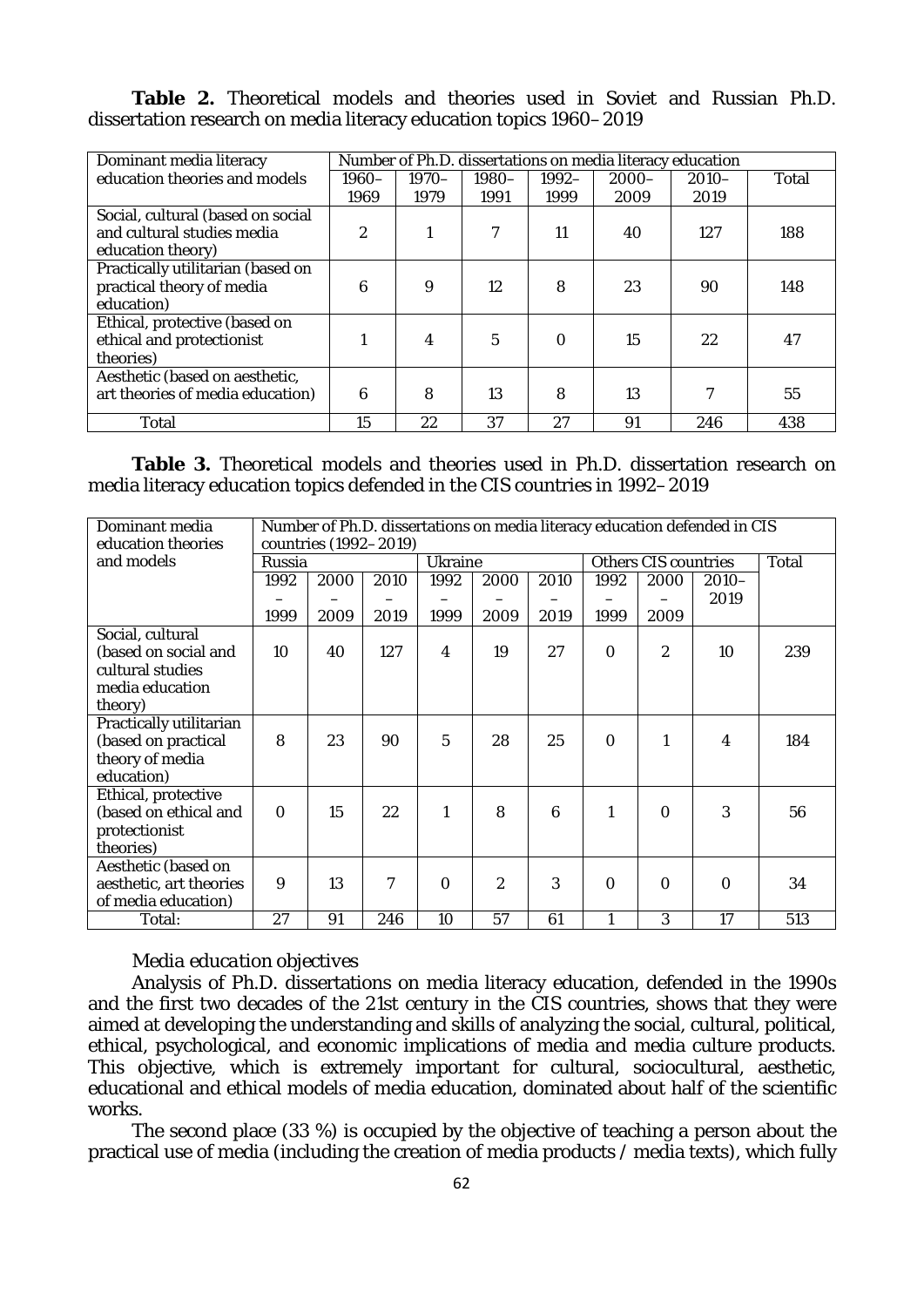correlates with the practical–utilitarian model of media education.

Such objectives as expanding the knowledge on the theory and history of media culture and media literacy education, that were in low demand in the 20th century, began to gain more substantial weight in the 21st century. This phenomenon can probably be explained by the fact that after a long period of understanding the empirical media educational experience, the time has come for researchers of a systematizing, generalizing, regional geographic, and scientific nature. It is no coincidence that it was in the 21st century that dissertations on the theory of media culture were successfully defended in the CIS countries (Arkhangelsky, 2009; Baranova, 2019; Bozhedarov, 2005; Butyrina, 2009; Chionova, 2012; Demchenko, 2011; Demchenko, 2011; Dzyaloshinsky, 2013; Grigorov, 2014; Grigorov, 2014; Kashkina, 2012; Kirillova, 2005; Korochensky, 2003; Orohovska, 2015; Polyakova, 2015; Rudnichenko, 2009; Tsymbalenko, 2012; Urazova, 2012; Vaganova, 2003; Vozchikov, 2007; Zrazhevska, 2012 and others) and history media literacy education (Chelysheva, 2002; Gorbatkova, 2015; Khudoleeva, 2006; Kolesnichenko, 2007; Mikhaleva, 2012; Mosina, 2009; Novikova, 2000; Pechinkina, 2008; Roslyak, 2004; Yurova, 2015, etc.).

## *Media material*

The content analysis of dissertations on the subject of media literacy education, defended in the USSR, Russia and the CIS countries from 1960 to 2019, allows us to elaborate tables 4-5, the data of which show that up to the beginning of the 1990s the most popular media material used in dissertations research on media education was the cinema: in the USSR, on average, 62 % of studies from 1960 to 1991 were based on cinematographic material. Television, radio, sound recordings (25 %), the press (7 %), the synthesis of several types of media (7 %) and other media (4 %) reside on more moderate positions (Fedorov, 2009).

Apparently, the Soviet media educators, largely focused on the aesthetic model of media literacy education, sought during this time period to make the most of the artistic media texts. Therefore it was the cinema that was becoming the favourite media material. Moreover, media educators who used to actively employ practical model of media literacy education, in the 1960s – 1980s also preferred to rely on the traditional and familiar film material.

In the period between 1960s – 1980s, amateur (school, student, etc.) press was developing very actively, the number of students involved in the process of creating newspapers and magazines significantly exceeded the audiences involved in film literacy education. It would seem that, against this background, it was the amateur press that was supposed to be the main material for media literacy education research, but this did not happen, because media educators engaged in media literacy education on the press material were much less focused on research activities than their counterparts in film pedagogy. This was reflected in the imbalance of dissertations: from 1960 to 1991, 45 media educational Ph.D. dissertations were defended on the cinematic material in the USSR and only 5 on the material of the press. And although in post–Soviet Russia two dozen dissertations were defended on the material of the press, their number is still inferior to the number of dissertations on the material of cinema and television (about forty dissertations).

In addition, since the 1990s (at first rather timidly), computers and the Internet have also become the material for dissertations on the topic of media education. Personal computers and the Internet came to mass consumers in the CIS countries with a significant delay compared with the West, but in the 21st century the share of this material in media education dissertation research reached 17 %.

In the 1990s, another new trend emerged for the first time – the first place in terms of the number of dissertations was material based on the synthesis of various media. The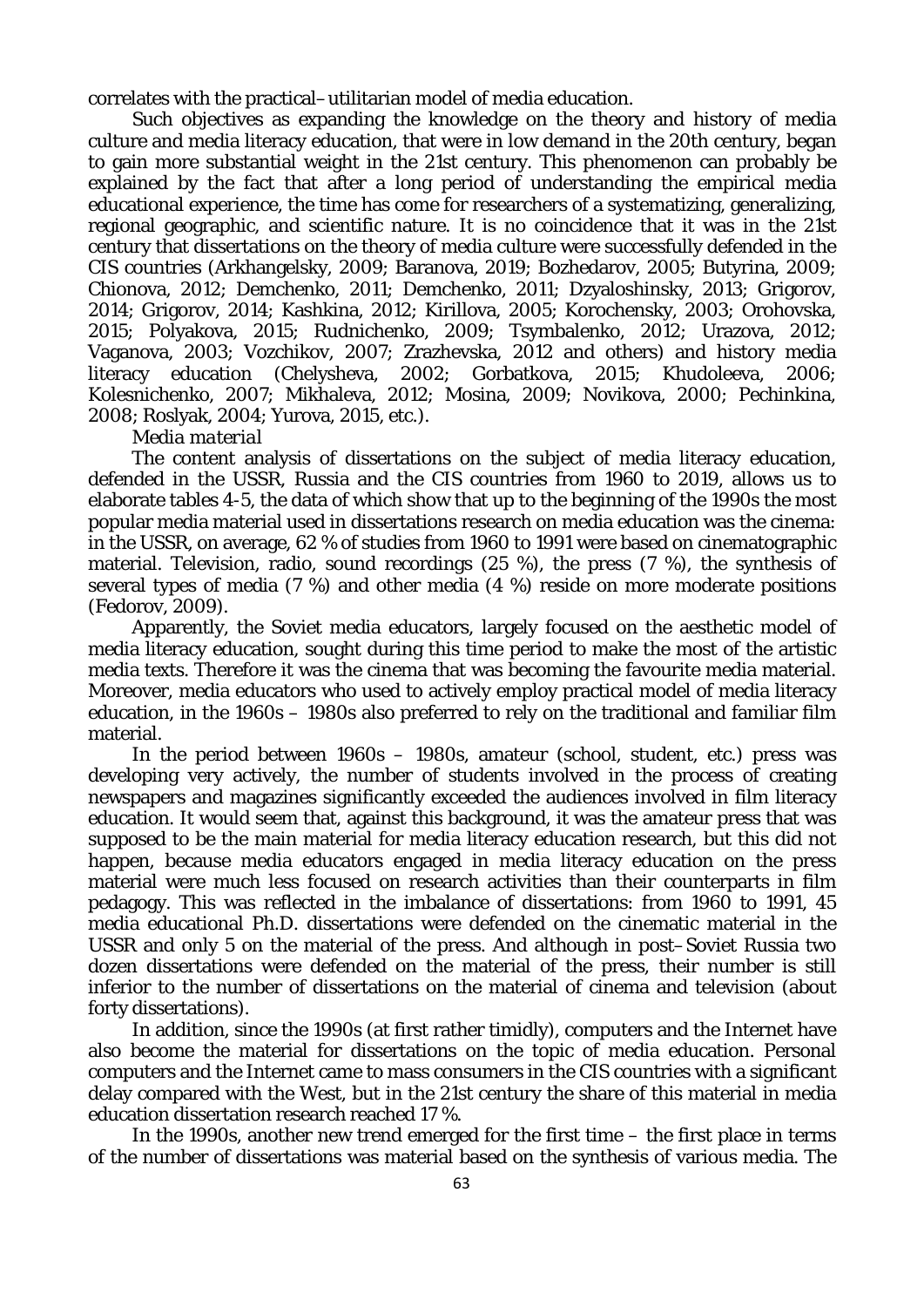21st century convincingly consolidated this tendency: among the materials of dissertations on media education, media synthesis came out in the first place by a large margin, while the Internet and computers were firmly established in second place. In the 21st century, the share of the press, cinema, television, radio combined as material for the dissertation research of media education in the CIS countries accounted for only 14 %, while the dissertations based on the synthesis of various types of media accounted for about 62 % protected from 2000 to 2019. There is undeniable logic in this: the 21st century has become the century of intensive development of multimedia technologies.

**Table 4.** Media material used in Soviet and Russian Ph.D. dissertation research on media on media literacy education topics 1960–2019

| Media material used in research        |          |         |          |          |          | Number of Ph.D. dissertations on media literacy education |       |
|----------------------------------------|----------|---------|----------|----------|----------|-----------------------------------------------------------|-------|
|                                        | $1960 -$ | $1970-$ | $1980 -$ | $1992 -$ | $2000 -$ | $2010-$                                                   | Total |
|                                        | 1969     | 1979    | 1991     | 1999     | 2009     | 2019                                                      |       |
| <b>Print press</b>                     |          |         |          | 2        |          | 13                                                        | 25    |
| Film                                   |          | 14      | 22       |          |          |                                                           | 68    |
| Television, radio, audio               | 2        | 6       |          |          | 6        | 10                                                        | 34    |
| <b>Computer applications, Internet</b> |          |         |          | 6        |          | 47                                                        | 61    |
| Other media                            |          |         |          |          |          |                                                           | 13    |
| Synthesis of various media             | 9        |         |          | 8        | 62       | 161                                                       | 237   |
| Total                                  | 15       | 22      | 37       | 27       | 91       | 246                                                       | 438   |

Table 5. Media material used in CIS countries Ph.D. dissertation research on media on media literacy education topics 1960–2019

| Media material     |                       | Number of Ph.D. dissertations on media literacy education (1992-2019) in CIS |      |                  |                |              |                             |          |          |     |  |  |
|--------------------|-----------------------|------------------------------------------------------------------------------|------|------------------|----------------|--------------|-----------------------------|----------|----------|-----|--|--|
| used in research   |                       | Russia                                                                       |      |                  | <b>Ukraine</b> |              | <b>Others CIS countries</b> | Total    |          |     |  |  |
|                    | 1992                  | 2000                                                                         | 2010 | 1992             | 2000           | 2010         | 1992                        | 2000     | 2010     |     |  |  |
|                    |                       |                                                                              |      |                  |                |              |                             |          |          |     |  |  |
|                    | 1999                  | 2009                                                                         | 2019 | 1999             | 2009           | 2019         | 1999                        | 2009     | 2019     |     |  |  |
| <b>Print press</b> | $\mathbf{2}^{\prime}$ | 5                                                                            | 13   | 2                | 4              | $\mathbf{2}$ | 0                           |          | $\Omega$ | 29  |  |  |
| Film               | 5                     | 9                                                                            | 9    | $\Omega$         |                | $\Omega$     | $\mathbf{0}$                | $\Omega$ | $\Omega$ | 24  |  |  |
| Television, radio, | 3                     | 6                                                                            | 10   | $\Omega$         | 5              | 4            | $\Omega$                    |          |          | 30  |  |  |
| audio              |                       |                                                                              |      |                  |                |              |                             |          |          |     |  |  |
| Computer           |                       |                                                                              |      |                  |                |              |                             |          |          |     |  |  |
| applications,      | 6                     | 8                                                                            | 47   | $\boldsymbol{2}$ | 8              | 10           | $\Omega$                    | $\Omega$ | 7        | 88  |  |  |
| Internet           |                       |                                                                              |      |                  |                |              |                             |          |          |     |  |  |
| Other media        | 3                     | 1                                                                            | 6    | $\Omega$         | $\Omega$       | $\Omega$     | $\Omega$                    | $\Omega$ | $\Omega$ | 10  |  |  |
| Synthesis of       | 8                     | 62                                                                           | 161  | 6                | 39             | 45           |                             |          | 9        | 332 |  |  |
| various media      |                       |                                                                              |      |                  |                |              |                             |          |          |     |  |  |
| Total              | 27                    | 91                                                                           | 246  | 10               | 57             | 61           |                             | 3        | 17       | 513 |  |  |

## *Autonomy and / or integration*

An analysis of media literacy education theses from 1960–2019 (see data in Tables 6- 7) shows that the number of studies on integrated media literacy education in research in the 21st century has significantly exceeded research papers based on autonomous media education. The trend of research in the 21st century has also shown a rapid increase in the number of dissertation research based on the synthesis of autonomous and integrated media literacy education types: from 1960 to 1999, only 22 of this type of dissertations were written, in the 21st century (in all CIS countries as a whole) – 197.

In the post–Soviet period, 19.9 % of researchers in the CIS countries preferred an autonomous type of media literacy education (basic courses, special courses, electives, clubs, etc.), and 40.1 % – integrated with core / basic disciplines. 40.0 % of researchers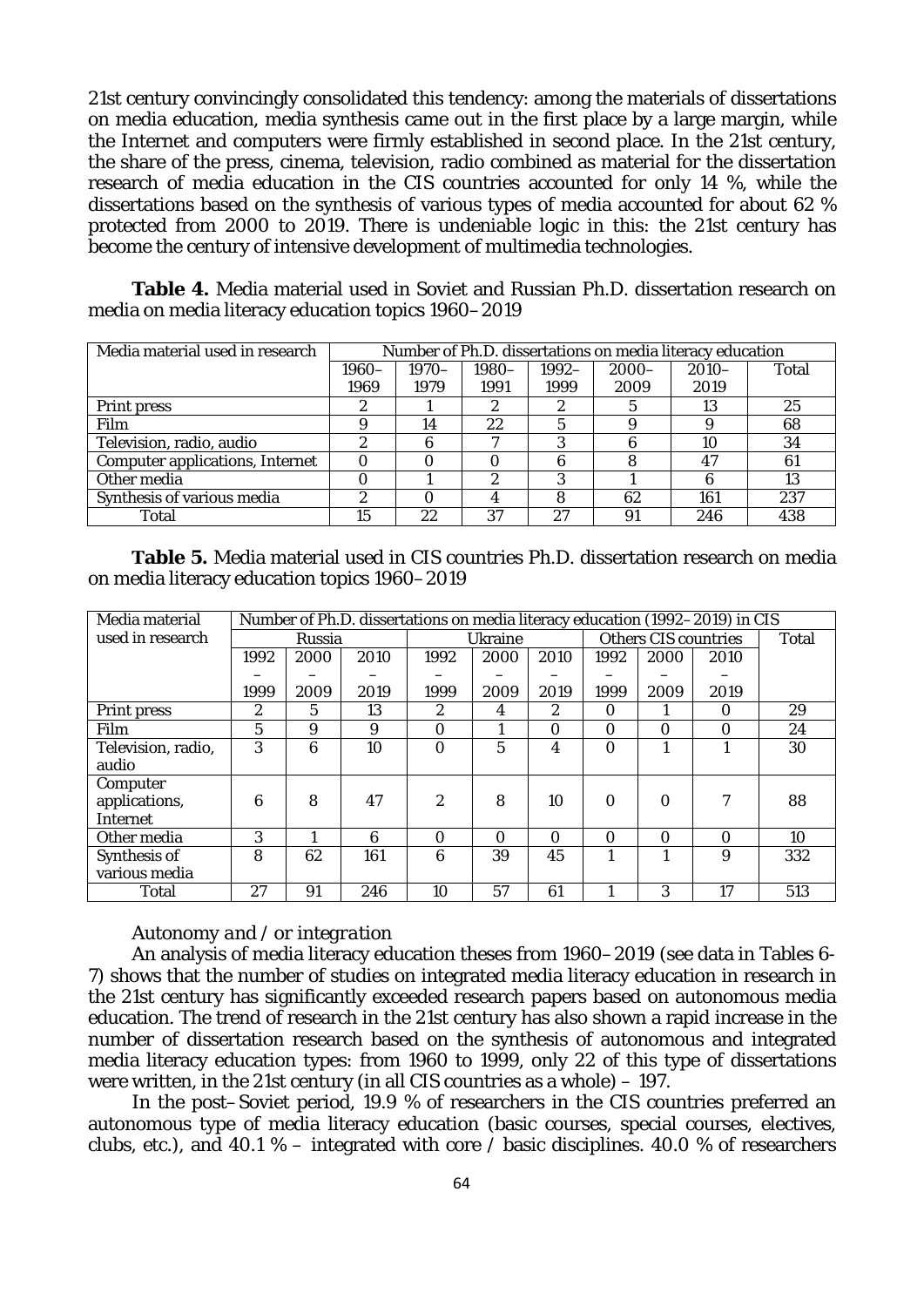relied on the synthesis of autonomous and integrated types of media education (with the dominant integration and synthesis characteristic of both Russia and the other CIS countries).

Back in 2003, we conducted a survey of 26 experts (from 10 countries of the world) in the field of media literacy education (Fedorov, 2003), in which the synthetic way of introducing media literacy education was distinguished as the most effective by 61.5 % of the surveyed experts. The integrated type of media education was supported by 30.7 % of international experts, and autonomous – by only 7.7 %. The differences in the approaches are obvious, but the data in Tables 6-7 demonstrate that the interest of media on media literacy education researchers in the CIS countries of the 21st century to the synthesis of autonomous and integrated types is clearly increasing. In any case, it is the years 2000– 2019 that witness the peak of media on media literacy education focused on the synthetic path of its implementation.

Based on this, it can be assumed that in future years in the CIS countries all three of the above mentioned types will be preserved, since each of them has its own advantages and specifics. For example, the training of media professionals (or media competent teachers) is impossible without autonomous media on media literacy education training courses, and in a school environment, integrated media on media literacy education is more preferable.

**Table 6.** Autonomous or integrated type of media on media literacy education used in Soviet and Russian Ph.D. dissertation research 1960–2019

| Type of media literacy      | Number of Ph.D. dissertations on media education |          |          |          |          |          |       |  |  |  |  |
|-----------------------------|--------------------------------------------------|----------|----------|----------|----------|----------|-------|--|--|--|--|
| teaching used in research   | $1960 -$                                         | $1970 -$ | $1980 -$ | $1992 -$ | $2000 -$ | $2010 -$ | Total |  |  |  |  |
|                             | 1969                                             | 1979     | 1991     | 1999     | 2009     | 2019     |       |  |  |  |  |
| <b>Autonomous</b>           | J.                                               | 5        | 14       | 16       | 27       | 57       | 122   |  |  |  |  |
| Integrated with other       |                                                  |          | 20       | 10       | 34       | 105      | 187   |  |  |  |  |
| subjects                    |                                                  |          |          |          |          |          |       |  |  |  |  |
| Synthesis of autonomous and |                                                  | 6        | 3        |          | 30       | 84       | 129   |  |  |  |  |
| integrated types            |                                                  |          |          |          |          |          |       |  |  |  |  |
| Total                       | 15                                               | 22       | 37       | 27       | 91       | 246      | 438   |  |  |  |  |

Table 7. Autonomous or integrated type of media on media literacy education used in Soviet and Russian Ph.D. dissertation research in 1992–2019

| Type of media     |                      | Number of Ph.D. dissertations on media education (1992-2019) |        |         |      |      |                   |           |          |              |  |
|-------------------|----------------------|--------------------------------------------------------------|--------|---------|------|------|-------------------|-----------|----------|--------------|--|
| literacy teaching |                      |                                                              | Russia | Ukraine |      |      | <b>Others CIS</b> |           |          | <b>Total</b> |  |
| used in research  |                      |                                                              |        |         |      |      |                   | countries |          |              |  |
|                   | 2010<br>2000<br>1992 |                                                              |        | 1992    | 2000 | 2010 | 1992              | 2000      | 2010     |              |  |
|                   |                      |                                                              |        |         |      |      |                   |           |          |              |  |
|                   | 1999                 | 2009                                                         | 2019   | 1999    | 2009 | 2019 | 1999              | 2009      | 2019     |              |  |
| <b>Autonomous</b> | 16                   | 27                                                           | 57     |         |      |      | $\Omega$          | $\Omega$  | $\Omega$ | 102          |  |
| Integrated with   |                      |                                                              |        |         |      |      |                   |           |          |              |  |
| other subjects    | 10                   | 34                                                           | 105    | 4       | 13   | 31   | $\Omega$          | 2         | 7        | 206          |  |
| Synthesis of      |                      |                                                              |        |         |      |      |                   |           |          |              |  |
| autonomous and    |                      | 30                                                           | 84     | 6       | 43   | 29   |                   |           | 10       | 205          |  |
| integrated types  |                      |                                                              |        |         |      |      |                   |           |          |              |  |
| Total             | 27                   | 91                                                           | 246    | 10      | 57   | 61   |                   | 3         | 17       | 513          |  |

### *Institutions*

The content analysis of theses (Tables 8-9) shows that from 1960 to 2009, the main type of institutions used for experimental work in the field of media literacy education were schools. However, in the period from 2010 to 2019, higher educational institutions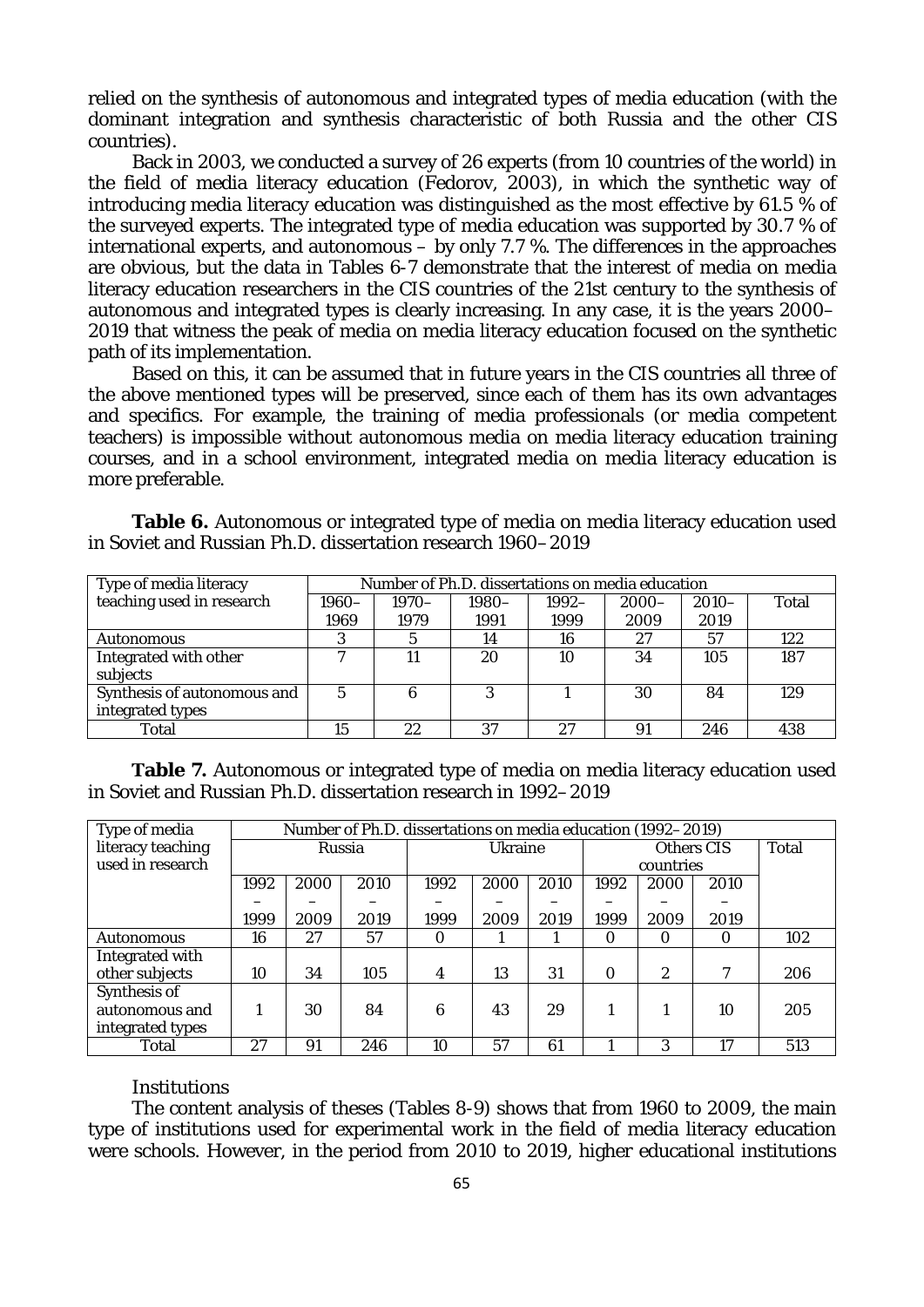(30.1 %) and a complex of several institutions (12.7 %) start to dominate as experimental platforms for research in the CIS countries, marginalizing schools to the third place (9.2 %). The fourth place at this time were media agencies. A generally insignificant part of research experimental sites for media literacy education in the USSR and the CIS countries throughout the period from 1960 to 2019 were pre-school and secondary specialized educational institutions. In the XXI century, for example, five dissertations on the material of preschool institutions in the CIS countries were defended, and even less on the material of secondary specialized educational institutions – four. It may be here that there is a prospect for research due to the specificity of these institutions.

Detailed content analysis of the theses shows that a dramatic increase in the share of universities, as types of institutions used as an experimental base by scientists and media educators of the CIS countries in 2000–2019, can be explained, in particular, by the fact that in the 21st century researchers that the wide development of media education in schools is impossible without media–competent teachers. Consequently, the interest in research on the basis of universities and departments of education grew.

**Table 8.** Type of institutions used as an experimental site by Soviet and Russian Ph.D. dissertation research of media literacy education topics from 1960–2019

| <b>Institution type</b>     |                  |                       |                  |          |                  | Number of Ph.D. dissertations on media literacy education |       |
|-----------------------------|------------------|-----------------------|------------------|----------|------------------|-----------------------------------------------------------|-------|
|                             | 1960-            | $1970 -$              | $1980-$          | $1992 -$ | $2000 -$         | $2010-$                                                   | Total |
|                             | 1969             | 1979                  | 1991             | 1999     | 2009             | 2019                                                      |       |
| <b>Universities</b>         | 0                | $\mathbf{2}^{\prime}$ | 4                | 4        | 24               | 125                                                       | 159   |
| Specialized secondary       | $\Omega$         | $\Omega$              |                  | $\Omega$ |                  |                                                           | 3     |
| education establishments    |                  |                       |                  |          |                  |                                                           |       |
| (colleges)                  |                  |                       |                  |          |                  |                                                           |       |
| Secondary schools           | 9                | 9                     | 17               | 6        | 30               | 41                                                        | 112   |
| Pre-school institutions     | $\Omega$         | $\bf{0}$              | $\Omega$         | $\Omega$ | $\boldsymbol{2}$ | $\boldsymbol{2}$                                          | 4     |
| Supplementary education     |                  |                       |                  |          |                  |                                                           |       |
| institutions (community     | $\Omega$         | $\overline{2}$        | 6                | 8        | 5                | 13                                                        | 34    |
| centers, cultural centers,  |                  |                       |                  |          |                  |                                                           |       |
| clubs)                      |                  |                       |                  |          |                  |                                                           |       |
| Media agencies              | 4                | 4                     | 7                | 3        | 4                | 24                                                        | 46    |
| Libraries, Media centers    | 0                | $\Omega$              | $\Omega$         |          |                  | $\mathbf{2}$                                              | 4     |
| <b>Several institutions</b> | $\boldsymbol{2}$ | 5                     | $\boldsymbol{2}$ | 5        | 24               | 38                                                        | 76    |
| Total                       | 15               | 22                    | 37               | 27       | 91               | 246                                                       | 438   |

**Table 9.** Type of institutions used as an experimental site by Soviet and Russian Ph.D. dissertation research of media literacy education topics from 1992–2019 in the CIS countries

| <b>Institution type</b> |          |                  |                | Number of Ph.D. dissertations on media education (1992–2019) in the CIS |                  |          |                      |          |          |     |
|-------------------------|----------|------------------|----------------|-------------------------------------------------------------------------|------------------|----------|----------------------|----------|----------|-----|
|                         |          | Russia           |                |                                                                         | Ukraine          |          | Others CIS countries | Total    |          |     |
|                         | 1992     | 2000             | 2010           | 1992                                                                    | 2000             | 2010     | 1992                 | 2000     | 2010     |     |
|                         |          |                  |                |                                                                         |                  |          |                      |          |          |     |
|                         | 1999     | 2009             | 2019           | 1999                                                                    | 2009             | 2019     | 1999                 | 2009     | 2019     |     |
| <b>Universities</b>     | 4        | 24               | 125            | 4                                                                       | 29               | 28       | $\Omega$             |          | 5        | 220 |
| Specialized             |          |                  |                |                                                                         |                  |          |                      |          |          |     |
| secondary               | $\Omega$ |                  |                | $\Omega$                                                                | $\boldsymbol{2}$ | $\Omega$ | $\Omega$             | $\Omega$ | $\Omega$ |     |
| education               |          |                  |                |                                                                         |                  |          |                      |          |          |     |
| establishments          |          |                  |                |                                                                         |                  |          |                      |          |          |     |
| (colleges)              |          |                  |                |                                                                         |                  |          |                      |          |          |     |
| Secondary schools       | 6        | 30               | 41             | $\Omega$                                                                | 3                | 3        | $\Omega$             |          | 3        | 87  |
| Pre-school              | 0        | $\boldsymbol{2}$ | $\overline{2}$ | $\Omega$                                                                | $\Omega$         |          | $\Omega$             | $\Omega$ | $\Omega$ | 5   |
| institutions            |          |                  |                |                                                                         |                  |          |                      |          |          |     |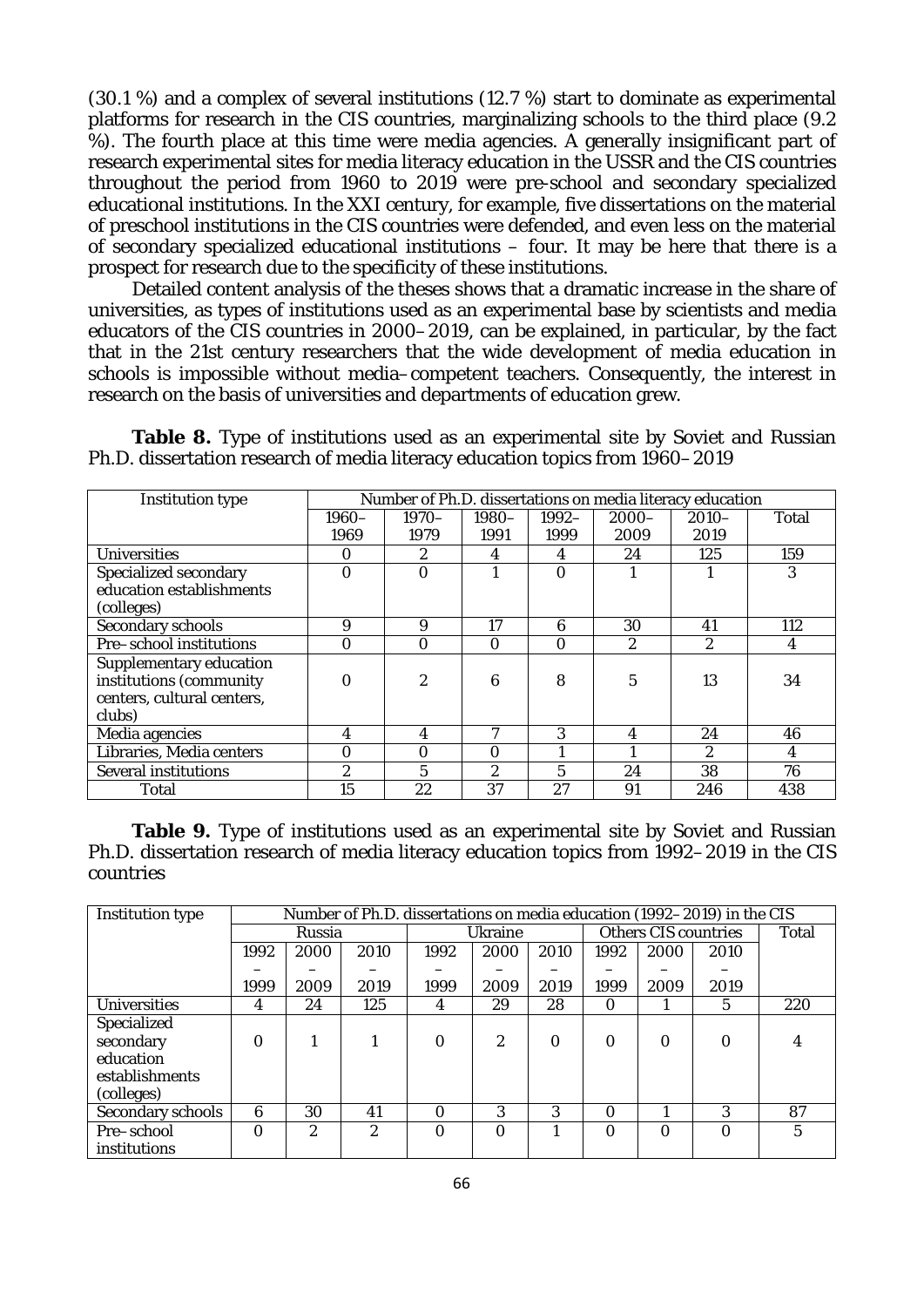| Supplementary     |    |    |     |    |    |          |          |          |                  |     |
|-------------------|----|----|-----|----|----|----------|----------|----------|------------------|-----|
| education         | 8  | 5  | 13  | 0  |    | 5        | 0        | 0        |                  | 33  |
| institutions      |    |    |     |    |    |          |          |          |                  |     |
| (community)       |    |    |     |    |    |          |          |          |                  |     |
| centers, cultural |    |    |     |    |    |          |          |          |                  |     |
| centers, clubs)   |    |    |     |    |    |          |          |          |                  |     |
| Media agencies    | 3  | 4  | 24  | 4  | 14 | 3        | 0        |          | $\boldsymbol{2}$ | 55  |
| Libraries, Media  |    |    | 2   | 0  | 0  | $\Omega$ | $\Omega$ | $\Omega$ | $\Omega$         |     |
| centers           |    |    |     |    |    |          |          |          |                  |     |
| <b>Several</b>    | 5  | 24 | 38  | 2  | 8  | 21       |          | $\Omega$ | 6                | 105 |
| institutions      |    |    |     |    |    |          |          |          |                  |     |
| Total             | 27 | 91 | 246 | 10 | 57 | 61       |          | 3        | 17               | 513 |

## *Age groups*

The content analysis of dissertations (Tables 10-11) demonstrate that up till the early XXI century the main age group of media audiences researched in Russian Ph.D. dissertations on media literacy education, were school pupils. However, then the situation changed in favour of university students. Meanwhile, the focus of media literacy education research conducted at schools is aimed at pupils of middle school and high school, while elementary school pupils and students of specialized secondary education institutions (colleges) remain the less "researched" audience for media competence development. Adult audiences also belong to somewhat neglected groups.

**Table 10.** Age groups of media audiences, participating in researches by Soviet and Russian Ph.D. dissertations on media literacy education in 1960–2019

| Age groups of media audiences   |              |              |          | Number of Ph.D. dissertation on media literacy education |          |              |       |
|---------------------------------|--------------|--------------|----------|----------------------------------------------------------|----------|--------------|-------|
| participating in research       | $1960 -$     | $1970 -$     | $1980 -$ | $1992 -$                                                 | $2000 -$ | $2010-$      | Total |
|                                 | 1969         | 1979         | 1991     | 1999                                                     | 2009     | 2019         |       |
| Pre-schoolers                   | 0            | 0            | 0        | $\Omega$                                                 | 2        | $\mathbf{2}$ | 4     |
| <b>Elementary school pupils</b> | 0            | 0            |          |                                                          | 2        | 5            | 9     |
| Middle school pupils            | 2            | 4            | 3        | 3                                                        | 8        | 13           | 33    |
| High school pupils              | $\mathbf{2}$ | 5            | 9        | $\boldsymbol{2}$                                         | 7        | 15           | 40    |
| Secondary school pupils on the  | 8            | 8            | 9        | 4                                                        | 13       | 24           | 66    |
| whole                           |              |              |          |                                                          |          |              |       |
| College students                | $\Omega$     | $\Omega$     |          | $\Omega$                                                 |          |              | 3     |
| <b>University students</b>      | $\Omega$     | $\mathbf{2}$ | ~        | 6                                                        | 24       | 125          | 164   |
| School and university students  |              | 3            | 6        | 7                                                        | 12       | 14           | 43    |
| on the whole                    |              |              |          |                                                          |          |              |       |
| Adult audience                  | 2            | 0            |          | 4                                                        | 8        | 20           | 35    |
| Audiences of different age      | $\Omega$     | 0            | 0        | $\Omega$                                                 | 14       | 27           | 41    |
| Total                           | 15           | 22           | 37       | 27                                                       | 91       | 246          | 438   |

**Table 11.** Age groups of media audiences, participating in Ph.D. researches on media literacy education in the CIS countries in 1992–2019

| Age groups of    |      | Number of Ph.D. dissertations on media education in the CIS (1992–2019) |      |      |                |      |                             |       |      |    |  |  |
|------------------|------|-------------------------------------------------------------------------|------|------|----------------|------|-----------------------------|-------|------|----|--|--|
| media audiences  |      | Russia                                                                  |      |      | <b>Ukraine</b> |      | <b>Others CIS countries</b> | Total |      |    |  |  |
| participating in | 1992 | 2000                                                                    | 2010 | 1992 | 2000           | 2010 | 1992                        | 2000  | 2010 |    |  |  |
|                  |      |                                                                         |      |      |                |      |                             |       |      |    |  |  |
|                  | 1999 | 2009                                                                    | 2019 | 1999 | 2009           | 2019 | 1999                        | 2009  | 2019 |    |  |  |
| Pre-schoolers    | 0    | 2                                                                       | ∼    | 0    | O              |      |                             |       |      |    |  |  |
| Elementary       |      | 2                                                                       |      | 0    |                |      |                             |       |      | 10 |  |  |
| school pupils    |      |                                                                         |      |      |                |      |                             |       |      |    |  |  |
| Middle school    | 3    | 8                                                                       | 13   | 0    | 2              | 2    | O                           | 0     |      | 28 |  |  |
| pupils           |      |                                                                         |      |      |                |      |                             |       |      |    |  |  |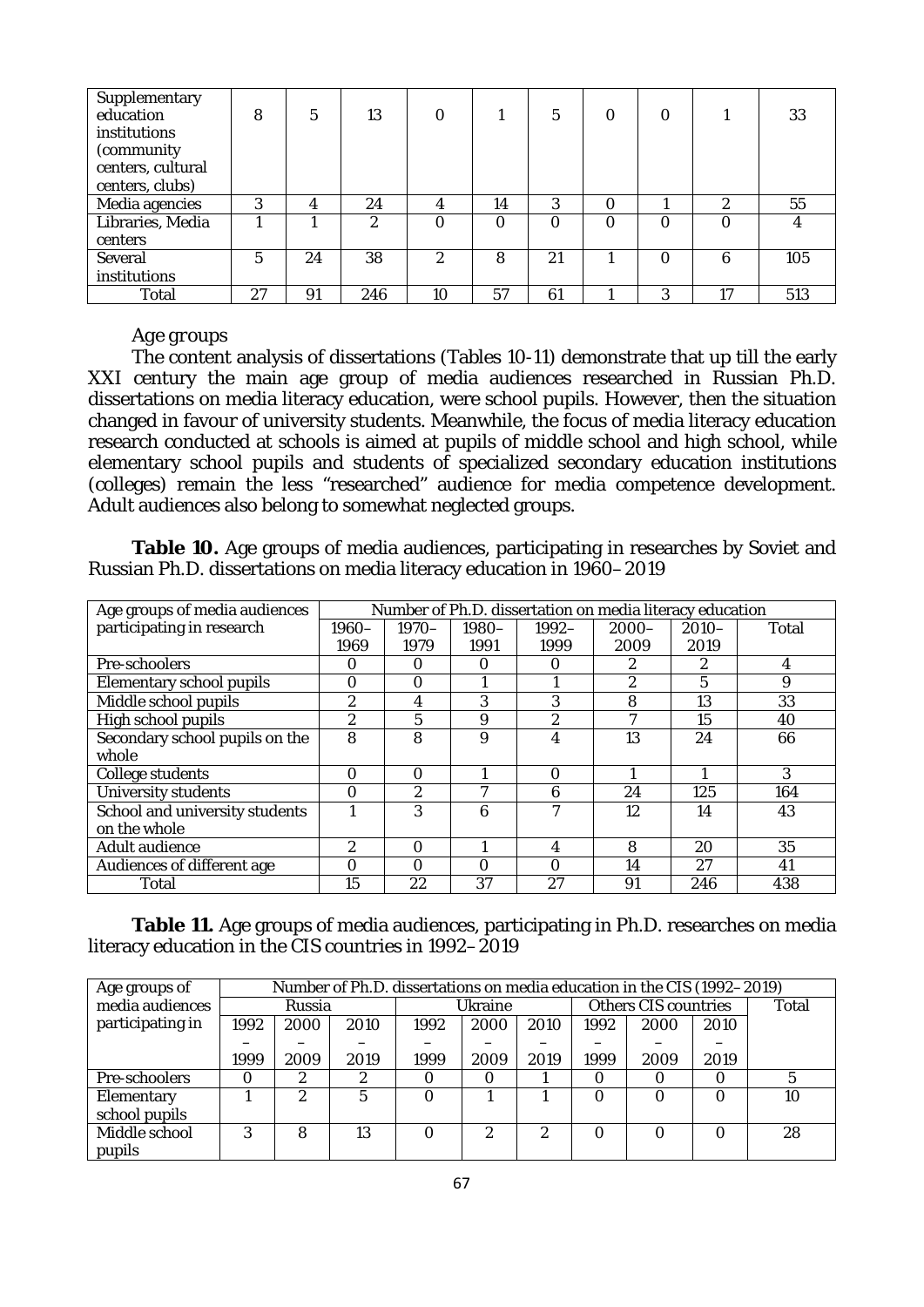| <b>High school</b>    | $\boldsymbol{2}$ | 7  | 15  | $\Omega$ | $\boldsymbol{2}$ | $\Omega$         | 0        |          | $\Omega$ | 27  |
|-----------------------|------------------|----|-----|----------|------------------|------------------|----------|----------|----------|-----|
| pupils                |                  |    |     |          |                  |                  |          |          |          |     |
| Secondary             | 4                | 13 | 24  | $\Omega$ |                  |                  |          | $\Omega$ | 3        | 47  |
| school pupils on      |                  |    |     |          |                  |                  |          |          |          |     |
| the whole             |                  |    |     |          |                  |                  |          |          |          |     |
| College students      | $\Omega$         |    |     | $\Omega$ |                  | $\Omega$         | $\Omega$ | $\Omega$ | $\Omega$ | 3   |
| University            | 4                | 24 | 125 | 4        | 29               | 28               | $\Omega$ |          | 5        | 220 |
| students              |                  |    |     |          |                  |                  |          |          |          |     |
| School and            |                  |    |     |          |                  |                  |          |          |          |     |
| university            | 7                | 12 | 14  | $\Omega$ | 4                | $\boldsymbol{2}$ | $\Omega$ | $\Omega$ | $\Omega$ | 39  |
| students on the       |                  |    |     |          |                  |                  |          |          |          |     |
| whole                 |                  |    |     |          |                  |                  |          |          |          |     |
| <b>Adult audience</b> | 4                | 8  | 20  | $\Omega$ | $\mathbf{2}$     | 5                | $\Omega$ | $\Omega$ |          | 40  |
| <b>Audiences of</b>   | $\mathbf{2}$     | 14 | 27  | 6        | 15               | 21               | $\Omega$ |          | 8        | 94  |
| different age         |                  |    |     |          |                  |                  |          |          |          |     |
| <b>Total</b>          | 27               | 91 | 246 | 10       | 57               | 61               |          | 3        | 17       | 513 |

### *Geography of research*

Analysis of the data in Tables 12-13 shows that in the 1960–1980s most of the research on media literacy education was carried out in Moscow (61.9 %). The share of research by scientists working in regions in this period was 22.5 %. However, as early as in the 1990s, the ratio changed significantly: in Russia, the number of regional studies (40.0 %) on the topic of media literacy education was almost equal to their quantity in the capital (46.6 %) (Fedorov, 2009).

The first two decades of the XXI century show that the emerging trend is quite natural. From 2000 to 2019 in Russia, the proportion of Ph.D. dissertations defended by Moscow authors on a topic related to media literacy education decreased to 28.8 %, while the share of regional studies rose sharply to 62.8 %.

In our opinion, such a significant decrease in the number of dissertation research on media literacy education by specialists working in Moscow is due to the following reasons:

– in 2000, two recognized leaders of the Moscow scientific schools of media literacy education (Y.N. Usov and L.S. Zaznobina), who were research advisors for a great number of Ph.D. students, passed away;

– in the post–Soviet time in Moscow (to a much greater extent than the provinces) young people began to quit their work at universities and research institutions, since employment opportunities in the capital city made it possible to leave a low–paying career to a more well–paid one;

– by the beginning of the 21st century, several weighty scientific schools and centers of media literacy education emerged in the Russian regions; on their basis new researches started.

In Ukraine, the situation during the post–Soviet period is somewhat different – there is an approximate parity between research defended in Kiev and in the provinces. In the rest of the CIS countries, dissertations are still defended mostly in capital cities.

**Table 12.** The ratio of Soviet and Russian Ph.D. dissertation research media literacy education topics, carried out in the years 1960–2019 in Moscow, Leningrad / St. Petersburg vs. the regions \*

| Location of the media   | Number of Ph.D. dissertations on media literacy education |          |         |          |          |          |       |  |  |
|-------------------------|-----------------------------------------------------------|----------|---------|----------|----------|----------|-------|--|--|
| education research      | 1960–                                                     | $1970 -$ | $1980-$ | $1992 -$ | $2000 -$ | $2010 -$ | Total |  |  |
|                         | 1969                                                      | 1979     | 1991    | 1999     | 2009     | 2019     |       |  |  |
| <b>Moscow</b>           | 12                                                        | 15       | 20      |          | 29       | 69       | 156   |  |  |
| Leningrad/St.Petersburg |                                                           |          |         |          |          | 20       | 43    |  |  |
| <b>Regional cities</b>  |                                                           |          |         | 12       | 54       | 157      | 239   |  |  |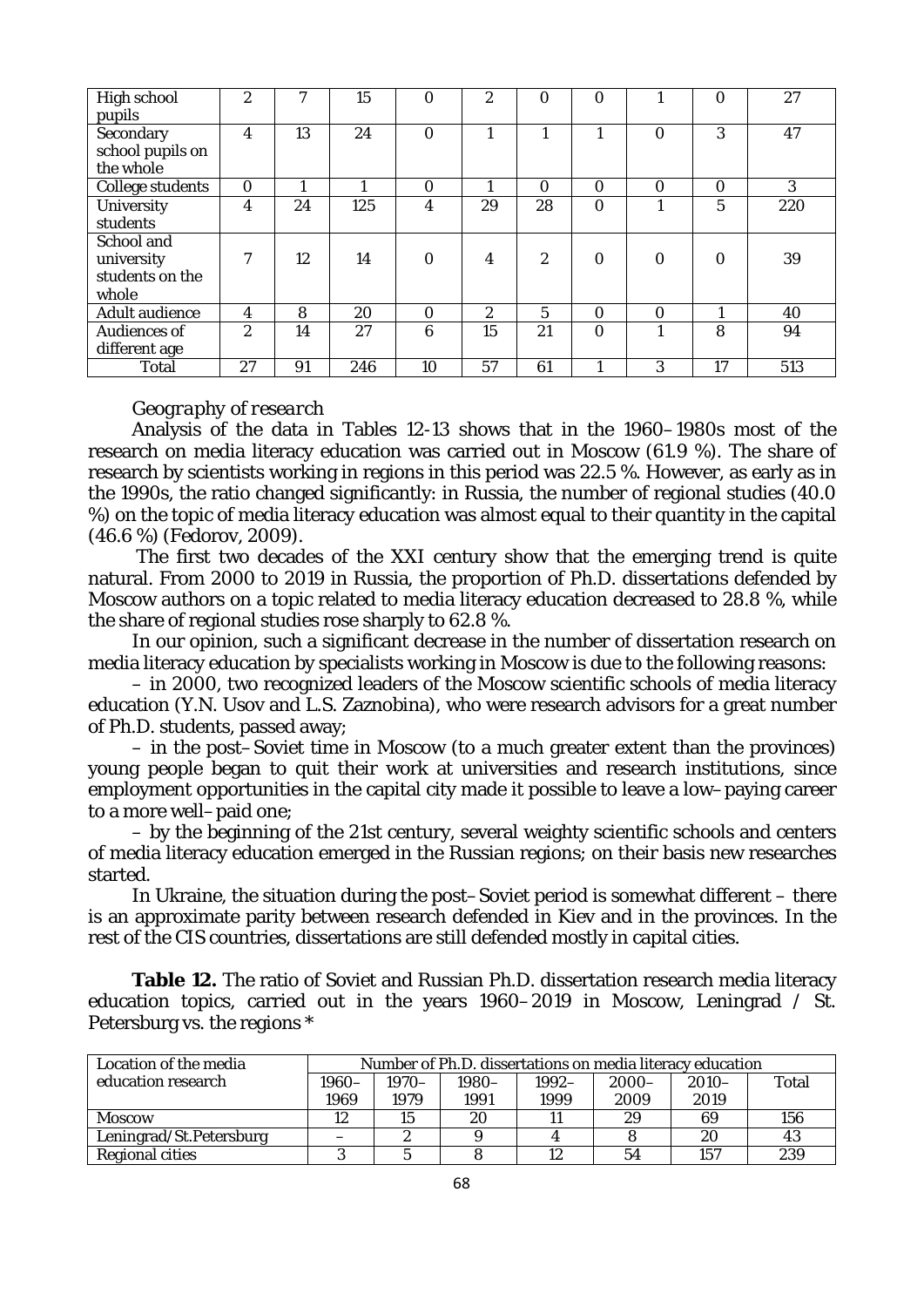| ww<br>л.<br>- -<br>----<br>-<br>____<br>__<br>$\sim$<br>___ |
|-------------------------------------------------------------|
|-------------------------------------------------------------|

\* with the consideration of the fact that a number of dissertations that were defended in capital cities had been written and supervised in regional universities.

**Table 13.** The ratio of Ph.D. dissertation research media literacy education topics, carried out in the 1992–2019 годах in Moscow, St. Petersburg vs. the regions CIS capital cities and regional cities

| Location of the      | Number of Ph.D. dissertations on media education in the CIS (1992-2019) |        |        |         |        |        |                             |          |        |     |
|----------------------|-------------------------------------------------------------------------|--------|--------|---------|--------|--------|-----------------------------|----------|--------|-----|
| media education      | <b>Russia</b>                                                           |        |        | Ukraine |        |        | <b>Others CIS countries</b> | Total    |        |     |
| research             | 1992                                                                    | 2000   | 2010   | 1992    | 2000   | 2010   | 1992                        | 2000     | 2010   |     |
|                      |                                                                         |        |        |         |        |        |                             |          |        |     |
|                      | 1999                                                                    | 2009   | 2019   | 1999    | 2009   | 2019   | 1999                        | 2009     | 2019   |     |
| <b>Moscow</b>        | 11                                                                      | 29     | 69     | $\ast$  | $\ast$ | $\ast$ | $\ast$                      | $\ast$   | $\ast$ | 109 |
| St. Petersburg       | 4                                                                       | 8      | 20     | $\ast$  | $\ast$ | $\ast$ | $\ast$                      | $\ast$   | $\ast$ | 32  |
| Kiev                 | $\ast$                                                                  | $\ast$ | $\ast$ | 6       | 31     | 30     | $\ast$                      | $\ast$   | $\ast$ | 67  |
| Other CIS capital    | $\ast$                                                                  | $\ast$ | $\ast$ | $\ast$  | $\ast$ | $\ast$ |                             | 3        | 16     | 20  |
| <b>cities</b>        |                                                                         |        |        |         |        |        |                             |          |        |     |
| Regional/            | 12                                                                      | 54     | 157    | 4       | 26     | 31     | $\Omega$                    | $\Omega$ |        | 285 |
| provincial cities in |                                                                         |        |        |         |        |        |                             |          |        |     |
| <b>CIS</b> countries |                                                                         |        |        |         |        |        |                             |          |        |     |
| Total                | 27                                                                      | 91     | 246    | 10      | 57     | 61     |                             | 3        | 17     | 513 |

The economic crisis of the 1990s, inherent in the post–Soviet period, has undoubtedly affected research in the field of media literacy education: the number of Ph.D. dissertations in the CIS countries on this subject remained approximately at the level of the USSR in the 1980s, while in the Western countries this scientific direction was developing much more intensively. The entrance of new information technologies into the educational process led to the fact that the dissertations that were defended in the CIS countries in the 1990s, used the Internet and computer applications as media education material (Gura, 1994; Kulikova, 1999, Lepskaya, 1999; Moiseeva, 1997; Petrova N. P., 1995; Stolyarevska, 1999, etc.).

The access gained by the post–Soviet scientists to Western studies in the 1990s encouraged the application of socio– and cultural models in media literacy education, along with traditional practical, utilitarian and aesthetic ones (see Tables 2-3). The post– Soviet media literacy education research of the 1990s and the 21st century began to rely to a greater extent on an integrated approach and the synthesis of autonomous and integrated approaches (see Tables 6- 7).

In post–Soviet Russia, new regional media literacy education research centers began to emerge (Taganrog, Chelyabinsk, and Yekaterinburg). Grant programs of the Ministry of Education and Science of the Russian Federation, key funds of scientific support (Russian Science Foundation, Russian Foundation for Basic Research, Russian Humanitarian Science Foundation, etc.) supported media education projects. The Russian experience has greatly influenced the development of media education in the CIS countries (Akhmetova, 2016; Gendina, 2013; Shturkhetsky, 2018, etc.).

In general, the number of Ph.D. dissertation research in the CIS countries on media literacy education from 2000 to 2019 increased 12 times compared to the period of the 1990s (although this growth is associated with Russia and Ukraine, as for the other CIS countries, the topic of media literacy education was rarely examined in Ph.D. research; media educators of these states focused on conducting seminars and practical training sessions aimed to increase the level of media literacy of citizens).

The research boom in the field of media education that occurs in the 21st century in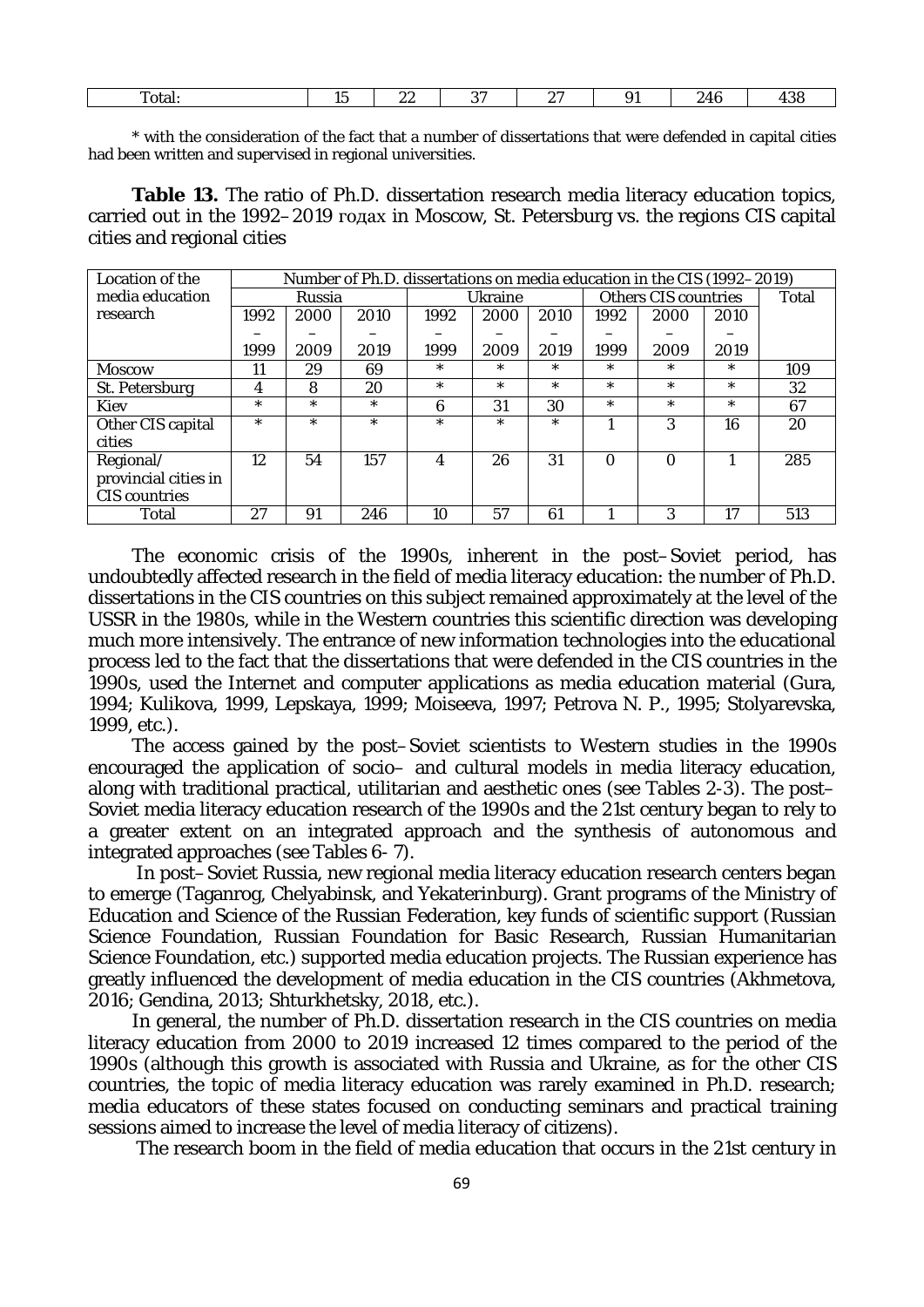Russia and Ukraine, in our opinion, is due to the following reasons:

– rapid expansion of media (primarily computer, audiovisual) throughout the world, including, of course, the CIS countries;

– common understanding that that media culture has a serious impact on the development of a person's personality and, therefore, must become an integral part of the educational process;

– researchers' aspiration to find new areas for scientific research, and such an area (among others) in the new millennium of media literacy education;

– drastic expansion of scientific contacts in the post–Soviet era (including via the Internet), which served in particular as the impetus for the exchange of media literacy education ideas between scientists from the CIS and Western countries.

While developing media literacy education models and technologies, researchers from the CIS countries, of course, note a number of significant challenges that the development of media literacy education in the 21st century is facing.

So E.I. Khudoleeva has developed a rather detailed classification of typical problems (socio–political, managerial, organizational, didactic, corporate, professional, social, personal) that the development of media literacy education is facing (Khudoleeva, 2006):

– personal (internal psychological problems, fear of new equipment and technologies; unwillingness to make efforts and spend additional energy to study the possibilities of using new technology in their professional activities);

– social (unsatisfactory level of information development of society; lack of access to electronic information tools for many social groups; technical impossibility of everyone to receive education remotely);

– professional (teachers' poor media competence; unwillingness and impossibility of experienced teachers to take professional training course in the field of media literacy education);

– corporate (poor development of electronic educational space of educational institutions; insufficient use of distance forms of education; lack of exchange of experience in the development of new technologies through a system of advanced training).

Further, the didactic–organizational problems are highlighted, among which there is an acute shortage of qualified media literacy educators and a lack of motivation of teachers and students.

And finally, the problems of state and social level:

– socio–political: the concept of "media literacy education" for the general public remains obscure; public opinion about the need for media literacy education as a component of general education has not yet been formed;

– managerial: there is no official government demand for the development of mass media literacy education, for the preparation of media educators, therefore, they are trained at universities (with rare exceptions); media literacy education is still not officially integrated into the schooling process (Khudoleeva, 2006: 19).

It seems that these problems are identified reasonably (to some extent they are reflected in the theses defended in the CIS countries from 1992 to 2019), and they are inherent not only to Russia and the CIS countries, but also in many other states of the world where media literacy education has still not (unlike, for example, Canada or Hungary) become an integral component of education in schools and universities.

What are the most promising trends (including theoretical models, concepts) in research in the field of media literacy education can be identified for the CIS countries?

The content analysis of the theses we conducted shows that globalization trends in media culture and media education have led to the fact that the traditional for the USSR priority of aesthetically–oriented media education in the CIS countries of the 21st century have been replaced by sociocultural and cultural studies.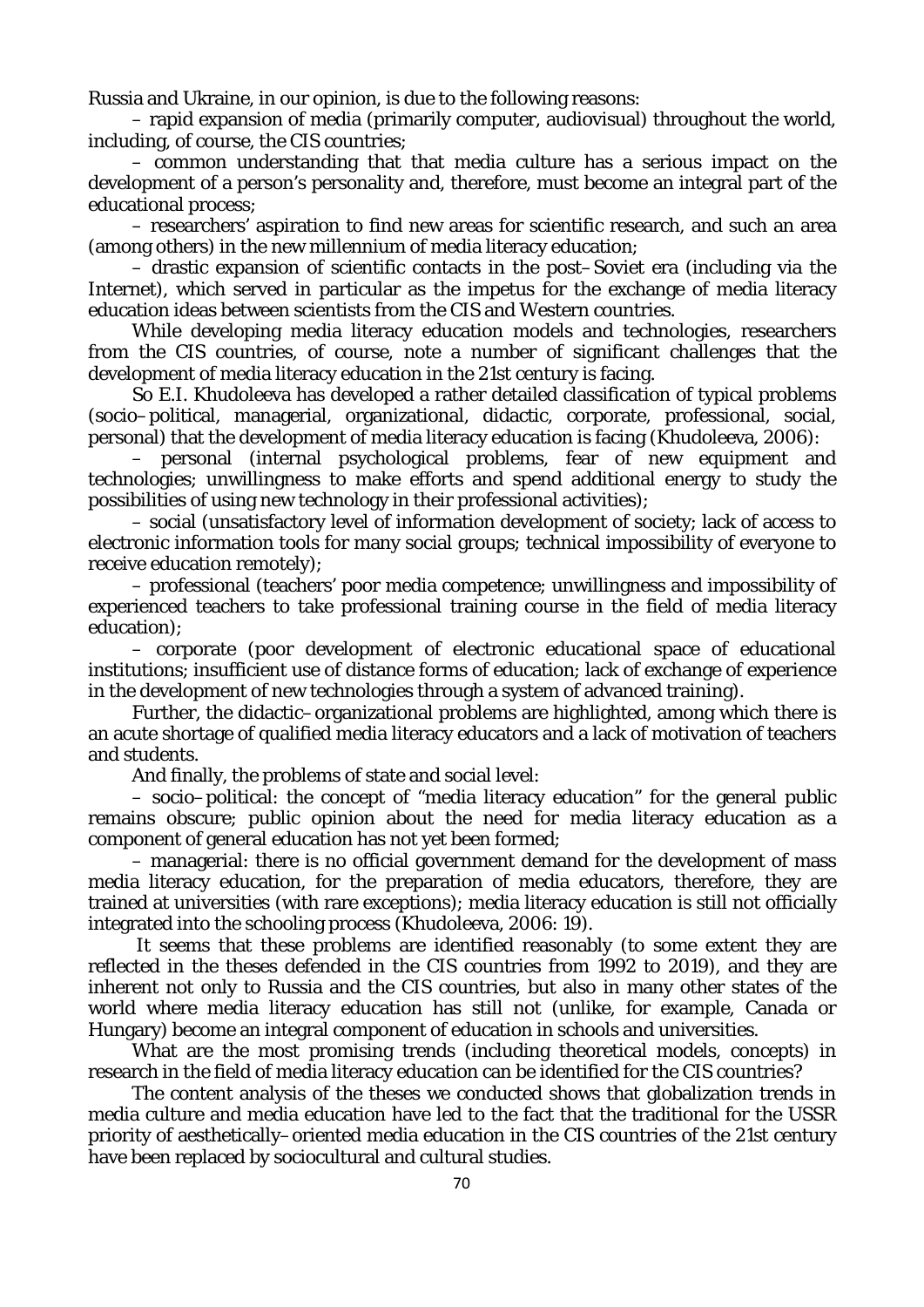Our analysis suggests that in the foreseeable future, the development of media literacy education in the CIS countries will continue to be dominated by socio–, and cultural studies and practice–oriented models guided by corresponding theories and objectives (based on the synthesis of media material).

Most likely, a small increase in the number of Ph.D. dissertations on the material of pre-school institutions and institutions of secondary special education is also possible. The trend of the synthesis of media literacy education and journalism (including media criticism) is going to grow.

In Ukraine, most likely, the tendency to ideologize media literacy education, started in 2014, attempts to make media literacy education a propaganda and counter– propaganda tool, will grow.

In general, our forecast regarding the development of research on media literacy education in the CIS countries is optimistic: the content analysis of dissertation research in the CIS countries that we have conducted allows us to anticipate a further increase in the volume of studies (mainly due to regional research teams) related to problems of media education, media literacy, and media competence.

# *List of dissertations on media education topic in the USSR and the CIS countries*

#### **USSR**

#### *1950-1959*

Chirkova, K.V. (1955). Screen aids as one of the means of visualization in history classes in V-VIII grades of secondary school. Ph.D. Dis. Leningrad.

Gromov, A.P. (1958). Application of diaphragms and movies in mathematics classes of high school. Ph.D. Dis. Moscow.

Kashchenko, B.P. (1951). Educational Cinema in the Seven-year School. Ph.D. Dis. Moscow.

Koldunov, Y.I. (1955). School newspapers as a means of communistic education of secondary school students. Ph.D. Dis. Moscow.

Menshikh, E.A. (1952). The use of cinema in the teaching of physics. Ph.D. Dis. Moscow.

Sycheva, E.M. (1955). Educational cinema as a means of education at secondary school. Ph.D. Dis. Moscow.

#### *1960-1969*

Alexeeva, M.I. (1968). Children's journals of Soviet Russia in the 1920s as a type of publication. Ph.D. Dis. Moscow.

Arkhangelsky, S.I. (1963). Elements of theory, technologies and methods of application of educational cinema in secondary schools and universities. Ph.D. Dis. Moscow.

Baranov, O.A. (1968). School film clubs and their role in the cinematographic education of high school students. Ph.D. Dis. Moscow.

Cherepinsky, S.I. (1968). Didactic problems of the film application in the educational process of the secondary school (1917-1967). Ph.D. Dis. Voronezh.

Karasik, A.S. (1966). Artistic-pedagogical analysis of films with students of 5-6 classes. Ph.D. Dis. Moscow.

Kolesova, L.N. (1966). Pioneer journals in the history of contemporary children's literature of the 1920s. Ph.D. Dis. Petrozavodsk.

Kraav, V.H. (1969). Educational film as a source of knowledge. Ph.D. Dis. Moscow.

Penzin, S.N. (1967). Some problems of the theory and practice of the television propaganda of the cinema art. Ph.D. Dis. Moscow.

Porotskaya, T.I. (1968). Features of using the educational films in the process of teaching the students of the auxiliary schools. Ph.D. Dis. Moscow.

Pressman, L.P. (1963). The use of the cinema and television for the purpose of speech development of the pupils at the lessons of the Russian language and literature. Ph.D. Dis. Moscow.

Rabinovich, R.G. (1966). Cinema art in art education of high school students. Ph.D. Dis. Moscow.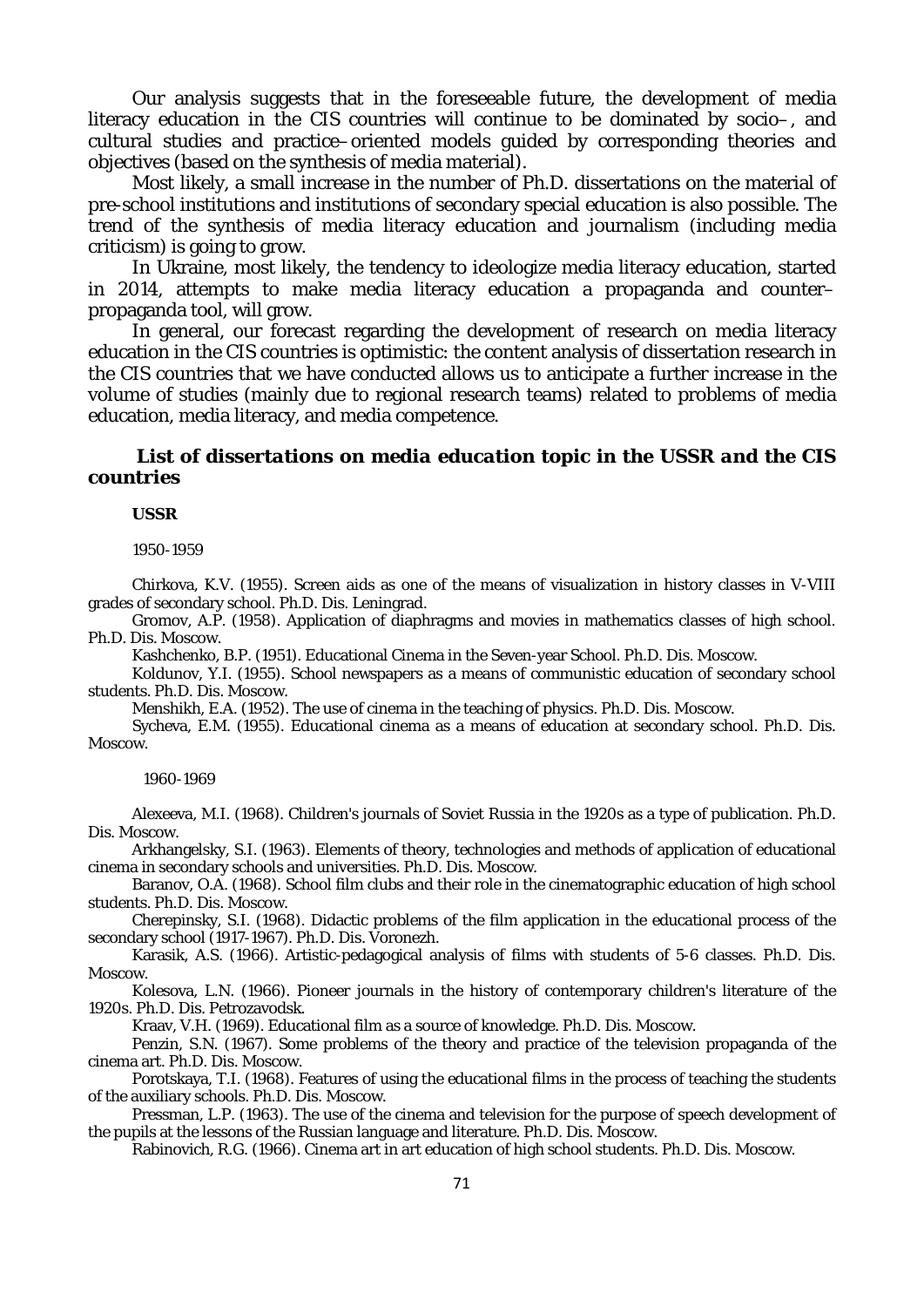Rabinovich, Y.M. (1966). Interaction of literature and cinema in aesthetic education of senior students. Ph.D. Dis. Moscow.

Saperov, V.I. (1969). Use of radio broadcasting in the communication education of students. Ph.D. Dis. Moscow.

Shakhmayev, N.M. (1967). Didactic problems of the technical means application in the educational process of the secondary education school. Ph.D. Dis. Moscow.

Vahemetsa, A. (1966). On the aesthetically-educational impact of cinema art. Ph.D. Dis. Moscow.

#### *1970-1979*

Bogatyreva, Y.N. (1972). From the history of creation of the printed pioneer newspaper (1922-1928). Ph.D. Dis. Leningrad.

Feiginov, S.R. (1977). Pedagogical basics of interaction between television and school in the communistic education of teenagers. Ph.D. Dis. Moscow.

Goncharova, N.V. (1970). Formation of the evaluative attitude to the feature films of pupils of the 5th-6th grades. Ph.D. Dis. Irkutsk.

Goryunova, N.L. (1978). Educational film: function, content and form. Ph.D. Dis. Moscow.

Ivanova, S.M. (1978). Education of full perception of cinema art by young teenagers. Ph.D. Dis. Moscow.

Ivanova-Tsiganova, V.I. (1971). Features of educational films in foreign language as sources of information and their use for teaching oral speech in a university. Ph.D. Moscow.

Ksenofontov, V.V. (1976). Television as a factor of schoolchildren's education. Ph.D. Dis. Moscow.

Labkovskaya, G.S. (1976). Formation of a moral ideal at high school pupils by means of cinema art. Ph.D. Dis. Moscow.

Levshina, I.S. (1975). Education of schoolchildren by means of feature films. Ph.D. Dis. Moscow.

Malobitskaya, Z.S. (1979). Film art as a means of moral and aesthetic education of high school students. Ph.D. Dis. Irkutsk.

Medvedev, N.I. (1978). Use of the technical (screen) means in the educational process in schools for the deaf. Ph.D. Moscow.

Monastyrsky, V.A. (1979). Artistic education of the senior schoolchildren by means of the television in the extracurricular work. Ph.D. Dis. Moscow.

Omarov, M.I. (1972). Didactic basis for the use of educational films at the initial stage of teaching the second language. Ph.D. Dis. Moscow.

Paramonova, K.K. (1973). Problems of children's cinema. Ph.D. Dis. Moscow.

Polevoy, V.L. (1975). Investigation of the efficiency of the methods of construction and application of the educational films for the cognitive activity activation. Ph.D. Dis. Moscow.

Shavtsov, M.V. (1971). Polytechnic orientation of the content of the educational films and methods of its realization at studying the basics of the sciences of the natural cycle. Ph.D. Dis. Moscow.

Sokolova, S.V. (1971). About the formation of the elements of the aesthetic perception (on the material of the cinema art). Ph.D. Dis. Moscow.

Stepanov, A.A. (1973). Psychological bases of the TV application in training. Ph.D. Dis. Leningrad.

Tikhomirova, K.M. (1970). Conditions of effective use of the diaphragms and diapositives in the educational process of the secondary school (on the example of the subjects of the humanitarian cycle). Ph.D. Dis. Moscow.

Troitskaya, L.D. (1979). Aesthetic education of high school students in the conditions of the rural school (on the material of the complex use of literature and television). Ph.D. Dis. Moscow, 1979.

Usov, Y.N. (1974). Film analysis in the aesthetic education of the high school students. Ph.D. Dis. M0scow.

Zvolinskaya, N.N. (1970). Conditions for the effective use of radio and sound recording in the teaching of literature. Ph.D. Dis. Moscow.

#### *1980-1991*

Andreeva, I.V. (1982). Cinematographic solution as a means of increasing the pedagogical effectiveness of the educational film. Ph.D. Dis. Moscow.

Barmasheva, T.M. (1981). Pedagogical interpretation of the mass information as a condition for the improvement of the young teacher's professional activity. Ph.D. Dis. Leningrad.

Bozhkov, Y.I. (1983). Amateur film-making as a pedagogical problem. Ph.D. Dis. Moscow.

Bulavko, V.I. (1982). Screen teaching aids at the lessons of fine arts in the secondary school. Ph.D. Dis. Moscow.

Cherkashin, E.A. (1989). Popular science film about art as a means of forming the artistic interests of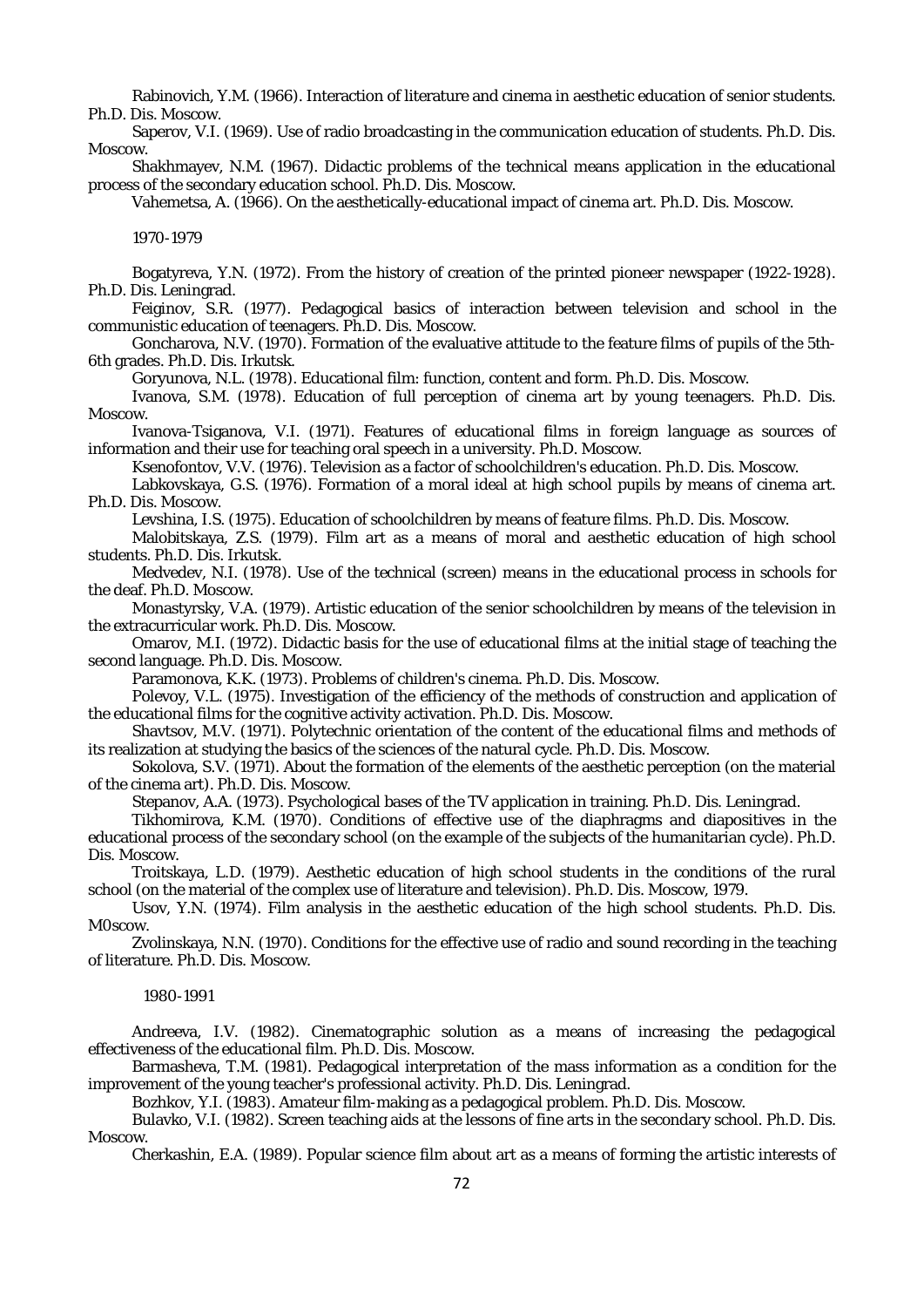senior pupils. Ph.D. Dis. Moscow.

Evtushenko, G.M. (1991). Film education at school in modern conditions as a film study problem. Ph.D. Dis. Moscow.

Fedorov, A.V. (1986). Critical analysis of a foreign film in the work with high school students. Ph.D. Dis. Moscow.

Genkin, P.D. (1985). Development of interest to amateur cinema in the process of educational activity of the amateur film studio. Ph.D. Dis. Leningrad.

Gutova, N.V. (1987). The use of cinema as a complex means of education of the younger schoolchildren. Ph.D. Dis. Moscow.

Iordanova, L.V. (1980). Methodological methods of using the educational films at chemistry lessons. Ph.D. Dis. Moscow.

Janelyauskas, E.A. (1983). Education of the social and artistic activity of a person in the process of the amateur film-making. Ph.D. Dis. Leningrad.

Kholmov, M.I. (1985). Formation of contemporary journalism for children. Ph.D. Dis. Leningrad.

Kirillova, N.B. (1983). Social and aesthetic efficiency of cinema as a factor of communistic education of young people. Ph.D. Dis. Moscow.

Kozlov, F.M. (1987). Implementation of the educational potential of cinema by means of the cultural and educational work with the students. Ph.D. Dis. Leningrad.

Kudina, I.Y. (1989). Diaphragm as a means of forming communicative skills in high school literature classes. Ph.D. Dis. Moscow.

Kuznetsov, V.M. (1982). Didactic bases of the university educational television. Ph.D. Dis. Moscow.

Labunskaya, N.A. (1982). Screening means in the system of problem study. Ph.D. Dis. Leningrad.

Odintsova, S.M. (1981). Film analysis as one of the factors of improvement of professional training of students-philologists of pedagogical universities. Ph.D. Dis. Moscow.

Ogorodnikov, Y.A. (1981). Nature and Aesthetic Functions in the educational film. Ph.D. Dis. Moscow. Polichko, G.A. (1987). Interdisciplinary relations of the literary course and optional course on the

basics of cinema art as a means of aesthetic development of high school students. Ph.D. Dis. Moscow.

Poltorak, L.D. (1980). Literary work study taking into account the high school students' film experience. Ph.D. Dis. Leningrad.

Pressman, L.P. (1981). Pedagogical bases of creation and use of screen and sound means in secondary school. Ph.D. Dis. Moscow.

Privalova, N.K. (1981). Investigation of the influence of compositional features of the educational film on its pedagogical effectiveness (on the example of films on humanitarian subjects for 5 - 10 classes of secondary school. Ph.D. Dis. Moscow.

Rudenko, I.A. (1986). Radio broadcasting for children and youth (formation, development, functioning problems). Ph.D. Dis. Moscow.

Saydashev, A.Z. (1985). Activation of the cognitive activity of the students at the problem learning by means of the cinema and demonstration experiment. Ph.D. Dis. Kazan.

Serezhenkova, L.N. (1982). Training of foreign students in speech communication on the basis of the feature films (at the advanced stage of training). Ph.D. Dis. Moscow.

Shakeeva, Ch.A. (1983). Social-psychological aspects of the influence of modern cinema on the value orientations of young people. Ph.D. Dis. Leningrad.

Sharikov, A.V. (1989). Age peculiarities of the schoolchildren's television orientations. Ph.D. Dis. Moscow.

Shein, S.A. (1982). Psychological peculiarities of the high school pupils' attitude to the characters of the movies. Ph.D. Dis. Moscow.

Svistelnikova, T.Y. (1990). Upbringing of musical interests of students of pedagogical universities by means of television. Ph.D. Dis. Moscow.

Trofimova, L.N. (1985). The use of video recording in extra-curricular educational work (in the conditions of the school technical center). Ph.D. Dis. Moscow.

Tumaleva, E.A. (1982). Popular science films and TV programs as a means of complex solution of problems of physics teaching. Ph.D. Dis. Leningrad.

Usov, Y.N. (1989). Film education as a means of aesthetic education and artistic development of schoolchildren. Ph.D. Dis. Moscow.

Usova, G.A. (1981). Radio broadcasting and television as the factors of the teenagers' value orientations formation. Ph.D. Dis. Moscow.

Vlaskina, G.Y. (1985). Aesthetic education of high school students by means of TV and radio. Ph.D. Dis. Moscow.

Yakovleva, N.N. (1989). Formation of the aesthetic assessments of teenagers by means of cinema art. Ph.D. Dis. Minsk.

Zaznobina, L.S. (1990). Scientific and pedagogical bases of creation and use of the screen and sound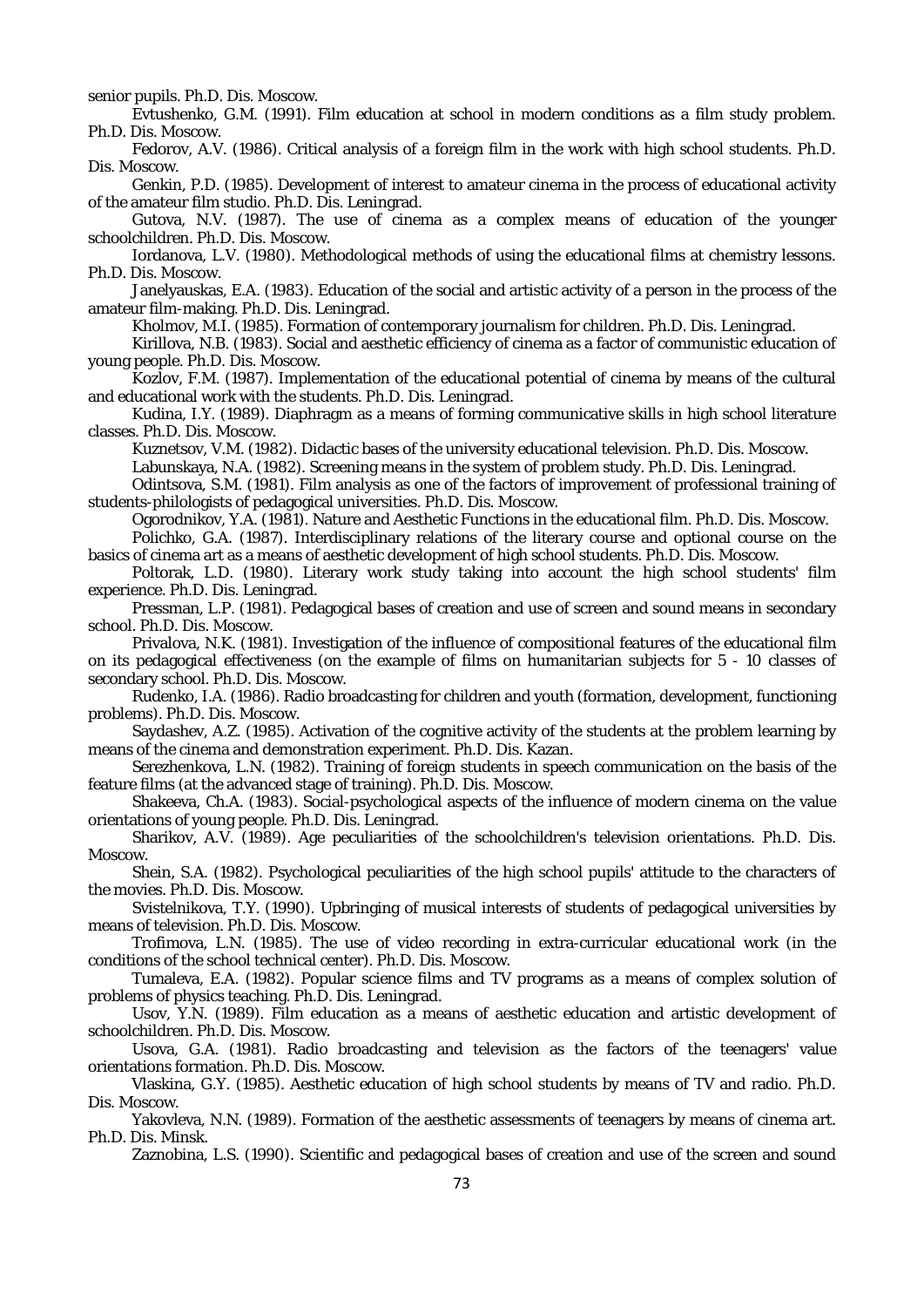means of education on subjects of a natural cycle for polytechnic education of schoolchildren. Ph.D. Dis. **Moscow** 

## *Russia*

*1992-1999*

Bondarenko, E.A. (1997). System of the audiovisual education in the 5th-9th grades of the high school. Ph.D. Dis. Moscow.

Breitman, A.S. (1997). Fundamentals of cinema art in the course of the world art culture. Ph.D. Dis. St. Petersburg.

Bukharkina, M.Y. (1994). Computer telecommunications in the teaching of foreign languages. Ph.D. Dis. Moscow.

Fedorov, A.V. (1993). System of the pedagogical university students' training for the aesthetic education of the schoolchildren on the material of the screen arts (cinema, television, video). Ph.D. Dis. Moscow.

Gavrichenkov, A.N. (1997). Creation and use of the educational video recording for teachers' professional development. Ph.D. Dis. Moscow.

Gura, V.V. (1994). Cultural approach as theoretical and methodological basis for humanization of information technologies of education. Ph.D. Dis. Rostov.

Hilko, N.F. (1999). Development of the ability to create photographs of teenagers and young people in the process of artistic amateur activity. Ph.D. Dis. Moscow.

Ivanova, L.A. (1999). Formation of the media-communication literacy of the teenage schoolchildren by means of video (on the basis of the French language lessons). Ph.D. Dis. Moscow.

Karpova, N.K. (1996). Theoretical bases of synthesis of arts as a method of cognition and modeling of personality in the conditions of information technologies. Ph.D. Dis. Rostov.

Klemeshova, N.V. (1999). Multimedia as a didactic means of higher education. Ph.D. Dis. Kaliningrad.

Kulikova, E.A. (1999). Development of schoolchildren's abilities by means of the interactive technology (computer games). Ph.D. Dis. St. Petersburg.

Lepskaya, N.A. (1999). Computer technologies in the development of artistic abilities of students of secondary school. Ph.D. Dis. Moscow.

Moiseeva, M.V. (1997). Computer telecommunications in the system of the secondary school teachers' advanced training. Ph.D. Dis. Moscow.

Monastyrsky, D.V. (1999). Interaction of the cultural institutions and film distribution in the organization of the youth leisure time. Ph.D. Dis. Moscow.

Ozerov, K.G. (1996). Information-educational activity of the library media-centers in schools of the USA. Ph.D. Dis. Moscow.

Petrova, N.P. (1995). Development of the educational technology "Computer animation as a means of media education". Ph.D. Dis. Moscow.

Platunova, L.K. (1995). Development of the cinematographic culture of a teacher in the process of his advanced training. Ph.D. Dis. St. Petersburg.

Pustosmekhova, L.N. (1999). Features of the role-play organization with the support of the TV programs at different stages of training. Ph.D. Dis. Moscow.

Samartsev, O.R. (1995). Television in the education system. Ph.D. Dis. Moscow.

Samoilov, V.A. (1999). Computer graphics and animation as a means of developing the creative abilities of young students. Ph.D. Dis. St. Petersburg.

Schkolnik, A.Y. (1999). Children's amateur press as a factor of social upbringing of teenagers. Ph.D. Dis. Kostroma.

Shiyan, L.K. (1992). Aesthetic education of young people in club institutions by means of TV and video programs. Ph.D. Dis. Moscow.

Shiyan, L.K. (1995). Acmeological bases of mastering by the organizers of the film and video propaganda of the pedagogical technologies of the aesthetic education of the youth by means of the TV and video programs. Ph.D. Dis. Moscow.

Sikoruk, L.L. (1998). Telefilm for children as a means of upbringing their creative abilities. Ph.D. Dis. Novosibirsk.

Svenitskaya, V.A. (1995). Social-psychological aspects of the influence of the cinema art on the youth audience. Ph.D. Dis. St. Petersburg.

Vozchikov, V.A. (1999). Development of the students' communication skills by means of journalism. Ph.D. Dis. Biysk.

Zatuchny, M.S. (1993). Amateur cinema and video in the structure of the aesthetic education. Ph.D. Dis. Ekaterinburg.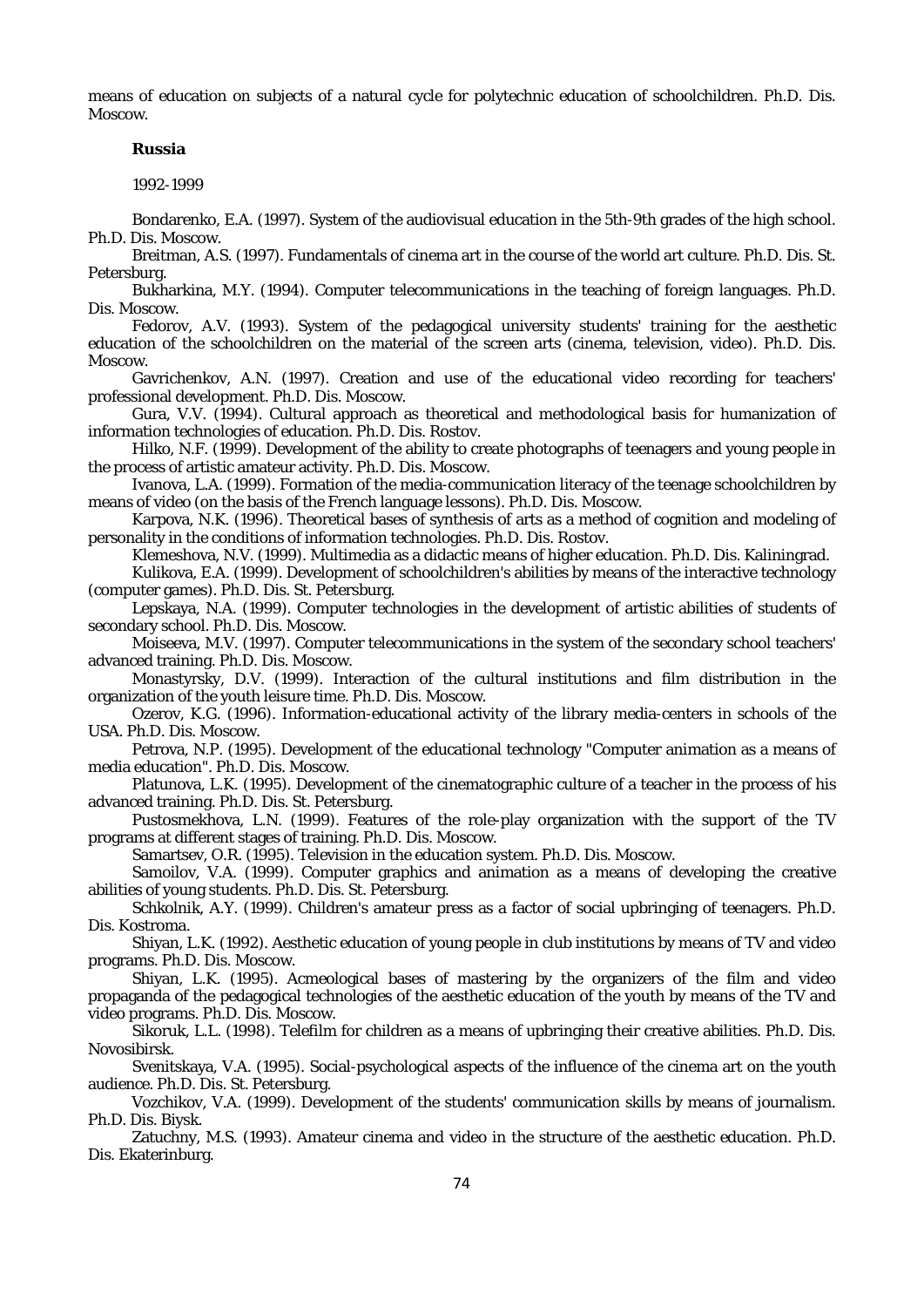#### *2000-2009*

Arkhangelskaya, I.B. (2009). Herbert Marshall McLuhan: from literature research to media theory. Ph.D. Dis. Moscow.

Artemenko, O.A. (2009). Formation of translation competence in the field of professional communication among students of non-language specialties with the use of information and communication technologies. Ph.D. Dis. Kaluga.

Bozhedarov, D.A. (2005). Mass communication means in modern educational system. Ph.D. Dis. Moscow.

Burnashev, A.E. (2007). Pedagogical conditions for the formation of information literacy among students of humanities by audio-visual means. Ph.D. Dis. Yakutsk.

Bykova, J.B. (2009). Formation of the psychological and pedagogical competence of the university students with the use of the means of information and communication technologies. Ph.D. Dis. N. Novgorod.

Chelysheva, I.V. (2002). Main stages of media education development in Russia. Ph.D. Dis. Voronezh, 2002.

Chernyanovskaya, T.V. (2003). Psychological peculiarities of the interest of the youth to the horror films and mystics. Ph.D. Dis. Tambov.

Chicherina, N.V. (2008). Concept of formation of media literacy among students language faculties based on foreign language media texts. Ph.D. Dis. St. Petersburg.

Chikiris, A.G. (2007). Television broadcasting: formation of the viewer's perception. Ph.D. Dis. Moscow.

Deikina, A.Y. (2000). Development of cognitive interests of preschool children in the process of media education. Ph.D. Dis. Barnaul.

Dorofeeva, M.G. (2000). Influence of experience of the film viewer on literary development of the student. Ph.D. Dis. St. Petersburg.

Dorzhieva, L.B. (2006). Formation of civil responsibility of schoolchildren in the process of children's press activity. Ph.D. Dis. Ulan-Ude.

Dzutseva, Z.B. (2006). Moral and aesthetic education of youth by means of television. Ph.D. Dis. Vladikavkaz.

Egorova, Y.N. (2000). Multimedia as a means of education in the secondary school. Ph.D. Dis. Cheboksary.

Fateeva, I.A. (2008). Journalism education in Russia: theory, history, modern practice. Ph.D. Dis. Ekaterinburg.

Fedorova, S.V. (2008). Formation of ethical values of schoolchildren by means of information and communication technologies in the establishment of additional education (on the basis of the English language material). Ph.D. Dis. Yakutsk.

Fedortsova, S.S. (2007). Pedagogical heritage of Y.N. Usov in the context of media education development in Russia. Ph.D. Dis. Rostov.

Fominova, M.N. (2001). Media education in the context of mastering the course of the world art culture in secondary school. Ph.D. Dis. Moscow.

Fortunatov, A.N. (2009). Interaction of social communication subjects in media reality. Ph.D. Dis. N. Novgorod.

Freifeld, E.B. (2006). Fiction film as a means of the students' professional and personal development while studying the foreign language in the higher school. Ph.D. Dis. N. Novgorod.

Goncharuk, A.Y. (2000). Pedagogical conditions for the development of the aesthetic attitude of a schoolchild to reality by means of spectacular arts. Ph.D. Dis. Moscow.

Gorelova, E.V. (2008). Information culture and its role in personality formation. Ph.D. Dis. Nizhnevartovsk, 2008.

Grigorova, D.E. (2008). Peculiarities of the influence of media texts of youth TV programs on the development of critical thinking in high school students. Ph.D. Dis. Rostov.

Gura, V.V. (2007). Theoretical bases of pedagogical design of personally oriented electronic educational resources and environments. Ph.D. Dis. Rostov, 2007.

Hilko, N.F. (2007). Pedagogy of audiovisual creativity in the social and cultural sphere. Ph.D. Dis. Moscow.

Ignatovskaya, L.A. (2000). Audiovisual technologies in intensification of the individual learning (on the English language material). Ph.D. Dis. Moscow.

Ivanova, N.A. (2004). Innovative technology of teaching professionally oriented foreign-language communication in the context of media education. Ph.D. Dis. Voronezh.

Kalmykov, A.A. (2009). Internet-journalism in the mass media system: formation, development, professionalization. Ph.D. Dis. Moscow.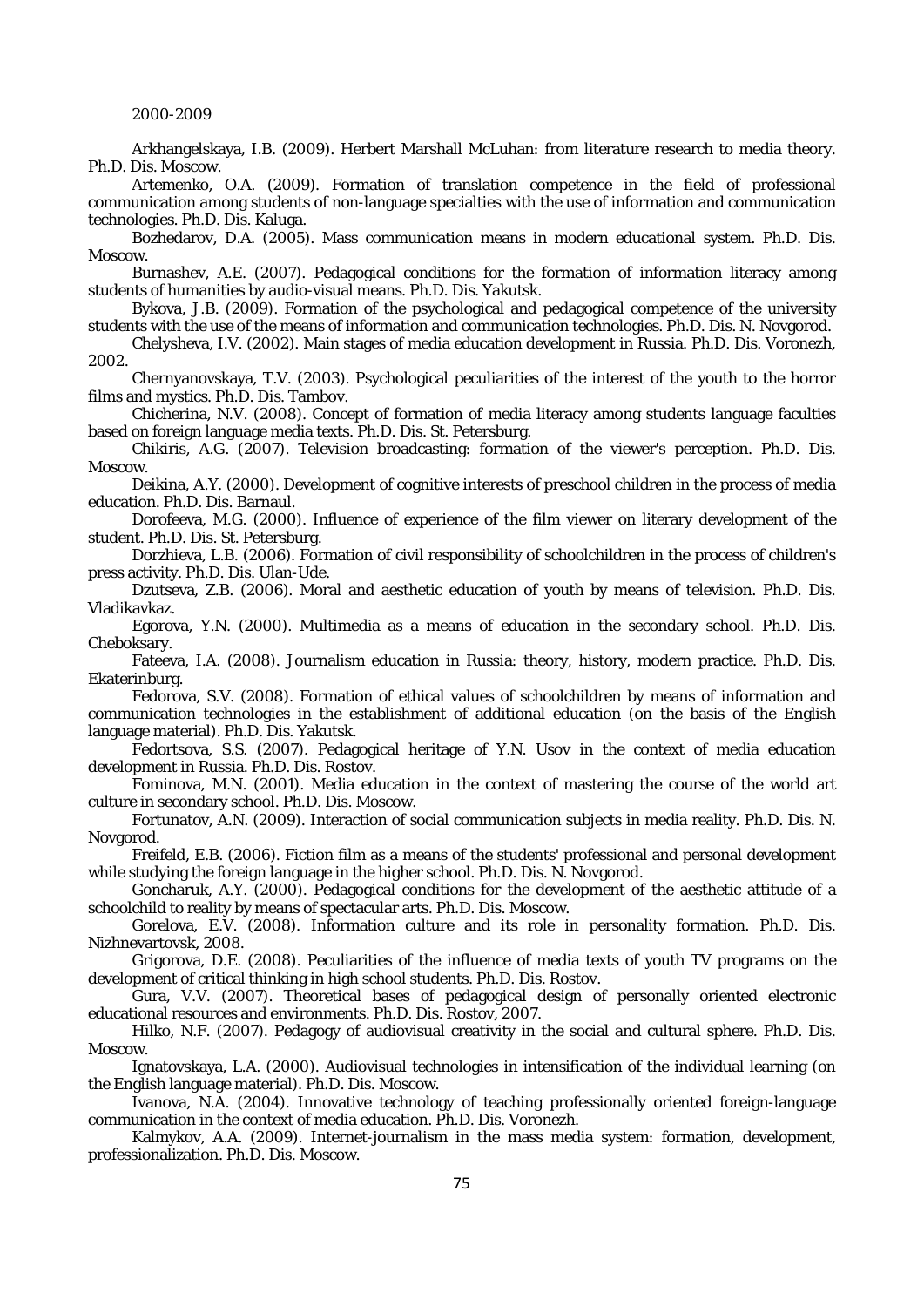Kharlampieva, T.V. (2009). Formation of critical thinking of university students as a means of their protection from negative information impacts in professional activities. Ph.D. Dis. Chelyabinsk.

Khizhnyak, I.M. (2008). Professional training of future foreign language teachers on the basis of media education technology. Ph.D. Dis. Penza.

Khudoleeva, E.I. (2006). Pedagogical problems of media education in Germany and in Russia at the present stage (end of XX - beginning of XXI centuries). Ph.D. Dis. Vladivostok.

Kirillova, N.B. (2005). Media culture as an integrator of the social modernization environment. Ph.D. Dis. Moscow.

Kolesnichenko, V.L. (2007). Formation and development of media education in Canada. Ph.D. Dis. Rostov.

Korochensky, A.P. (2003). Media criticism in the theory and practice of journalism. Ph.D. Dis. St. Petersburg.

Kortieva, D.V. (2009). Formation of the value orientations of teenagers in the process of media education. Ph.D. Dis. Pyatigorsk.

Kovsharova, T.V. (2006). Formation of media education of high school students in the environmental and informational pedagogical space of the lesson. Ph.D. Dis. Chita.

Kutkina, O.P. (2006). Pedagogical conditions of formation of media competence of future libraryinformation specialists. Ph.D. Dis. Barnaul.

Kuznetsova, T.S. (2005). Additional educational information as a means of organizing the educational environment by a teacher. Ph.D. Dis. St. Petersburg.

Legotina, N.A. (2004). Pedagogical conditions for preparing university students for the implementation of media education in secondary schools. Ph.D. Dis. Kurgan.

Makhova, N.V. (2004). Formation of moral culture of students by mass media. Ph.D. Dis. Moscow.

Malykh, T.A. (2008). Pedagogical conditions for the development of information security for primary school students. Ph.D. Dis. Irkutsk.

Mantulenko, V.V. (2007). Features of the use of electronic media in the educational process of secondary school. Ph.D. Dis. Samara.

Matskevich, J.V. (2009). Development of fine arts in drawing at children of the senior preschool age under the influence of cartoon films. Ph.D. Dis. Moscow.

Matveeva, N.A. (2009). Influence of television on formation of value orientations of teenagers and ways of overcoming its negative consequences. Ph.D. Dis. Kursk.

Maximova, G.P. (2007). Modernization of education in higher school on the basis of integration of pedagogy and art in the media environment. Ph.D. Dis. Rostov.

Mosina, S.V. (2009). Formation of the system of "film work" in Simbirsk province (1905-1934). Ph.D. Dis. Ulyanovsk.

Muryukina, E.V. (2005). Formation of high school students' media culture (on the material of the film press). Ph.D. Dis. Belgorod.

Nedbai, V.V. (2006). Formation of media culture of the younger teenager. Ph.D. Dis. Krasnoyarsk.

Novikova, A.A. (2000). Theory and history of media education development in the USA (1960-2000). Ph.D. Dis. Taganrog.

Ogoltsova, N.N. (2007). Multimedia projects as a means of professional development of teachers. Ph.D. Dis. Novokuznetsk.

Palamarchuk, L.N. (2009). Formation of information-technological competence of students of 5-7th grades. Ph.D. Dis. Chelyabinsk.

Panarina, T.V. (2006). Civic socialization of students in the conditions of media cultural and educational space of the Maritime Academy. Ph.D. Dis. Rostov.

Pavlycheva, E.D. (2006). Influence of electronic mass media on social identification of teenagers. Ph.D. Dis. Moscow.

Pechinkina, O.V. (2008). School media education in the Nordic countries. Ph.D. Dis. Arkhangelsk.

Poluehtova, I.A. (2008). Socio-cultural dynamics of the Russian television audience. Ph.D. Dis. Moscow.

Poznin, V.F. (2009). Expressive means of screen arts: aesthetic and technological aspects. Ph.D. Dis. St. Petersburg.

Puzikova, I.G. (2005). Creation and use of the school media library on the basis of a distributed information resource. Ph.D. Dis. Moscow.

Ryzhikh, N.P. (2006). Media education of students of pedagogical university on the material of English-speaking screen arts. Ph.D. Dis. Rostov.

Saglam, F.A. (2009). Pedagogical conditions of correction of Internet addiction of teenagers. Ph.D. Dis. Kazan.

Sakhnovskaya, E.G. (2008). Personality in the information society: discourse and education. Ph.D. Dis. Ekaterinburg.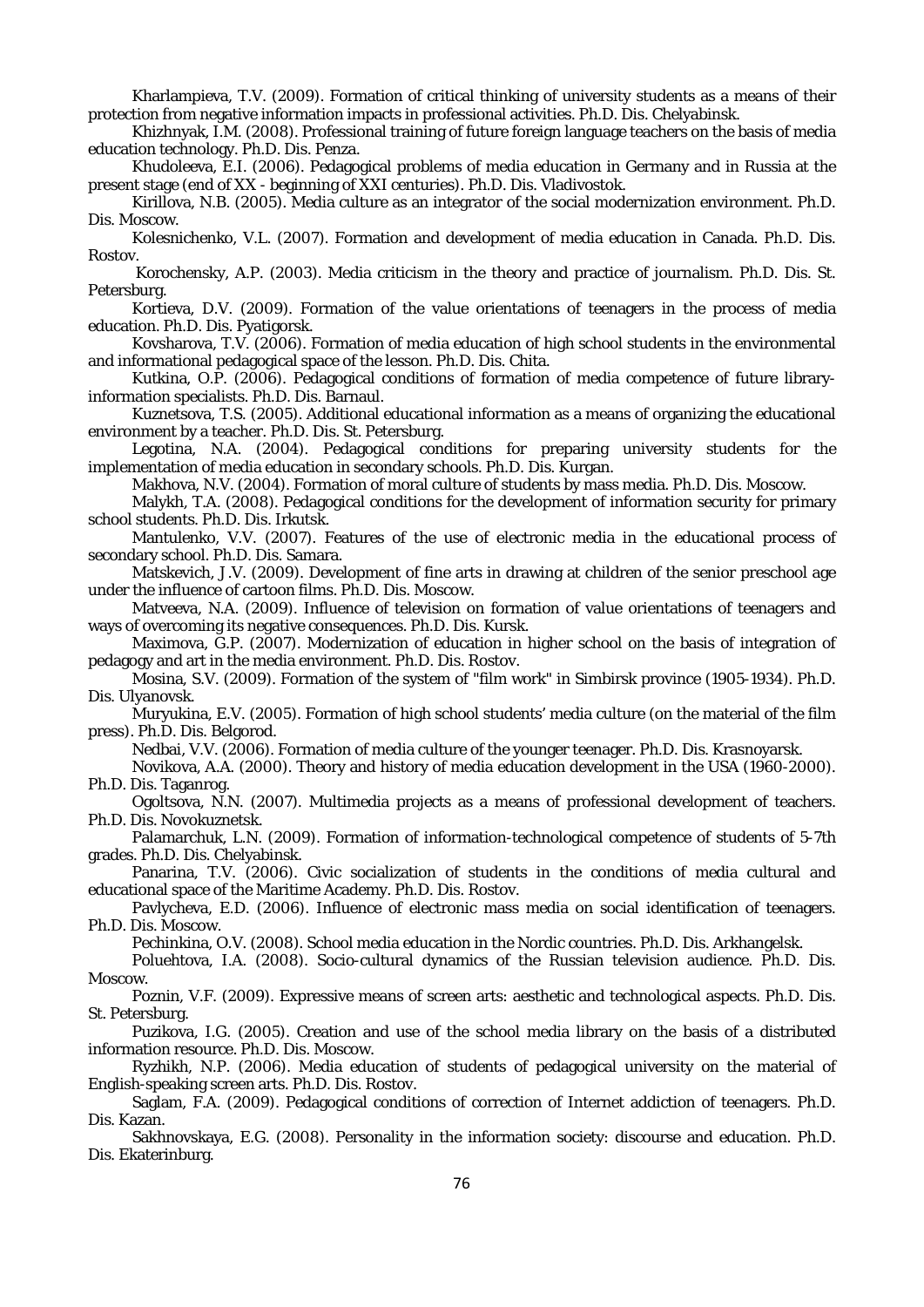Selevko, A.G. (2002). Social and pedagogical conditions for optimizing the influence of mass communication on the socialization of rural schoolchildren. Ph.D. Dis. Moscow.

Selivanov, N.L. (2008). Pedagogical conditions of integration of computer technologies in art education of teenagers. Ph.D. Dis. Moscow.

Shcherbakova, M.A. (2008). Formation of the creative abilities of the students of the high school age at realization of the media education. Ph.D. Dis. Kemerovo.

Shestakova, L.A. (2005). Pedagogical potential of mass media and scientific-methodical bases of its realization. Ph.D. Dis. N. Novgorod.

Shipnyagova, E.Y. (2003). Formation of readiness of future teachers to integrate media education into the educational process of the school. Ph.D. Dis. Orenburg.

Shpanko, V.S. (2009). Pedagogical aspects of interaction of mass media and cultural institutions in the education of civil position among young people. Ph.D. Dis. Moscow.

Simakov, V.D. (2008). Pedagogical potential of children's video creativity. Ph.D. Dis. Moscow.

Skorochkina, N.M. (2009). State information policy in formation of political culture of Russian society. Ph.D. Dis. Moscow.

Smirnova, S.Y. (2008). Formation and development of the professional training of the journalists in the Republic of Mary El: history and modernity. Ph.D. Dis. Yoshkar-Ola.

Smolyaninova, O.G. (2002). Development of methodical system of formation of information and communicative competence of the future teacher on the basis of multimedia technologies. Ph.D. Dis. St. Petersburg.

Sokolova, N.Y. (2004). Use of media education components in the study of quantum physics. Ph.D. Dis. Moscow.

Solovyova, Y.I. (2006). Formation of the readership activity of junior schoolchildren in the conditions of active influence of mass communication. Ph.D. Dis. Moscow.

Stepanenkov, P.V. (2009). Information-communication technologies in vocational guidance work with senior pupils. Ph.D. Dis. Moscow.

Stolbnikova, E.A. (2005). Development of the critical thinking of the students of the pedagogical university in the process of media education (on the basis of the advertising material). Ph.D. Dis. Rostov, 2005.

Strekalova, N.B. (2009). Average approach as a factor in the formation of information and communication competence of students of humanitarian specialties. Ph.D. Dis. Samara.

Strelnikov, V.N. (2002). Media faculty as a form of introduction of the computer technologies in the process of training the library-information specialists. Ph.D. Dis. Samara.

Subbotin, D.I. (2004). Methods of studying the prose of A.P. Chekhov with the use of the cinematic interpretations in the conditions of the basic and profile education in the 10th grade of the secondary school. Ph.D. Dis. Moscow.

Tarasov, K.A. (2000). Effect of violence in feature films on the younger generation. Ph.D. Dis. Moscow. Tarasov, K.A. (2006). Violence in the audiovisual culture: reflection, influence, social regulation (on the material of the cinema art). Ph.D. Dis. Moscow.

Urazova, S.L. (2008). Reality show in the context of modern television. Ph.D. Dis. Moscow.

Vojnia, I.A. (2008). Formation of skills of creation of artistic media product at schoolchildren in the conditions of teenage club. Ph.D. Dis. Ekaterinburg.

Vorontsov, G.D. (2006). Informological approach to the development of professional competence of a teacher in the process of postgraduate education. Ph.D. Dis. St. Petersburg.

Vozchikov, V.A. (2007). Education philosophy and media culture of the information society. Ph.D. Dis. St. Petersburg.

Yakushina, E.V. (2002). Methodology of teaching the schoolchildren to work with the information resources on the basis of the current model of the Internet. Ph.D. Dis. Moscow.

Zakharchenko, A.E. (2008). Organization of leisure activities of students under the influence of mass culture. Ph.D. Dis. Rostov.

Zalagaev, D.V. (2005). Development of the media literacy of the students in the process of computer science education. Ph.D. Dis. Omsk.

Zhilavskaya, I.V. (2008). Optimization of the interaction between the mass media and the youth audience on the basis of the media education strategies and technologies. Ph.D. Dis. Moscow.

Zhmyrova, E.Y. (2008). Film art as a means of education for tolerance among students. Ph.D. Dis. Tambov.

Zhurin, A.A. (2004). Integration of the media education with the chemistry course of the secondary education school. Ph.D. Dis. Moscow.

Zmanovskaya, N.V. (2004). Formation of media education of future teachers. Ph.D. Dis. Krasnoyarsk.

*2010-2019*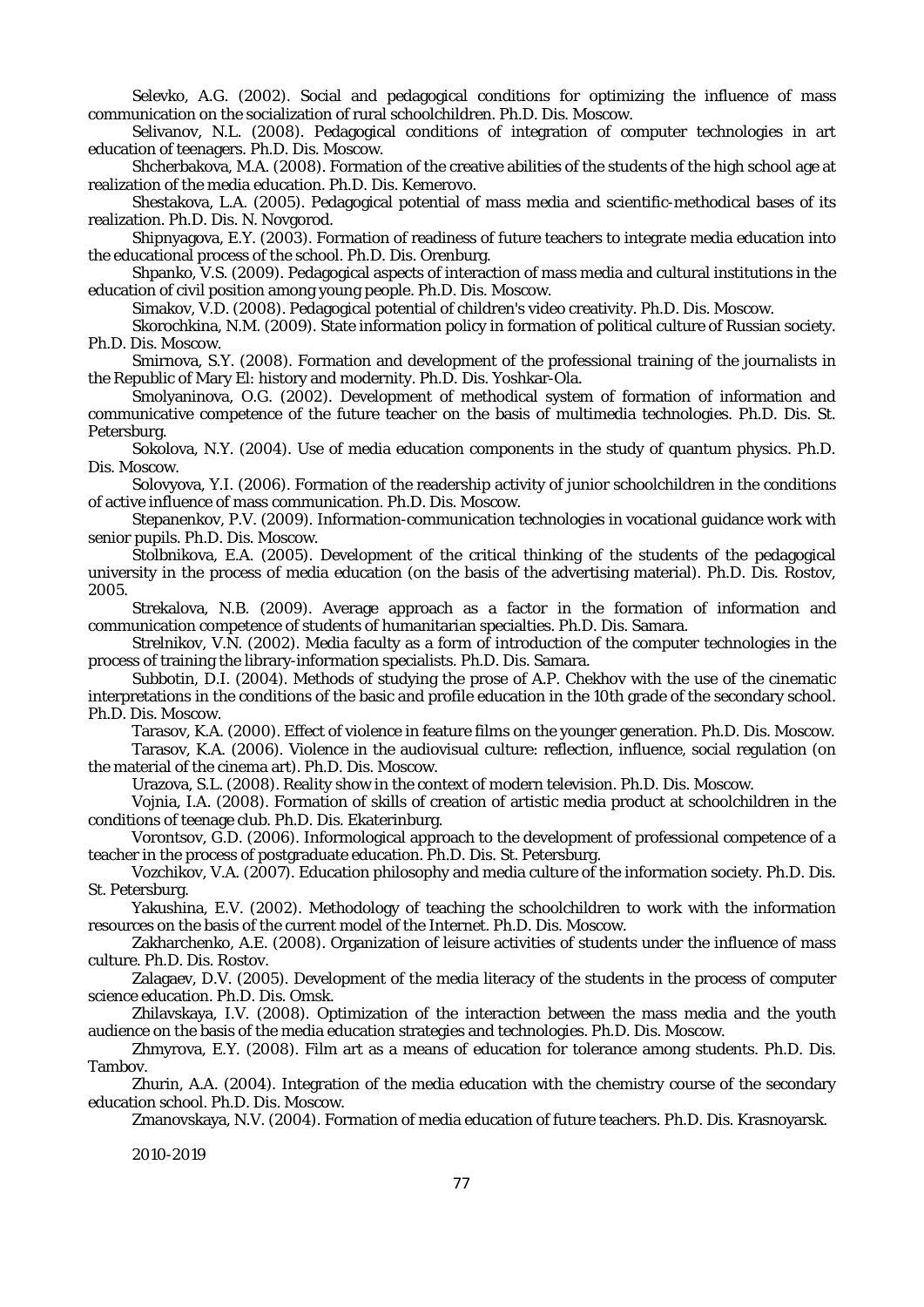Abdulayeva, H.S. (2018). Formation of communicative competence of future bachelors with the use of multimedia: training profile "Foreign language". Ph.D. Dis. Makhachkala.

Abitova, G.T. (2015). Formation of the basics of information culture of senior preschool age children by means of social and cultural activities. Ph.D. Dis. St. Petersburg.

Aidagulova, A.R. (2012). Formation of the educational media environment of the pedagogical university. Ph.D. Dis. Ufa.

Akhbasheva, I.B. (2013). Methodological system of formation of information and communication competence of persons with profound visual impairment. Ph.D. Dis. Krasnoyarsk.

Akhmetvalieva, A.A. (2011). Development of the culture of information and psychological security of university students. Ph.D. Dis. Chelyabinsk.

Alexandrova, L.N. (2016). Formation of the teacher's readiness to use information and communication technologies in continuous professional education: in the process of intercourse training. Ph.D. Dis. Elets.

Alexeeva, N.R. (2013). Preparation of future specialists in the field of advertising for the use of information and communication technologies to create an advertising product. Ph.D. Dis. Cheboksary.

Aliyeva, Z.U. (2015). Formation of information culture of future teachers in the conditions of interaction "profile school – pedagogical university". Ph.D. Dis. Makhachkala.

Anaikina, Y.S. (2011). Formation of social experience of high school students in the process of media education. Ph.D. Dis. Kostroma.

Arnautov, A.D. (2017). Formation of information competence of future bachelors- metallurgists in the process of mastering the discipline "Information Services" using a set of information technology tasks. Ph.D. Dis. Krasnoyarsk.

Arzamasova, L.A. (2012). Formation of information culture of the future teacher in the process of teaching physics: on the example of pedagogical college. Ph.D. Dis. Krasnoyarsk.

Ataeva, E.A. (2016). Formation of information culture of the future teacher of professional education. Ph.D. Dis. Makhachkala.

Atkina, A.M. (2017). Youth journalism in the implementation of the state youth policy of Russia in the post-Soviet period: the example of Belgorod region. Ph.D. Dis. Voronezh.

Averkin, Y.A. (2010). Development of visual literacy of students designers at classes on photography. Ph.D. Dis. Moscow.

Baguzina, E.I. (2012). Web-Quest technology as a didactic means of formation of foreign-language communicative competence (on the example of students of non-language university). Ph.D. Dis. Moscow.

Balashov, O.L. (2017). Development of cooperation of schoolchildren in educational and cognitive activities in the classroom network community. Ph.D. Dis. Belgorod.

Balashova, E.F. (2012). Features of the use of media texts in business English learning in the system of additional professional education. Ph.D. Dis. Moscow.

Baranova, E.A. (2019). Media convergence as a strategic factor in the transformation of the media institution. Ph.D. Dis. Moscow.

Baranova, N.V. (2012). Preparation of future teachers for the effective use of information educational resources in the education of schoolchildren. Ph.D. Dis. Kaluga, 2012.

Baranova, O.V. (2018). Formation of information and communication competence of future primary school teachers in the conditions of applied bachelor's degree. Ph.D. Dis. N. Novgorod.

Barsukova, O.V. (2012). Television as a factor of formation of spiritual and moral values of a personality. Ph.D. Dis. Voronezh.

Bazanova, E.M. (2013). Methodology of teaching professional foreign language communication with the use of Internet technologies: Master's degree, non-language university. Ph.D. Dis. Moscow.

Bazarzhapova, T.J. (2013). Improvement of information competence of teachers in the conditions of info-communication environment. Ph.D. Dis. Ulan-Ude.

Bedareva, A.V. (2014). Formation of linguistic and humanitarian competence of bachelors in the field of "Advertising and public relations" at the university. Ph.D. Dis. Krasnoyarsk.

Begalinov, A.S. (2015). Social and philosophical analysis of media education. Ph.D. Dis. Krasnoyarsk.

Belitskaya, O.V. (2015). Development of pedagogically oriented media space of professional educational organization. Ph.D. Dis. Saratov.

Belous, E.S. (2013). Internet portals as a means of training teachers to create electronic resources within the framework of professional development in computer science. Ph.D. Dis. Moscow.

Belov, S.V. (2018). Formation of information and media literacy among people of the third age. Ph.D. Dis. Moscow.

Belyaev, R.V. (2017). Formation of information culture of cadets of military universities by means of social and cultural activity. Ph.D. Dis. Moscow.

Belyaeva, E.B. (2015). Development of cognitive interest of students on the basis of information and communication technologies. Ph.D. Dis. Chelyabinsk.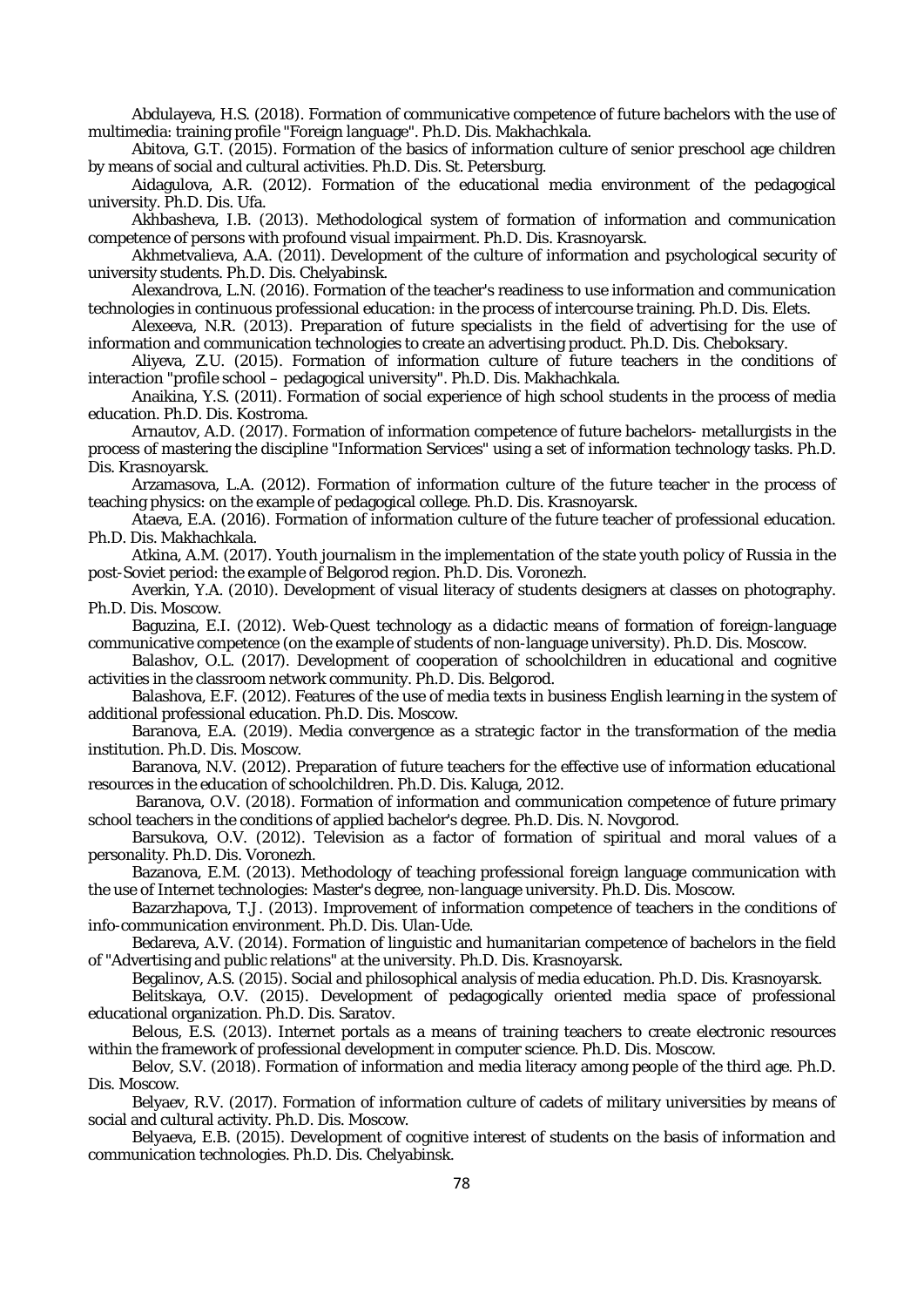Bobrov, V.A. (2012). Multimedia art media in the context of modern youth audience perception. Ph.D. Dis. St. Petersburg.

Bocharskaya, I.A. (2013). Development of high school media culture by means of information and education and game technologies. Ph.D. Dis. St. Petersburg.

Bondarenko, N.I. (2010). Traditions of Russian pedagogical journalism and their role in the development of Russian education. Ph.D. Dis. Moscow.

Bondarenko, Y.S. (2013). Formation of psycho-diagnostic competence of students of pedagogical universities by means of information and communication technologies. Ph.D. Dis. Kaluga.

Borisova, T.V. (2014). Development of information culture of junior schoolchildren in the educational space. Ph.D. Dis. Moscow.

Borsheva, O.V. (2013). Methodology for the development of social and cultural skills of students in the field of teacher education based on modern Internet technologies. Ph.D. Dis. Moscow.

Bosov, D.V. (2017). Mainstream cinema as a factor of formation of value orientations of students. Ph.D. Dis. St. Petersburg.

Boykov, A.E. (2015). Methodology of prevention of information addiction of schoolchildren in the course "Life safety protection": 5th grade. Ph.D. Dis. St. Petersburg.

Budnik, A.S. (2015). Methods of formation of intercultural communicative competence of high school students by means of an elective video course: profile school, English language. Ph.D. Dis. Moscow.

Burtsev, N.P. (2013). Formation of information & technological competence of a teacher in the process of professional development. Ph.D. Dis. Samara.

Chaikina, I.A. (2010). Information and technological training of a technology and entrepreneurship teacher in the context of open education. Rostov.

Chebotareva, N.I. (2014). Pedagogical conditions of formation of media competence of university students. Ph.D. Dis. Moscow.

Chekalina, T.A. (2013). Formation of social and informational competence of university students. Ph.D. Dis. Kemerovo.

Chikunova, A.E. (2011). Authentic video materials as a means of developing the socio-cultural competence of students of economic specialties in the process of teaching English language. Ph.D. Dis. Ekaterinburg.

Chionova, N.A. (2012). Sociocultural aspects of mass communications in the information society: philosophical analysis. Ph.D. Dis. Moscow.

Chzhai, H. (2018). Methodological approaches to improving the training of future primary school teachers in the use of information and communication technologies in professional activities: the example of the bachelor's degree in "Pedagogical Education". Ph.D. Dis. Moscow.

Dakhin, A.N. (2012). Modeling of competence of participants of open general education. Ph.D. Dis. N. Novgorod.

Danilina, A.A. (2015). Corporate school publications: specifics, content, structure. Ph.D. Dis. Moscow.

Danilkevich, A.V. (2013). Methods of teaching multimedia technologies to future specialists of aesthetic and humanitarian direction in secondary professional education. Ph.D. Dis. Volgograd.

Danina, M.M. (2011). Psychological technology of teaching film analysis as a means of developing sanogenic thinking. Ph.D. Dis. Moscow.

Davidova-Martynova, E.I. (2011). Problems of the influence of Internet resources on the political activity of young people in modern Russia. Ph.D. Dis. Moscow.

Degtyareva, M.N. (2013). Development of info-communication competence of foreign language teachers on the basis of credit-module system of professional development. Ph.D. Dis. Vladikavkaz.

Demina, E.V. (2017). Information interactive environment of the school as a means of ensuring the quality of educational services. Ph.D. Dis. Tomsk.

Dokolin, A.S. (2017). Formation of readiness of university students to counteract involvement in cyber-extremist activities. Ph.D. Dis. Belgorod.

Dragun, E.M. (2015). Infotiment as a phenomenon of modern media culture. Ph.D. Dis. Moscow.

Dukin, R.A. (2017). Institute of social media in the regional space of communication practices. Ph.D. Dis. Saransk.

Dzialoshinsky, I.M. (2013). Communication strategies of social institutions in the Russian media space. Ph.D. Dis. Moscow.

Efimova, Y.V. (2017). Pedagogical stimulation of self-development of information and communication competence of university students. Ph.D. Dis. Kazan.

Eliner, I.G. (2010). Development of multimedia culture in the information society. Ph.D. Dis. St. Petersburg.

Fadeeva, S.V. (2013). Pedagogical prevention of computer addiction in adolescents in general education institutions. Ph.D. Dis. Vladimir.

Filimonov, A.S. (2013). Technology of formation and development of information and communication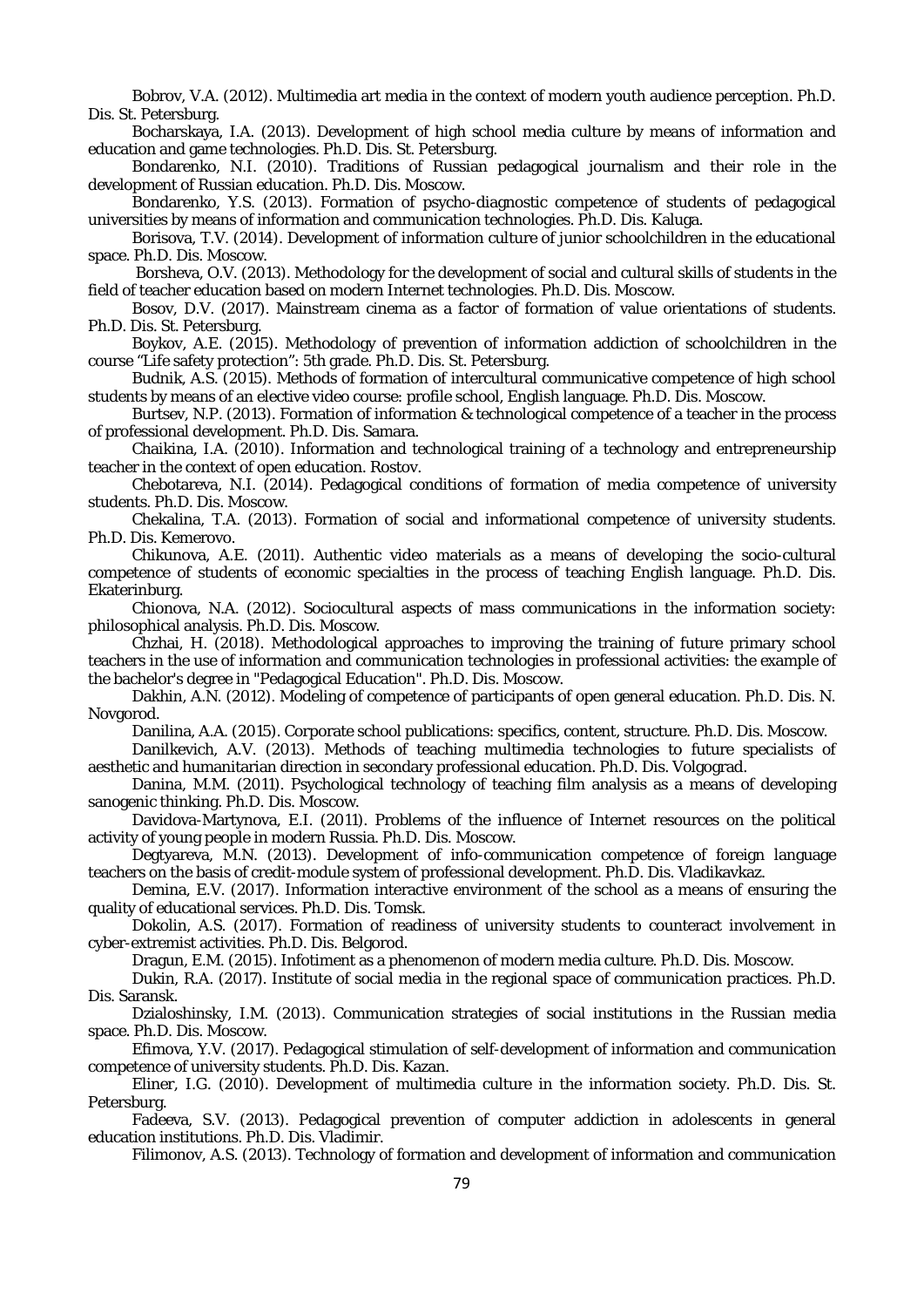competence of the future teacher of physics in the educational environment of the university. Ph.D. Dis. Samara.

Galchenkov, A.S. (2015). Didactic peculiarities of media technologies application in additional humanities education of teenagers. Ph.D. Dis. Rostov.

Galynia, A.V. (2015). Formation of information culture in the future bachelors-engineers of road construction in the process of professional training. Ph.D. Dis. Cheboksary.

Gareeva, G.A. (2010). Formation of information competence of students in the conditions of distance learning. Ph.D. Dis. Izhevsk.

Georgiadi, A.A. (2014). Preparation of future teachers of philological specialties for professional activity with the use of media educational technologies. Ph.D. Dis. Yalta.

Gerasimova, A.G. (2013). Preparation of future teachers of fine arts for the use of information and communication technologies in professional activities. Ph.D. Dis. Cheboksary.

Gerova, N.V. (2015). Theoretical and methodical basis for continuous information training of students of humanitarian profiles in the field of teacher education. Ph.D. Dis. Moscow.

Glushchenko, E.E. (2014). Formation of a schoolchild as a subject of teaching by means of advertising texts while teaching Russian language. Ph.D. Dis. Orel.

Golubeva, S.L. (2016). Transformation of culture in the system of Internet communications. Ph.D. Dis. St. Petersburg.

Goncharova, T.V. (2014). Formation of media competence in future managers. Ph.D. Dis. Chelyabinsk. Gorbatkova, O.I. (2015). Formation of the system of Soviet media education in the 1920s. Ph.D. Dis. Belgorod.

Gorodilina, T.V. (2018). Creative self-fulfillment of teenagers in artistic media education space. Ph.D. Dis. Moscow.

Goryachikh, A.I. (2015). Motivation program-targeted approach to the organization of joint activities of the teacher and students in the use of information and communication technologies. Ph.D. Dis. Barnaul.

Goverdovskaya-Privezentseva, S.A. (2013). University television as a potential resource of Russian media communications. Ph.D. Dis. Tver.

Grebennikova, N.D. (2013). The U.S.A. student press as an educational and typological phenomenon. Ph.D. Dis. Rostov.

Gridin, S.V. (2014). Polycultural education of high school students in electronic information and education environment. Ph.D. Dis. Pyatigorsk.

Grigorieva, I.V. (2014). Information & education space of the university as a factor of formation of media competence of the future teacher. Ph.D. Dis. Moscow.

Grishkin, D.K. (2016). Pedagogical conditions of organization of media education in the military university. Ph.D. Dis. Kostroma.

Gubanova, A.Y. (2016). Internet for children: social functions, audience specifics, content requirements. Ph.D. Dis. Moscow.

Guk, A.A. (2010). Aesthetic features of video as a creative and communication activity. Ph.D. Dis. Moscow.

Gulakin, D.V. (2018). Concept and pedagogical system of formation of social and information culture of students of technical university. Ph.D. Dis. Grozny.

Gureeva, A.N. (2017). Media & communication activity of Russian universities in the Internet space: 2014-2016. Ph.D. Dis. Moscow.

Hamidov, L.Sh. (2018). Formation of research skills of future bachelors in the conditions of information-educational environment. Ph.D. Dis. Makhachkala.

Ilyasova, A.Y. (2016). Methods of formation of information competence of bachelors in the field of training "Physical culture" in the cycle of information disciplines. Ph.D. Dis. Volgograd.

Imanova, O.A. (2010). Methodology of developing the activity component of media competence of high school students by means of information technologies. Ph.D. Dis. Kirov.

Iotova, V.Y. (2013). Formation of readiness to work with new information technologies among students of information and library faculties in the university. Ph.D. Dis. Moscow.

Iskakov, B.A. (2013). Development of media competence of teachers in the conditions of a resource center. Ph.D. Dis. Barnaul.

Ivanov, E.V. (2010). Scientific and methodological support of the application of telecommunication technologies in the professional education of translators. Ph.D. Dis. Kursk.

Ivlev, A.A. (2010). Formation of the screen culture of the university students. Ph.D. Dis. Orenburg.

Kadirov, A.M. (2011). Communication education in modern USA universities. Ph.D. Dis. St. Petersburg.

Kalach, E.V. (2010). Educational opportunities for media education in training students of law enforcement agencies. Ph.D. Dis. Voronezh.

Kalinskaya, E.V. (2013). Development of children's speech with multimedia social and cultural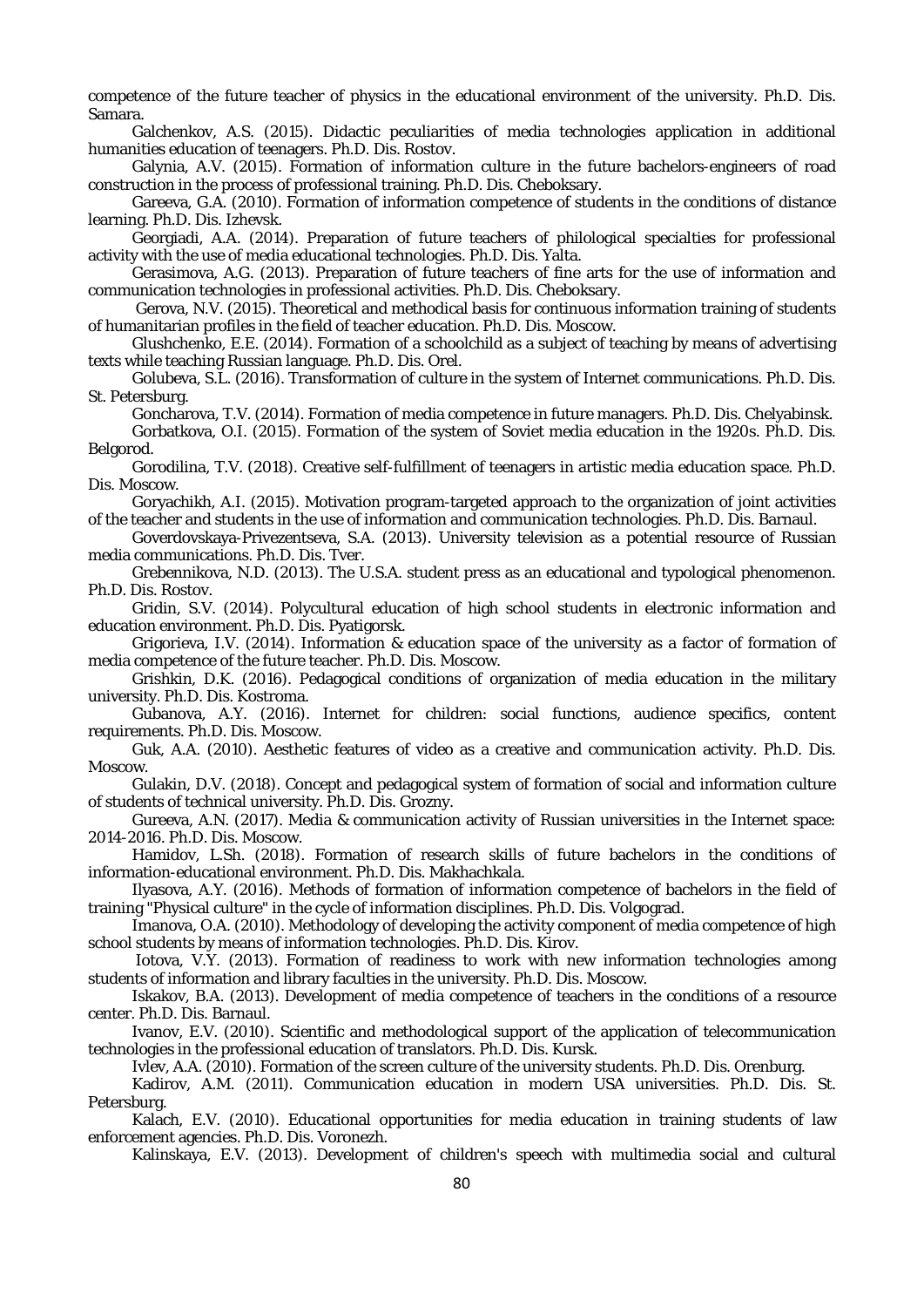programs in educational institutions of social and pedagogical assistance. Ph.D. Dis. Moscow.

Kamen, M.E. (2015). Formation of the basis of information and communication culture of junior schoolchildren. Ph.D. Dis. Moscow.

Kantor, A.R. (2010). Television education as a factor in the development of information culture of students in modern conditions. Ph.D. Dis. Ekaterinburg.

Kapustina, G.L. (2014). Modern children's newspaper as a type of publication. Ph.D. Dis. Voronezh.

Kashkina, M.G. (2012). Media culture of the information society in the aspect of philosophical discourse. Ph.D. Dis. Krasnodar.

Kazibekova, S.T. (2015). Multimedia technologies in activation of cognitive activity of future bachelors of pedagogical education: profile "Mathematics and informatics". Ph.D. Dis. Makhachkala.

Khablieva, S.R. (2018). Formation of skills in designing and using electronic educational resources of teachers of general educational organizations in the system of additional professional education. Ph.D. Dis. Armavir.

Khaliullina, M.S. (2014). Regional children's and youth amateur printing in the conditions of post-Soviet transformation: structural-functional and genre-thematic characteristics (on the example of periodicals of the Orenburg region). Ph.D. Dis. Chelyabinsk.

Khlyzova, N.Y. (2011). Pedagogical conditions of formation of media competence of the secondary language personality. Ph.D. Dis. Moscow.

Khodakova, N.P. (2012). Professional training of preschool teachers for the use of information technologies in future practice. Ph.D. Dis. Moscow.

Khomutova, A.E. (2010). Information and communication determinants of youth political behavior. Ph.D. Dis. Moscow.

Khudoverdova, S.A. (2018). Formation of information culture of Master's students on the basis of visual-model training. Ph.D. Dis. Stavropol.

Kihtan, V.V. (2011). Educational content in Internet media: history of formation and development trends. Ph.D. Dis. Moscow.

Kislyakov, P.A. (2014). Formation of social security of a future teacher. Ph.D. Dis. N. Novgorod.

Klochko, I.A. (2016). Modular technology of information competence building for students of secondary professional education organizations: on the Example of the Specialty "Law and social security organization". Ph.D. Dis. Stavropol.

Klyuchnikova, O.A. (2010). Training of students-journalists to create PR-texts in the field of education for placement in the Internet. Ph.D. Dis. Moscow.

Kochegarova, L.V. (2010). Scientific and methodical support of the development of ICT-competence of teachers of education institutions. Ph.D. Dis. Moscow.

Kolieva, N.S. (2013). Development of information competence of teenagers in the sociocultural space of additional education. Ph.D. Dis. Chelyabinsk.

Kondrashkina, A.A. (2012). Pedagogical potential of media education as a factor of formation of civil society. Ph.D. Dis. N. Novgorod.

Kondratenko, B.A. (2015). Personalization of professional training using information and communication technologies. Ph.D. Dis. Kaliningrad.

Kondratyeva, I.G. (2014). Influence of advertising on youth identity: regional aspect. Ph.D. Dis. Saratov.

Konstantinova, A.P. (2011). Philosophical problems of media technologies. Ph.D. Dis. St. Petersburg.

Korneva, O.S. (2016). Formation of information competence of future economists on the basis of the foundation concept. Ph.D. Dis. Yaroslavl.

Kornienko, T.V. (2018). Organizational and pedagogical conditions of effective profile education of schoolchildren by means of media education. Ph.D. Dis. Kazan.

Kosolapova, E.V. (2013). Formation of media literacy as a component of information culture of junior schoolchildren in school and children's libraries. Ph.D. Dis. Kemerovo.

Kotlyar, P.S. (2018). Social predictions of a new media subject in the discourse of media literacy. Ph.D. Dis. Kazan.

Kovalenko, D.G. (2012). Formation of information and communication culture of youth in the higher education system. Ph.D. Dis. Moscow.

Kozhemyako, I.L. (2011). Activation of cognitive and professional activity of students through multimedia technologies. Ph.D. Dis. Kemerovo.

Kulakova, N.L. (2017). Children's and teenage periodicals in the structure of media holdings. Ph.D. Dis. Ekaterinburg.

Kumelashvili, N.U. (2012). Socio-cultural perspectives of media culture: communicative-competence aspect. Ph.D. Dis. Moscow.

Kunichenko, O.V. (2015). Peculiarities of education of moral behavior of senior preschool children by means of cartoon films. Ph.D. Dis. Volgograd.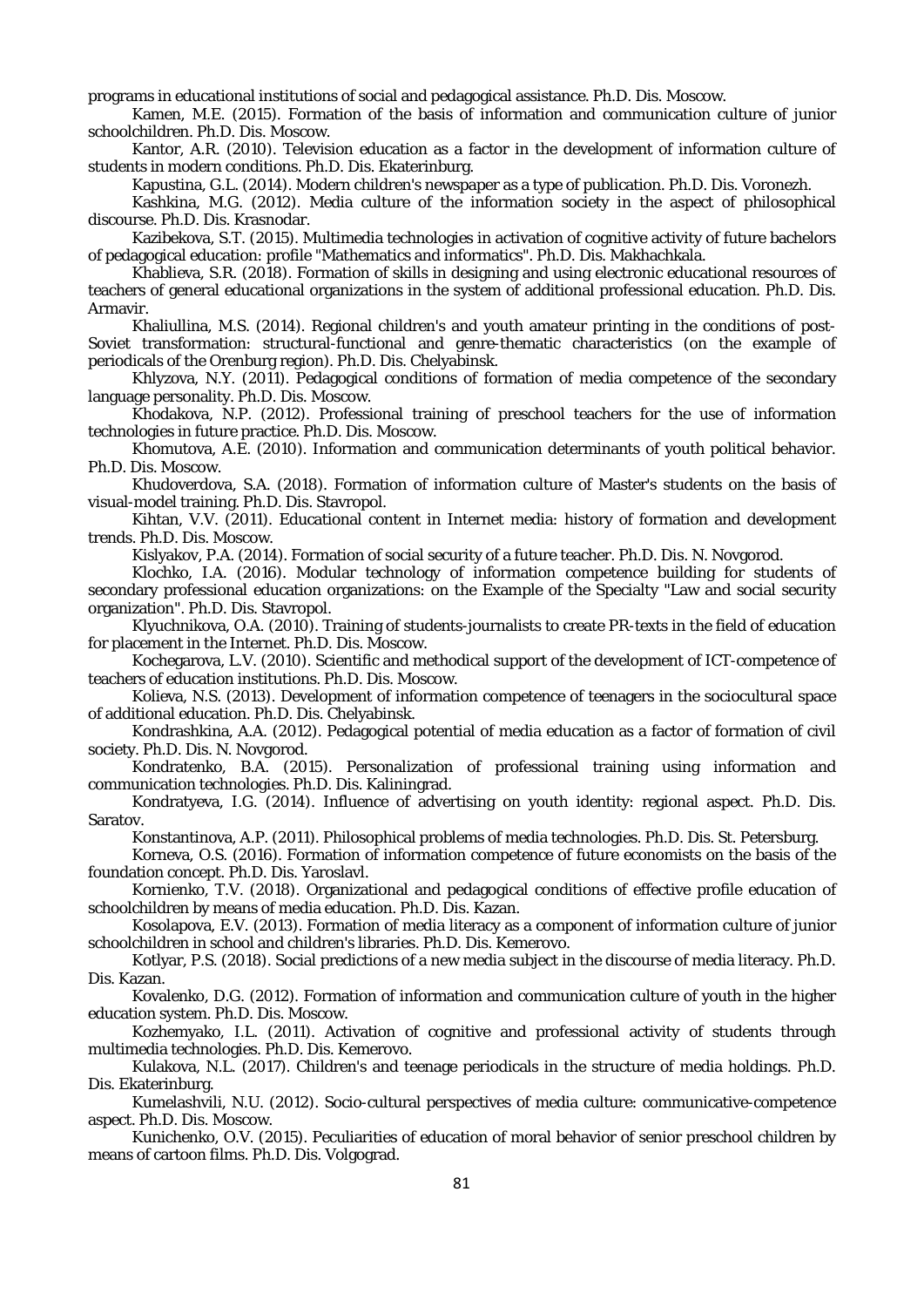Kurbanova, A.M. (2017). Formation of information competence of future bachelors in the fields of "Law" and "Social Science". Ph.D. Dis. Makhachkala.

Kuzmina, M.V. (2014). Formation of media culture of students in the process of creating educational video materials. Ph.D. Dis. Moscow.

Kuznetsova, E.I. (2010). Mediality and media culture as factors of social environment dynamics. Ph.D. Dis. N. Novgorod.

Kvashnina, D.A. (2018). Humanistic nature of media education in modern university. Ph.D. Dis. Tomsk.

Lapina, S.N. (2013). Development of the information and communication culture of future primary school teachers in the educational process of the pedagogical college. Ph.D. Dis. Chita.

Lebedeva, S.V. (2014). School editions as a factor of media education development in modern Russia. Ph.D. Dis. Ekaterinburg.

Li, D. (2018). Teaching tolerance to Chinese teenagers through film music. Ph.D. Dis. Voronezh.

Lianova, L.M. (2014). Development of media culture of students - future lawyers. Ph.D. Dis. Vladikavkaz.

Lukasheva, S.S. (2017). Formation of professional abilities of musicians and performers by means of information technologies. Ph.D. Dis. Moscow.

Lyash, A.A. (2015). Methods of training future teachers of computer science in the use of information and education systems in professional activities. Ph.D. Dis. Moscow.

Machenin, A.A. (2014). Development of pedagogical potential of media education for high school students in the school media center. Ph.D. Dis. Mowcow.

Magamadov, N.S.-H. (2018). Formation of IT competence of future bachelors in the virtual educational environment of the university. Ph.D. Dis. Grozny.

Makarova, T.V. (2013). Formation of readiness of future specialists of the media industry to use the Internet to solve professional problems. Ph.D. Dis. Moscow.

Makhrova, E.I. (2014). Formation of information-legal competence of university students by means of Internet resources. Ph.D. Dis. Ufa.

Maltseva, E.V. (2013). Development of audiovisual culture of student youth in the conditions of club association. Ph.D. Dis. Chelyabinsk.

Maltseva, Y.A. (2015). Media education activities of German media enterprises: the example of broadcasting companies. Ph.D. Dis. Chelyabinsk.

Mamalova, H.E. (2013). Formation of professional competence of bachelors-philologists in information and communication learning environment. Ph.D. Dis. Makhachkala.

Mamontova, N.I. (2013). Pedagogical conditions of social education of students in the information environment of the university. Ph.D. Dis. Kostroma.

Manaeva, N.N. (2017). Formation of information mobility of university students. Ph.D. Dis. Orenburg.

Markina, O.S. (2010). Social and psychological peculiarities of perception and understanding of the feature film: the example of R. Bykov's film "Scarecrow". Ph.D. Dis. Moscow.

Masharova, V.A. (2016). Internet interaction of subjects of educational process as a means of development of cognitive activity of senior pupils. Ph.D. Dis. St. Petersburg.

Maximenko, N.V. (2016). Formation of a culture of media interaction among future managers. Ph.D. Dis. Chelyabinsk.

Melikhova, A.A. (2016). Formation of information and communication competence of students of technical university by means of text activity. Ph.D. Dis. Tyumen.

Meng, V.A. (2016). Educational film as a means of developing general cultural competencies of students in the educational process of the university. Ph.D. Dis. St. Petersburg.

Mezentseva, D.A. (2015). Formation of media competence among students from the People's Republic of China in the process of independent study of texts of English-language media. Ph.D. Dis. St. Petersburg.

Mikhaleva, G.V. (2012). Social and pedagogical experience of mass media education in Great Britain in XX - early XXI centuries. Ph.D. Dis. Rostov.

Milyutina, A.A. (2017). Formation of media competence of junior schoolchildren in Russian language classes. Ph.D. Dis. Chelyabinsk.

Minbaleyev, A.V. (2012). Theoretical foundations of legal regulation of mass communications in the context of the development of the information society. Ph.D. Dis. Chelyabinsk.

Mitina, T.S. (2016). Representation of the image of a teacher in the state educational policy of the USSR by means of visual culture. Ph.D. Dis. Ulyanovsk.

Mitrofanov, D.V. (2018). Formation of intellectual culture of university students by means of information technologies. Ph.D. Dis. Tambov.

Morozova, A.A. (2012). Regional media education projects in the field of radio broadcasting: peculiarities of content (on the example of the Chelyabinsk region). Ph.D. Dis. Ekaterinburg.

Myasnikova, T.I. (2011). Development of media competence of university students. Ph.D. Dis.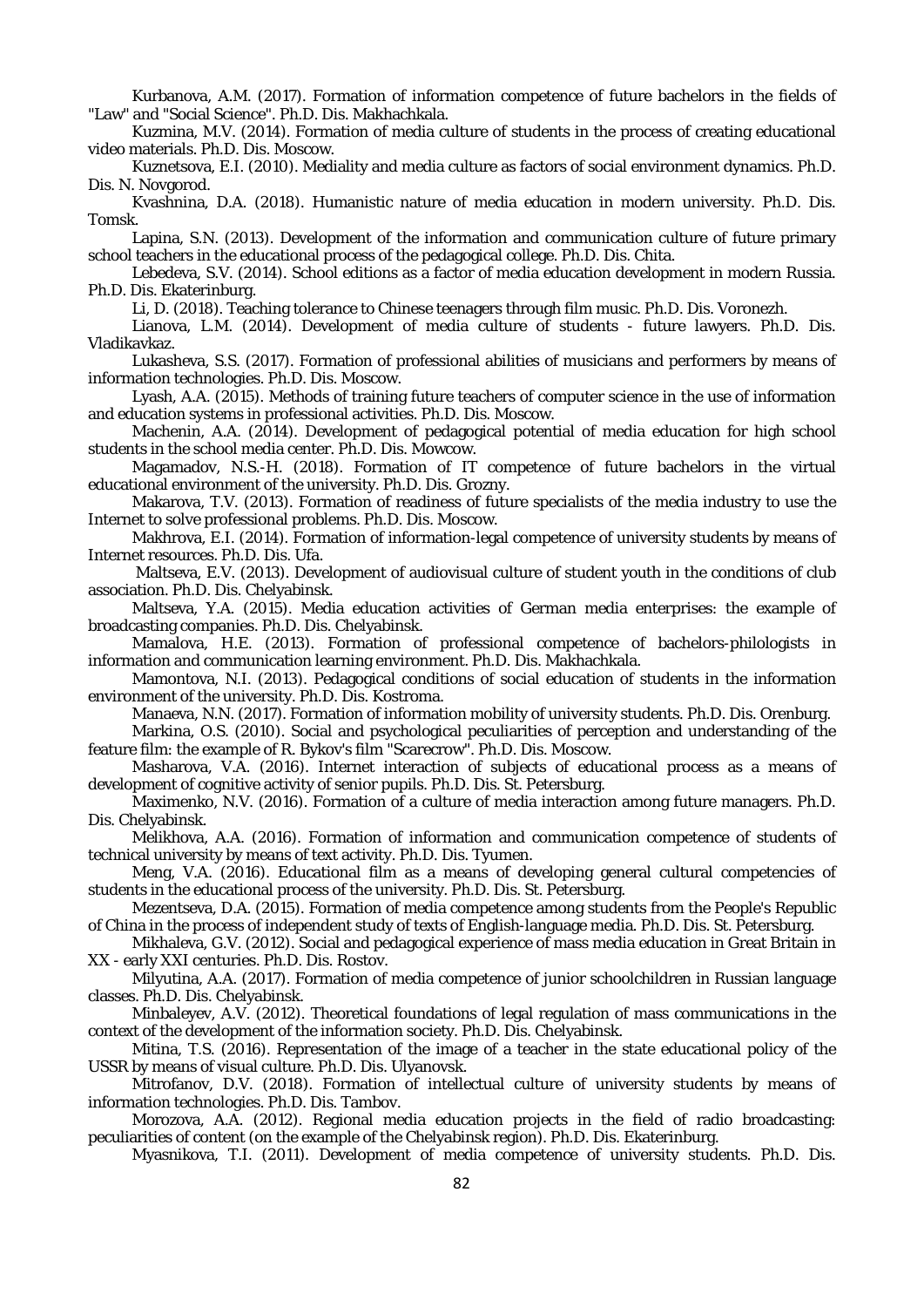Orenburg.

Nass, O.V. (2013). Theoretical and methodological bases for the formation of teachers' competence in the field of creation of electronic educational resources. Ph.D. Dis. Moscow.

Naumenko, L.S. (2016). Formation of professional-technological readiness of a teacher to work with a personal blog. Ph.D. Dis. Chelyabinsk.

Nelunova, E.D. (2010). Pedagogical foundations of students' self-development in multimedia educational environment. Ph.D. Dis. Yakutsk.

Nemykina, O.I. (2011). Globalization of virtual reality and information security. Ph.D. Dis. Saransk.

Nesmeyanova, N.A. (2016). Methodological approaches to the formation of information competence of the teacher of additional education: the example of professional activities of decorative and applied orientation. Ph.D. Dis. Moscow.

Nikitina, E.O. (2015). Pedagogical conditions for the development of information culture of cadets of educational institutions of the Ministry of Internal Affairs of Russia. Ph.D. Dis. Moscow.

Novikova, I.V. (2013). Continuity in the formation of information culture of 1st-7th grade students. Ph.D. Dis. Smolensk.

Novikova, N.N. (2018). Preparation of the future technology teacher for professional activity in the information environment of technological education. Ph.D. Dis. Moscow.

Nysanov, A.T. (2017). Development of the culture of professional orientation of high school students in the network interaction of the system of additional education. Ph.D. Dis. Chelyabinsk.

Obukhova, N.V. (2012). Foreign language media text as a means of forming the receptive speech competence of bachelor students. Ph.D. Dis. N. Novgorod.

Obydenkova, V.K. (2017). Internet-design as a means of professional training of students of pedagogical universities. Ph.D. Dis. Moscow.

Olefir, S.V. (2014). Libraries for children and teenagers in the information and education space of the region. Ph.D. Dis. Chelyabinsk.

Oleinikova, E.Y. (2015). Higher education system in conditions of new media infrastructure development: sociological analysis. Ph.D. Dis. Khabarovsk.

Oleshko, E.V. (2018). Converged journalism: professional culture as a factor of optimization of information and communication processes. Ph.D. Dis. Voronezh.

Pankova, A.A. (2016). Training in information technologies for future music teachers of secondary schools in the conditions of a pedagogical university. Ph.D. Dis. St. Petersburg.

Paranina, N.A. (2016). Media culture development of students by means of distance learning technologies. Ph.D. Dis. Kazan.

Pereslavtseva, L.I. (2018). Formation of information culture of the future teacher-musician in the educational environment of the university. Ph.D. Dis. Belgorod.

Petrova, M.S. (2011). Model of professional training of future journalists to work in emergency situations. Ph.D. Dis. St. Petersburg.

Petrova, S.V. (2018). Formation of media competence of teachers of humanitarian and artistic disciplines in the system of additional professional education. Ph.D. Dis. Voronezh.

Piannikov, M.M. (2013). Formation of information and communication competence of high school students in the process of distance learning. Ph.D. Dis. Chita, 2013.

Pinchuk, O.V. (2015). Specificity of children's Internet radio as a mass media in terms of its audience, structural and content components, typological characteristics. Ph.D. Dis. Voronezh.

Pinskaya, M.V. (2017). Internet communication as a factor in the development of students' professional self-fulfillment culture. Ph.D. Dis. Simferopol.

Plekhanov, A.A. (2011). Formation of readiness of future teachers to develop the culture of media information consumption among students. Ph.D. Dis. Balashov.

Polyakova, G.V. (2015). Information culture in modern society: philosophical aspects. Ph.D. Dis. Moscow.

Popov, A.N. (2017). Formation of information competence of a social worker in the university by means of computer technologies. Ph.D. Dis. Tambov.

Privalova, S.Y. (2016). Information educational environment for teaching informatics to students in schools with in-depth study of musical cycle subjects. Ph.D. Dis. St. Petersburg.

Prokudin, D.E. (2012). Information technologies in education and their role in formation of technogenic culture. Ph.D. Dis. St. Petersburg.

Raitskaya, L.K. (2013). Didactic concept of independent educational and cognitive activity of students in the Internet environment. Ph.D. Dis. Moscow.

Repeta, L.M. (2013). Formation of information and research competence of students of general education institutions. Ph.D. Dis. Chelyabinsk.

Rubtsova, O.V. (2012). Formation of tolerance of senior teenagers by means of media text of social advertising. Ph.D. Dis. Moscow.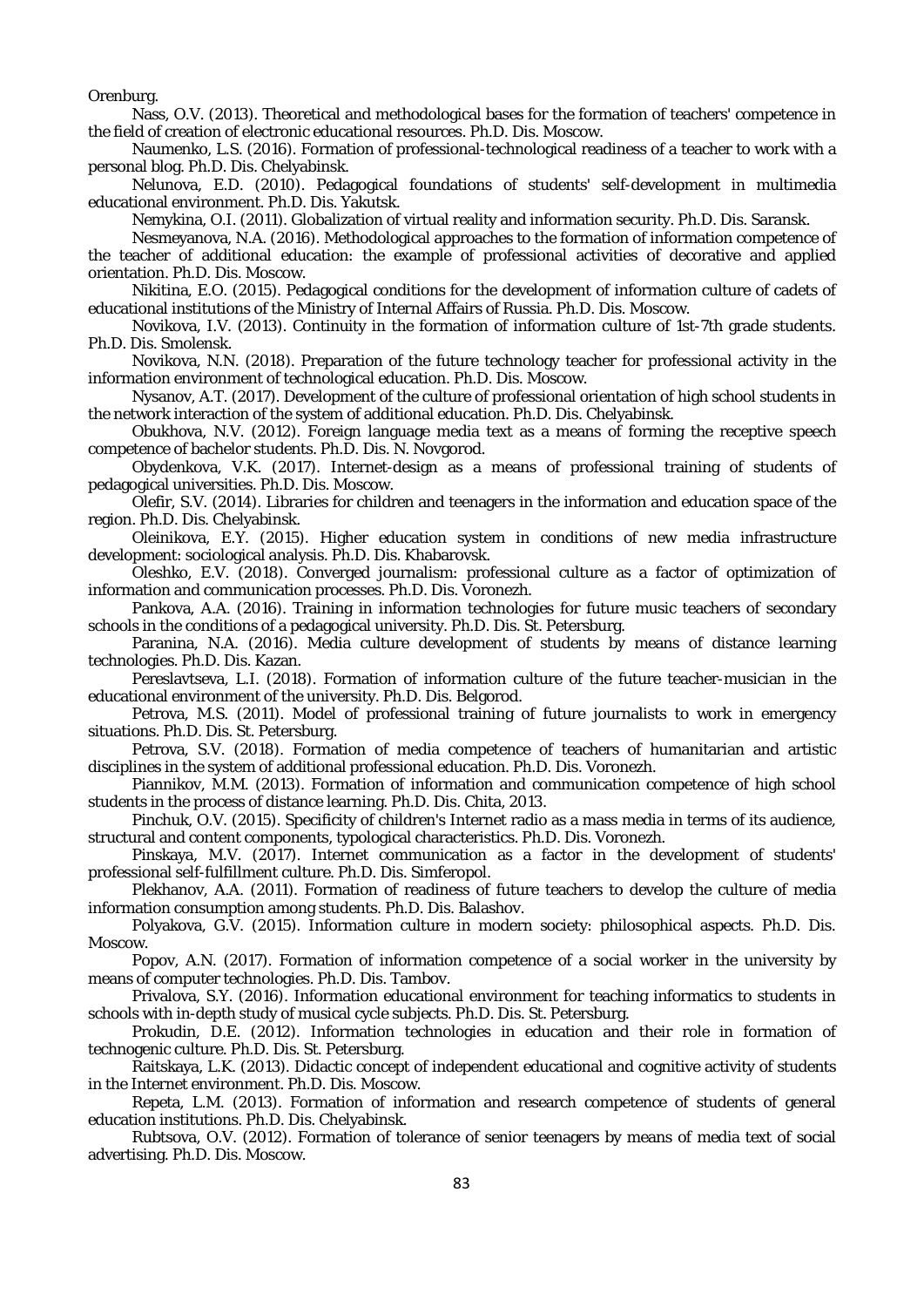Ruliene, L.N. (2013). Organizational and pedagogical meta-complex in the development of the educational process of the modern university. Ph.D. Dis. Moscow.

Sabrina, T.A. (2013). Value self-determination of future journalists in professional culture. Ph.D. Dis. Orenburg.

Sadovnikov, A.A. (2011). Literary and television criticism on the Internet: specifics, typology, principles of interaction. Ph.D. Dis. Ivanovo.

Salny, R.V. (2010). Pedagogical conditions for the development of audiovisual perception of artistic media texts of high school students. Ph.D. Dis. Rostov.

Samarskaya, A.V. (2016). Pedagogical conditions of development of creative abilities of senior pupils by means of multimedia project activity. Ph.D. Dis. Karachaevsk.

Samarsky, A.V. (2013). Competent approach in training information security specialists. Ph.D. Dis. Moscow.

Savvantidi, A.I. (2010). Development of the screen culture of junior students of military institute in the process of independent work. Ph.D. Dis. Omsk.

Sekulich, N.B. (2018). Interactive electronic information-educational environment of the university as a means of forming ICT competencies of students. Ph.D. Dis. Ulan-Ude.

Sergeyeva, O.V. (2011). Media culture in everyday practice. Ph.D. Dis. St. Petersburg.

Serykh, L.A. (2011). Development of pupils' skills to use documentary and information resources of the Internet in educational and practical activities. Ph.D. Dis. Moscow.

Shablin, M.S. (2012). Pedagogical technology of formation of media competence of students of pedagogical university by means of animation composition. Ph.D. Dis. Krasnodar.

Sharifzyanova, K.Sh. (2014). Design of individual educational trajectory of teachers' professional development in the conditions of information educational environment. Ph.D. Dis. Kazan.

Shcheviev, A.A. (2010). Pedagogical conditions for the development of information and communication technologies in rural schools. Ph.D. Dis. Ryazan.

Shergova, O.B. (2010). Media education and journalism (communication and linguistic components). Ph.D. Dis. Moscow.

Shesterkina, L.P. (2011). Formation of an innovative model of journalism training in the context of the formation of converged media: humanitarian and technological aspects. Ph.D. Dis. Moscow.

Shevarshinova, E.I. (2016). Formation of intercultural competence among students of language faculties by means of English-language video media texts. Ph.D. Dis. Moscow.

Shevchenko, V.G. (2016). Cloud technologies as a means of forming ICT competence of future informatics teachers. Ph.D. Dis. Moscow.

Shishkovskaya, Y.V. (2013). Organization of independent work of students on the basis of the Internet 2.0 in the conditions of information-teaching environment: foreign language, technical university. Ph.D. Dis. Pyatigorsk.

Shor, O.L. (2011). Telecommunication technologies in the system of professional development as a means of developing the media culture of teachers. Ph.D. Dis. St. Petersburg.

Shorina, T.V. (2017). Pedagogical technology of visualization of educational information in higher school. Ph.D. Dis. Kazan.

Shtakina, O.V. (2015). Development of creative abilities of teenage students by means of information technologies. Ph.D. Dis. Elets.

Sidorova, T.I. (2011). University television as a tool for forming the corporate culture of the university. Ph.D. Dis. Ekaterinburg.

Sidorova, T.V. (2014). Education of social vision among students in the school press center. Ph.D. Dis. St. Petersburg.

Sineva, L.S. (2018). Formation of key educational competences of senior pupils by Internet resources. PhD. Dis. Tver.

Sotnikov, I.S. (2016). Formation of the culture of professional pedagogical thinking of Master students on the basis of information technologies. Ph.D. Dis. Moscow.

Stavtseva, I.V. (2014). Formation of student's reading competence as a basic component of personal information culture. Ph.D. Dis. Kazan.

Stepanyan, I.T. (2017). Linguistically-methodological fundamentals of training students-journalists in text modeling: on the example of news blocks in the structure of political discourse. Ph.D. Dis. Maikop.

Strekalova, N.B. (2017). Management of the quality of independent work of students in the open information and education environment. Ph.D. Dis. Samara.

Strelnikov, A.V. (2016). Formation of information and communication culture of future bachelors of documents science and archival science. Ph.D. Dis. Chelyabinsk.

Sukhotin, S.O. (2014). Organizational and legal basis for the use of information technologies in the educational sphere. Ph.D. Dis. Moscow.

Suvorova, T.N. (2016). Development of methodical system of teachers' training for designing and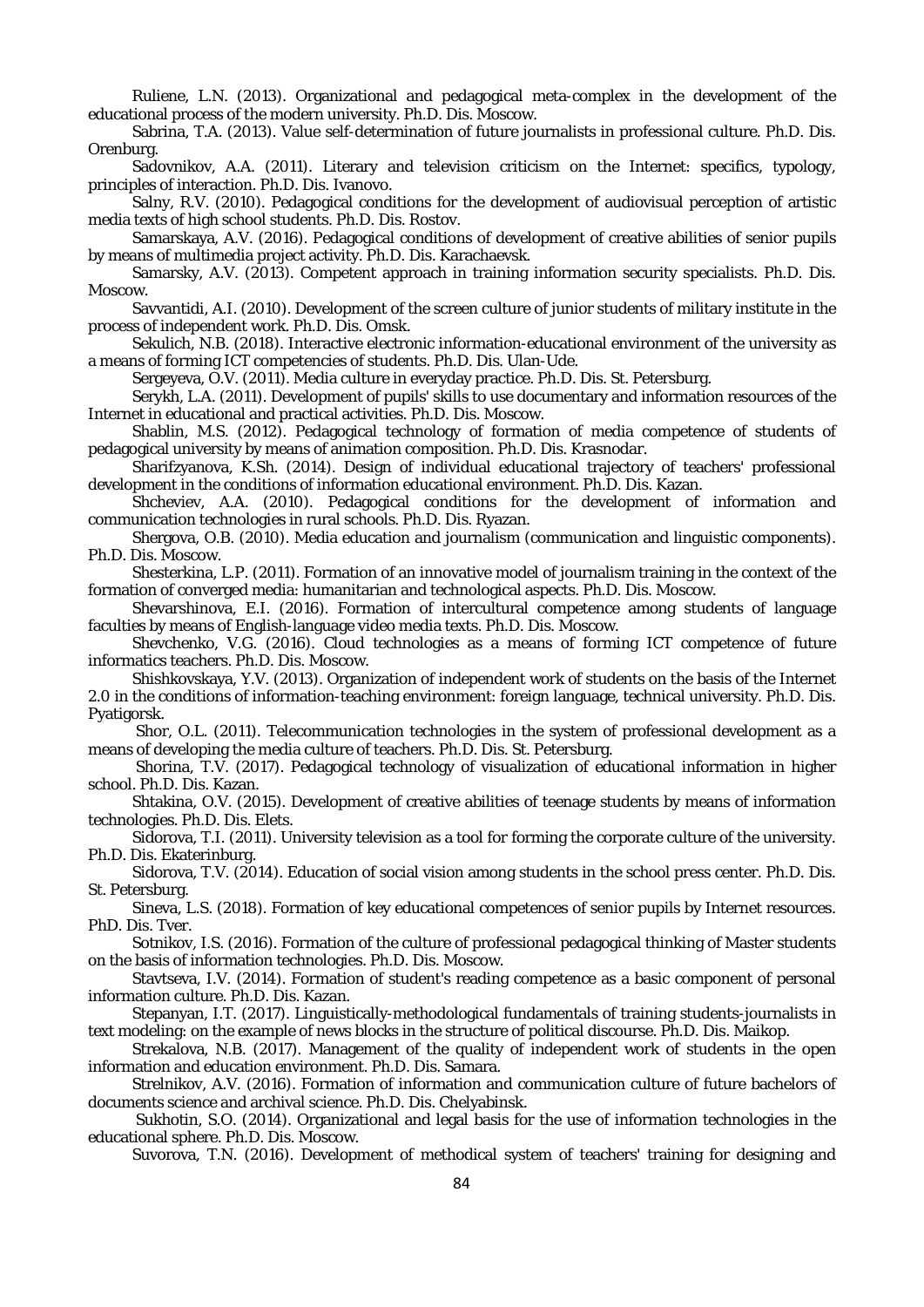application of electronic educational resources on the basis of system-activity approach. Ph.D. Dis. Moscow.

Teplaya, N.A. (2017). Multilevel system of information culture formation for engineering students in the conditions of continuous education. Ph.D. Dis. Orel.

Timkina, Y.Y. (2012). Information technologies in independent work as a means of formation of foreign-language communication competence of university students. Ph.D. Dis. N. Novgorod.

Tonkhoyeva, A.A. (2015). Formation of information competence on the basis of continuity in education at school and university. Ph.D. Dis. Ulan-Ude.

Tsymbalenko, S.B. (2012). Acmeological basis for the development of the younger generation in the system of information and communication interactions. Ph.D. Dis. Moscow.

Tubeeva, F.K. (2016). Formation of information competence of students - future bachelors in the educational environment of a pedagogical university. Ph.D. Dis. Vladikavkaz.

Tyazhlov, Y.I. (2017). Media educational potential of film critics in modern Russian mass media. Ph.D. Dis. Voronezh.

Urazova, S.L. (2012). Television as an institutional system of reflection of social and cultural needs. Ph.D. Dis. Moscow.

Vachkova, S.N. (2014). Formation of the school structure in the information and communication environment. Ph.D. Dis. Moscow.

Vasina O.S. (2016). Formation of readiness of methodologists of the education system for professional activity in the conditions of information-educational environment. Ph.D. Dis. Ryazan.

Veselovskaya, Y.A. (2014). Formation of the Internet culture of high school students. Ph.D. Dis. Ulyanovsk.

Vladimirova, T.N. (2015). Didactic concept of professional training of journalists in the higher school of Russia. Ph.D. Dis. Moscow.

Vlasenko, I.S. (2011). Media education technologies in the system of studying the course "Russian language and speech culture" in the university. Ph.D. Dis. Yaroslavl.

Vlasenko, V.A. (2013). Methods of organizing project activities of primary school students in the teaching of computer science in the information and communication education environment. Ph.D. Dis. Moscow.

Vorokhob, Y.A. (2014). Formation of perceptual culture of university students by means of visual art. Ph.D. Dis. Moscow.

Voronina, M.A. (2018). Formation of professional culture of the future teacher by means of information technologies. Ph.D. Dis. Samara.

Vorontsova, E.M. (2014). Formation of information and communication competence of future teachers in the conditions of transition to a two-level training system. Ph.D. Dis. Yoshkar-Ola.

Yandukova, T.A. (2018). Social and pedagogical approach to the formation of communicative culture of junior schoolchildren. Ph.D. Dis. Samara.

Yarmolinskaya, M.V. (2016). Internet project as a tool for forming the responsibility of a senior teenager. Ph.D. Dis. St. Petersburg.

Yemelyanova, E.Y. (2013). Formation of readiness to design an individual educational trajectory for future journalists: on the example of the study of information technologies. Ph.D. Dis. Orel.

Yumasheva, N.V. (2016). Humanization of pedagogical communications in educational activities of amateur children's and youth mass media. Ph.D. Dis. Barnaul.

Yunusova, G.R. (2018). Formation of readiness of future teachers for development of informationcomputer culture of junior schoolchildren. Ph.D. Dis. Kazan.

Yurova, Y.Y. (2015). Kurgan scientific and pedagogical school of mass media education. Ph.D. Dis. Elets.

Yuzhaninova, E.R. (2015). Value self-determination of a university student in the Internet axiosphere. Ph.D. Dis. Orenburg.

Zabrodina, I.K. (2012). Methodology for the development of students' socio-cultural skills through modern Internet technologies: German language, specialty "Translation Studies". Ph.D. Dis. Moscow.

Zaitseva, O.M. (2013). Mass media as an institute of political socialization of Russian youth. Ph.D. Dis. Moscow.

Zakharova, L.G. (2012). Management of the information developing environment of the innovation school. Ph.D. Dis. Rostov.

Zavalishina, O.V. (2012). Pedagogical support for teenagers prone to Internet addiction. Ph.D. Dis. Kursk.

Zharkova, G.A. (2013). Situational and prognostic approach to the development of personal information culture in the system of continuous education. Ph.D. Dis. Ulyanovsk.

Zhdanko, A.P. (2014). Didactic peculiarities of using video content in the study of a foreign language in the conditions of additional education. Ph.D. Dis. Rostov.

Zhuravleva, S.V. (2018). Formation of communication skills of a senior pupil in the information-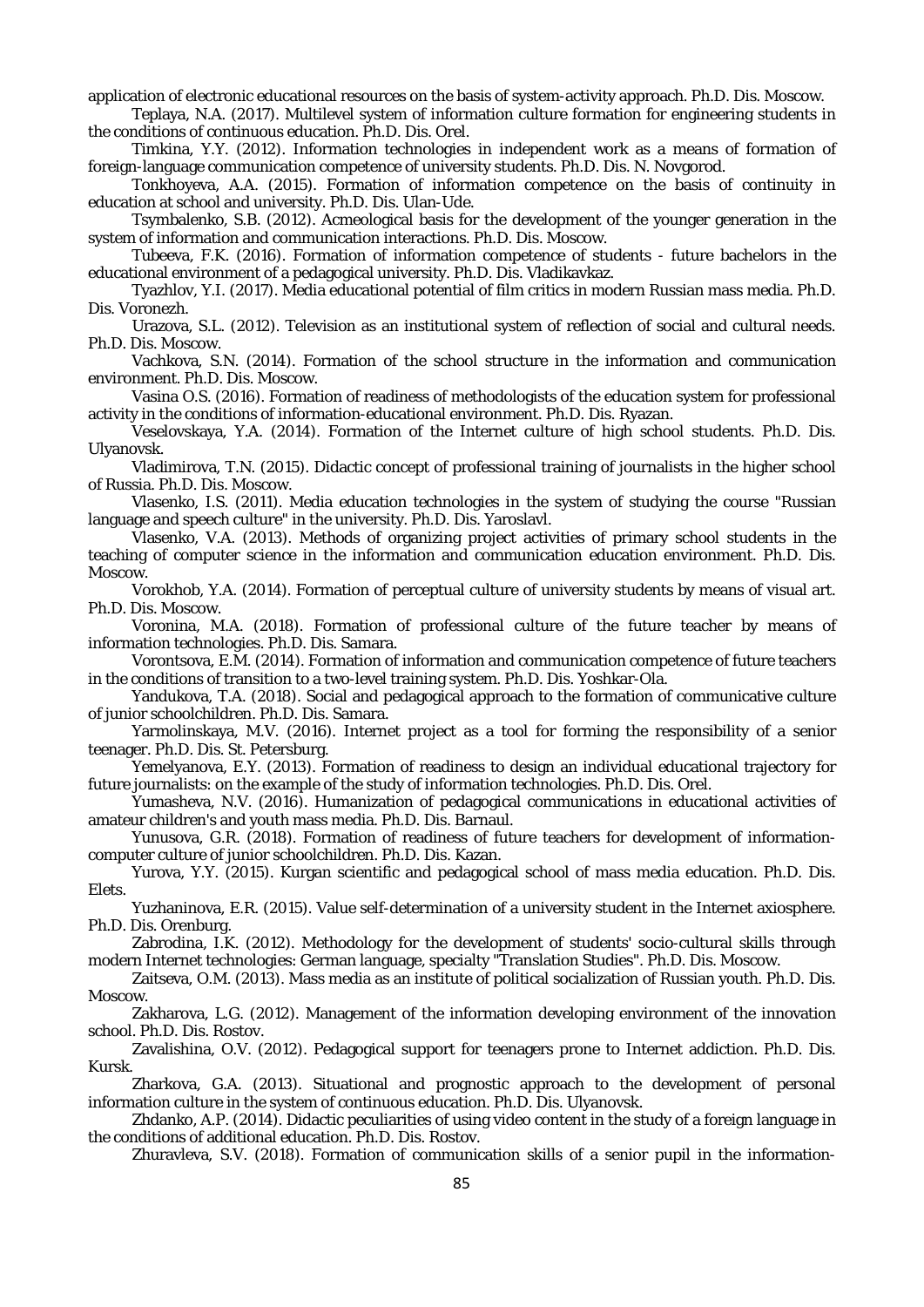educational environment. Ph.D. Dis. Orenburg.

Ziaudinova, O.M. (2013). Information and methodological training of future teachers of professional education in the context of competence based approach. Ph.D. Dis. Makhachkala.

Zimin, D.A. (2016). Professional training of web designers by means of interactive technologies in a modern university. Ph.D. Dis. Moscow.

#### **Ukraine**

*1992-1999*

Dzhincharadze, N.G. (1997). Information culture of a person: formation and trends of development (socio-philosophical analysis). Ph.D. Dis. Kiev.

Finkler, Y.E. (1998). Features of the functioning of print mass media in modern Ukrainian society. Ph.D. Dis. Kiev.

Finkov, A.V. (1995). Formation of the basics of the informational culture of students-philologists with the use of expert systems. Ph.D. Dis. Kiev, 1995.

Gunko, S.O. (1998). Formation of knowledge system about information technologies for future primary school teachers. Ph.D. Dis. Lutsk.

Ivanov, V.F. (1996). Methodology and methods for studying the content of mass communication. Ph.D. Dis. Kiev.

Naumova, M.U. (1999). Social knowledge in the structure of communication. Ph.D. Dis. Kiev.

Onkovych, G.V. (1995). Theoretical basis of the use of mass media in the teaching of the Ukrainian language of non-philology students. Ph.D. Dis. Kiev.

Potiatnik, B.V. (1996). Pathogenic text in mass communication: identification, typology, neutralization. Ph.D. Dis. Lviv.

Soroka, Y.G. (1999). Scheme of perception of social space in the texts of mass communication. Ph.D. Dis. Kharkiv.

Stolyarevskaya, A.L. (1999). Formation of informational culture of students of pedagogical universities in the course of computer science. Ph.D. Dis. Kharkiv.

## *2000-2009*

Alexeenko, N.D. (2001). Formation of foreign policy orientations of transition societies by means of mass communication (on the example of Ukraine, Russia and Poland). Ph.D. Dis. Kiev.

Babenko, T.V. (2008). Formation of informational culture of future teachers of history in the process of professional training. Ph.D. Dis. Kirovograd.

Bliznyuk, M.M. (2000). Formation of the basics of informational culture among students of higher educational institutions of applied and decorative art. Ph.D. Dis. Ivano-Frankivsk.

Bogdanova, T.L. (2007). Formation of information culture of students of technical specialties in higher educational institutions. Ph.D. Dis. Kharkiv.

Bugera, O.I. (2006). Problems of using the mass media to prevent juvenile delinquency. Ph.D. Dis. Kiev.

Butyrina, M.V. (2009). Mass media as an environment for the formation and functioning of stereotypes of mass consciousness. Ph.D. Dis. Kiev.

Buzhikov, R.P. (2006). Pedagogical conditions of application of innovative communication technologies in the process of teaching foreign languages students of higher economic educational institutions. Ph.D. Dis. Kiev.

Chemeris, I.M. (2008). Formation of professional competence of future journalists by means of foreign-language periodicals. Ph.D. Dis. Kiev.

Dukhanina, N.M. (2007). Pedagogical conditions of application of media education technologies in preparation of masters of computer sciences. Ph.D. Dis. Kiev.

Germanov, V.G. (2003). Influence of the media on the subconscious. Ph.D. Dis. Kiev.

Gorodenko, L.M. (2003). Mass media in the context of public opinion: the formation, functioning, genre techniques. Ph.D. Dis. Kiev.

Gritsenko, O.M. (2003). Mass media in the processes of democratic transformations of Ukrainian society (political and cultural aspect). Ph.D. Dis. Kiev.

Ilkov, O.S. (2003). Formation of information culture of students of agrarian educational institutions of І-ІІ levels of accreditation. Ph.D. Dis. Kiev.

Kabachna, O.V. (2000). Sociological analysis of conflicts in the field of mass communication. Ph.D. Dis. Kharkiv.

Kazakov, Y.M. (2007). Pedagogical conditions of the use of media education in the process of training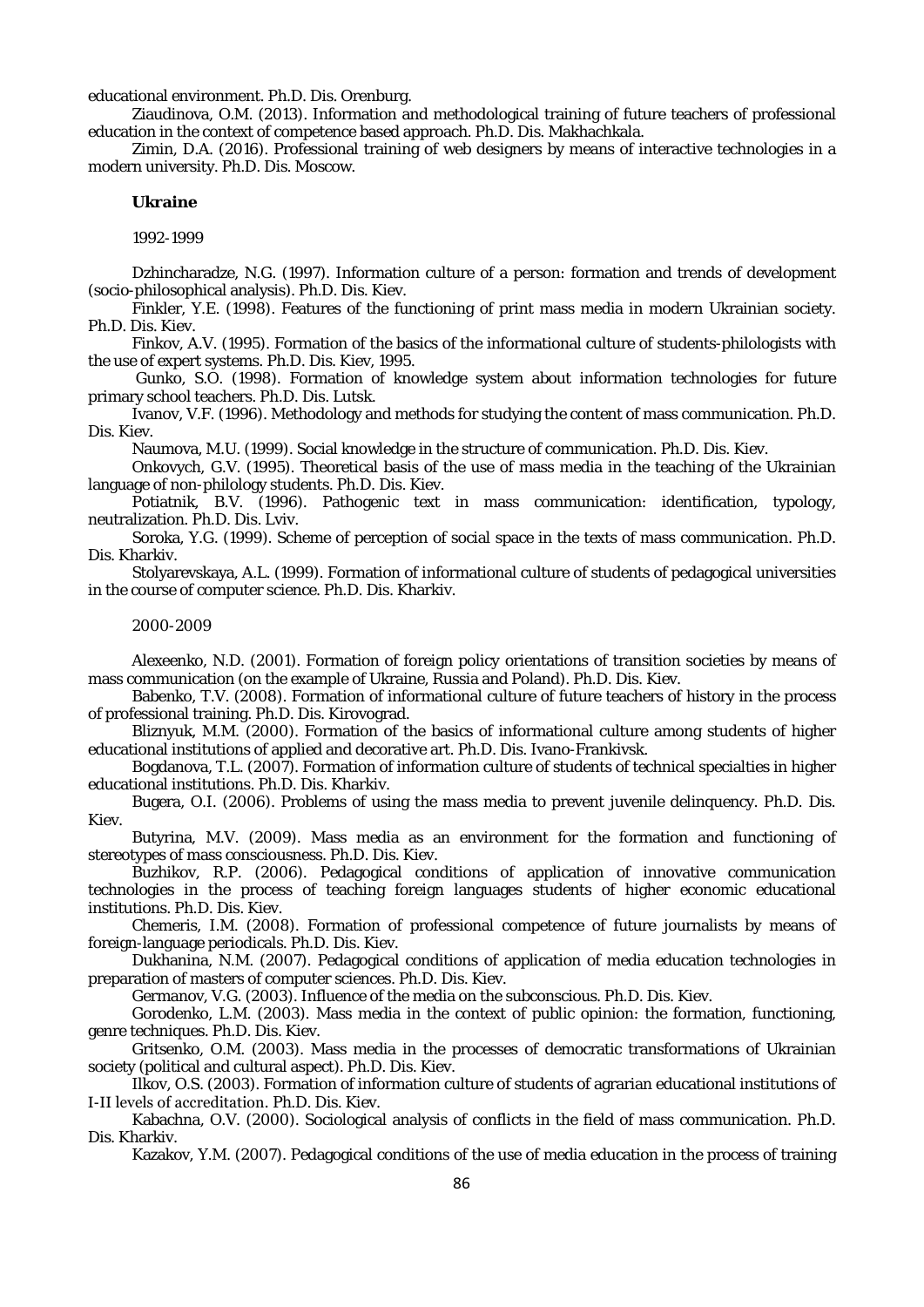future teachers. Ph.D. Dis. Lugansk.

Khachumyan, T.I. (2005). Formation of critical thinking of students of higher educational institutions by means of information technologies. Ph.D. Dis. Kharkiv.

Kolomiets, A.M. (2008). Theoretical and methodological foundations of formation of the informational culture of the future teacher of elementary school. Ph.D. Dis. Kiev.

Kolyada, M.G. (2004). Formation of informational culture of future economists in the process of professional training. Ph.D. Dis. Lugansk.

Konevshchina, O.E. (2009). Formation of media culture of future music teachers. Ph.D. Dis. Kiev.

Koshak, K.O. (2007). Ukrainian TV programs for children and youth: conceptual foundations. Ph.D. Dis. Kiev.

Kosyuk, O.M. (2005). Entertainment function of electronic mass media: world context and national peculiarities. Ph.D. Dis. Lviv.

Kurlishchuk, I.I. (2008). Pedagogical bases of socialization of student youth by means of mass communication. Ph.D. Dis. Lugansk.

Kvashuk, O.V. (2008). Psychological factors of the influence of television on the development of moral consciousness of junior schoolchildren. Ph.D. Dis. Ivano-Frankivsk.

Lukyanchenko, I.O. (2009). Formation of informational culture of future teachers of English language. Ph.D. Dis. Odessa.

Lyashenko, A.V. (2009). Advertising as a socio-cultural phenomenon in the system of mass communications. Ph.D. Dis. Kiev.

Matushina, A.V. (2009). Socio-cultural role of mass media in the formation of civil society in Ukraine: communicative discourse. Ph.D. Dis. Kiev.

Melnyk, I.V. (2006). Integrated branding as a media activity strategy. Ph.D. Dis. Kiev.

Mironenko, G.V. (2007). Influence of mass communication on adolescent's time. Ph.D. Dis. Kiev.

Morskaya, L.I. (2008). Theoretical and methodical aspects of the preparation of future teachers of foreign languages to the use of information technology in professional activities. Ph.D. Dis. Ternopil.

Mukoz, O.P. (2008). Formation of skills of independent cognitive activity at students of pedagogical faculties by means of information technologies. Ph.D. Dis. Kiev.

Nagornyuk, L.E. (2009). Formation of foreign-language professional communicative competence of future journalists in the process of professional training. Ph.D. Dis. Ternopil.

Nevmerzhitskaya, O.V. (2006). Entertaining programs of central channels of television of Ukraine as a factor of moral education of teenagers. Ph.D. Dis. Kherson.

Novitska, N.B. (2007). Organizational-legal aspects of informational culture in management activity. Ph.D. Dis. Irpen.

Oliynyk, N.U. (2005). Formation of ecological competence of students of hydrometeorological college in the process of teaching information technologies. Ph.D. Dis. Kharkiv.

Onkovich, A.D. (2004). Formation of pedagogical competence of teachers of the Ukrainian diaspora of USA by means of pedagogical periodicals. Ph.D. Dis. Kiev.

Pavlyuk, R.O. (2009). Formation of the skills of future teachers of foreign languages to create virtual pedagogical interaction. Ph.D. Dis.. Poltava.

Penchuk, I.L. (2003). Regional television and radio broadcasting in the context of formation of national youth consciousness. Ph.D. Dis. Kiev.

Pereheida, V.V. (2009). The weekly "Education" as a factor in the Christian upbringing of youth: the social and communication aspect (1992-2005). Ph.D. Dis. Kiev.

Popova, D.A. (2002). Formation of universal values in senior pupils by mass media in modern conditions. Ph.D. Dis. Rivne.

Povidaichik, O.S. (2007). Formation of informational culture of the future social worker in the process of professional training. Ph.D. Dis. Ternopil.

Pugach, A.V. (2008). Problems of teacher training for professional activities in Ukrainian pedagogical periodicals (20th - early 30th years of the XXth century). Ph.D. Dis. Kie.

Romanishina, O.Y. (2007). Formation of information culture of college students of technical profile. Ph.D. Dis. Ternopil.

Roslyak, R.V. (2004). The formation of cinema education in Ukraine (the second half of the 1910's early 1930's). Ph.D. Dis. Kiev.

Rudnichenko, N.M. (2009). Discourse of electronic media in the information society. Ph.D. Dis. Kiev.

Shandruk, S.I. (2001). Upbringing of value orientations of senior pupils by means of mass media. Ph.D. Dis. Kirovograd.

Shiman, O.I. (2005). Formation of the bases of informational culture of the future primary school teachers. Ph.D. Dis. Kiev.

Shmirova, O.V. (2004). Pedagogical conditions of use of audiovisual means of teaching a foreign language in the professional training of agricultural managers. Ph.D. Dis. Kiev.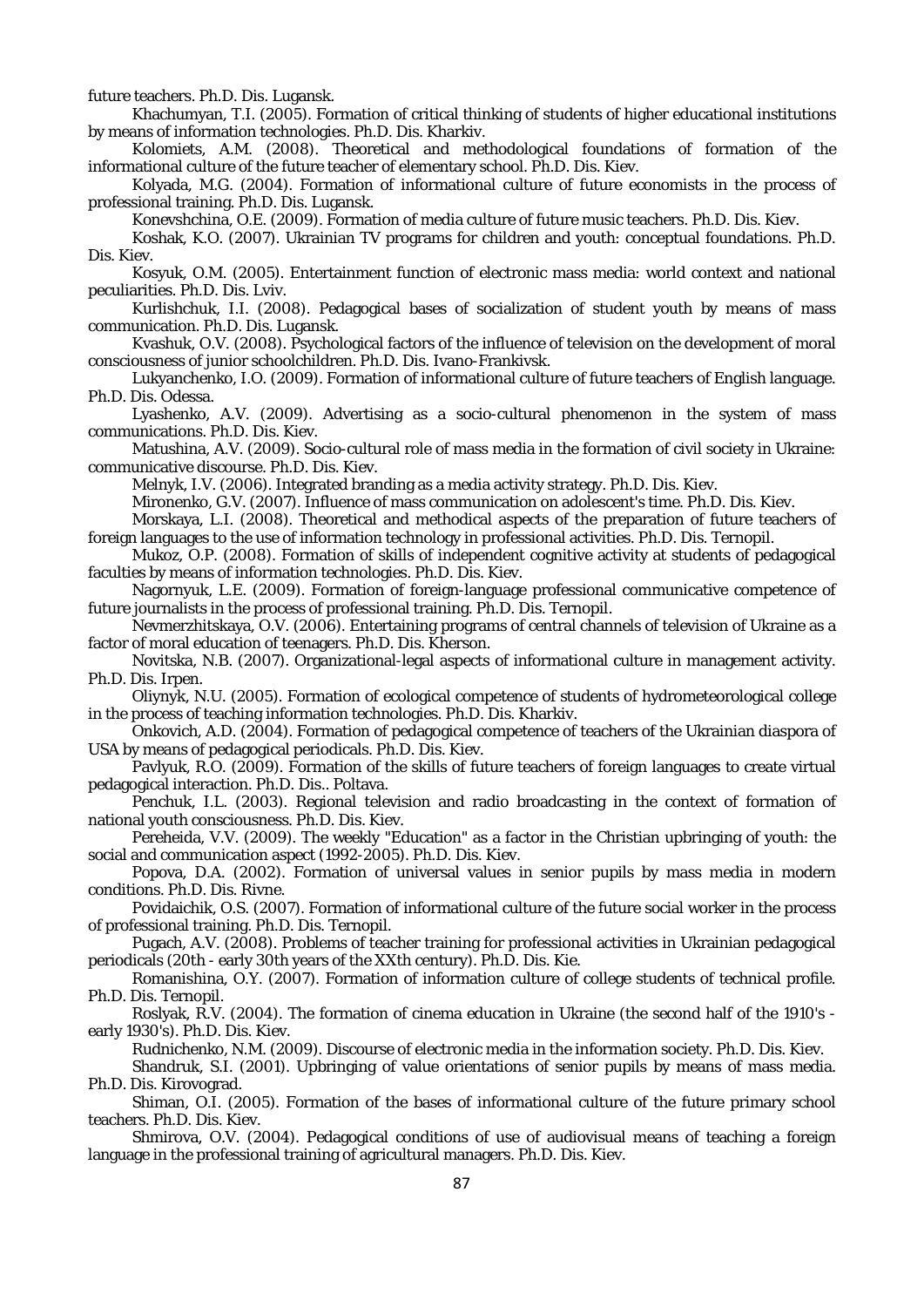Sinorub, G.P. (2000). Concept of the conflict of mass media activity in the theory of social communications (context of formation of behavior of the audience). Ph.D. Dis. Kiev.

Smirnova, I.M. (2004). Formation of informational culture of future teachers of elementary school. Ph.D. Dis. Kirovograd.

Temekh, N.D. (2005). Ukrainian television and problems of youth spirituality. Ph.D. Dis. Lviv.

Trofimov, O.E. (2001). Preparation of future teachers for the use of audiovisual and computer technology training. Ph.D. Dis. Kharkiv.

Vaganova, O.V. (2003). The role of mass communication in the process of globalization. Ph.D. Dis. Kiev.

Vishinskaya, G.V. (2002). Formation of informational culture of the personality of the future officer. Ph.D. Dis. Khmelnitsky.

Volkova, N.V. (2009). Formation of informational culture of students of industrial and pedagogical faculties in the process of professional training. Ph.D. Dis. Yalta.

Voloshinova, L.V. (2004). Audiovisual art in the system of professional language training of the future specialist in the field of international relations. Ph.D. Dis. Kiev.

Yavoryk, Y.V. (2008). Formation of skills of independent cognitive activity at students of pedagogical faculties by means of information technologies. Ph.D. Dis. Kiev.

Zhnachenko, O.P. (2005). Formation of informational culture of future teachers of humanitarian disciplines. Ph.D. Dis. Kiev.

## *2010-2019*

Anufrieva, O.V. (2010). Psychological peculiarities of influence of mass media on the structure of value orientations of student youth. Ph.D. Dis. Kiev.

Arkadieva, O.O. (2015). Formation of reading skills in pupils of grades 2-4 with infantile cerebral palsy using information technologies. Ph.D. Dis. Kiev.

Beshok, T.V. (2014). Pedagogical conditions of the use of media education technologies in the training of future teachers. Ph.D. Dis. Kiev.

Bilorus, A.M. (2010). Pedagogical conditions of formation of informational culture at future officersborder guards. Ph.D. Dis. Kiev.

Bobal, N.R. (2013). Formation of sociocultural competence of future journalists in the process of professional training. Ph.D. Dis. Vinnytsya.

Chernyakova, O.I. (2017). Formation of the readiness of future primary school teachers to apply multimedia technologies in their professional activities. Ph.D. Dis. Pereyaslav-Khmelnytsky.

Chutova, N.P. (2010). Influence of mass media on formation of value orientations of modern Ukrainian youth (on the example of Dnipropetrovsk region). Ph.D. Dis. Zaporozhye.

Demchenko, S.V. (2011). Mass communication in the process of building civil society: history, theory, Ukrainian realities. Ph.D. Dis. Kiev.

Dosenko, A.K. (2011). Media and psycholinguistic characteristics of the blogging model of people living with AIDS. Ph.D. Dis. Zaporozhye.

Dukhanina, N.M. (2011). Pedagogical conditions of application of media education technologies in preparation of masters of computer sciences. Ph.D. Dis. Kiev.

Gavrilets, Y.D. (2013). Short-term media effects in youth student groups (based on TV-news material). Ph.D. Dis.Kiev.

Gladchenko, O.V. (2013). Formation of information culture of future specialists of the state tax service in the process of professional training. Ph.D. Dis. Kiev.

Glushak, O.M. (2014). Formation of the informational culture of future bachelors in philology in the process of studying the disciplines of information and computer cycle. Ph.D. Dis. Kiev.

Grigorov, G.A. (2014). Educational measurement of media space: philosophical analysis. Ph.D. Dis. Kharkiv.

Gumenchuk, A.V. (2011). Information culture as a factor in the transformation of modern education. Ph.D. Dis. Kiev.

Gumenny, O.D. (2014). Development of the information culture of the heads of vocational schools in the intercultural period. Ph.D. Dis. Kiev.

Gurinenko, I.Y. (2012). Pedagogical conditions for the use of mass media in the training of future state fire safety inspectors. Ph.D. Dis. Uman.

Illiuk, N.O. (2015). Media education of young journalists of Ukraine in the system of social communications (on the example of the Kiev information and creative agency "UN-PRES"). Ph.D. Dis. Kiev.

Ischuk, S.M. (2012). Internet communication in the context of the culture of the information society. Ph.D. Dis. Kiev.

Ishchenko, G.I. (2011). Transformation of mass media in conditions of ideological confrontation. Ph.D.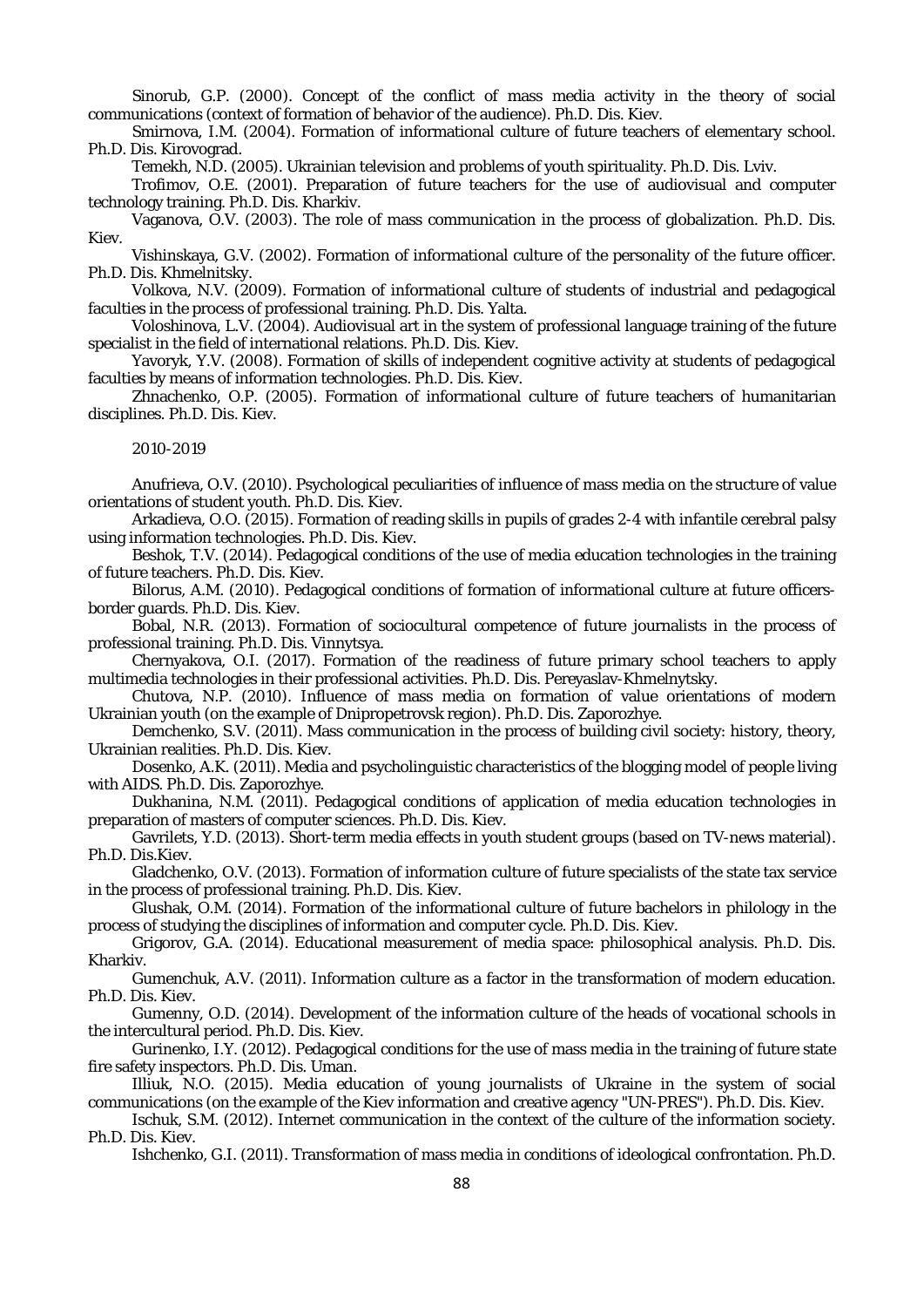Dis. Kiev.

Its, S.V. (2014). Pedagogical conditions for the formation of professional competence of the future teacher of a foreign language by means of media education. Ph.D. Dis. Zhytomyr.

Kalachova, L.V. (2015). Training of teachers of institutes of postgraduate pedagogical education to the use of audiovisual means of training. Ph.D. Dis. Kiev.

Kirilenko, V.V. (2013). Formation of informational culture of future teachers-philologists in the process of professional training. Ph.D. Dis. Vinnytsya.

Klimenko, A.O. (2010). Formation of informational culture of future teachers in educational activity. Ph.D. Dis. Ternopil.

Kolesnikova, I.V. (2018). Development of media culture of teachers in institutions of postgraduate pedagogical education. Ph.D. Dis. Zhytomyr.

Kolotvin, P.O. (2014). Electronic mass media in the formation of democratic discourse: European experience and Ukrainian realities. Ph.D. Dis. Odessa.

Kovalchuk, M.O. (2017). Formation of readiness of future teachers for application of multimedia educational systems in elementary school. Ph.D. Dis. Zhytomyr.

Krainikova, T.S. (2015). The culture of media consumption in Ukraine: the current state and mechanisms of formation. Ph.D. Dis. Kiev.

Kravchenko, T.O. (2015). Television as a factor in shaping public opinion. Ph.D. Dis. Kiev.

Kravchyshina, O.O. (2018). Formation of readiness of future educators to use media education in educational process of preschool educational institutions. Ph.D. Dis. Starobilsk.

Kubrak, S.V. (2012). Pedagogical conditions of professional self-development of the future teacher of the philological profile by means of information technologies. Ph.D. Dis. Zhytomyr.

Litvin, V.A. (2016). Formation of informational culture of future architects in the professional training of higher educational institutions. Ph.D. Dis. Lviv.

Lukashiv, V.B. (2014). Formation of informational culture of future communication specialists. Ph.D. Dis. Kirovograd.

Makarenko, L.L. (2013). Theoretical and methodical principles of formation of informational culture of future technology teachers. Author's abstract. Kiev.

Matviichuk, M.M. (2014). Formation of media literacy of future social pedagogues in the process of professional training. Ph.D. Dis. Kiev.

Miroshnik, O.L. (2012). Socio-pedagogical conditions for the formation of political tolerance in student youth by regional mass media. Ph.D. Dis. Lugansk.

Mitchuk, O.A. (2015). The phenomenon of liberal content in social communications. Ph.D. Dis. Zaporozhye.

Morozova, O.O. (2014). Formation of the methodological support of the research of mass communication impact in the sciences on social communications. Ph.D. Dis. Kiev.

Nabokova, G.V. (2018). Entertainment programs of Ukrainian television in the context of modern spectacle culture. Ph.D. Dis. Kiev.

Naumuk, I.M. (2016). Formation of media competence of future informatics teachers in pedagogical universities. Ph.D. Dis. Melitopol.

Nesterova, O.Y. (2014). Development of informational culture of future translators in the conditions of a higher technical educational institution. Ph.D. Dis. Yalta.

Nesteryak, Y.M. (2013). Transformation of communication environment in the context of modern media policy of Ukraine. Ph.D. Dis. Kiev.

Orokhovskaya, L.A. (2015). Media culture in the context of civilization development. Ph.D. Dis. Kiev.

Osyukhina, M.O. (2018). Media and information literacy as a component of modern information and communication exchanges (national concept in the context of world experience). Ph.D. Dis. Dnepr.

Pilipenko, D.Y. (2013). The model of institutional management and the method of assessing the culture of information security. Ph.D. Dis. Kharkiv.

Reutov, V.V. (2013). Development of informational culture of teachers of the fundamentals of economics in the system of postgraduate education. Ph.D. Dis. Zaporozhye.

Sakhnevich, I.A. (2012). Pedagogical conditions of the use of media education technologies in the training of future specialists in the oil and gas industry. Ph.D. Dis. Kiev.

Semchuk, S.I. (2010). Features of media influence on the socialization of children of preschool age. Ph.D. Dis. Odessa.

Shubenko, N.O. (2010). Formation of media culture of the future teacher of music by means of audiovisual arts. Ph.D. Dis. Kiev.

Shugailo, Y.V. (2018). Socio-pedagogical conditions for overcoming the negative influence of mass media on the socialization of adolescents. Ph.D. Dis. Kiev.

Shvidka, O.B. (2012). Communication environment: formation and development in the period of the information society. Ph.D. Dis. Kharkiv.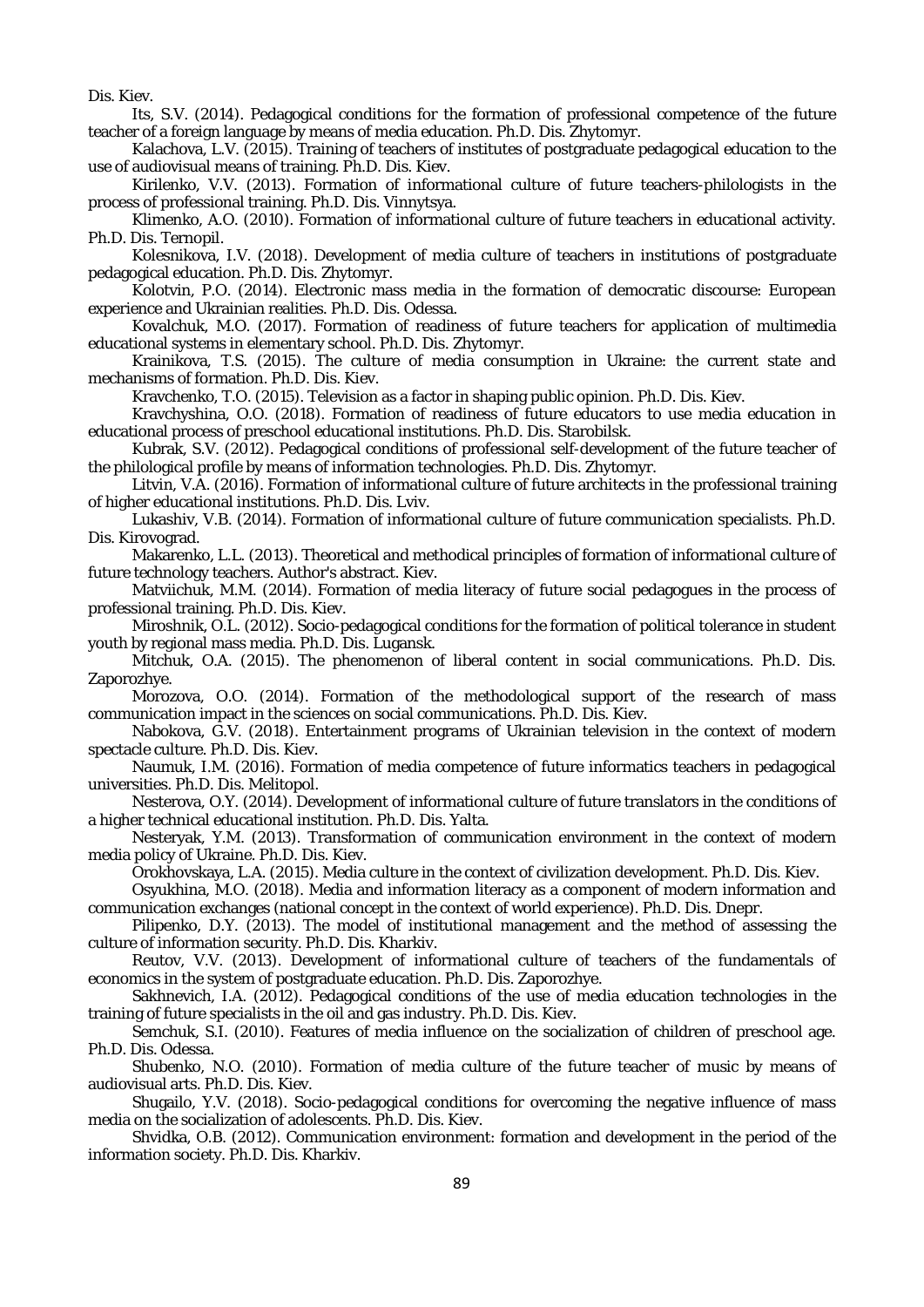Skoryk, A.Y. (2015). The art of telecommunications in the global media cluster space. Ukrainian discourse. Ph.D. Dis. Kiev.

Skrynyk, N.V. (2017). Methodology of teaching Ukrainian literature for 5-6 grade pupils using cloud technologies. Ph.D. Dis. Kiev.

Stetsura, K.O. (2016). Education in media cultural transformations: philosophical comprehension. Ph.D. Dis. Kharkiv.

Sulim, A.A. (2015). Media criticism in Ukraine: functions, topics, issues. Ph.D. Dis. Dnipropetrovsk.

Suruga, S.O. (2010). Aesthetic education of student youth by mass media. Ph.D. Dis. Lugansk, 2010.

Tokareva, A.V. (2013). Formation of intercultural competence among future managers of foreign economic activity through interactive technologies. Ph.D. Dis. Dnipropetrovsk.

Yakovenko, M.L. (2013). A paradigm of aesthetic in the information space of culture. Ph.D. Dis. Lugansk.

Yanishin, O.K. (2012).Formation of communicative skills of future documentologists by means of media education technologies. Ph.D. Dis. Kiev.

Zinchina, O.B. (2016). Media conduct of youth audience: dynamics in a contemporary society. Ph.D. Dis. Kharkiv.

Zrazhevskaya, N.I. (2012). The phenomenon of media culture in the field of social communications. Ph.D. Dis. Kiev.

## **Others CIS countries**

*1992-2019*

Beknazarova, S.S. (2013). Theory and applied methods of development of models and program complex of media education system. Ph.D. Dis. Tashkent.

Fablinova, O.N. (2017). Internet leisure of Belarusian students: state and development trends. Ph.D. Dis. Minsk.

Goibnazarova, T.S. (2014). Mass media and the art of Tajikistan in the context of globalization: an example of print media. Ph.D. Dis. Dushanbe.

Iskakov, B.A. (2013). Development of media competence of teachers in the conditions of a resource center. Ph.D. Dis. Barnaul (dissertation is carried out in the East Kazakhstan State University).

Kasperovich-Rynkevich, O.N. (2017). Mass media potential of innovative development of the Republic of Belarus. Ph.D. Dis. Minsk.

Khadod, Z. (2014). Pedagogical conditions for the implementation of media education in educational institutions in Iran. Ph.D. Dis. Dushanbe.

Khlopunova, O.V. (2009). Methods of teaching students of 10-11 grades to understand the expressive means of expression of the author's thoughts in the texts of the periodical press: English, school with indepth study of the subject. Ph.D. Dis. Yerevan.

Khomidov, D.B. (2012). Media in the context of information policy and information security of the Republic of Tajikistan. Ph.D. Dis. Dushanbe.

Kosik, Y.A. (2018). Online culture of personality in the global Internet community. Ph.D. Dis. Minsk.

Malcoch, L.S. (1992). Problems of forming social activity of rural youth in cooperation with mass media (based on the materials of the Republic of Moldova). Ph.D. Dis. Minsk.

Mogilevtsev, S.A. (2002). Formation of socio-cultural competence on the basis of English-language information materials of satellite television (non-language university). Ph.D. Dis. Minsk.

Naser, G.F. (2013). Pedagogical conditions of education and upbringing of children in Iran by means of television. Ph.D. Dis. Dushanbe.

Nazarbetova, A.K. (2017). Political context of mass media space: experience of political camparativism. Ph.D. Dis. Almaty.

Seyedtaher, G.A. (2013). Influence of the Internet on moral-spiritual and social values of students: on the materials of universities of the Islamic Republic of Iran. Ph.D. Dis. Dushanbe.

Shadymanova, J.J. (2008). The role of mass media in the process of social change: the example of Kyrgyzstan. Ph.D. Dis. Bishkek.

Sharipov, F.F. (2013). System approach to the informatization of the teaching process in the university - the dominant factor in the formation of professional competencies of students. Ph.D. Dis. Dushanbe.

Smolikova, T.M. (2015). Personal culture in the modern media space of the Republic of Belarus. Ph.D. Dis. Minsk.

Stepanov, V.A. (2017). Social media in the processes of transformation of journalistic activity in Belarus. Ph.D. Dis. Minsk.

Venidiktov, S.V. (2017). Media communication in the Eurasian space: a strategic resource for integration. Ph.D. Dis. Minsk.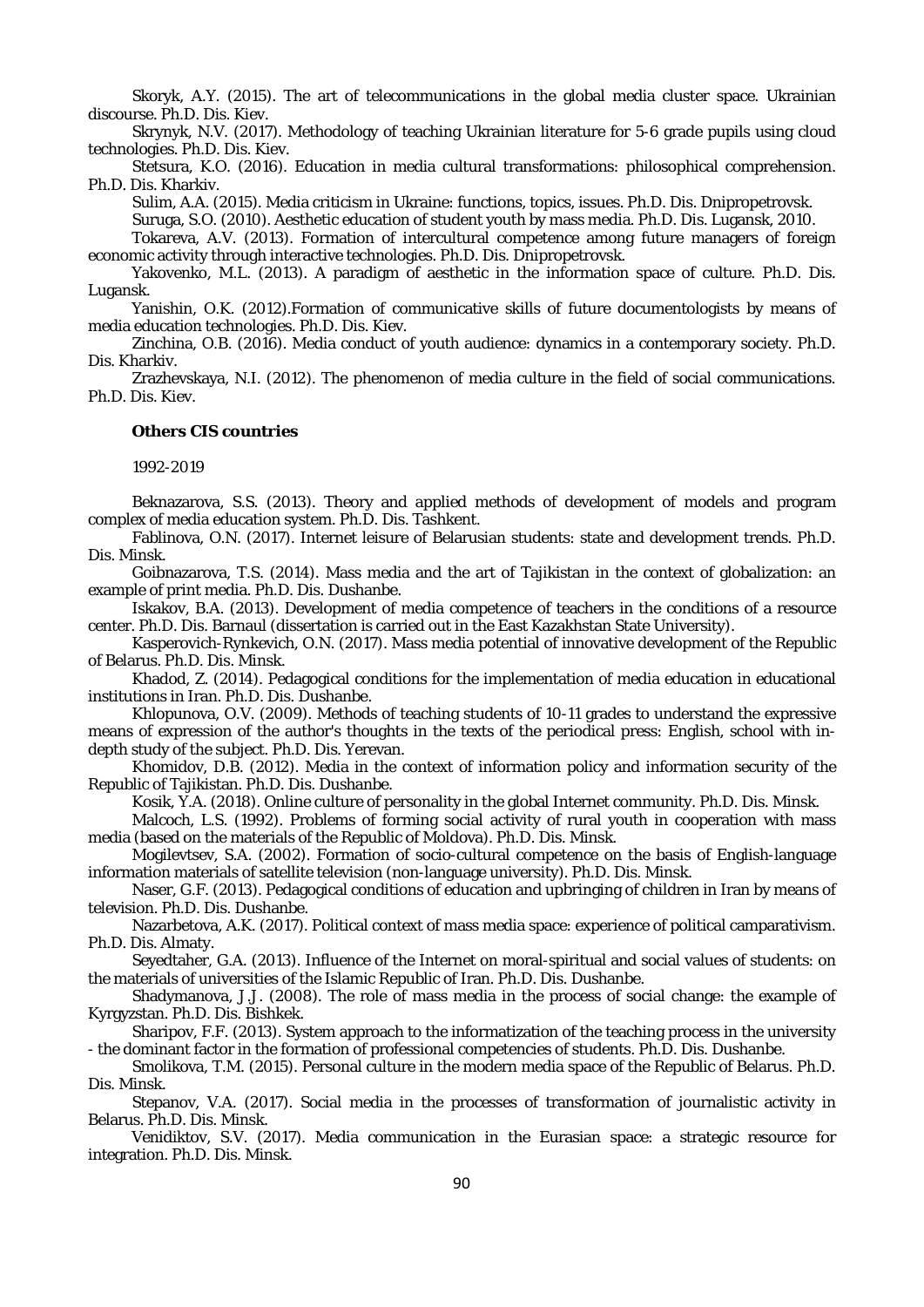Yakimchuk, N.V. (2019). Methods of training future teachers of informatics by means of multimedia in the process of formation of cognitive independence. Ph.D. Dis. Minsk.

Zohre, K. (2013). Enhancing the educational activities of schoolchildren in the educational process through the use of information and communication technologies: materials from primary schools in the Islamic Republic of Iran. Ph.D. Dis. Dushanbe.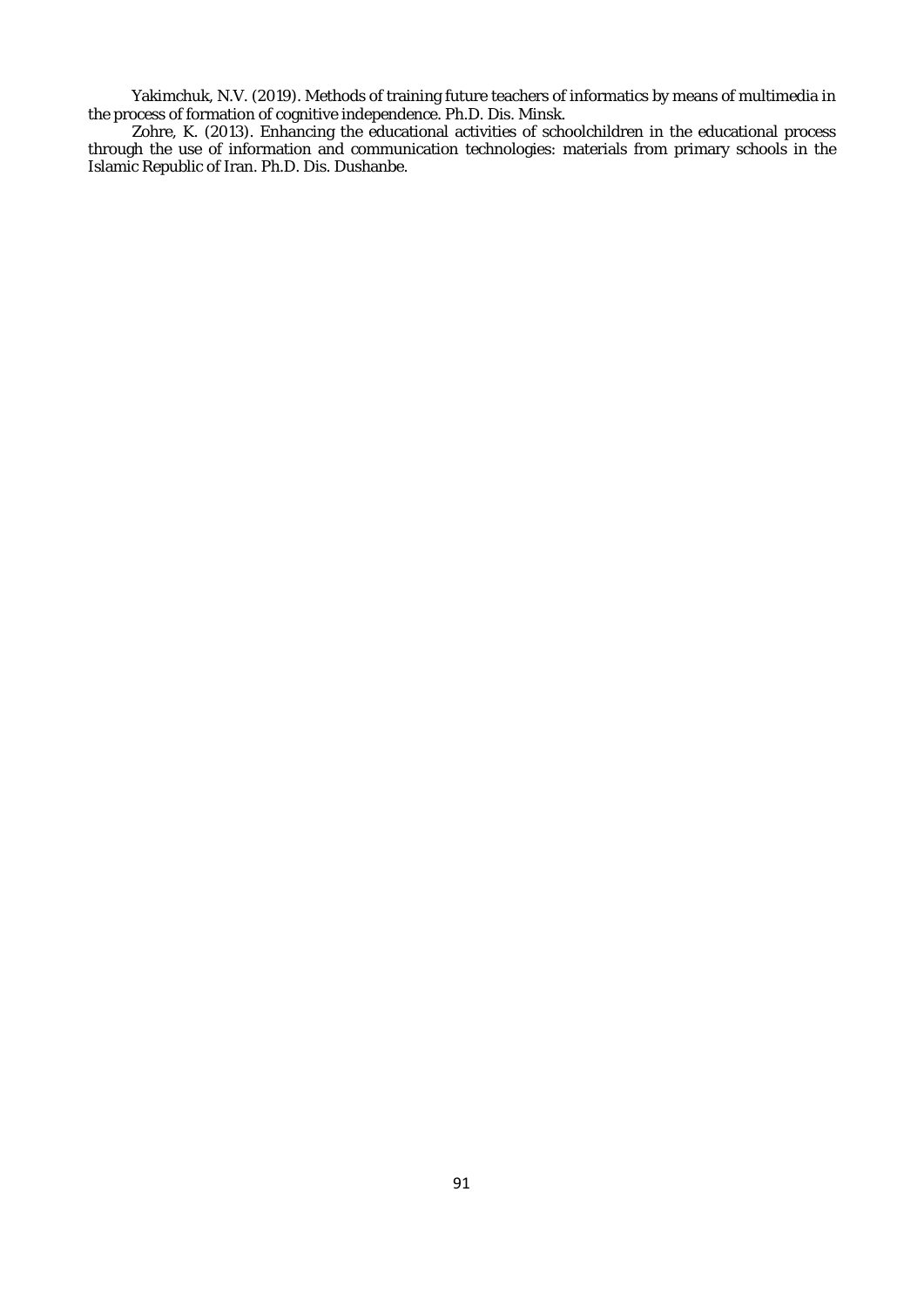## **Conclusions**

Comparative analysis and synthesis of goals and objectives, key concepts, the main stages of historical development, structure, content, models of mass media education in the CIS countries allows to develop the following scheme.

*Goals and objectives of mass media education in CIS countries*

The general goal of mass media education for all CIS countries is to develop and improve the level of media literacy / media competence of the population (that is, culture of communication with media, creative, communicative abilities, analytical thinking, the ability to create, disseminate, interpret, analyze and evaluate the role and functions of media in society, media texts of different types and genres).

*Mass media education objectives:*

- practical-creative (training in the ability to search, create and distribute media texts of various kinds and genres while respecting the humanistic focus and ethical correctness of these messages);

- analytical (training the skills of qualified analysis and evaluation of the role and functions of media in the society, media texts of various types and genres);

*Peculiarity of tasks:*

- in some CIS countries (Ukraine, Moldova), these tasks are increasingly associated with the opposition to Russian media influence.

*General key theoretical concepts of mass media education in the CIS countries:*

- practical (focused on teaching hands-on skills of work with media technology with the subsequent creation and dissemination of media texts);

- development of critical thinking about the role and functions of media culture in society and media texts of different types and genres;

- protectionist (typical for the synthesis of media education and religion);

- aesthetic (oriented to bring up a high aesthetic taste on the material of the most high-quality works of media culture);

- sociocultural and cultural studies (analysis of the role of media in society and media texts in a broad socio-cultural context).

A number of theoretical concepts (semiotic, ecological, ethical, etc.) have little effect on the development of media education in the CIS countries.

*Peculiarities:* in Ukraine (an associated member of the CIS since 1993), in recent years, the ideological theory of media education has been favoured, in which critical thinking is developed through detecting fake media information, in particular, in the news (Gumenyuk, Potapova, 2015; Меdіа Literacy..., 2016; Training ..., 2015). Starting from 2014, the development of media education in Ukraine increasingly goes hand in hand with anti-Russian propaganda (Gumenyuk, Potapova, 2015; Dorosh, 2014; Emets-Dobronosova, 2014; Koropatnik, 2015; Меdia Literacy..., 2016; Training ..., 2015; Cherepovska, 2015, etc.).

*The main stages of the historical development of mass media education in the CIS countries*

*in the 1990s:*

- deprivation of the state support during the years of "perestroika" (typical for all CIS countries);

- gradual departure from the popular in the Soviet period ideological and aesthetic approaches of media education, exploration of the Western approaches (culturological, development of critical thinking, etc.) (typical for Russia, Ukraine and Belarus);

- presence of only weak foci of media education in a number of CIS countries: typical for Azerbaijan, Georgia (until 18.08.2009 Georgia was part of the CIS), Tajikistan,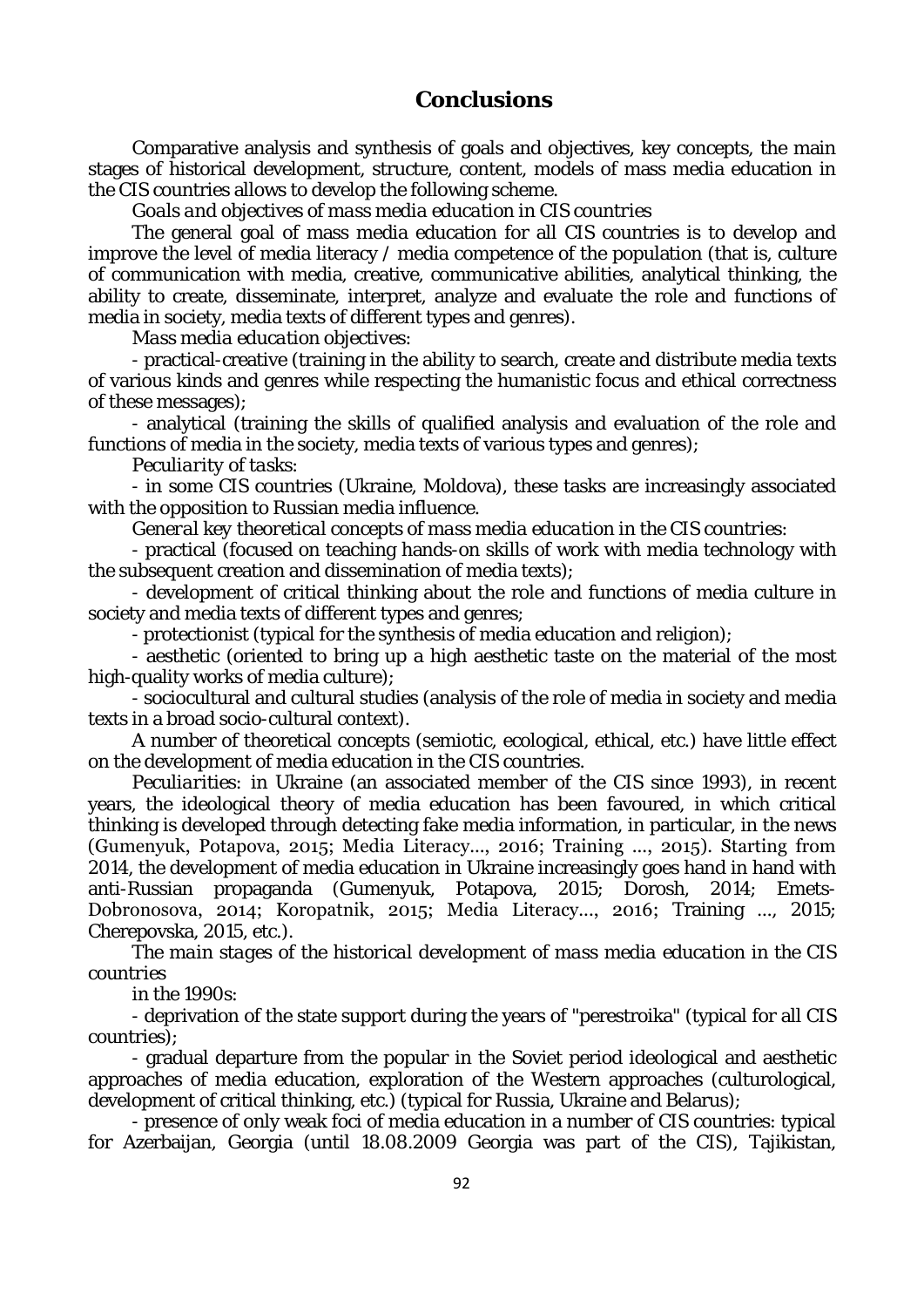Turkmenistan (Turmenistan is associated member of the CIS) and Uzbekistan;

- attempts of private business to support the media education movement (typical only for Russia);

- intensive development of academic research in the field of media education (at this stage it is typical mainly for the Russian Federation);

*XXI Century:*

- recognition of the importance of media education at the state level (typical for Ukraine, where in 2011-2018 a large-scale experimental introduction of media education in dozens of secondary schools began, and to a lesser extent for Russia, where on November 17, 2008 the Government approved the Concept of Long-Term Social and Economic Development of the Russian Federation for the period until 2020, where in the section on information and communication technologies the need for media education is declared; in 2013 the Ministry of Education and Science of the Russian Federation supported the idea of film education as an elective in secondary schools);

- intensive use of new Internet technologies for the development of media education (primarily in Russia, Ukraine, Belarus, Armenia, Kazakhstan and Kyrgyzstan);

- launching new university majors/minors related to media education (Russia, Ukraine);

- convening a series of international and regional conferences (incl. UNESCO sponsored) on media education (Russia, Ukraine, Belarus, Armenia);

- organizing a series of international and regional schools, training seminars, courses on media education (primarily in Russia, Ukraine, Belarus, Armenia, Kazakhstan and Kyrgyzstan);

- continuation of the intensive development of research in the field of media education, carried out in many cases with the support of Russian science foundations and foreign funds (for the Russian Federation) or only foreign funds (typical for Ukraine, Moldova, Kyrgyzstan);

- gradual integration of media education programs in a number of CIS countries (typical for Azerbaijan, Armenia, Georgia (until 18.08.2009 Georgia was part of the CIS), Kazakhstan, Kyrgyzstan, Moldova, Tajikistan, Turkmenistan and Uzbekistan).

*Structure and content of models of mass media education in the CIS countries*

*Conceptual basis:* synthesis of the theory of development of critical thinking, practical, and sociocultural theories of media education.

*Aim:* development of media literacy / competence of the individual.

*Objectives*: development of the following skills: practical, creative, analytical.

*Methods of media competence's development*: verbal, visual, explanatory-illustrative, problem- based research.

*The main units of the contents of the media education program* (the availability of a particular unit depends on the age and professional status of the audience): the place and role, functions of media and media education in modern society, types and genres, media languages; basic terms, concepts related to media culture; historical stages of development of media culture in the world; analysis and evaluation of the functioning of media and media texts of different types and genres in the socio-cultural and ideological contexts; technologies of creation and distribution of media texts of various kinds and genres.

*Areas of application:* schools, secondary special educational institutions, higher education institutions, professional development courses, additional education institutions and leisure centers; distant media education of various categories of the population; independent (continuous) media education, for example, through Internet sources.

Anyway, all modern models of media education in the CIS countries (with all the diversity of age and professional entire population groups) contain diagnostic, contenttargeted and effective components (Akhmetova, 2011; 2012; 2014; 2016; Baranov, 2002;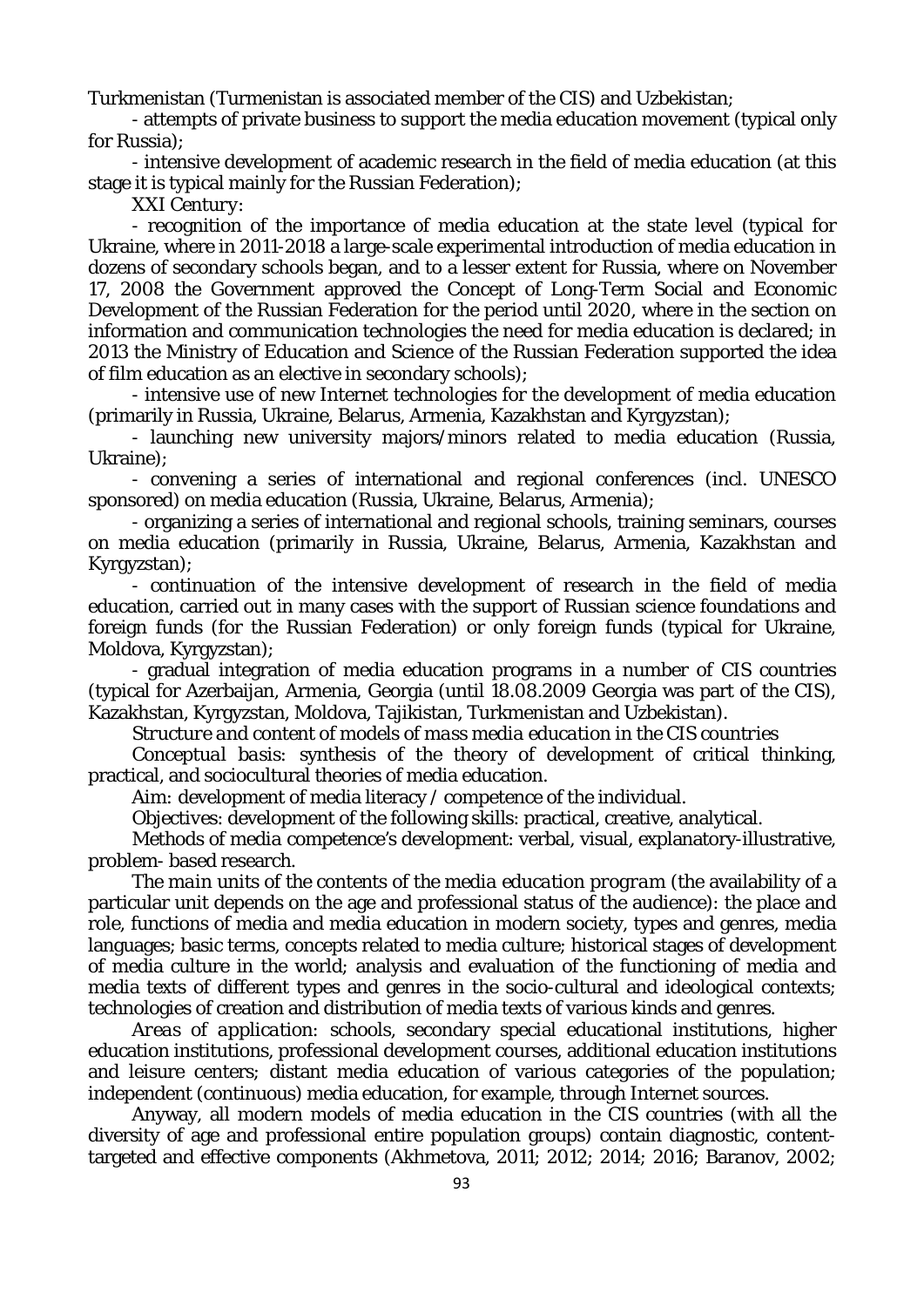Beknazarova, 2011; Bondarenko, 2009; Fateeva, 2007; Fedorov, 2001; 2007; Gendina, 2017; Gumenyuk, Potapova, 2015; Hilko, 2007; Ivanov, Ivanova, 2013; Kirillova, 2012; Korkonosenko, 2004; Korochensky, 2005; Koropatnik, 2015; Naidyonova, 2013; Onkovych, 2009; Sakhnevich, 2010; Sharikov, 2012; Spichkin, 1999; Vartanova, Zasursky, 2003; Venidiktov, 2015; 2017; Zaznobina, 1998; Zhurin, 2009, etc.), which take into account the best Western media education practices (Bazalgette, 1989; Bowker, 1991; Buckingham, 2000; 2003; Debray, 1991; Gonnet, 2001; Hart, 1991; 1997; Masterman, 1985; 1997; Potter, 2016; Scheibe, Rogow, 2012; Silverblatt, 2001; 2014).

It is necessary to agree that "*the question of the possibility of developing cross ethnic media education systems that reflect the needs of integration groups in the global media discourse and which can withstand external information threats is quite debatable. The search for answers will inevitably affect: a) the educational environment in which media literacy courses should be introduced (at various levels of instruction), developed with the account of international information interests; b) the media sphere, which includes the contents of all types of media (both national and allied) and carrying out a spontaneous impact on the audience's citizenship; c) political reality, predetermining the attitude of citizens to the information provided to the media and, on the other hand, experiencing the consequences of the audience's information choice; d) institutions of civil society (local, national and transnational), whose viability largely depends on the sustainability of the information sphere; e) ideological climate in integrable societies*" (Venidiktov, 2015: 194). Herewith, we believe that the CIS countries should not build the development of mass media education of the population based on confrontation and ideological propaganda. All thematical blocks of media education programs should evenly give the audience an idea that there are no ideal democratic states in the world with ideally objective mass media. That is why the basis of media education activity must be sociocultural concepts (including, of course, analytical and practical components) rather than ideological ones that will allow the audience to comprehensively master the ambiguous world of media culture.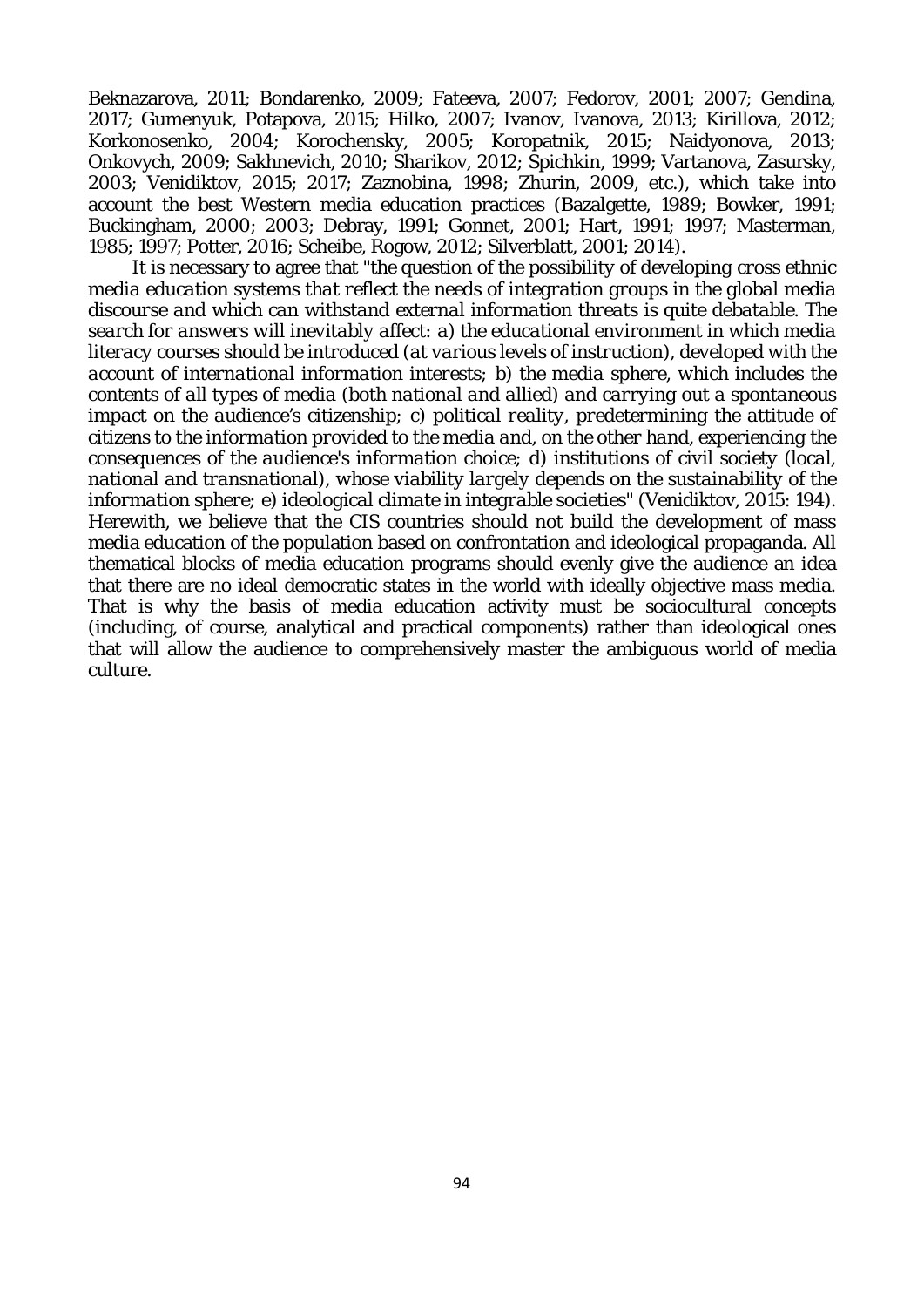## **References**

Abdurakhmanov K., Beknazarova, S. (2010). Classification of the learning objectives of the subject "multimedia education" by integrating elements of media education into the educational process. Scientific Review: Humanitarian Studies, № 4: 12–14.

Abdurakhmanov, K., Beknazarova, S.S. (2011). From the History of the Development of Media Education in Uzbekistan. Media Education, № 2: 20-24.

Ablazov E.E. (2013). Media culture and media education in ensuring the modernization of higher education in Uzbekistan. Credo News, № 4. http://credonew.ru/content/view/1292/68/

Afanasjev, D.M. (2010). Development of young people's media literacy: Slovak Republic and Ukraine: Comparative analysis. Sociology of the future.  $N^{\circ}$  1: 41-49.

Akhmetova, L.S. (2011). Gender, Media Literacy and Media Education: Problems and Prospects. Gender Aspects of Social Modernization of Society: Proceedings of the international conference. Almaty: 287-291.

Akhmetova, L.S. (2012). Media literacy and media education in the context of national security protection. Narrow problems of media legislation of the Republic of Kazakhstan. Almaty: 29-32.

Akhmetova, L.S. (2013). Media Education and Media Security in Kazakhstan: Problems and Prospects. Vestnik of Chelyabinsk University. № 21 (312). [http://cyberleninka.ru/article/n/mediaobrazovanie-i](http://cyberleninka.ru/article/n/mediaobrazovanie-i-mediabezopasnost-v-kazahstane-problemy-i-perspektivy)[mediabezopasnost-v-kazahstane-problemy-i-perspektivy](http://cyberleninka.ru/article/n/mediaobrazovanie-i-mediabezopasnost-v-kazahstane-problemy-i-perspektivy)

Akhmetova, L.S. (2014). Media education in Kazakhstan. International Journal of applied and fundamental research. № 3: 37-38.

Akhmetova, L.S. (2016). Media education in Kazakhstan: problems and prospects. Media education: experience and perspectives. Vol.1. Voronezh: 12-15. [http://jour.vsu.ru/editions/thesis/05\\_16\\_mediaobr.pdf](http://jour.vsu.ru/editions/thesis/05_16_mediaobr.pdf)

Akhmetova, L.S. (2016). Media Education in Kazakhstan: Work Experience. Universal Journal of Educational Research. 4(8): 1753–1756. http://www.hrpub.org DOI: 10.13189/ujer.2016.040802

Akhmetova, L.S., Shorokhov, D.P., Niyazgulova, A. (2015). MIL: media and information literacy. Almaty, 36 p.

Akhmetova, L.S., Verevkin, A., Lifanova, T. (2013). Media Education In the Context of Development of Kazakhstan Journalism. World Applied Sciences Journal. № 25 (11): 1624-1629.

Akhmetova, L.S, Verevkin A.V, Lifanova T.Y. (2015). Media education and media literacy: theory, methodology, practice. Almaty: Kazakh University, 156 p.

Akhmetova, L.S., Verevkin, A.V, Lifanova, T.Y. (2017). Media and information literacy: conceptual and methodological grounds. Almaty: Kazakh University, 48 p.

Akhmetova, L.S., Verevkin, A.V, Lifanova, T.Y., Shorokhov, D.P. (2013). Media education in Kazakhstan. Almaty: Kazakh University, 254 p.

Allagulow, P. (2016). Ylym we fotografiýa: özara bähbitli arabaglanyşyk. Miras, № (63): 21–34.<br>Amonashvili, P. (2019). Strong school is a strong country. 30.01.2019. https://s

Strong school is a strong country. 30.01.2019. [https://sputnik](https://sputnik-georgia.ru/georgia/20190130/244115862/silnaya-shkola---silnaya-strana---amonashvili-o-reforme-obrazovaniya-v-%20gruzii.html)[georgia.ru/georgia/20190130/244115862/silnaya-shkola---silnaya-strana---amonashvili-o-reforme-](https://sputnik-georgia.ru/georgia/20190130/244115862/silnaya-shkola---silnaya-strana---amonashvili-o-reforme-obrazovaniya-v-%20gruzii.html)

[obrazovaniya-v-](https://sputnik-georgia.ru/georgia/20190130/244115862/silnaya-shkola---silnaya-strana---amonashvili-o-reforme-obrazovaniya-v-%20gruzii.html) gruzii.html>

Aptsiauri, G. (2013). Films for thinking. 21.11.2013. https://media.ge/ru/portal/articles/301774>.

Atrihalova, E.V., Ksenofontov, I.V. (2010). Using the potential of films of a spiritual and moral focus at modern school. Kaluga, 64 p.

Bakirov, V.S., Starodubtseva, L.V. (2013). Creative model of media literacy: Experiment of the Karazinsky University. Collection of the articles of the methodological seminar "Mediа education in Ukraine: scientific reflexion of theories, practitices, and perspectives". Kiev: National Academy of Pedagogical Sciences of Ukraine: 45-62.

Balyk, N. (2012). Development of media literacy as a key competence in modern pedagogical education. Edukacja humanistyczna. № 2 (27): 171-177.

Baranov, O.A. (1979). Screen Becomes a Friend. Moscow: Prosveshchenie, 96 p.

Baranov, O.A. (2002). Media education in school and university. Tver.

Barishpolets, O.T. (2008). Media education: foreign experience. Social Psychology. № 3: 162-170.

Barishpolets, O.T., Naidonova, L.A. et al. (2009). Media culture of the person: socio-psychological approach. Kiev: Millenium, 440 p.

Basics of media literacy: teaching manual for 8(9) grades (2014). Kiev, 190 p.

Bazalgette, C. (1989). Primary Media Education: A Curriculum Statement. London: BFI.

Bazalgette, C. (1995). Key aspects of media education. Presentation at Russian-British seminar on media education. Moscow. 51 p.

Begalieva, Zh. (2017). Schools of Kyrgyzstan introduced the lessons of media literacy: they teach to distinguish truth from lies in the media. Nastoyascheje vremya. <https://www.currenttime.tv/a/28450935.html>

Beknazarova, S. (2011). Comparative analysis of the introduction of elements of media education in the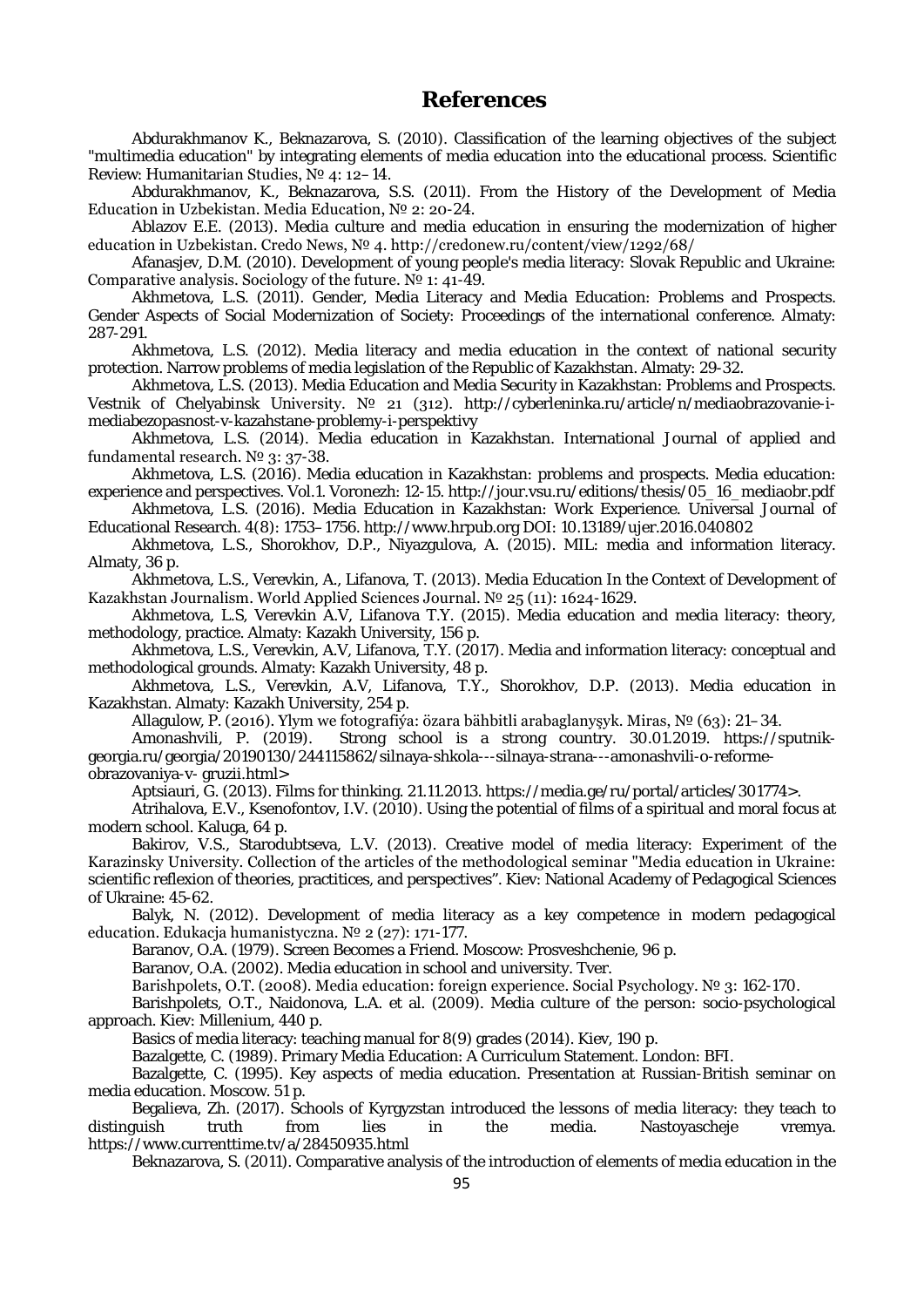learning process. Media education. № 3: 75-83.

Beknazarova, S. (2011). On the creation and operation of media education portal. http://mediaedu.uz

Bogdanova, A.A,. Petrova, L.I. (2017). The system of media education of youth in the Republic of Belarus. Proceedings of BSTU. Series 4, № 2: 71-78.

Bondarenko, E.A. (2009). Media education in shaping the modern educational environment. In: Gudilina, S., Tikhomirova, K., Rudakova, D. (Eds.). Educational technologies in the XXI century. Moscow: Russian academy of education: 51-57.

Bondur, Y.V. (2008). Pedagogical conditions of artistic education of senior pupils by means of media culture. Academic Herald of Mikolaivsky University. Issue 21. Vol.1: 33-36.

Bostonova, P. (2010). The state and prospects of journalistic education in Kyrgyzstan. Journalists' education - improving the quality of education and new technologies. Vienna: OSCE: 143-151.

Bowker, J. (Ed.) (1991). Secondary Media Education: A Curriculum Statement. London: BFI.

Bucataru, V. (2018). Media Literacy and The Challenge of Fake News. Media Forward. N 1. [https://freedomhouse.org/sites/default/files/01-Fake\\_News-EN.pdf](https://freedomhouse.org/sites/default/files/01-Fake_News-EN.pdf)

Buckingham, D. (2000). The Making of Citizens. London – New York: Routledge, 235 p.

Buckingham, D. (2003). Media Education: Literacy, Learning and Contemporary Culture. Cambridge, UK: Polity Press, 219 p.

Buckingham, D. (2013). The success and failure of media education. Media Education Research Journal 4(2): 5–18.

Burim, O.V. (2012). Media education - the basis for the formation of a personality culture and a means of protecting youth from the influence of negative media content. Pedagogy of higher and secondary schools..Issue 35: 155-162.

[Burke, B.R. \(2008\). Media Literacy in the Digital Age Implications for Scholars and Students. In](http://edu.of.ru/attach/17/40358.doc)  [Communication Studies Today At the Crossroads of the Disciplines. Moscow, 2008.](http://edu.of.ru/attach/17/40358.doc)

Charte.ge. [Electronic resource]. URL: https://http://www.charte.ge >.

Chelysheva, I. (2008). Media education for parents: family media literacy. Taganrog: SFU, 184 p.

Chelysheva, I. (2013). Development of information literacy and media competence in moden Geogia. Media Education, 3: 85-94.

Chelysheva, I. (2017). Comparative analysis of development of information literacy and media competence in Geogia and Moldova. Crede experto. https://ce.if-mstuca.ru/wpcontent/uploads/2017/03/chelysheva-2017-03.pdf >.

Chelysheva, I. (2018). Media Education in Kazakhstan. European Researcher. Series A, 9 (3): 212–226.

Chemeris, І.М. (2006). Media education abroad: the theory of media education and a short history of development. Higher Education of Ukraine. № 3: 104-108.

Chemeris, І.М. (2012). Media education in the initial educational process: foreign experience. Bulletin of the Cherkasy University. No. 37 (250): 124-130.

Chemeris, І.М. (2013). Development of students' media competence (analysis of methodical recommendations). Problems of Modern Pedagogical Education. Vol. 38. Part 2: 215-221.

Cherepovska, N.I. (2009). Media education at School. Social Teacher. № 6: 15-26.

Cherepovska, N.I. (2010). Media culture and media education for students of secondary school. Visual media culture. Kyiv: Schkolnyi Svit, 128 p.

Cherepovska, N.I. (2015). Media education in educating young people's patriotism in the information day. Collected papers of the Third International Scientific and Methodological Conference "Practical Media Literacy: International Experience and Ukrainian Perspectives". Kyiv: Free Press Center, Academy of Ukrainian Press: 59-67.

Cinema at school. <http://www.gnfc.ge/eng/page/177>

Code.org https://code.org/international

Collection of articles (2013). Methodological seminar "Media education in Ukraine: scientific reflection of challenges, practices, perspectives". Kyiv: National Academy of Pedagogical Sciences of Ukraine, 741 p.

Collection of articles (2015). The 3rd international scientific methodological conference "Practical media education: international and Ukranian prospects". Kiev: Center Vilnoi Presi, Academy of Ukranian Press, 407 p.

Collection of articles (2017). The 5th international scientific methodological conference "Practical media education: international and Ukranian prospects". Kiev: Center Vilnoi Presi, Academy of Ukranian Press, 393 p.

Concept of implementation of media education in Ukraine. Institute of social and political psychology of National Academy of Pedagogical Sciences of Ukraine. 2010[. http://www.ispp.org.ua/news\\_44.htm](http://www.ispp.org.ua/news_44.htm)

[Debray,](http://www.gallimard.fr/Contributeurs/Regis-Debray) R. (1991). Cours de médiologie générale. Paris: Gallimard, 408 p.

Dorosh, M. (2014). War – high time for media education? 15.09.2014. <http://osvita.mediasapiens.ua/material/34599>

Dorosh, M. (2018). How Media Literacy is Developing in Ukraine: Eight Conclusions from Annual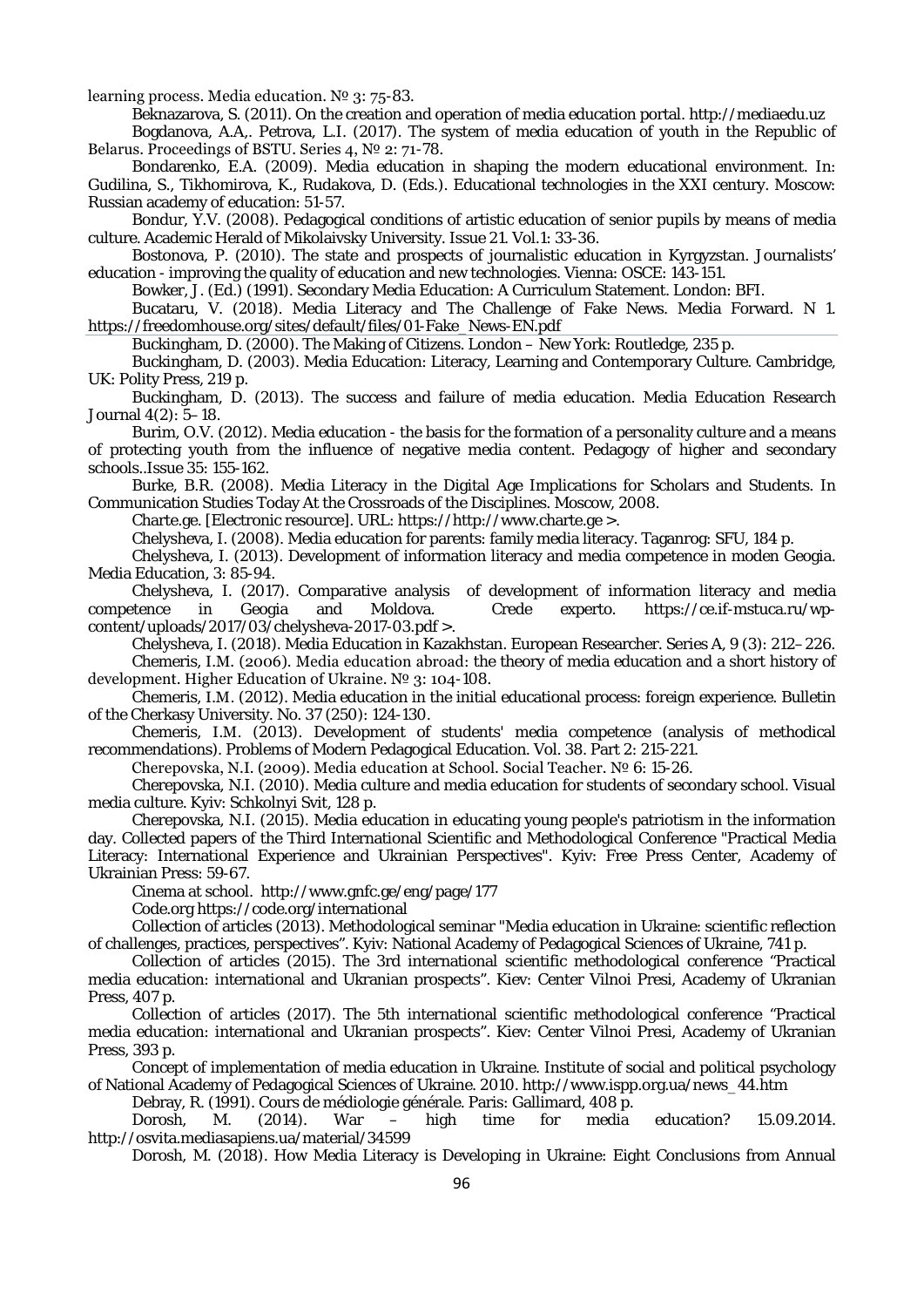Conferences. Media Sapiens. [http://ms.detector.media/mediaprosvita/mediaosvita/yak\\_rozvivaetsya\\_mediagramotnist\\_v\\_ukraini\\_visi](http://ms.detector.media/mediaprosvita/mediaosvita/yak_rozvivaetsya_mediagramotnist_v_ukraini_visim_visnovkiv_zi_schorichnoi_konferentsii/) [m\\_visnovkiv\\_zi\\_schorichnoi\\_konferentsii/](http://ms.detector.media/mediaprosvita/mediaosvita/yak_rozvivaetsya_mediagramotnist_v_ukraini_visim_visnovkiv_zi_schorichnoi_konferentsii/)

Dub, O. (2002). Media education: world practice at the present stage. New ways of communication. № 4-5.

Dubrovskaya, O. (2013). Media education in the process of socialization (analysis of the contents of the weekly "Banner of Youth"). Journalism history: lessons and practice of the media. Minsk: Belarus State University: 91-95.

Dzyaloshinsky, I. (2008). Media education: pedagogical technology or school of civic communications? Media education: from theory to practice. Tomsk: Tomsk Institute of Information Technologies, pp. 84-102.

Dzyaloshinsky, I.M., Pilgun, M.A. (2011). Media text: features of creation and functioning. Мoscow: Higher Economic School, 377 p.

Educare Georgia[. http://www.educaregeorgia.org/>](http://www.educaregeorgia.org/).

EL Portal. [http://www.el.ge/about/>](http://www.el.ge/about/).

Emets-Dobronosova, Y. (2014). "Media Education" according to the Kremlin prescription. Krytyka. <https://krytyka.com/ua/community/blogs/mediaosvita-za-kremlivskym-retseptom>

English for Media Literacy Project in Moldova, 2017. [https://www.onlinelearning.upenn.edu/english](https://www.onlinelearning.upenn.edu/english-for-media-literacy-project-in-moldova/)[for-media-literacy-project-in-moldova/](https://www.onlinelearning.upenn.edu/english-for-media-literacy-project-in-moldova/)

European Parliament Resolution of 16 December 2008 on media literacy in a digital world [\(2008/2129\(INI\)\)](http://www.europarl.europa.eu/oeil/FindByProcnum.do?lang=en&procnum=INI/2008/2129)[http://www.europarl.europa.eu/sides/getDoc.do?pubRef=-//EP//TEXT+TA+P6-TA-](http://www.europarl.europa.eu/sides/getDoc.do?pubRef=-//EP//TEXT+TA+P6-TA-2008-0598+0+DOC+XML+V0//EN)[2008-0598+0+DOC+XML+V0//EN.](http://www.europarl.europa.eu/sides/getDoc.do?pubRef=-//EP//TEXT+TA+P6-TA-2008-0598+0+DOC+XML+V0//EN) 

Event to celebrate [the conclusion of the "@Media Societies –](https://www.irz.de/index.php/en/georgia/2083-event-to-celebrate-the-conclusion-of-the-media-societies-georgia-2018) Georgia 2018" project. Released on 3rd January 2019. [https://www.irz.de/index.php/en/georgia>](https://www.irz.de/index.php/en/georgia).

Fateeva, I. (2007). Media education: theoretical basics and implementation experience. Chelyabinsk: Chelyabinsk State University, 270 p.

Fateeva, I.A. (2015). Topical issues of media education. Chelyabinsk: Chelyabinsk State University, 129 p.

Fedorov, A. (2001). Media education: history, theory and methods. Rostov: CVVR, 708 p.

Fedorov, A. (2003). Media Education and Media Literacy: Experts' Opinions. In: MENTOR. A Media Education Curriculum for Teachers in the Mediterranean. Paris: UNESCO.

Fedorov, A. (2003). Media education in foreign countries. Taganrog: Kuchma, 238 p.

Fedorov, A. (2007). Development of media competence and critical thinking of students of a pedagogical university. Moscow: UNESCO "Information for All", 616 p.

Fedorov, A. (2007). Media Education: Sociology Surveys. Taganrog: Kuchma Publishing House, 228 p. Fedorov, A. (2009). Evolution of Russian scientific research in the field of media education. Media Education, 2: 9–64.

Fedorov, A. (2009). Scientific research in the field of media education in Russia (1960-2008). Innovations in Education, 3: 53-117.

Fedorov, A. (2010). Dictionary "Media Education, Media Lintercy, Media Competence". Taganrog, 2010: 24.

Fedorov, A. et al. (2014). Media Education in Eastern Europe. Moscow: MOO "Information for All", 2014.

Fedorov, A., Chelysheva, I. (2002). Media education in Russia: brief history. Taganrog: Poznanie, 266 p.

Fedorov, A., Chelysheva, I., Muryukina, E., Gorbatkova, O. et al (2014). Mass media education in the USSR and Russia: main stages. Moscow: Information for All, 267 p.

Fedorov, A., Levitskaya, A. (2018). Comparative analysis of the development of mass media education

in the Commonwealth of Independent States (CIS) countries. Media Education, 58(3): 39-62. DOI: [10.13187/me.2018.3.39](http://dx.doi.org/10.13187/me.2018.3.39)

Fedorov, A., Levitskaya, A. (2018). Mass media literacy education in modern Russia Mass media literacy education in modern Russia. Media Education. № 2: 6-23.

Fedorov, A., Levitslaya, A. (2019). [Media literacy education mass media education in commonwealth](https://elibrary.ru/item.asp?id=32581379)  [of independent states \(CIS\).](https://elibrary.ru/item.asp?id=32581379) Media Education, [№](https://elibrary.ru/contents.asp?id=34835914&selid=32581379) 1: 7-17.

Fedorov, A., Levitslaya, A. (2019). Synthetic Media Education Model Used in Commonwealth of Independent States (CIS). Media education, 59 (1): 30-36.

Fedorov, A., Levitskaya, A., Chelysheva, I., Murjukina, E., Grigorova, D. (2014). Media education in Eastern Europe. Moscow: Information for All, 140 p.

Fedorov, A., Novikova, A. (2005). Media education in leading western countries. Taganrog: Kuchma, 270 p.

Fortunatov, A. (2009). Interaction of subjects of social communication in media reality. PhD Dis. N. Novgorod.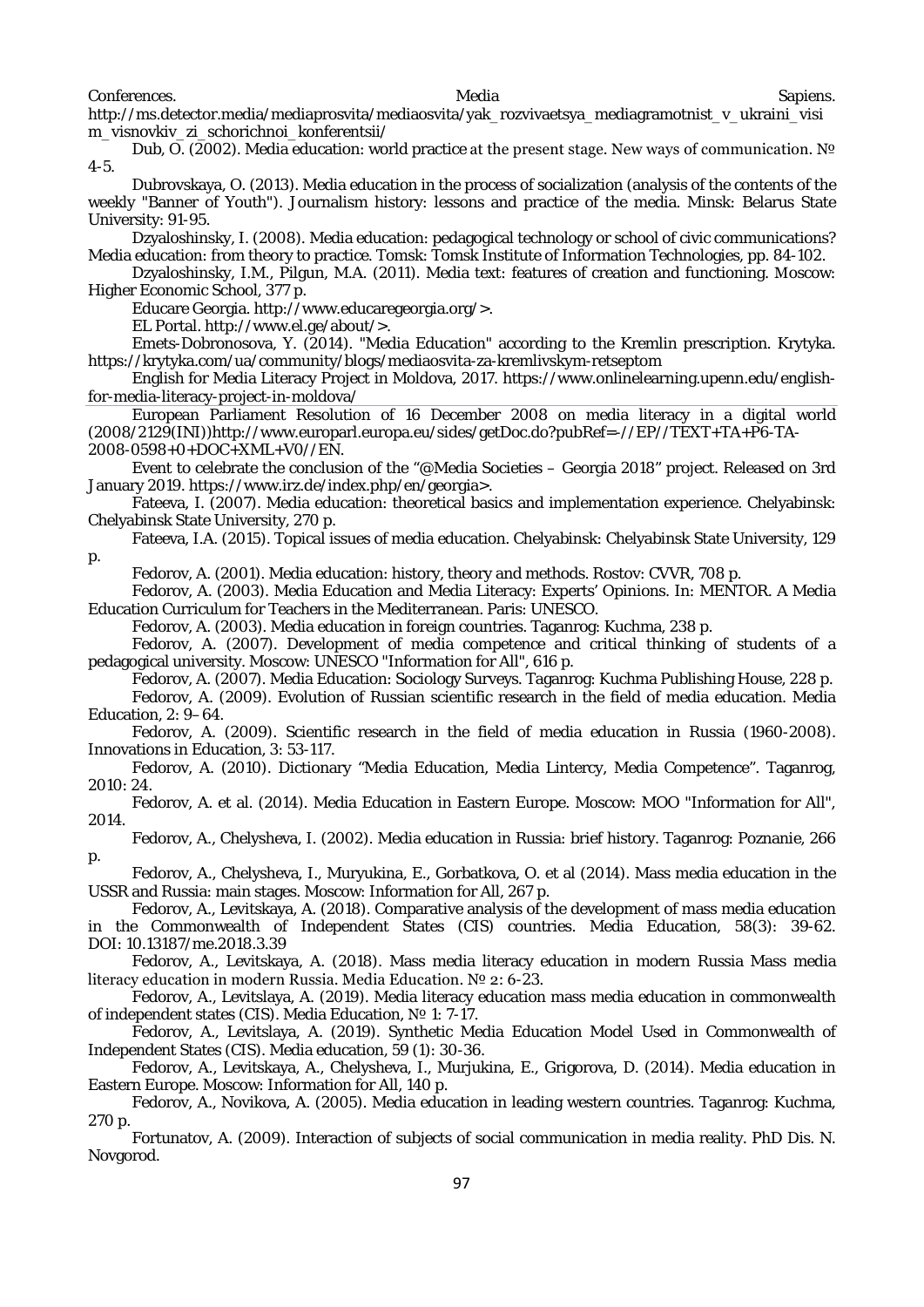Freinet, C. (1990). Selected pedagogical work. Moscow: Progress.

Freinet, C. (1996). Anthology of humane pedagogy. Moscow: Publishing House of Shalva Amonashvili, 224 p.

Gabor, N. (2002). Media education. Media-attack. Lviv, pp. 49-52.

Gelava, S., Kurdadze, D. (2018). Guide on media literacy: how to resist manipulation and false information. Tbilisi, 22 p.

Gendina, N.I. (2013). Information Culture and Media Literacy in Russia. Information Society. Nº 4: 77. Gendina, N.I. (2013). Media and Information Literacy in Russia and the countries of the Commonwealth of Independent States (CIS). A survey undertaken on behalf of UNESCO's Communication and Information Sector. Conceptual Relationship of Information Literacy and Media Literacy in Knowledge

Societies. Paris: UNESCO: 102–128. [http://www.unesco.org/new/fileadmin/MULTIMEDIA/HQ/CI/CI/pdf/wsis/WSIS\\_10\\_Event/WSIS\\_–\\_Series\\_of\\_research\\_papers\\_–](http://www.unesco.org/new/fileadmin/MULTIMEDIA/HQ/CI/CI/pdf/wsis/WSIS_10_Event/WSIS_%E2%80%93_Series_of_research_papers_%E2%80%93_Conceptual_Relationship_between_Information_Literacy_and_Media_Literacy.pdf) [\\_Conceptual\\_Relationship\\_between\\_Information\\_Literacy\\_and\\_Media\\_Literacy.pdf](http://www.unesco.org/new/fileadmin/MULTIMEDIA/HQ/CI/CI/pdf/wsis/WSIS_10_Event/WSIS_%E2%80%93_Series_of_research_papers_%E2%80%93_Conceptual_Relationship_between_Information_Literacy_and_Media_Literacy.pdf)

Gendina, N.I. (2017). UNESCO Curriculum on Media and Information Literacy for Teachers as an Object of Analysis and Adaptation in Russia and Uzbekistan. Media Education, № 3: 27-44.

Georgian Media Education Program – "Strengthening Journalism Education in Georgia". https://ge.usembassy.gov/education-culture/grant-programs/media-educational-program>.

Georgien. Daten & Analysen zum Hochschul- und Wissenschaftsstandort, 2017. [https://www.daad.de/medien/der-daad/analysen-](https://www.daad.de/medien/der-daad/analysen-studien/bildungssystemanalyse/georgien_daad_bsa.pdf)

[studien/bildungssystemanalyse/georgien\\_daad\\_bsa.pdf>](https://www.daad.de/medien/der-daad/analysen-studien/bildungssystemanalyse/georgien_daad_bsa.pdf).

Gerbner, G. (1998). Cultivation Analysis: An Overview. Mass Communication and Society, Vol. 1, Issue 3–4: 175–194.

Glazyrina, L.D., Kolbycheva, S.I. (2009). The Foundations of mediatization: the value of the media in socio-cultural space. Problems of management. No. 3, pp. 32-42.

Golubtsova, T., Meiramkhan, G. (2003). Problems of modern media education in Kazakhstan. http: //subscribe.ru/archive/media.news.review.mediaproklass/200312/02063236.html

Gonnet, J. (2001). Education aux medias: Les controverses fecondes. Paris: CNDP, Hachette, 144 p.

Grinevich, M.S. (2008). Media education of young people in the framework of the Bologna Process. Higher Education in Ukraine. Attach. 3. Vol. (12), pp. 134-139.

Grizzl, E. (2017). Organizations in Armenia and Kyrgyzstan among the laureates of the 2017 Award in the field of media and information literacy. [https://ru.unesco.org/news/organizacii-v-armenii-i-kyrgyzstane](https://ru.unesco.org/news/organizacii-v-armenii-i-kyrgyzstane-v-chisle-laureatov-premii-2017-goda-v-oblasti-mediynoy-i)[v-chisle-laureatov-premii-2017-goda-v-oblasti-mediynoy-i](https://ru.unesco.org/news/organizacii-v-armenii-i-kyrgyzstane-v-chisle-laureatov-premii-2017-goda-v-oblasti-mediynoy-i) (accessed: 06.11.2017).

Gubarevich, D.I., Karpievich, E.F. (2017). Development of media competence of university teachers. How to develop the media literacy of a student and university teacher: strategies and techniques. Issue 10. Minsk: Belarus State University: 19-32.

Gudilina, S.I. (2007). Innovative activity in the field of media education. Educational technologies of the XXI century OT'07. Moscow: 8-13.

Gugunishvili, N. (2018). Combating Fake News: Training Students in Media Literacy in Georgia, Ukraine, Moldova. Released on 12th January, 2018. [https://www.internews.org/news/combating-fake-news](https://www.internews.org/news/combating-fake-news-training-students-media-literacy-georgia-ukraine-moldova)[training-students-media-literacy-georgia-ukraine-moldova>](https://www.internews.org/news/combating-fake-news-training-students-media-literacy-georgia-ukraine-moldova).

Gumenyuk, L., Potapova, V. (2015). Practical media education. Manual for librarians. Kiev. <http://aup.com.ua/books/mbm>

Gurinenko, I. Yu. (2009). Mediа-education as a means of training a specialist in civil defense. Information and telecommunication technologies in modern education: experience, problems, perspectives. Part 1. Lviv: 181-184.

Hart, A. (1991). Understanding the Media: A Practical Guide. London: Routledge, p.13.

Hart, A. (1997). Textual Pleasures and moral Dillemmas: Teaching Media Literacy in England. In: Kubey, R. (Ed.) (1997). Media Literacy in the Information Age. New Brunswick (U.S.A.) and London (UK): Transaction Publishers, p. 199-211.

Hobbs, R. (2010). Digital and Media Literacy: A Plan of Action. Washington, D.C.: The Aspen Institute, 67 p.

Hobbs, R. (2011). Digital and Media Literacy: Connecting Culture and Classroom. Thousand Oaks, CA: Corwin Press.

Horton, F.W. (Ed.) Overview of Information Literacy Resources Worldwide. Paris: UNESCO, 2014, 668 p.

Imankulov, M., Usupbaeva, A., Tekimbaeva, A., Danilova, N., Shturhetsky, S., Kozhobekova, B. (2018). Media and information literacy: resource book for the teacher. Bishkek: Media Support Center, 270 p.

Imankulov, M., Usupbaeva, A., Tekimbaeva, A., Danilova, N., Sturkhetsky, S., Kozhobekova, B. (2018). Media and Information Literacy: A Resource Book for Teachers. Bonn: Deutsche Welle, 270 p.

Implementation of media education and media literacy in secondary schools of Ukraine, 2015. Kiev, 29 p.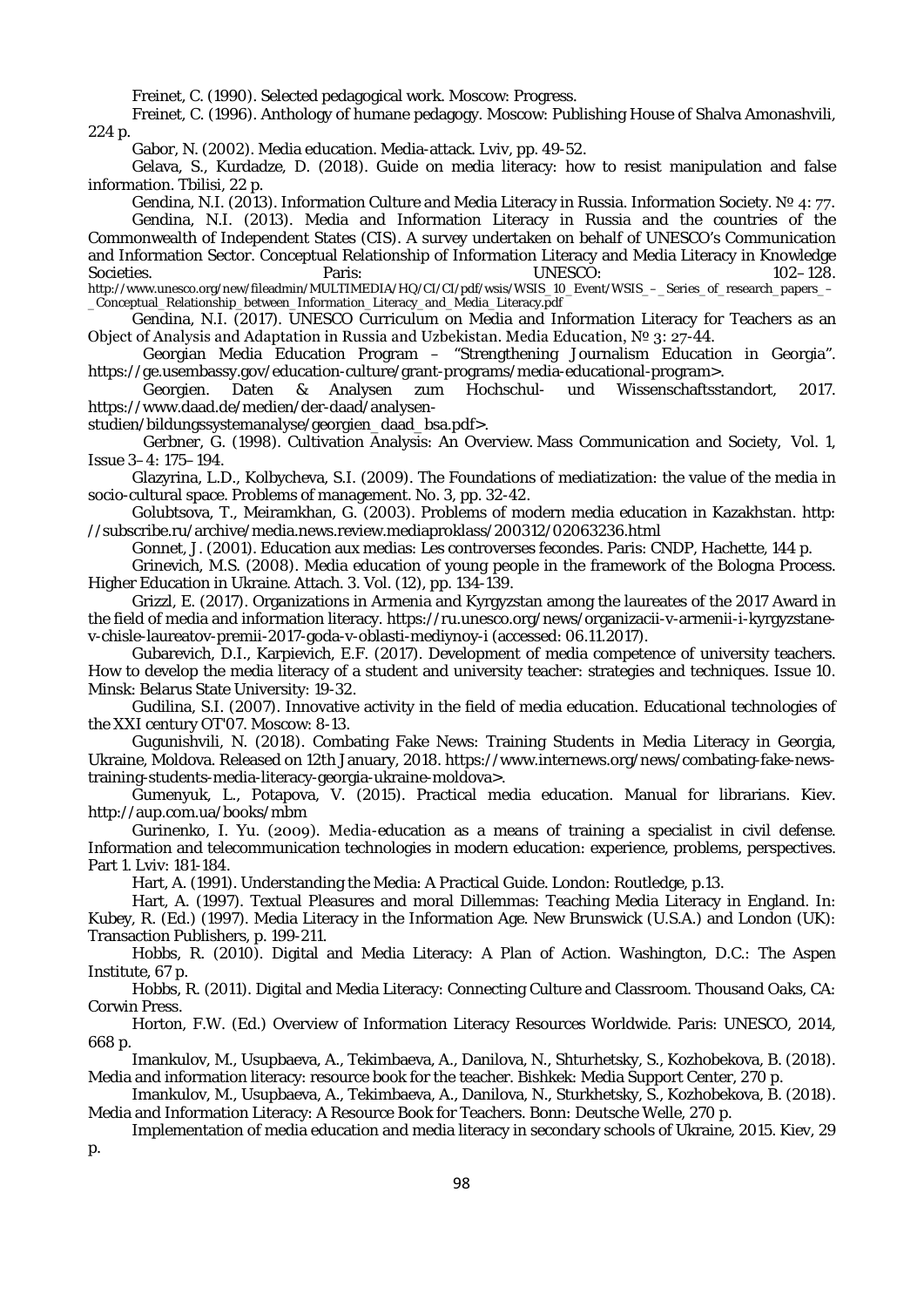International recognition for Moldovan librarians as Media Literacy Trainers, 2018, 4.05.2018. [http://irex-europe.fr/2018/05/04/international-recognition-for-moldovan-librarians-as-media-literacy](http://irex-europe.fr/2018/05/04/international-recognition-for-moldovan-librarians-as-media-literacy-trainers/)[trainers/](http://irex-europe.fr/2018/05/04/international-recognition-for-moldovan-librarians-as-media-literacy-trainers/)

Isakova, T.B. (2019). Actual problems of media education in scientific works and professional publications. Tatischev's readings: actual problems of science and practice. Materials of XVI International Conference. Togliatti: Volzhsky University: 113–117.

Ivanov, V. (2009-2010). Aspects of mass communication. Kiev: CVP.

Ivanov, V. (2010). The main theories of mass communication and journalism. Kiev: Academy of the Ukrainian Press, 2010. 260 c.

Ivanov, V., Ivanova, Т. (2013). Media education and media literacy as actual trends in the upbringing of modern youth. Collection of articles of the methodological seminar "Media education in Ukraine: scientific reflection of challenges, practices, perspectives. Kiev: National Academy of Pedagogical Sciences of Ukraine: 25-44.

Ivanov, V., Shkoba, O. (2012). Media education and media literacy: definition of terms. Information Society. Issue 16: 41-52.

Ivanov, V., Voloshenyuk, O. (2012). Media education and media literacy. Kiev: AUP.

Ivanov, V., Voloshenyuk, O. (eds.) (2013). Practical media education: authentic lessons. Kiev, 447 p.

Ivanov, V., Voloshenyuk, O. (eds.) (2016). Media literacy in social sciences: teachers' manual. Kiev, 253

p.

Ivanov, V., Voloshenyuk, O. (eds.). (2017). Author's classes of leading media teachers. Кiev, 50 p.

Ivanov, V., Voloshenyuk, O. (eds.) (2017). Parents, children, and the media: parental mediation. Kiev, 79 p.

Ivanov, V., Voloshenyuk, O., Kulchynska, L. (2011). Media education and media literacy: a brief review. Kiev: 58 p.

Ivanov, V., Voloshenyuk, O., Kulchynska, L. (2011). Medua education and media literacy: a brief review. Kiev: 58 p.

Ivanov, V., Voloshenyuk, O., Mokroguz (eds.) (2016). Media literacy in special disciplines: teachers' manual. Kiev, 201 p.

Izmailova, K. (2016). Media Education in Uzbekistan: Trends, Problems, Prospects. Foreign Languages in Uzbekistan. № 6: 121-126.

Jalilov, A. (2010). Problems and prospects of media education in Kazakhstan. Journalism education improvement the quality of education and new technologies. Vienna: OSCE: 107-116.

Kazakov, Y.M. (2007). Pedagogical conditions of media education in the process of professional preparation of the future teachers. Ph.D. Dis.. Lugansk, 22 p.

Kazakov, Y.M. (2009). Contemporary Concepts of Media Education for Students and Students. Psychological and Pedagogical Problems of a Village School: Collection of scientific works of the Uman State Pedagogical University. Issue 29. Uman: Sofiya: 88-94.

Kazdanyan, S.S., Chilingaryan, L.M. (2016). On the role of modern information technologies in the formation of spiritual and moral values of the younger generation in the sphere of education. Bulletin of Science and Practice. №. 10: 353-357.

Keshelashvili, A. (2013). Interview with Dachi Grdzelishvili. Segodnya, lyuboi grazhdanin mozhet podgotovit khoroshii syuzhet.Released on 25th December 2013. https://www.media.ge/ru/portal/articles/301980/>.

Khilko, N. (2007). Pedagogy of audiovisual creative work in social and cultural sphere. PhD. Dis. Moscow.

Khudoleeva, E.I. (2006). Pedagogical problems of media education in Germany and in Russia at the present stage (end of XX – beginning of XXI centuries). Ph.D. Dis. Vladivostok.

Kirillova, N. (2005). Media culture: from modern to postmodern. Moscow: Academic Project, 448 p.

Kirillova, N. (2012). Medialogy as synthesis of sciences. Moscow: Academic Project, 368 p.

Kolbysheva, S.I. (2009). Animation cinema as a means of forming audiovisual perception skills of high school students. Minsk: Best print, 194 p.

Korkonosenko, S.G. (2004). Teaching journalism. Professional and mass media education. St. Petersburg: Mikhailov Publishing House, 240 p.

Korkonosenko, S.G. (2010). Theory of Journalism: Modeling and Application. Moscow.

Korochensky, A.P. (2003). "The Fifth Power"? Media criticism in the theory and practice of journalism. Rostov, 284 p.

Korochensky, A.P. (2005). Media education in Russia: not only "external" difficulties and obstacles. Media education: 37-42.

Koropatnik, M. (2015). Features of media education in the context of the "hybrid war" of Russia against Ukraine. Collection of articles of the 3<sup>rd</sup> international conference "Practical media literacy: international and Ukranian prospective". Kiev: 17-25.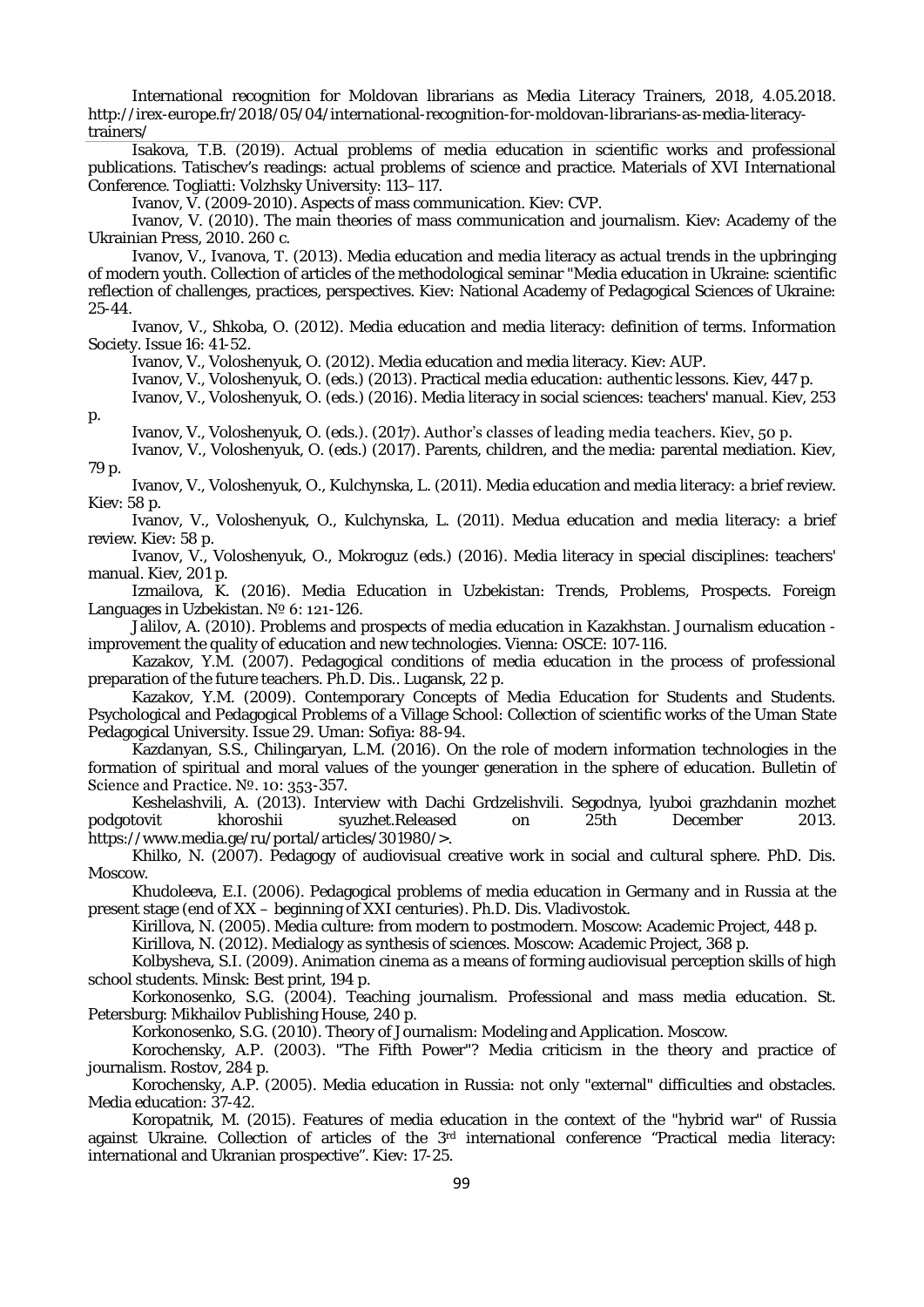Koropatnik, M. (2017). Problems of the media education of the Population of Ukraine in Crimea and in Donbas in the Context of Informational and Propaganda Aggression of the Russian Federation. Collection of articles of the 5th international conference "Practical media literacy: international and Ukranian prospective". Kiev: 357-372.

Kosyuk, O. (2005). Media literacy ludological aspect of solving the problem. Television and Radio Journalism. Issue 6.

Kovbasa, A.V. (2013). Media education of post graduates: theoretical concepts and modern methodological approaches. Organization of post graduate education in the conditions of innovative transformations at the military faculty: materials of the scientific and methodological seminar. (Minsk, October 30, 2012). Minsk: 39-40.

Kovbasko, Y.O. (2013). Publishing activity and achievements of the scientific school "Media Education and Media Competence" of Anton Chekhov Taganrog State Pedagogical Institute. Compilation of articles of the methodological seminar "Media education in Ukraine: scientific reflection of challenges, practices, perspectives". Kiev: National Academy of Pedagogical Sciences of Ukraine: 210-218.

Kozitska, T. (2018). Media Literacy. Lyon: IREX Europe, 77 p.

Kremlin Influence Index. [http://www.mythdetector.ge/en/research/kremlin-influence-index-2017>](http://www.mythdetector.ge/en/research/kremlin-influence-index-2017).

Kulikova, S.V., Narcissova, S.Y. (2018). Media education and information and communication technologies in higher school. Moscow: International Independent University (Academy) of Environmental and Political Science, 162 p. https://elibrary.ru/download/elibrary\_35383150\_61840035.pdf

Kulinsky, A. (2010). Why is journalistic education inefficient in Kyrgyzstan? Journalism education – improvement of the quality of education and new technologies. Vienna: OSCE: 153-160.

Kurachenko, A.V. (2012). Development of the information culture of future social educators through the introduction of media education courses. Collection of reports of participants of the 4th open scientific and practical conference "Actual problems of education and training in LS. Vygotsky's heritage". Gomel: Gomel State Pedagogical College: 60-62.

Lang, K. (2016). Media literacy. A practical guide for librarians. Chisinau: AO IREX Moldova, 166 p.

Lazutkina, E. (2015). Media education of adults in conditions of transformation of modern media environment. Open and distance education. № 1: 9-14.

Learn to shoot and edit video – set for the course of the Kloopa media school. 2019. https://kloop.kg/blog/2019/03/26/nauchis–snimat–i–montirovat–video–nabor–na–kurs–mediashkoly– kloopa/

Levitskaya, A., Fedorov, A., Muriukina, E. etc. (2016). Synthesis of media education and media criticism in the process of preparing future teachers. Rostov-on-Don: Southern Federal University, 574 p.

Lifanova, T.Y. (2015). Interdisciplinary projects of Al-Farabi Kazakhstan National university in the field of media and information literacy. [http://unesco](http://unesco-kaznu.ucoz.kz/news/o_proektakh_kaznu_im_al_farabi_v_oblasti_medijnoj_i_informacionnoj_gramotnosti/2018-01-09-499)[kaznu.ucoz.kz/news/o\\_proektakh\\_kaznu\\_im\\_al\\_farabi\\_v\\_oblasti\\_medijnoj\\_i\\_informacionnoj\\_gramotnosti/2018-01-09-499](http://unesco-kaznu.ucoz.kz/news/o_proektakh_kaznu_im_al_farabi_v_oblasti_medijnoj_i_informacionnoj_gramotnosti/2018-01-09-499)

Lisenko, O. (2008). Military activity of Roman Shukhevych. Galichina. № 14: 27.

Lozitska, T.Y. (2009). The use of media in the educational process through the eyes of young teachers. Herald of the Taras Shevchenko Luhansk National University. № 23. Part 2: 60-66.

Lozitska, T.Y. (2010). Studying the attitude of teachers towards the media as a means of learning. Herald of the Taras Shevchenko Luhansk National University. № 17: 60-66.

Mamatova, J., Sulaimanova, S. (2015). Uzbekistan on the path of development of media education. Tutorial. Tashkent: Extremum-press, 89 p.

Marchenko, V. (2018). Colors of the banner of Stepan Bandera. Labyrinth of Times. № 5. <http://www.hist.ru/bandera.html>

Masterman, L. (1985). Teaching the Media. London: Comedia Publishing Group, 341 p.

Masterman, L. (1997). A Rational for Media Education. In: Kubey, R. (Ed.) Media Literacy in the Information Age. New Brunswick (U.S.A.) and London (UK): Transaction Publishers, pp.15-68.

Mchedlidze, D. (2010). Media in Akhaltsikhe. Released on 6th June 2010. https:// media.ge/ge/portal/articles/37602>.

Media education (2012). Big Russian Encyclopedia. Vol. 17. Moscow: Big Russian Encyclopedia, p. 480.

Media education in modern school: development of media literacy, 2016. Minsk, 337 p.

Media Education in School: a collection of syllabi / E.L. Vartanova, O.V. Smirnova (Eds.). Moscow: MediaMir, 320 p.

Media educational program. https://ge.usembassy.gov/education-culture/grant-programs/mediaeducational-program>.

Media literacy and media education in the context of national security protection. Narrow problems of media legislation of the Republic of Kazakhstan. Almaty, 2012

Melnik, G.S. (1996). Mass Media. Psychological processes and effects. St. Petersburg.

Mokroguz, O.P. (2013). On the issue of introduction of media education at school. Collection of articles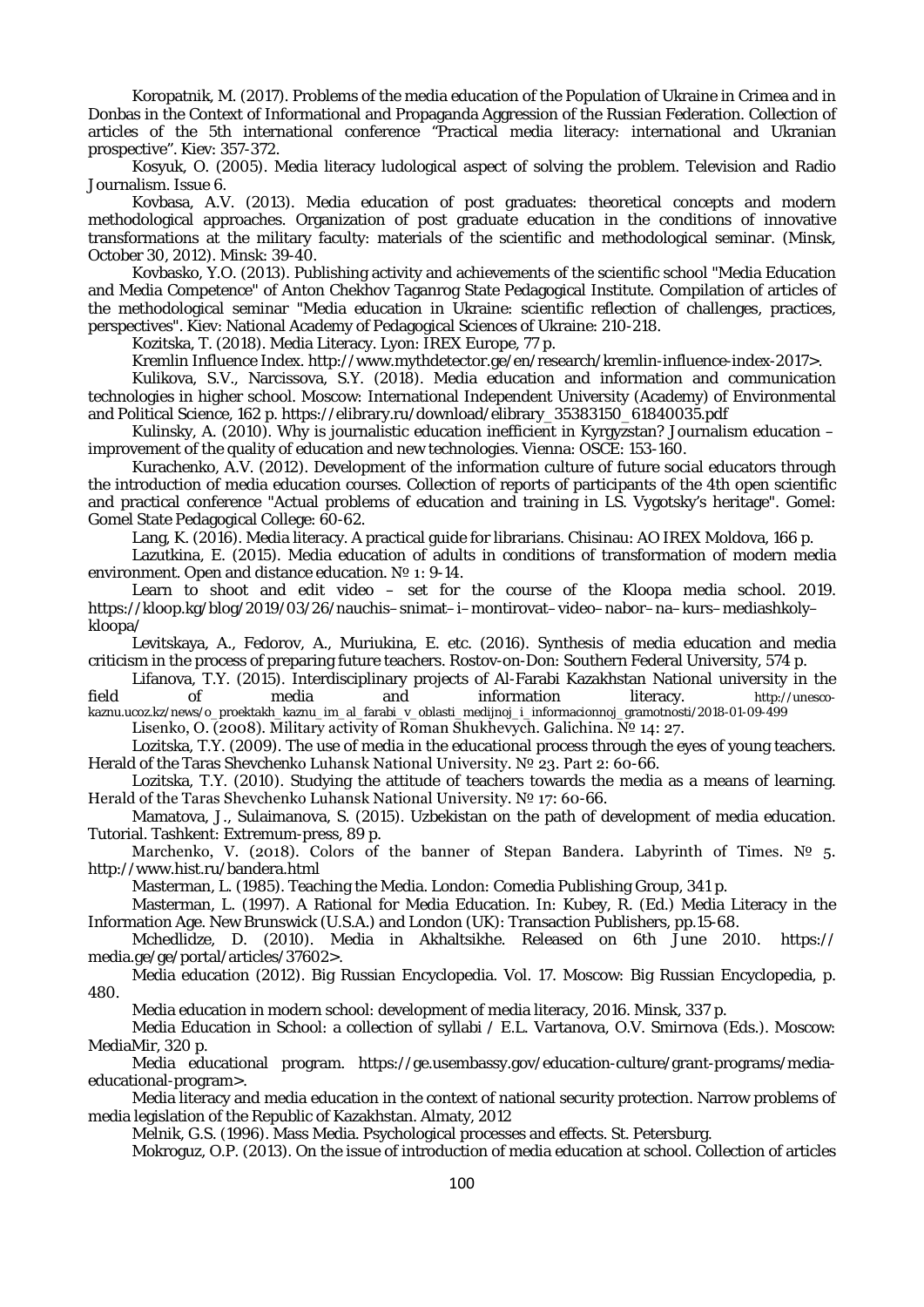of methodological seminar "Media education in Ukraine: scientific reflection of challenges, practices, perspectives". Kiev: National Academy of Pedagogical Sciences of Ukraine: 425-435.

Moroz, O.O. (2011). Media education: historical aspect of development. Educational Discourse. № 1 (3).

Morrison, T. (2010). Communications-Commission-Launches-Media-Literacy-Project. Released on 10th May 2010. [Electronic resource]. URL: https://georgiatoday.ge/news/10214/Nat%27l-Communications-Commission-Launches-Media-Literacy-Project>.

Moscow Declaration on Media and Information Literacy (2012). <http://www.ifapcom.ru/news/1347/?returnto=0&n=1>

Muradyan, A.S., Manukyan, A.M. (2017). Media literacy as a result of the use of animation technologies in the process of technological education. European journal of education and applied psychology. № 1: 14-19.

Myth Detector Lab. [http://www.mythdetector.ge/en/laboratory>](http://www.mythdetector.ge/en/laboratory).

Naidionova, L.A. (2007). Prospect to develop media education in the context of the Bologna process: the processional model of media culture. Bologna Process and the Vision of Ukraine in Ukraine: problems and perspectives. Kiev, pp. 162-168.

Naidyonova, L., Barishpolts, O. (eds.). Media culture of the Ukranian population: information bulletin. Kiev, 52 p.

Naidyonova, L.A. (2013). Main directions and first results of experimental implementation of media education at the national level. Collection of articles of the methodological seminar "Media education in Ukraine: scientific reflection of challenges, practices, perspectives". Kiev: National Academy of Pedagogical Sciences of Ukraine: 63-79.

Natelauri, N., Saghirishvili, S. (2018). Informazionnie i kommunikazionnie technologii v shkolah Gruzii. Informatics in school, Vol.6: 12-14.

National Curricula 2008-2009. [http://ncp.ge/files/ESG/2010%20wlamde/esg\\_2008\\_rus.pdf](http://ncp.ge/files/ESG/2010%20wlamde/esg_2008_rus.pdf) >.

National Curricula 2018-2024. [http://ncp.ge/ge/curriculum/satesto-seqtsia/akhali-sastsavlo](http://ncp.ge/ge/curriculum/satesto-seqtsia/akhali-sastsavlo-gegmebi-2018-2024/sabazo-safekhuri-vi-ix-klasebi-proeqti-sadjaro-gankhilvistvis)[gegmebi-2018-2024/sabazo-safekhuri-vi-ix-klasebi-proeqti-sadjaro-gankhilvistvis>](http://ncp.ge/ge/curriculum/satesto-seqtsia/akhali-sastsavlo-gegmebi-2018-2024/sabazo-safekhuri-vi-ix-klasebi-proeqti-sadjaro-gankhilvistvis).

Nuraliev, A. (2010). Problems and prospects of journalist education in Tajikistan in the light of the new standard of higher professional education. Journalism education - improvement of the quality of education and new technologies. Vienna: OSCE: 119-125.

Oleksyuk, O.M., Shubenko, N.O. (2009). Experimental testing of the technology of developing the media culture of the future teacher of music by means of screen arts. Herald of the Taras Shevchenko Luhansk National University. №. 23 (186). Part 4: 77-87.

Onkovich, G.V. (2007). Media education: distribution in the world. Divoslovo. № 6: 2-4.

Onkovych, G.V. (2007). Media education technologies. Higher Education in Ukraine. № 3-3, Vol. 5: 357-363.

Onkovych, G.V. (2008). Media education as an intellectual and communicative network. Higher education of Ukraine in the context of integration into the European educational space. Kiev: 165-177.

Onkovych, G.V. (2009). Mediology and media education: entrance to the science and education space. Language and culture, 12 (11): 327-333.

Onkovych, G.V. (2009). Use of the integrated knowledge space in the educational process by means of media education. Higher Education of Ukraine. № 2-1: 166 -172.

Onkovych, G.V. (2010). Mediology. Scientific School of Roman Ivanchenko. Kiev: 119-128.

Onkovych, G.V. (2011). Media didactic theory of media education. Education Problems, 66: 181-186.

Onkovych, G.V. (2013). Professionally oriented media education in high school. Collection of articles of the methodological seminar "Media education in Ukraine: scientific reflection of challenges, practices, perspectives. Kyiv: National Academy of Pedagogical Sciences of Ukraine: 79-89.

Onkovych, G.V, Dukhanina, N.M, Sakhnevich, I.A. et al. (2013). Media didactics of universities: syllabi of special courses. Kiev.

Online Media and Information Literacy Platform for Commonwealth of Independent States (СIS) MediaSabak. 2019. http://www.mediasabak.org/ru/books/

Penzin, S. (1987). Cinema and aesthetic education: methodological problems. Voronezh: Voronezh University, 176 p.

Penzin, S. (2004). Media education and dialogue of the cultures. Herald of Voronezh State University, 2: 124-132.

Petzold, T. (2008). Gewalt in internationalen fernsehnachrichten. Wiesbaden: VS Verlag, p.17-18, 45.

Photography workshop. We learn to build a composition and make good pictures. 2019. https://kloop.kg/blog/2019/03/18/masterskaya–fotografii–uchim–vystraivat–kompozitsiyu–i–delat– horoshie–snimki/

Pocheptsov, G.G. (1999). Theory and practice of information wars. Rivne: Volinski oberegi, 124 p. Pocheptsov, G.G. (2000). Information Wars. Kiev: Vakler, 280 p.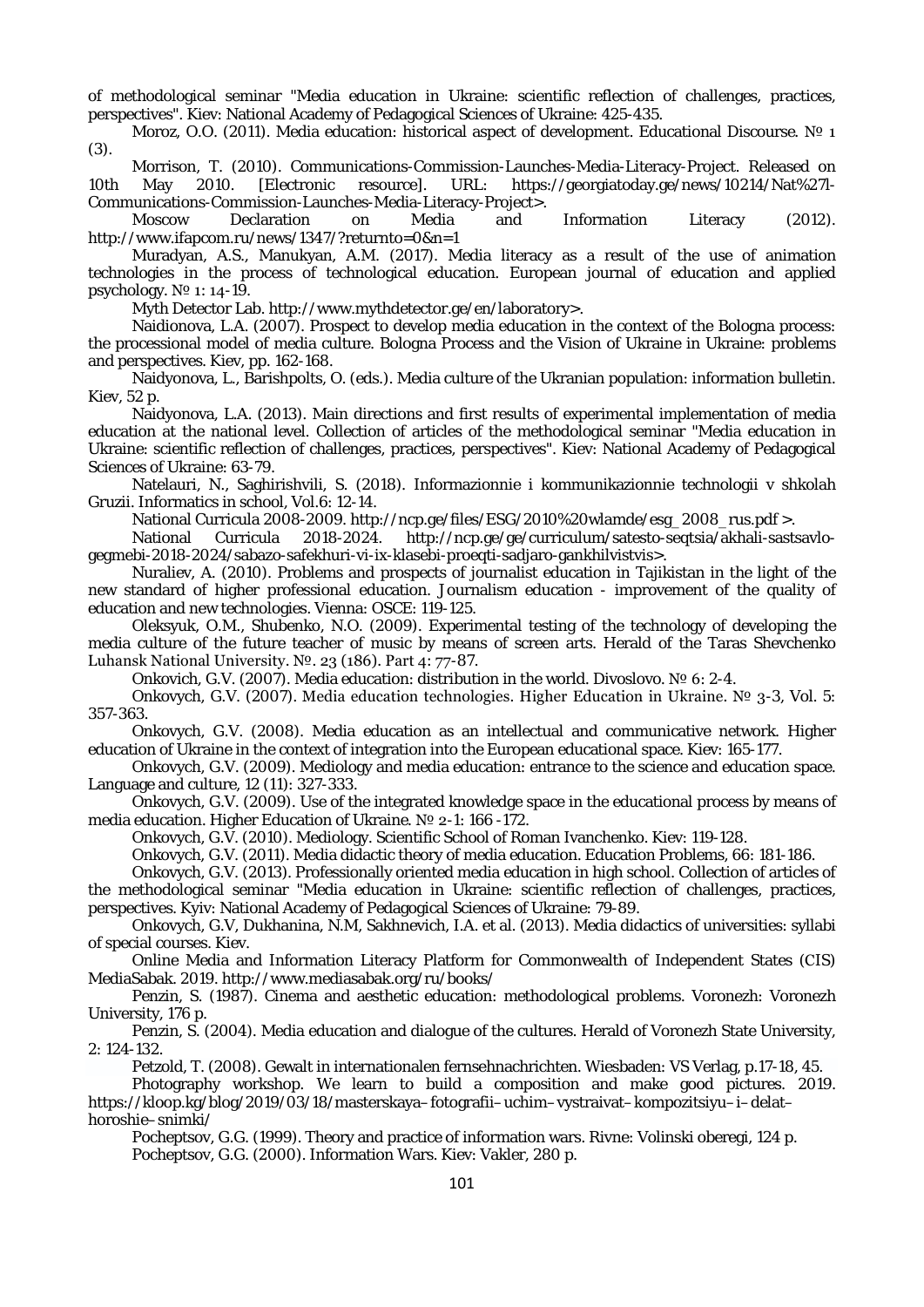Pocheptsov, G.G. (2001). How to "switch" the people. Psychological / information operations as technologies of influence on mass consciousness in the 20th century. Kiev: Vakler.

Pocheptsov, G.G. (2011). The theory of communication. Moscow: Refl-buk; Kiev: Vakler, 656 p.

Pocheptsov, G.G. (2015). Propaganda 2.0: New dimensions in action. 5.07.2015.

[http://ms.detector.media/trends/1411978127/propaganda\\_20\\_novye\\_izmereniya\\_v\\_deystvii/](http://ms.detector.media/trends/1411978127/propaganda_20_novye_izmereniya_v_deystvii/) Polat, E.S. (2001). Internet in humanities education. Moscow: Vlados.

Polonnikov, A. (2016). Can media education become an educational event? Educator. Nº 1 (26): 45-48.

Potter, W.J. (2012). Media Literacy. L.A.: Sage Publication.

Potter, W.J. (2016). Media Literacy. L.A.: Sage Publication, 676 p.

Potyatinik, B.V. (2004). Media: clues to understanding. Lvov: Pais, 312 p.

International Scientific and Practical Internet Conference "Media education – priority direction in education of the XXIst century: problems, prospects and perspectives" (Kharkiv, 2013). Kharkiv: Kharkiv academy of continuous education, 268 p.

Project "cinema in school" starts a new season jointly with crime prevention center. Released on 14th October 2015. [http://www.gnfc.ge/eng/news/732>](http://www.gnfc.ge/eng/news/732).

Propaganda, deepening the gap in mutual understanding (2016). Monitoring the media of the Eastern Partnership countries and Russia. Eastern Partnership Civil Society Forum, 47 p.

Pugach, S.I. (2011). Media education - an invariant component of the training content of a modern officer of the border guard service of the Republic of Belarus. Ideological aspects of military security.  $N^{\circ}$  3: 38-39.

Rabinovich, Y.M. (1991). Cinema, literature and all my life. Kurgan: Periodicals, 120 p.

Razlogov, K.E. (Ed.) (2005). New audiovisual technologies. Moscow: Editorial URSS, 488 p.

Recommendations addressed to the United Nations Educational Scientific and Cultural Organization<br>UNESCO Youth Media Education Seville, 15-16 February 2002 UNESCO Youth Media Education Seville, 15-16 February 2002 http://www.unesco.org/fileadmin/MULTIMEDIA/HQ/CI/CI/pdf/youth\_media\_education.pdf.

Report on the results of the study of the level of media literacy in the Kyrgyz Republic (2018). Bishkek: Institute of Media Policy, 108 p.

Robak, V. (2002). Media Pedagogy: An Analysis of Innovative Foreign Experience. Dialogue of Cultures: Ukraine in the World Context: Philosophy of Education. Lviv: Spolom, Vol. 8: 70-92.

Rustamova, N. (2013). Media education is the success of the intellectual development of the young generation. Scientific Book of Kiev National University, № 44: 235–238.

Sakhnevich, I.A. (2010). Implementation of Media Education in Higher Educational Institutions in Ukraine: Problems and Prospects. Scientific Bulletin of the Volyn National University. № 21: 239-242.

Sakhnevich, I.A. (2010). Workshop for independent mastering of basics of media competence. Methodical instructions and tasks for I-IV year students of technical specialties of oil and gas profile. Ivano-Frankivsk, 100 p.

Santeladze, L. et al. (2012). Neformalnoe obrazovanie dlya regionalinikh demokraticheskikh transformazii. Kiev: Fond Evropa XXI, 2012, p.58-71.

Savelieva, T. (2017). Media literacy of pensioners of the XXI century. Sign. Problem field of media education. 2017. № 4, pp. 209-212.

Scheibe, C., Rogow, F. (2012). The teacher's guide to media literacy: Critical thinking in a multimedia world. Thousand Oaks: Corwin.

Scratch. https://scratch.mit.edu>.

Second Central Asian edyuton. Media Literacy. 2018. https://newreporter.org/2018/11/12/vtoroj– centralnoaziatskij–edyuton–mediagramotnost/

Sharikov, A. (1990). Media education: international and Russian experience. Moscow: Academy of pedagogical sciences of the USSR, 66 p.

Sharikov, A. (1991). Concept of media education at the second stage of secondary school. Moscow: Academy of pedagogical sciences of the USSR, 23 p.

Sharikov, A. (2005). Social irresponsibility of television in Russia. Teleforum. 2005. № 1: 100-105; № 2: 137-140.

Sharikov, A. (2012). On the necessity of re-conceptualization of media education. Media Education. Nº 4: 61-76.

Sharko, O.I. (2012). The Discourse of Media Education Studies as Articulation of the Challenge of the Cultural Situation. Collection of Reports of the International Internet Conference "Information and Technology Support for the Educational Process of the CIS Member States". Minsk: 137-145.

Sheguta, M. (2013). Media education (media literacy): realities, problems, perspectives. Materials of the International Scientific and Practical Internet Conference "Media Education - A Priority Direction in the Education of the 21st Century: Problems, Achievements and Prospects" (Kharkiv, October 25-27, 2013). Kharkiv: Kharkiv Academy of Continuing Education: 10-12.

Shturhetsky, S. (2018). Media literacy: a practical textbook for higher education institutions on media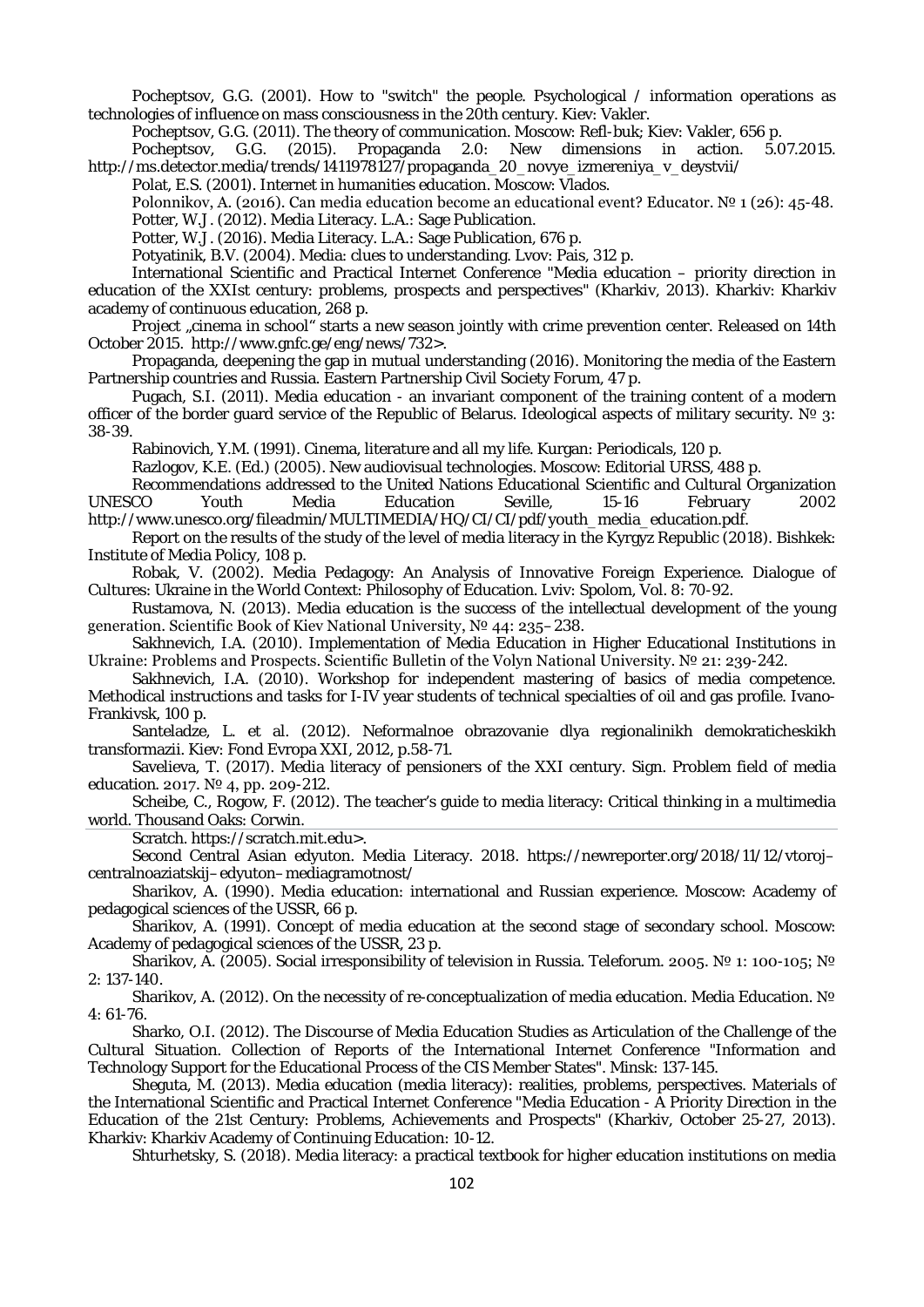and information literacy. Lyons: IREX Europe, 156 p. [http://www.mediasabak.org/media/IE\\_-](http://www.mediasabak.org/media/IE_-_curriculum_-_university_V2_en.pdf) [\\_curriculum\\_-\\_university\\_V2\\_en.pdf](http://www.mediasabak.org/media/IE_-_curriculum_-_university_V2_en.pdf)

Shturkhetsky S. (2018). Media literacy in Kazakhstan, Kyrgyzstan, Tajikistan, Turkmenistan and Uzbekistan: a practical training manual for higher education institutions on media and information literacy. Lyon: IREX Europe, 155 p. [http://mediasabak.org/media/IE\\_–\\_curriculum\\_–\\_university\\_V2\\_ru.pdf](http://mediasabak.org/media/IE_-_curriculum_-_university_V2_ru.pdf)

Silverblatt, A. (2001). Media Literacy. Westport, Connecticut – London: Praeger, 449 p.

Silverblatt, A. (2014). Media Literacy: Keys to Interpreting Media Messages. Santa Barbara: Praeger, 548 p.

Silverblatt, A., Fedorov A., Levitskaya A. (2016). Media literacy. Keys to interpreting media messages. NY: DIMLE. [http://www.dimle.org/home.php?page=13&idEccezione=76&id=28&idCo=](http://www.dimle.org/home.php?page=13&idEccezione=76&id=28&idCo)

Silverblatt, A., Zlobin, N. (2004) International Communications: A Media Literacy Approach. Armonk, NY: ME Sharpe, Inc.

Sobkin, V., Adamchuk, D. (2006). The attitude of participants in the educational process to information and communication technologies. Moscow, 156 p.

Soldatova, G., Nestik, T., Rasskazova, E., Zotova, E. (2013). Digital competence of teenagers and parents. The results of the All-Russian study. Moscow: Internet Development Foundation, 144 p.

Spichkin, A.V. (1999). What is media education. Kurgan, 114 p.

Spirina, E.A. (2013). Media education technologies of youth inculturation in the context of the modern media cultural space of Belarus. Herald of Belarus National University of Culture. № 2: 27-33.

Statement from the resolution of the round table "Media Education: problems and ways of development" (2008). Moscow: Moscow State University, February 6, 2008. Media Education. 2008. № 2.

Study of media literacy level in Kyrgyzstan – Study of media literacy level in Kyrgyzstan (Electronic resource). 2018. http://www.mediasabak.org/media/Study-of-media-literacy-level-in-Kyrgyzstan\_Eng.pdf

Suryapin, A. (2016). How do they teach media literacy in Ukraine, Moldova and Armenia. <https://baj.by/be/analytics/kak-v-ukraine-moldove-i-armenii-uchat-mediagramotnosti>

Svanidze, T. (2014). Festival animazionnih filmov v Nikozi – positive iz zony konfliktov. Released on 17th September 2014. https://media.ge/ru/portal/articles/303113>.

Tajidinnov, D., Rustamov, S., Kosimov, R., Ibodova, P. (2010). Research on the state of introduction of ICT in the Republic of Tajikistan. Dushanbe, 101 p.

Teaching media literacy for citizens. A handbook for coaches. (2015). Kiev: Academy of the Ukrainian Press, StopFake and IREX, 193 p.

The Act of Proclamation of Ukrainian Statehood (1941). Samostiyna Ukraina, July 10, p. 1.

The Caucasus Network for Children. http://www.caucasuschildren.net/online-course-of-medialiteracy-in-georgia>

The experience of the Tver region in the cinema education of schoolchildren is presented at parliamentary educational hearings, 2017. 31.05.2017. http: //минобр.верскаяобласть.рф/novosti/novosti/? print = y & ELEMENT\_ID = 74904

The Media Development Foundation. Promoting media literacy and critical thinking in schools. [http://www.mdfgeorgia.ge/eng/view\\_actives/63>](http://www.mdfgeorgia.ge/eng/view_actives/63).

Trokhanyak, N.A. (2007). Theoretical and methodological principles of development of media competence of future teachers. Scientific journal of the National Pedagogical University. Series 16. Issue 7 (17): 54-57.

Trokhanyak, N.A. (2008). Foreign and domestic experience of the formation and development of media education. Herald of Lviv university. Issue 23: 55-62.

Trokhanyak, N.A. (2009). Comparative analysis of media literacy among students of pedagogical specialties of Ukraine and Poland. Scientific works. Issue 5 (155). Part I: 40-45.

Tsymbalenko, S., Makeev, P. (2015). Teenager's media portrait. Moscow: RUDN, 88 p.

Tsymbalenko, S., Sharikov, A., Scheglova, S. (2006). Information space of a Russian teenager in post-Soviet period. Moscow.

Tyner, K. (Ed.) (2010). Media Literacy: New Agendas in Communication. The University of Texas, Routledge.

U.S. Embassy in Georgia. Grant programs. [https://ge.usembassy.gov/education-culture/grant](https://ge.usembassy.gov/education-culture/grant-programs/)[programs/>](https://ge.usembassy.gov/education-culture/grant-programs/).

UNESCO (2001). Recommendations Addressed to the United Nations Educational Scientific and Cultural Organization UNESCO. In: Outlooks on Children and Media. Goteborg: UNESCO & NORDICOM, 2001, p. 152.

UNESCO (2007). Paris Agenda or 12 Recommendations for Media Education. [https://www.diplomatie.gouv.fr/IMG/pdf/Parisagendafin\\_en.pdf](https://www.diplomatie.gouv.fr/IMG/pdf/Parisagendafin_en.pdf)

Unified Strategy for Education and Science for 2017-2021. Georgian Ministry of Education, Science, Culture and Sport, from 24th October 2017. http://mes.gov.ge/uploads/files/Unified%20Strategy%20of%20Education%20and%20Science%202017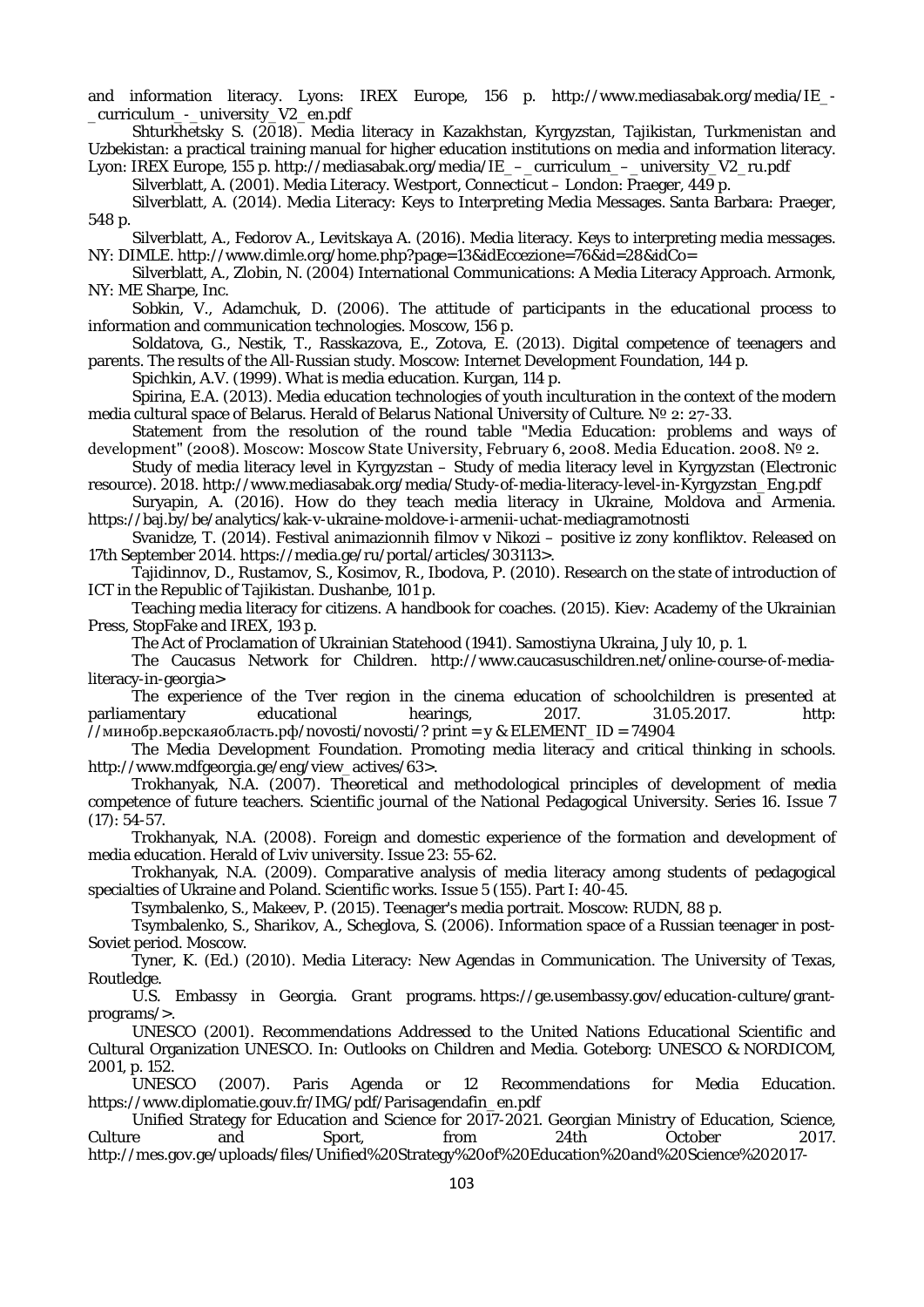2021.docx>.

US intends to fight against the information influence of Russia in Central Asia (2018). Eurasia-Expert. <http://eurasia.expert/ssha-namereny-borotsya-protiv-informatsionnogo-vliyaniya-rossii-v-tsentralnoy-azii/>

Usov, Y.N. (1989). Film education as a means of aesthetic education and artistic development of schoolchildren. PhD. Dis. Moscow, 362 p.

Vardanyan, G. (2017). Russian "soft power" in Armenia. [http://newcaucasus.com/civil](http://newcaucasus.com/civil-hearings/16559-rossiyskaya-myagkaya-sila-v-armenii.html)[hearings/16559-rossiyskaya-myagkaya-sila-v-armenii.html](http://newcaucasus.com/civil-hearings/16559-rossiyskaya-myagkaya-sila-v-armenii.html)

Vartanova, E. (2015). About modern media and journalism. Moscow: Mediamir, 2015, 136 p.

Vartanova, E., Smirnova, O. (eds.) (2010). Media Education in School: A Collection of Syllaby. Moscow: MediaMir, 320 p.

Vartanova, E., Zasursky, Y. (2003). Russian module of media education: concepts, principles, models. Information Society. 2003. № 3: 5-10.

Vasyanovich, G. (2007). Media educaion: foreign and domestic experience. Pedagogics and psychology of vocational education. № 2: 11-21.

Venidiktov, S.V. (2015). Integration resource of media education in the Eurasian project. Academic Herald of Belgorod State University. 27 (18): 190-196.

Venidiktov, S.V. (2017). Development of civil media education in the Eurasian Economic Union. Sign: a problem field of media education. № 1 (23). [https://cyberleninka.ru/article/n/razvitie-grazhdanskogo](https://cyberleninka.ru/article/n/razvitie-grazhdanskogo-mediaobrazovaniya-v-evraziyskom-ekonomicheskom-soyuze)[mediaobrazovaniya-v-evraziyskom-ekonomicheskom-soyuze](https://cyberleninka.ru/article/n/razvitie-grazhdanskogo-mediaobrazovaniya-v-evraziyskom-ekonomicheskom-soyuze)

Voloshenyuk, O., Degtyaryova, G., Ivanov, V. (eds.) (2017). Media literacy and critical thinking in elementary schools: teachers' manual. Kiev, 197 p.

Voloshina, A.K., Voloshina, K.O. (2010). Formation of teacher's media competence through audiovisual technologies. Actual problems of Slavic philology. Issue. XXIII. Part 1: 510-517.

Vozchikov, V. (2007). Media sphere of philosophy of education. Biysk: Biysk pedagogical university, 284 p.

Yildiz, M.N. (2010). Multicultural and Multilingual Youth Projects from Turkmenistan: Developing 21st Century Skills through Global Connections and Teaching Beyond Borders. NERA Conference Proceedings. http://digitalcommons.uconn.edu/nera\_2010/14

[Yoon, J. \(2009\). The Development of Media Literacy in Russia: Efforts from Inside and Outside the](http://edu.of.ru/mediaeducation/default.asp?ob_no=61604)  [Country. In: Marcus Leaning \(Ed.\). Issues in Information and Media Literacy: Criticism, History and Policy.](http://edu.of.ru/mediaeducation/default.asp?ob_no=61604)  [Santa Rosa, California, pp. 189-213.](http://edu.of.ru/mediaeducation/default.asp?ob_no=61604)

Zadorin, I., Maltseva, D., Shubina, L. (2017). Level of media literacy in Russian regions: comparative analysis. Communications. Media. Design. Vol. 2. № 4, pp. 123-141.

http://www.zircon.ru/upload/iblock/945/7477-qcdefault.genres.articleqa-10381-1-10-20180330.pdf.

Zakharchuk, T. (2010). Application of media education technologies in the professional training of a teacher-philologist. Humanization of the educational process. Special Issue 5: 145-151.

Zavalko, N., Sakhariyeva, S. (2013). Development of teachers' media competence in the distance learning. Environment international journal of experimental education. № 2: 36-39.

Zaznobina, L. (1998). The standard of media education integrated into the Humanities and Sciences in primary and secondary general education. https://www.mediaeducation.ru

Zhilavskaya, I. (2008). Interactive (journalistic) model of media education. Mediascop, 2.

Zhilavskaya, I. (2009). Media education of youth audience. Tomsk, 322 p.

Zhilavskaya, I., Zubritskaya, D. (2017). History of the development of media education. Moscow: MPGU, 85 p.

Zhilinskaya, Т.S. (2008). Media education of post graduate students: theoretical concepts and methodological approaches. Proceedings of the international scientific and practical conference "Innovations and training of post graduates in the Republic of Belarus and abroad". Minsk: BelISA.

Zhizhina, M.V. (2009). Media culture: cultural and psychological aspects. Moscow: Vuzovskaya Kniga, 188 p.

Zhurin, A.A. (2009). Integrated media education in secondary school (subjects of natural sciences). Moscow-Sarov, 300 p.

ZIRCON (2012). Assessment of the current state and prospects of change of the level of media literacy of Russia's population based on the media literacy monitoring. Research report. [http://www.zircon.ru/upload/iblock/a83/Ocenka\\_tekushhego\\_sostojanija\\_i\\_perspektiv\\_izmenenija\\_urovn](http://www.zircon.ru/upload/iblock/a83/Ocenka_tekushhego_sostojanija_i_perspektiv_izmenenija_urovnja_mediagramotnosti_naselenija_2012.pdf) [ja\\_mediagramotnosti\\_naselenija\\_2012.pdf.](http://www.zircon.ru/upload/iblock/a83/Ocenka_tekushhego_sostojanija_i_perspektiv_izmenenija_urovnja_mediagramotnosti_naselenija_2012.pdf)